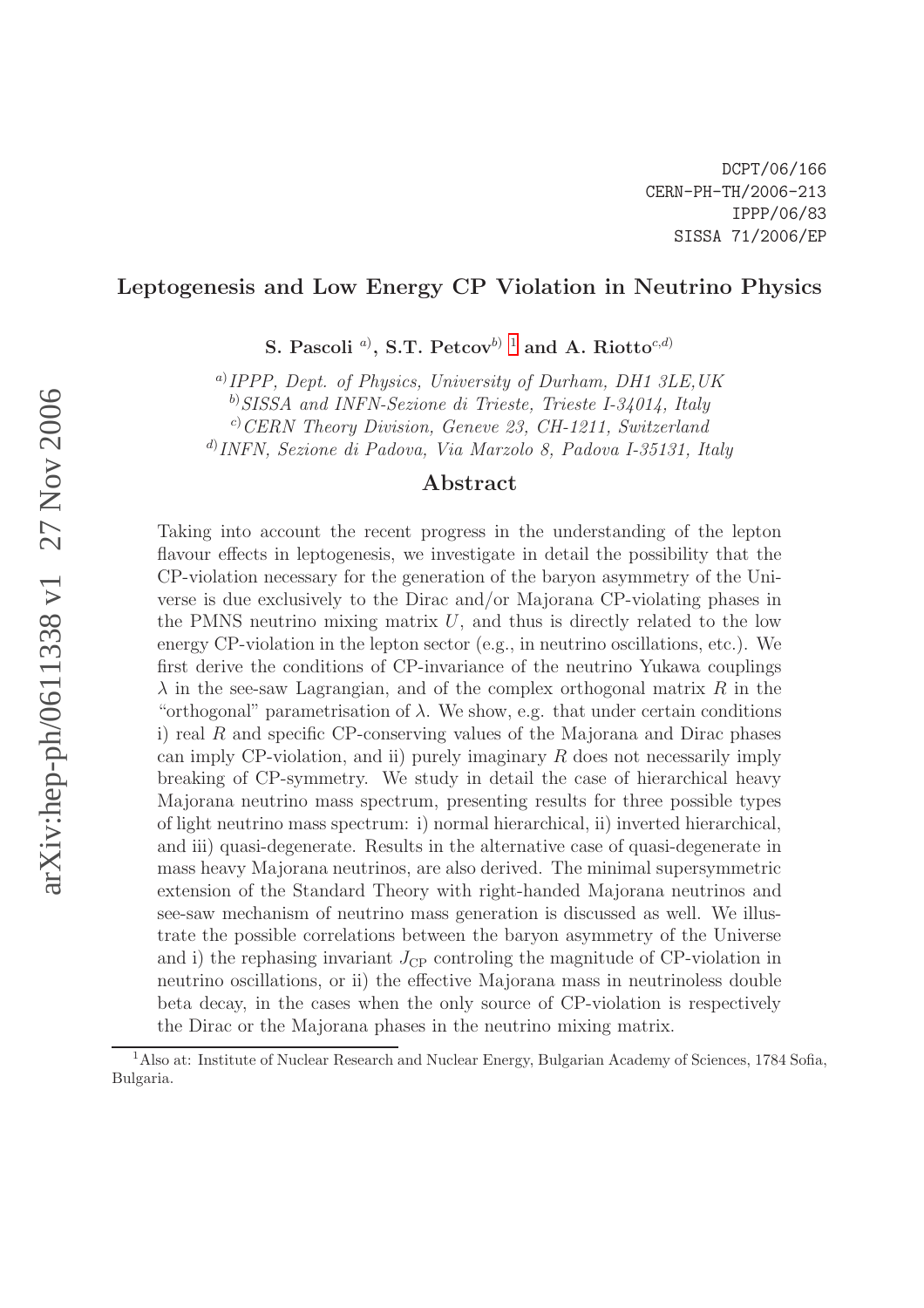## 1 Introduction

Baryogenesis through Leptogenesis [\[1\]](#page-42-0) is a simple mechanism to explain the observed baryon asymmetry of the Universe. A lepton asymmetry is dynamically generated and then converted into a baryon asymmetry due to  $(B + L)$ -violating sphaleron interactions [\[2\]](#page-42-1) which exist within the Standard Model (SM). A simple scheme in which this mechanism can be implemented is the "seesaw"(type I) model of neutrino mass generation [\[3\]](#page-42-2). In its minimal version it includes the Standard Model (SM) plus two or three right-handed (RH) heavy Majorana neutrinos. Thermal leptogenesis [\[4,](#page-42-3) [5,](#page-42-4) [6\]](#page-42-5) can take place, for instance, in the case of hierarchical spectrum of the heavy RH Majorana neutrinos. The lightest of the RH Majorana neutrinos is produced by thermal scattering after inflation. It subsequently decays out-of-equilibrium in a lepton number and CP-violating way, thus satisfying Sakharov's conditions [\[7\]](#page-42-6). In grand unified theories (GUT) the masses of the heavy RH Majorana neutrinos are typically by a few to several orders of magnitude smaller than the scale of unification of the electroweak and strong interactions,  $M_{\text{GUT}} \cong 2 \times 10^{16}$  GeV. This range coincides with the range of values of the heavy Majorana neutrino masses, required for a successful thermal leptogenesis.

Compelling evidence for existence non-zero neutrino masses and non-trivial neutrino mixing have been obtained during the last several years in the experiments studying oscillations of solar, atmospheric, reactor and accelerator neutrinos [\[8,](#page-42-7) [9,](#page-43-0) [10,](#page-43-1) [11,](#page-43-2) [12\]](#page-43-3). The currently existing data imply the presence of 3-neutrino mixing in the weak charged-lepton current (see, e.g.,  $[13]$ ):

<span id="page-1-1"></span>
$$
\nu_{l\mathcal{L}} = \sum_{j=1}^{3} U_{lj} \, \nu_{j\mathcal{L}}, \quad l = e, \mu, \tau,
$$
\n(1)

where  $\nu_{LL}$  are the flavour neutrino fields,  $\nu_{jL}$  is the field of neutrino  $\nu_j$  having a mass  $m_j$ and U is the Pontecorvo-Maki-Nakagawa-Sakata (PMNS) mixing matrix [\[14\]](#page-43-5). The existing data, including the data from the <sup>3</sup>H  $\beta$ -decay experiments [\[15\]](#page-43-6), show that the massive neutrinos  $\nu_j$  are significantly lighter than the charged leptons and quarks <sup>[2](#page-1-0)</sup>. The see-saw mechanism of neutrino mass generation [\[3\]](#page-42-2) provides a natural explanation of the smallness of neutrino masses: integrating out the heavy RH Majorana neutrinos generates a mass term of Majorana type for the left-handed flavour neutrinos, which is inversely proportional to the large mass of the RH ones.

Establishing a connection between the low energy neutrino mixing parameters and high energy leptogenesis parameters has received much attention in recent years [\[18,](#page-43-7) [19,](#page-43-8) [20,](#page-43-9) [21,](#page-43-10) [22,](#page-44-0) [23,](#page-44-1) [24,](#page-44-2) [25,](#page-44-3) [26,](#page-44-4) [27,](#page-44-5) [28,](#page-44-6) [29\]](#page-44-7). These studies showed, in particular, that the number of phenomenological parameters of the seesaw mechanism is significantly larger than the number of quantities measurable in the "low energy" neutrino experiments.

In the present article we investigate the link between the high energy CP-violation responsible for the generation of baryon asymmetry through leptogenesis and the leptonic

<span id="page-1-0"></span><sup>&</sup>lt;sup>2</sup>The data from the <sup>3</sup>H  $\beta$ -decay experiments [\[15\]](#page-43-6) imply  $m_j < 2.3$  eV (95%C.L.). More stringent upper limit on  $m_j$  follows from the constraints on the sum of neutrino masses obtained from cosmological/astrophysical observations, namely, from the CMB data of the WMAP experiment [\[16\]](#page-43-11) combined with data from large scale structure surveys (2dFGRS, SDSS) (see, e.g., [\[17\]](#page-43-12)).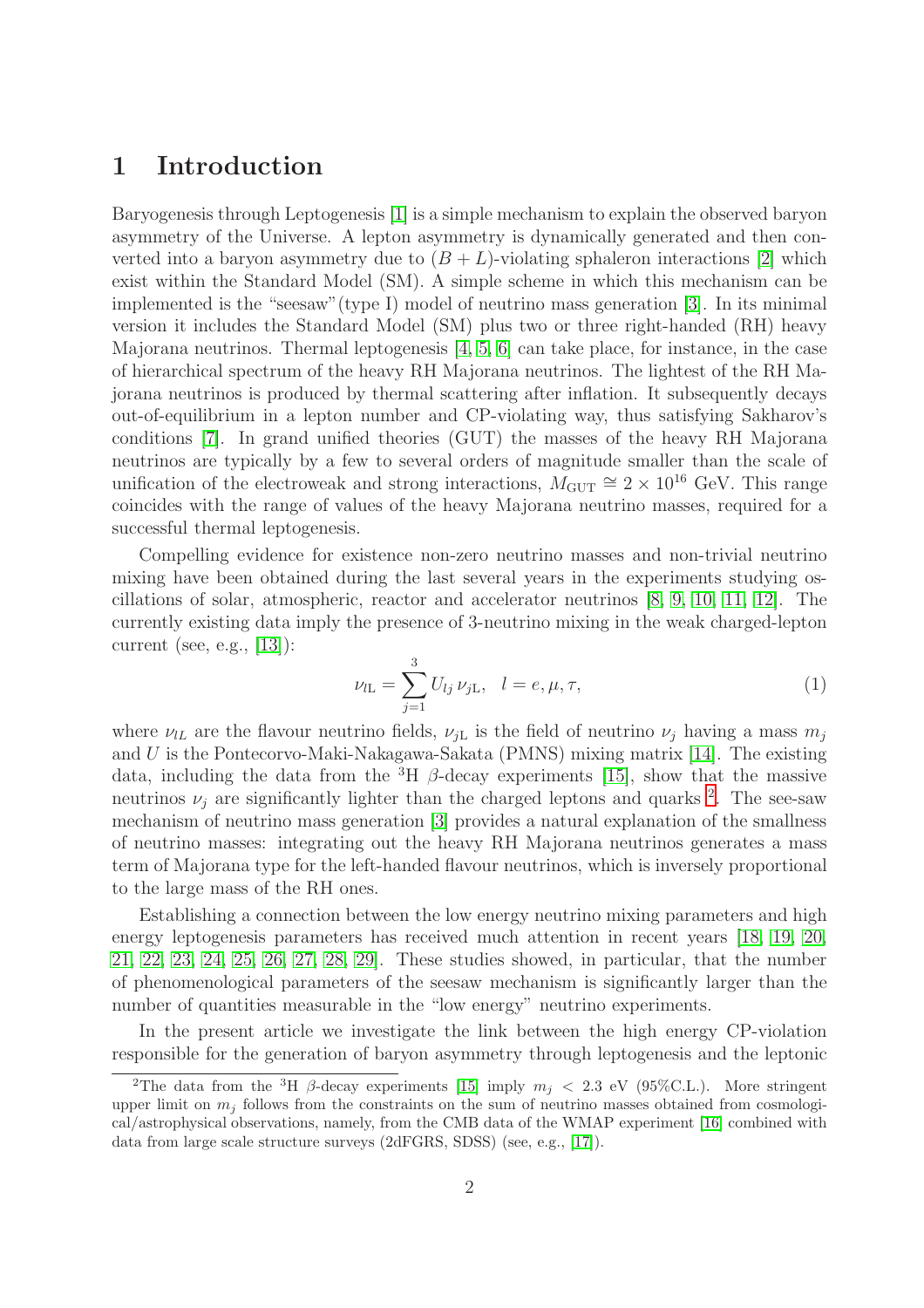CP violation at low energy, which can manifest itself in non-zero CP-violating asymmetry in neutrino oscillations and, in an indirect way, in the effective Majorana mass in neutrinoless double beta  $((\beta\beta)_{0\nu})$  decay,  $|\langle m \rangle|$  (see, e.g., [\[30,](#page-44-8) [31\]](#page-44-9)).

It was concluded in a large number of studies of leptogenesis performed in the so-called "one-flavor approximation", that no direct link exists between the leptogenesis CP-violating parameters and the CP-violating Dirac and Majorana phases in the PMNS neutrino mixing matrix, measurable at low energies. In particular, the future observation of leptonic low energy CP-violating phases would not automatically imply a nonvanishing baryon asymmetry through leptogenesis in the one-flavour case. This conclusion, however, does not universally hold [\[32,](#page-44-10) [33,](#page-44-11) [34\]](#page-44-12). Moreover, as was shown in [\[35\]](#page-44-13) (see also [\[36\]](#page-44-14)) and will be discussed in detail in the present article, the low-energy Dirac and/or Majorana CP-violating phases in U, which enter into the expressions respectively of the leptonic CP-violating rephasing invariant  $J_{\rm CP}$  [\[37\]](#page-44-15), controling the magnitude of the CP-violation effects in neutrino oscillations, and of the effective Majorana mass  $|\langle m \rangle|$  [\[38,](#page-44-16) [31,](#page-44-9) [39\]](#page-44-17) can be the CP-violating parameters responsible for the generation of the baryon asymmetry of the Universe. Consequently, the leptogenesis mechanism can be maximally connected to the low energy CP-violating phases in U: within the scenario under discussion, the observation of CP-violation in the lepton (neutrino) sector would generically ensure the existence of a baryon asymmetry.

The possibility of a direct connection between the high-energy leptogenesis and the lowenergy leptonic CP-violation is based on the fact that a new ingredient has been recently accounted for in the leptogenesis mechanism, namely, the lepton flavour effects [\[32,](#page-44-10) [33,](#page-44-11) [34\]](#page-44-12). As we have indicated above, the dynamics of leptogenesis was usually addressed within the 'one-flavour' approximation. In the latter, the Boltzmann equations are written for the abundance of the lightest RH Majorana neutrino,  $N_1$ , responsible for the out of equilibrium and CP-asymmetric decays, and for the total lepton charge asymmetry. However, this approximation is rigourously correct only when the interactions mediated by charged lepton Yukawa couplings are out of equilibrium. Supposing that leptogenesis takes place at temperatures  $T \sim M_1$ , where  $M_1$  is the mass of  $N_1$ , the 'one-flavour' approximation holds only for  $T \sim M_1 \gtrsim 10^{12}$  GeV. For  $M_1 \gtrsim 10^{12}$  GeV, i.e., at temperatures higher than  $10^{12}$  GeV, all lepton flavours are indistinguishable - there is no notion of flavour. The lepton asymmetry generated in  $N_1$  decays is effectively "stored" in one lepton flavour. However, for  $T \sim M_1 \sim 10^{12}$  GeV, the interactions mediated by the  $\tau$ -lepton Yukawa couplings come into equilibrium, followed by those mediated by the muon Yukawa couplings at  $T \sim M_1 \sim 10^9$ GeV, and the notion of lepton flavour becomes physical.

The impact of flavour in thermal leptogenesis has been recently investigated in detail in [\[32,](#page-44-10) [33,](#page-44-11) [34,](#page-44-12) [29\]](#page-44-7) (see also [\[40\]](#page-44-18)) including the quantum oscillations/correlations of the asymmetries in lepton flavour space [\[32\]](#page-44-10). The Boltzmann equations describing the asymmetries in flavour space have additional terms which can significantly affect the result for the final baryon asymmetry. The ultimate reason is that realistic leptogenesis is a dynamical process, involving the production and destruction of the heavy RH Majorana neutrinos, and of a lepton asymmetry that is distributed among distinguishable lepton flavours. Contrary to what is generically assumed in the one-single flavour approximation, the  $\Delta L = 1$  inverse decay processes which wash-out the net lepton number are flavour dependent, that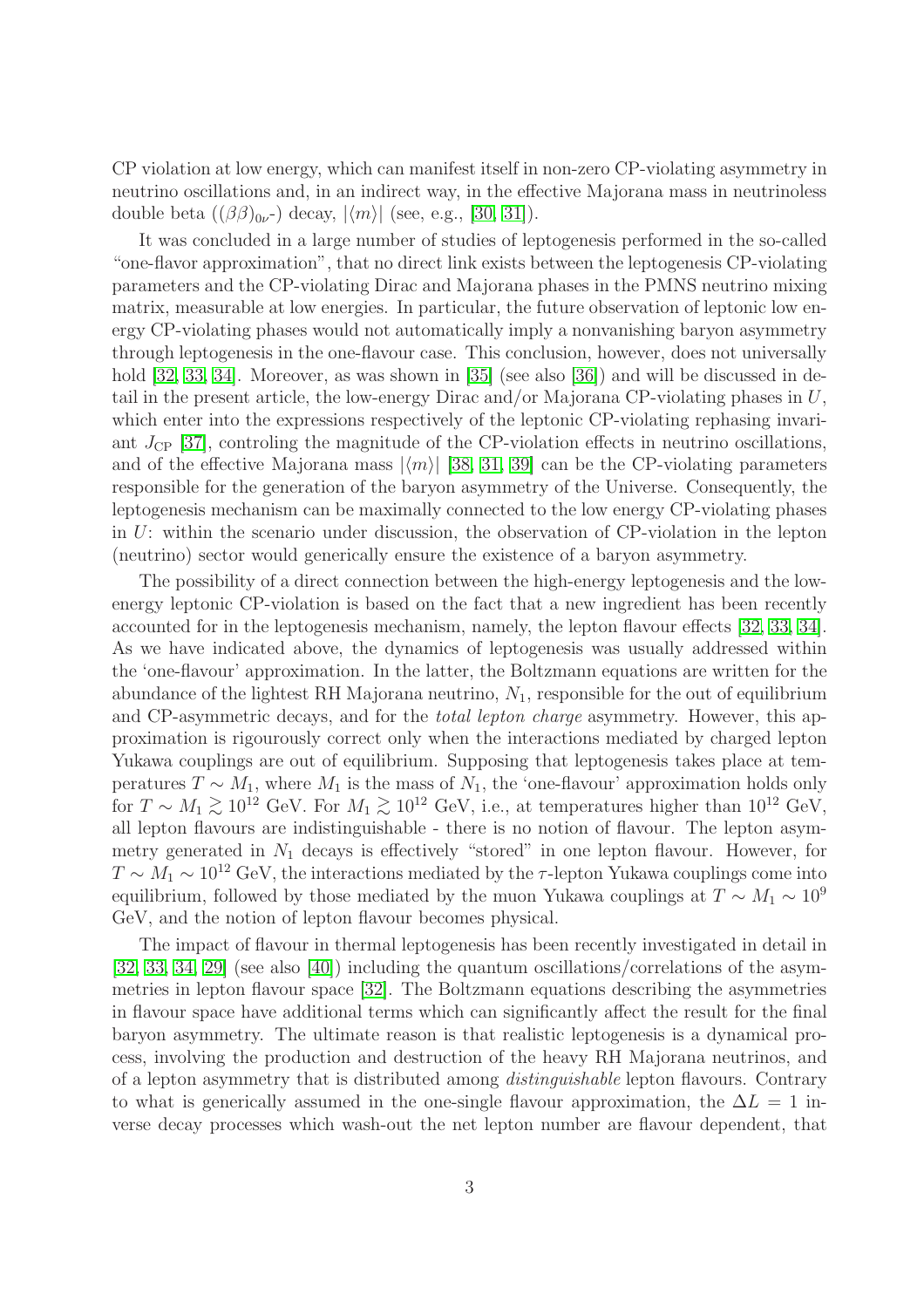is the lepton asymmetry carried by, say, electrons can be washed out only by the inverse decays involving the electron flavour. The asymmetries in each lepton flavour, are therefore washed out differently, and will appear with different weights in the final formula for the baryon asymmetry. This is physically inequivalent to the treatment of wash-out in the one-flavour approximation, where the flavours are taken indistinguishable, thus obtaining the unphysical result that, e.g., an asymmetry stored in the electron lepton charge may be washed out by inverse decays involving the muon or the tau charges.

When flavour effects are accounted for, the final value of the baryon asymmetry is the sum of three contributions. Each term is given by the CP asymmetry in a given lepton flavour l, properly weighted by a wash-out factor induced by the same lepton number violating processes. The wash-out factors are also flavour dependent. Performing a detailed analysis of the indicated flavour effects in leptogenesis we show that the low energy Dirac and/or MajoranaCP-violating phases in U can be responsible for the generation of the baryon asymmetry of the Universe. In particular, we will study in detail the correlations between the physical low energy neutrino observables and the baryon asymmetry.

The paper is organized as follows. In Section 2 we briefly review the existing data on the neutrino mixing parameters and the phenomenology of the low energy Dirac and Majorana CP-violation in the lepton sector. We note, in particular, that searching for CP-violation effects in  $\nu$ - oscillations is the only practical way to get information about the  $CP$ -violation due to the Dirac phase in the neutrino mixing matrix U (Dirac CP-violation), and that the only feasible experiments which at present have the potential of establishing the Majorana nature of light neutrinos  $\nu_i$  and of providing information on the Majorana CPV phases in  $U$  are the the neutrinoless double beta decay experiments searching for the process  $(A, Z) \rightarrow (A, Z+2)+e^-+e^-$ . In Sections 3-7 we present a detailed discussion of the possible connection between the CP-violation at high energy in leptogenesis and the CPviolation in the lepton sector at low energies. We first derive the conditions of CP-invariance of the see-saw Lagrangian, i.e. of the neutrino Yukawa couplings, taking into account that the light and heavy neutrinos with definite mass are Majorana particles, and thus have definite CP-parities in the case of exact CP-symmetry (Section 3). We review briefly the arguments, based on the "one-flavour" approximation, leading to the conclusion that the connection between leptogenesis CP-violating parameters and the CP-violating phases in the PMNS matrix generically does not hold. We next discuss the conditions under which the lepton flavour effects in leptogenesis become important and present a brief summary of the results obtained recently on these effects, which are used in our analysis (Section 4). In Sections 5, 6 and 7 we investigate the possibility that the CP-violation necessary for the generation of the baryon asymmetry of the Universe is due exclusively to the Dirac and/or Majorana CP-violating phases in the PMNS matrix, and thus is directly related to the low energy CP-violation in the lepton sector (e.g., in neutrino oscillations, etc.). The case of hierarchical heavy Majorana neutrino mass spectrum is studied in detail in Section 5, where we present results for three possible types of light neutrino mass spectrum: i) normal hierarchical, ii) inverted hierarchical, and iii) quasi-degenerate. In Section 6 results in the alternative case of quasi-degenerate in mass heavy Majorana neutrinos are derived, while in Section 7 we discuss how the results on leptogenesis in Section 4 - 6 will be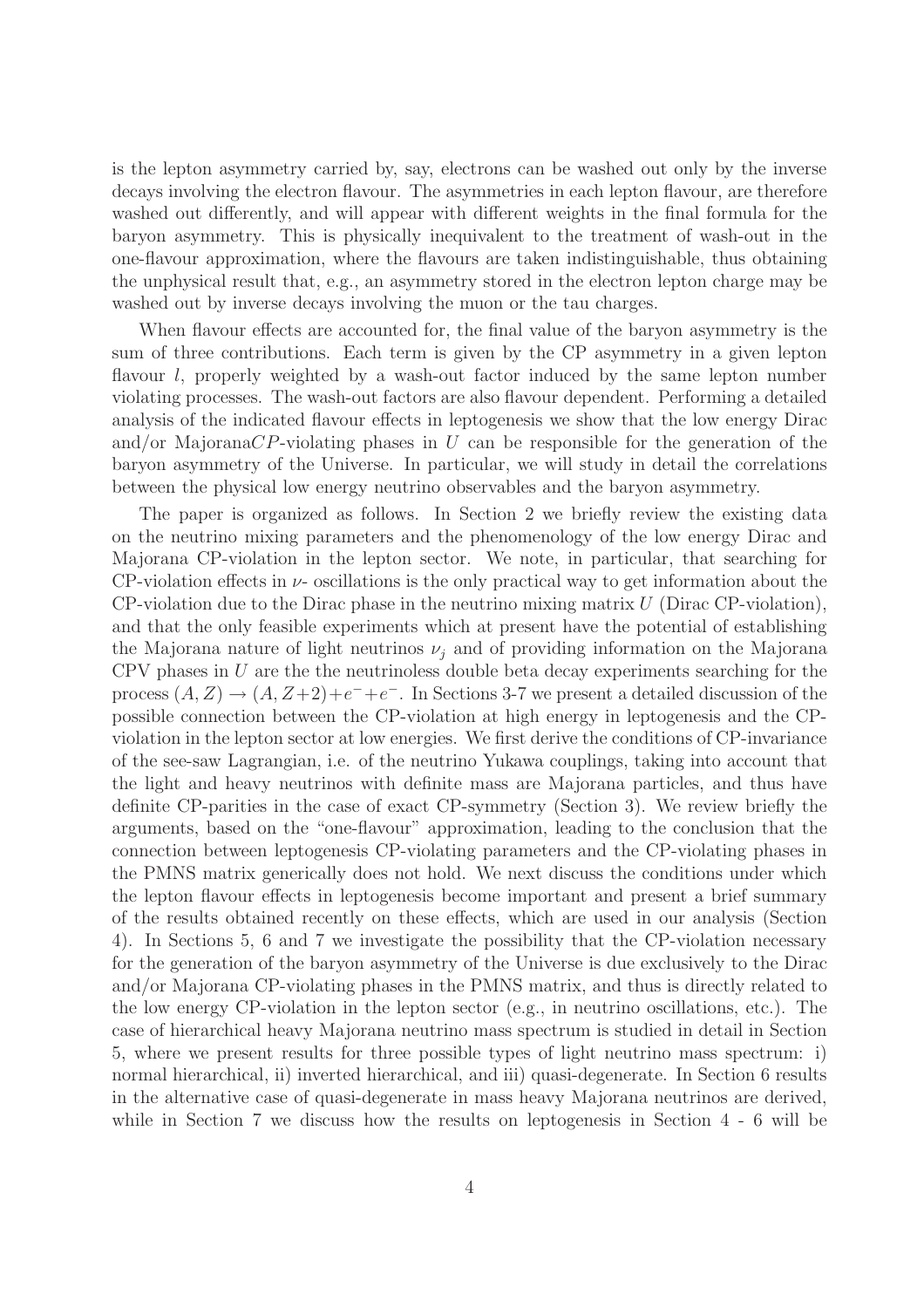modified in the minimal supersymmetric extension of the Standard Theory with righthanded Majorana neutrinos and see-saw mechanism of neutrino mass generation. Section 8 represents Conclusions.

# 2 Neutrino Mixing Parameters and Low Energy Dirac and Majorana CP-Violation

We will use the standard parametrisation of the PMNS matrix:

<span id="page-4-0"></span>
$$
U = \begin{pmatrix} c_{12}c_{13} & s_{12}c_{13} & s_{13}e^{-i\delta} \\ -s_{12}c_{23} - c_{12}s_{23}s_{13}e^{i\delta} & c_{12}c_{23} - s_{12}s_{23}s_{13}e^{i\delta} & s_{23}c_{13} \\ s_{12}s_{23} - c_{12}c_{23}s_{13}e^{i\delta} & -c_{12}s_{23} - s_{12}c_{23}s_{13}e^{i\delta} & c_{23}c_{13} \end{pmatrix} \text{ diag}(1, e^{i\frac{\alpha_{21}}{2}}, e^{i\frac{\alpha_{31}}{2}}) (2)
$$

where  $c_{ij} \equiv \cos \theta_{ij}$ ,  $s_{ij} \equiv \sin \theta_{ij}$ ,  $\theta_{ij} = [0, \pi/2]$ ,  $\delta = [0, 2\pi]$  is the Dirac CP-violating (CPV) phase and and  $\alpha_{21}$  and  $\alpha_{31}$  two Majorana CPV phases [\[41,](#page-44-19) [42\]](#page-44-20). We standardly identify  $\Delta m_{\odot}^2 = \Delta m_{21}^2 \equiv m_2^2 - m_1^2 > 0$ , where  $\Delta m_{\odot}^2$  drives the solar neutrino oscillations. In this case  $|\Delta m_{\rm A}^2| = |\Delta m_{31}^2| \cong |\Delta m_{32}^2|$ ,  $\theta_{23} = \theta_{\rm A}$  and  $\theta_{12} = \theta_{\odot}$ ,  $|\Delta m_{\rm A}^2|$ ,  $\theta_{\rm A}$  and  $\theta_{\odot}$  being the *v*-mass squared difference and mixing angles responsible respectively for atmospheric and solar neutrino oscillations, while  $\theta_{13}$  is the CHOOZ angle [\[43\]](#page-45-0). The existing neutrino oscillation data, including the recent results of the MINOS experiment [\[44\]](#page-45-1), allow us to determine  $\Delta m_{\odot}^2$ ,  $|\Delta m_{\rm A}^2|$ ,  $\sin^2 \theta_{12}$  and  $\sin^2 2\theta_{23}$  with a relatively good precision and to obtain rather stringent limits on  $\sin^2\theta_{13}$  (see, e.g., [\[45,](#page-45-2) [46,](#page-45-3) [47\]](#page-45-4)). The best fit values and the 95% C.L. allowed ranges of  $\Delta m_{\odot}^2$ ,  $\sin^2 \theta_{12}$   $|\Delta m_A^2|$  and  $\sin^2 2\theta_{23}$  read:

<span id="page-4-1"></span>
$$
(|\Delta m_{\rm A}^2|)_{\rm BF} = 2.5 \times 10^{-3} \text{ eV}^2, \quad 2.1 \times 10^{-3} \text{ eV}^2 \le |\Delta m_{\rm A}^2| \le 2.9 \times 10^{-3} \text{ eV}^2,\tag{3}
$$

$$
(\Delta m_{\odot}^2)_{\rm BF} = 8.0 \times 10^{-5} \text{ eV}^2, \quad 7.3 \times 10^{-5} \text{ eV}^2 \le \Delta m_{\odot}^2 \le 8.5 \times 10^{-5} \text{ eV}^2,\tag{4}
$$

$$
(\sin^2 \theta_{12})_{BF} = 0.31, \qquad 0.26 \le \sin^2 \theta_{12} \le 0.36 \tag{5}
$$

$$
(\sin^2 2\theta_{23})_{BF} = 1, \qquad \sin^2 2\theta_{23} \ge 0.90 \,. \tag{6}
$$

<span id="page-4-2"></span>A combined  $3-\nu$  oscillation analysis of the global neutrino oscillation data gives [\[45,](#page-45-2) [46\]](#page-45-3)

$$
\sin^2 \theta_{13} < 0.027 \ (0.041) \quad \text{at} \quad 95\% \ (99.73\%) \ \text{C.L.} \tag{7}
$$

The neutrino oscillation parameters discussed above can (and very likely will) be measured with much higher accuracy in the future (see, e.g., [\[13\]](#page-43-4)).

Depending on the sign of  $\Delta m_A^2 \equiv \Delta m_{31}^2 \cong \Delta m_{32}^2$  which cannot be determined from presently existing data, the  $\nu$ -mass spectrum can be of two types:

– with normal ordering  $m_1 < m_2 < m_3$ ,  $\Delta m_A^2 = \Delta m_{31}^2 > 0$ , and

 $-$  with inverted ordering  $m_3 < m_1 < m_2$ ,  $\Delta m_A^2 = \Delta m_{32}^2 < 0$ ,  $m_j > 0$ ,

where we have employed the standardly used convention to define the two spectra. Depending on the sign of  $\Delta m_A^2$ , sgn( $\Delta m_A^2$ ), and on the value of the lightest neutrino mass (i.e., absolute neutrino mass scale),  $\min(m_i)$ , the *v*-mass spectrum can be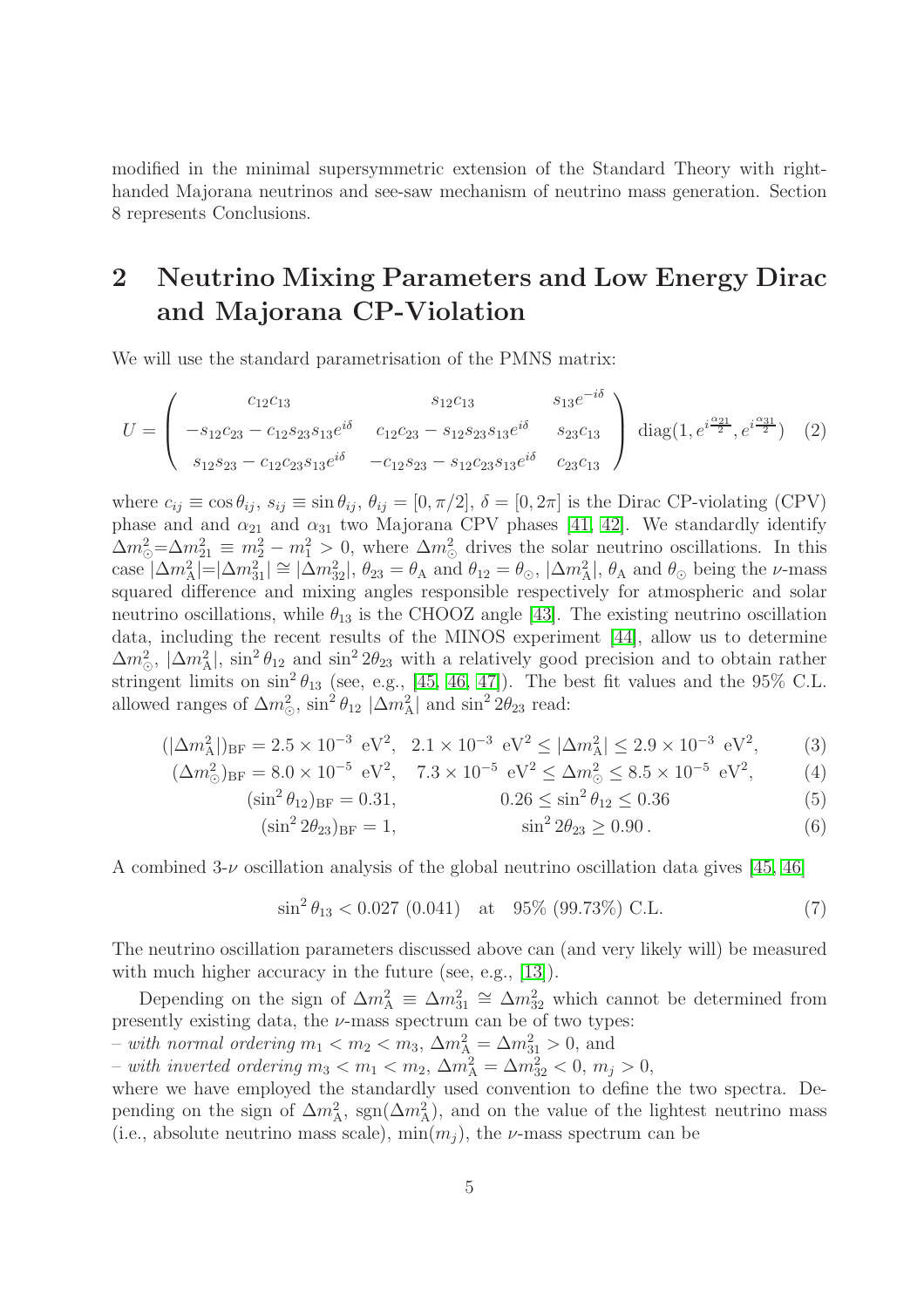- − Normal Hierarchical:  $m_1 \ll m_2 \ll m_3$ ,  $m_2 \approx (\Delta m_\odot^2)^{\frac{1}{2}} \sim 0.009$  eV,  $m_3 \approx |\Delta m_A^2|$  $\frac{1}{2}$ ~ 0.05 eV;
- Inverted Hierarchical:  $m_3 \ll m_1 < m_2$ , with  $m_{1,2} \approx |\Delta m_{\rm A}^2|$  $\frac{1}{2} \sim 0.05 \text{ eV};$
- − Quasi-Degenerate:  $m_1 \cong m_2 \cong m_3 \cong m$ ,  $m_j^2 \gg |\Delta m_A^2|$ ,  $m \gtrsim 0.10$  eV.

Determining the nature of massive neutrinos, obtaining information on the type of  $\nu$ mass spectrum, absolute  $\nu$ -mass scale and on the status of CP-symmetry in the lepton sector are among the fundamental problems in the studies of neutrino mixing [\[13\]](#page-43-4).

#### 2.1 CP and T Violation in Neutrino Oscillations

Searching for CP-violation effects in  $\nu$ - oscillations is the only practical way to get information about Dirac CP-violation in the lepton sector, associated with the phase  $\delta$  in U. A measure of CP- and T- violation is provided by the asymmetries [\[48,](#page-45-5) [41,](#page-44-19) [49,](#page-45-6) [37\]](#page-44-15):

$$
A_{\rm CP}^{(l,l')} = P(\nu_l \to \nu_{l'}) - P(\bar{\nu}_l \to \bar{\nu}_{l'}), \quad A_{\rm T}^{(l,l')} = P(\nu_l \to \nu_{l'}) - P(\nu_{l'} \to \nu_l), \quad l \neq l' = e, \mu, \tau.
$$
\n(8)

For  $3-\nu$  oscillations in vacuum, which respect the CPT-symmetry, one has [\[37\]](#page-44-15):

$$
A_{\rm T}^{(e,\mu)} = A_{\rm T}^{(\mu,\tau)} = -A_{\rm T}^{(e,\tau)} = J_{\rm CP} F_{\rm osc}^{\rm vac}, \quad A_{\rm CP}^{(l,l')} = A_{\rm T}^{(l,l')},\tag{9}
$$

$$
J_{\rm CP} = \text{Im}\left\{ U_{e1} U_{\mu 2} U_{e2}^* U_{\mu 1}^* \right\} = \frac{1}{4} \sin 2\theta_{12} \sin 2\theta_{23} \cos^2 \theta_{13} \sin \theta_{13} \sin \delta \,, \tag{10}
$$

$$
F_{\rm osc}^{\rm vac} = \sin\left(\frac{\Delta m_{21}^2}{2E}L\right) + \sin\left(\frac{\Delta m_{32}^2}{2E}L\right) + \sin\left(\frac{\Delta m_{13}^2}{2E}L\right). \tag{11}
$$

Thus, the magnitude of CP-violation effects in neutrino oscillations is controlled by the rephasing invariant associated with the Dirac phase  $\delta$ ,  $J_{\rm CP}$  [\[37\]](#page-44-15). The existence of Dirac CPviolation in the lepton sector would be established if, e.g., some of the vacuum oscillation asymmetries  $A_{\text{CP(T)}}^{(e,\mu)}$ , etc. are proven experimentally to be nonzero. This would imply that  $J_{\rm CP} \neq 0$ , and, consequently, that  $\sin \theta_{13} \sin \delta \neq 0^3$  $\sin \theta_{13} \sin \delta \neq 0^3$  $\sin \theta_{13} \sin \delta \neq 0^3$ . One of the major goals of the future experimental studies of neutrino oscillations is the searches for CP-violation effects due to the Dirac phase in  $U$  (see, e.g., [\[13,](#page-43-4) [51\]](#page-45-7)).

## 2.2 Majorana CP-Violating Phases and  $(\beta\beta)_{0\nu}$ -Decay

As is well-known, the theories with see-saw mechanism of neutrino mass generation [\[3\]](#page-42-2) of interest for our discussion, predict the massive neutrinos  $\nu_i$  to be Majorana particles. We will assume in what follows that the fields  $\nu_i(x)$  satisfy the Majorana condition:

<span id="page-5-1"></span>
$$
C(\bar{\nu}_j)^T = \nu_j, \ j = 1, 2, 3,
$$
\n(12)

<span id="page-5-0"></span><sup>&</sup>lt;sup>3</sup> Let us note that the oscillations in matter, e.g., in the Earth, are neither CP- nor CPT- invariant [\[50\]](#page-45-8) as a consequence of the fact that the Earth matter is not charge-symmetric (it contains  $e^-$ , p and n, but does not contain their antiparticles). This complicates the studies of CP-violation due to the Dirac phase  $\delta$  in v-oscillations in matter (Earth) (see, e.g., [\[51\]](#page-45-7)). The matter effects in v-oscillations in the Earth to a good precision are not T-violating [\[37\]](#page-44-15), however. In matter with constant density, e.g., Earth mantle, one has [\[37\]](#page-44-15):  $A_{\rm T}^{(e,\mu)} = J_{\rm CP}^{\rm m} F_{\rm osc}^{\rm m}$ ,  $J_{\rm CP}^{\rm m} = J_{\rm CP}$  R<sub>CP</sub>, where the function R<sub>CP</sub> does not depend on  $\theta_{23}$  and  $\delta$ .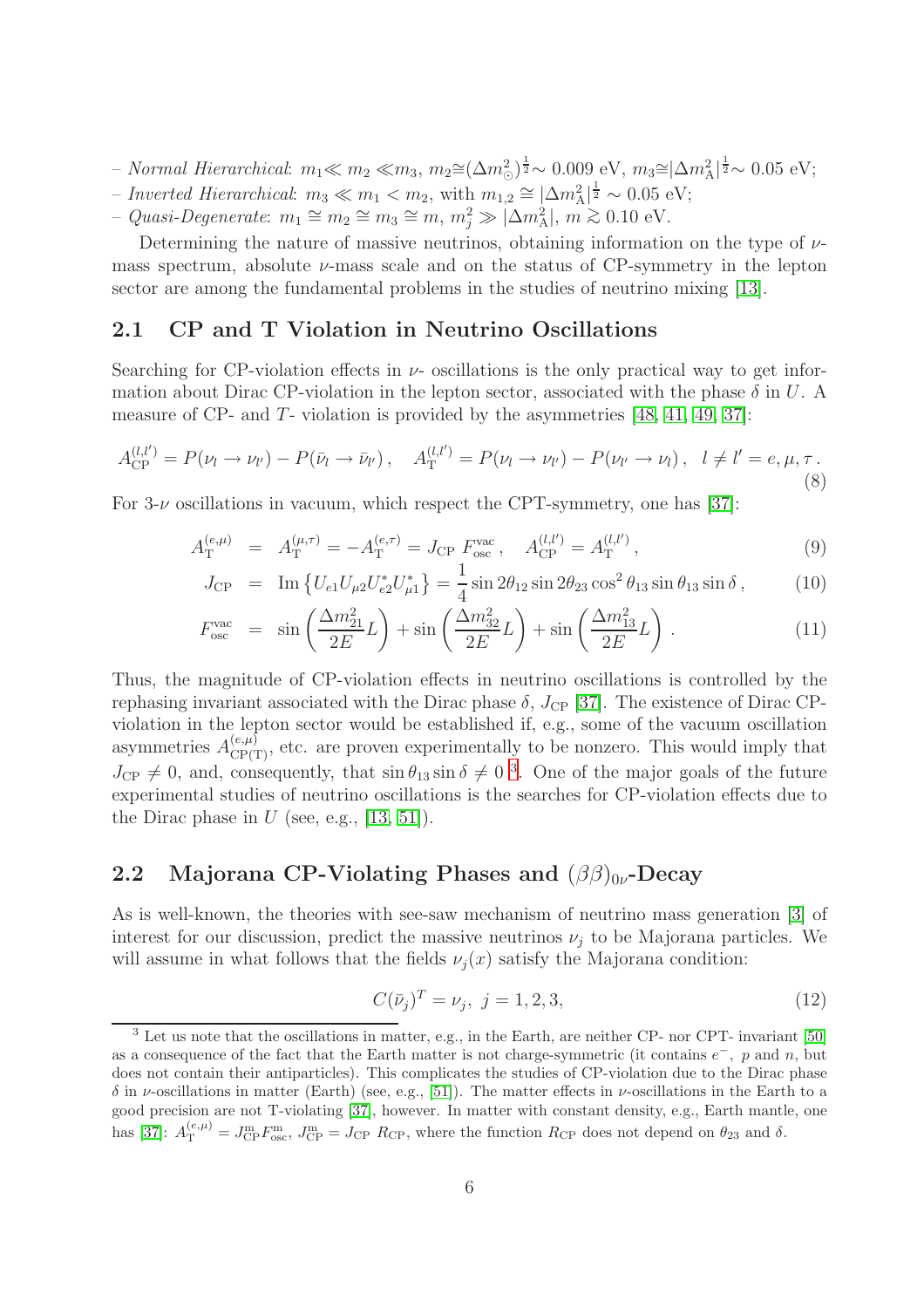where C is the charge conjugation matrix:  $C^{-1}\gamma_{\mu}C = -\gamma_{\mu}^{T}$ ,  $C^{T} = -C$ ,  $C^{\dagger} = C^{-1}$ .

Determining the nature of massive neutrinos is one of the most formidable and pressing problems in today's neutrino physics (see, e.g., [\[13,](#page-43-4) [52\]](#page-45-9)). If  $\nu_i$  are proven to be Majorana fermions, getting experimental information about the Majorana CPV phases in  $U$ ,  $\alpha_{21}$ and  $\alpha_{31}$ , would be a remarkably difficult problem. The oscillations of flavour neutrinos,  $\nu_l \rightarrow \nu_{l'}$  and  $\bar{\nu}_l \rightarrow \bar{\nu}_{l'}, l, l' = e, \mu, \tau$ , are insensitive to the phases  $\alpha_{21,31}$  [\[41,](#page-44-19) [50\]](#page-45-8). The Majorana phases of interest  $\alpha_{21,31}$  can affect significantly the predictions for the rates of (LFV) decays  $\mu \to e + \gamma$ ,  $\tau \to \mu + \gamma$ , etc. in a large class of supersymmetric theories with see-saw mechanism of  $\nu$ -mass generation (see, e.g., [\[53\]](#page-45-10)).

In the case of  $3-\nu$  mixing under discussion there are, in principle, three independent CP violation rephasing invariants. The first is  $J_{\rm CP}$  - the Dirac one, associated with the Dirac phase  $\delta$ , we have discussed in the preceding subsection. The existence of two additional invariants,  $S_1$  and  $S_2$  is related to the two Majorana CP violation phases in U. The invariants  $S_1$  and  $S_2$  can be chosen as <sup>[4](#page-6-0)</sup> [\[54,](#page-45-11) [55,](#page-45-12) [31\]](#page-44-9):

$$
S_1 = \text{Im} \{ U_{\tau 1}^* U_{\tau 2} \}, \quad S_2 = \text{Im} \{ U_{\tau 2}^* U_{\tau 3} \} . \tag{13}
$$

<span id="page-6-2"></span>The rephasing invariants associated with the Majorana phases are not uniquely determined. Instead of  $S_1$  defined above we could have chosen, e.g.,  $S'_1 = \text{Im} \{U_{e1} U_{e2}^*\}$ or  $S_1'' = \text{Im} \{ U_{\mu 1} U_{\mu 2}^* \}$ , while instead of  $S_2$  we could have used  $S_2' = \text{Im} \{ U_{e2} U_{e3}^* \}$ , or  $S_2'' = \text{Im}\left\{U_{\mu 2} U_{\mu 3}^*\right\}$ . The Majorana phases  $\alpha_{21}$  and  $\alpha_{31}$ , or  $\alpha_{21}$  and  $\alpha_{32} \equiv (\alpha_{31} - \alpha_{21})$ , can be expressed in terms of the rephasing invariants thus introduced [\[31\]](#page-44-9):  $\cos \alpha_{21}$  =  $1 - (S_1')^2 / (|U_{e1}U_{e2}|^2)$ , etc. The expression for  $\cos \alpha_{21}$  in terms of  $S_1$  is somewhat more cumbersome (it involves also  $J_{\rm CP}$ ) and we will not give it here. Note that CP-violation due to the Majorana phase  $\alpha_{21}$  requires that both  $S_1 = \text{Im}\{U_{\tau 1}U_{\tau 2}^*\}\neq 0$  and  $\text{Re}\{U_{\tau 1}U_{\tau 2}^*\}\neq 0$ . Similarly,  $S_2 = \text{Im} \{U_{\tau 2}^* U_{\tau 3}\} \neq 0$  would imply violation of the CP-symmetry only if in addition Re  $\{U_{\tau 2}^* U_{\tau 3}\}\neq 0$ .

The only feasible experiments which at present have the potential of establishing the Majorana nature of light neutrinos  $\nu_i$  and of providing information on the Majorana CPV phases in U are the experiments searching for the neutrinoless double beta  $((\beta\beta)_{0\nu})$  decay,  $(A, Z) \rightarrow (A, Z+2) + e^- + e^-$  (see, e.g., [\[30,](#page-44-8) [52,](#page-45-9) [39\]](#page-44-17)). The  $(\beta\beta)_{0\nu}$ -decay effective Majorana mass,  $|\langle m \rangle|$  (see, e.g., [\[30\]](#page-44-8)), which contains all the dependence of the  $(\beta\beta)_{0\nu}$ -decay amplitude on the neutrino mixing parameters, is given by the following expressions for the normal hierarchical (NH), inverted hierarchical (IH) and quasi-degenerate (QD) neutrino mass spectra (see, e.g., [\[39\]](#page-44-17)):

<span id="page-6-1"></span>
$$
|\langle m \rangle| \cong \left| \sqrt{\Delta m_{\odot}^2} \sin^2 \theta_{12} e^{i\alpha_{21}} + \sqrt{\Delta m_{\rm A}^2} \sin^2 \theta_{13} e^{i(\alpha_{31} - 2\delta)} \right|, \ m_1 \ll m_2 \ll m_3 \text{ (NH)}, \tag{14}
$$

$$
|\langle m \rangle| \cong \sqrt{|\Delta m_{\rm A}^2|} \left| \cos^2 \theta_{12} + e^{i\alpha_{21}} \sin^2 \theta_{12} \right| \,, \quad m_3 \ll m_1 < m_2 \text{ (IH)}, \tag{15}
$$

$$
|\langle m \rangle| \cong m |\cos^2 \theta_{12} + e^{i\alpha_{21}} \sin^2 \theta_{12}|, m_{1,2,3} \cong m \gtrsim 0.10 \text{ eV} (QD).
$$
 (16)

<span id="page-6-0"></span><sup>&</sup>lt;sup>4</sup>The expressions for the invariants  $S_{1,2}$  we give and will use further correspond to the Majorana con-ditions [\(12\)](#page-5-1) for the fields of neutrinos  $\nu_j$ , which do not contain phase factors, see, e.g., [\[31\]](#page-44-9).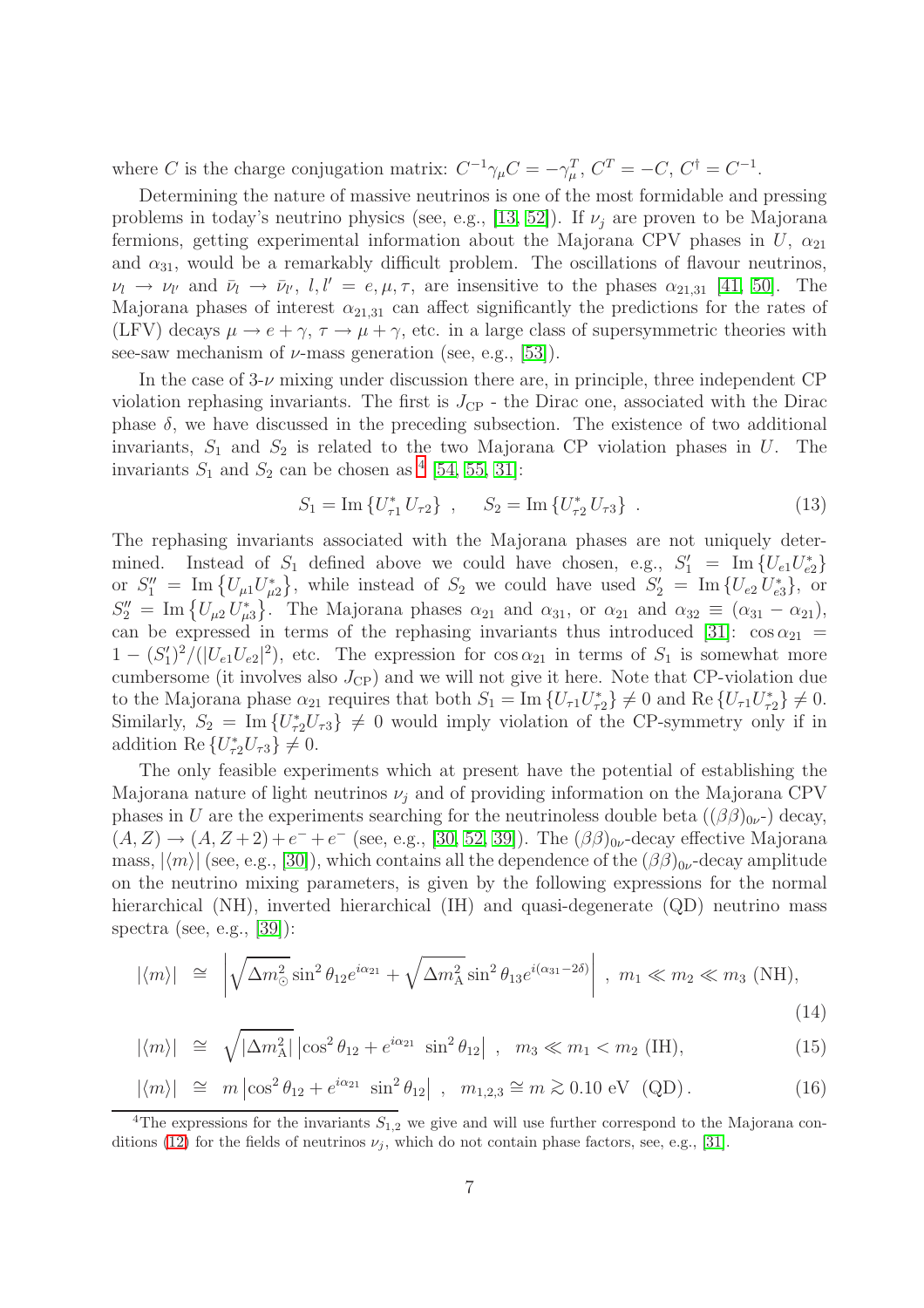Obviously,  $|\langle m \rangle|$  depends strongly on the Majorana CPV phase(s): the CP-conserving values of  $\alpha_{21} = 0, \pm \pi$  [\[56\]](#page-45-13), for instance, determine the range of possible values of  $|\langle m \rangle|$  in the cases of IH and QD spectrum, while the CP-conserving values of  $(\alpha_{31}-\alpha_{21}) \equiv \alpha_{32} = 0, \pm \pi$ , can be important in the case of NH spectrum. As is well-known, in the case of CP-invariance the phase factors

$$
\eta_{21} \equiv e^{i\alpha_{21}} = \pm 1 \,, \ \eta_{31} \equiv e^{i\alpha_{31}} = \pm 1 \,, \ \eta_{32} \equiv e^{i\alpha_{32}} = \pm 1 \,, \tag{17}
$$

have a very simple physical interpretation [\[56,](#page-45-13) [30\]](#page-44-8):  $\eta_{ik}$  is the relative CP-parity of Majorana neutrinos  $\nu_i$  and  $\nu_k$ ,  $\eta_{ik} = (\eta_i^{\nu CP})^* \eta_k^{\nu CP}$ ,  $\eta_{i(k)}^{\nu CP} \pm i$  being the CP-parity of  $\nu_{i(k)}$ .

As can be shown, in the general case of arbitrary  $\min(m_i)$ ,  $|\langle m \rangle|$  depends on the two invariants  $S_1$  and  $S_2$  [\[31\]](#page-44-9). In the chosen parametrisation of the PMNS matrix, Eq. [\(2\)](#page-4-0),  $|\langle m \rangle|$  depends also on  $J_{\rm CP}$ .

The  $(\beta\beta)_{0\nu}$ -decay experiments of the next generation, which are under preparation at present (see, e.g., [\[52\]](#page-45-9)), are aiming to probe the QD and IH ranges of  $|\langle m \rangle|$ . If the  $(\beta \beta)_{0\nu}$ decay will be observed in these experiments, the measurement of the  $(\beta\beta)_{0\nu}$ -decay half-life might allow to obtain constraints on the Majorana phase  $\alpha_{21}$  [\[31,](#page-44-9) [38,](#page-44-16) [57\]](#page-45-14).

## 3 The CP-Invariance Constraints

In the next Section we will summarize the arguments leading to the conclusions that the leptogenesis CPV phases, responsible for the generation of the baryon asymmetry, can indeed be directly connected to the low energy CPV phases in  $U$  and, correspondingly, to CP violating phenomena, e.g., in neutrino physics. The starting point of our discussion is the Lagrangian of the Standard Model (SM) with the addition of three heavy right-handed Majorana neutrinos  $N_i$   $(i = 1, 2, 3)$  with masses  $M_3 > M_2 > M_1 > 0$  and Yukawa couplings  $\lambda_{il}$ . It will be assumed (without loss of generality) that the fields  $N_j$  satisfy the Majorana condition:

$$
C(\overline{N}_j)^T = N_j, \ j = 1, 2, 3. \tag{18}
$$

We will work in the basis in which the Yukawa couplings for the charged leptons are flavour-diagonal. In this basis the leptonic part of the Lagrangian of interest reads:

$$
\mathcal{L}^{\text{lep}}(x) = \mathcal{L}_{\text{CC}}(x) + \mathcal{L}_{\text{Y}}(x) + \mathcal{L}_{\text{M}}^{\text{N}}(x) , \qquad (19)
$$

<span id="page-7-0"></span>where  $\mathcal{L}_{\text{CC}}(x)$  and  $\mathcal{L}_{\text{Y}}(x)$  are the charged current (CC) weak interaction and Yukawa coupling Lagrangians, while  $\mathcal{L}_{M}^{N}(x)$  is the mass term of the heavy Majorana neutrinos  $N_{i}$ :

<span id="page-7-1"></span>
$$
\mathcal{L}_{\text{CC}} = -\frac{g}{\sqrt{2}} \overline{l_L}(x) \gamma_\alpha \nu_{lL}(x) W^{\alpha \dagger}(x) + \text{h.c.}, \qquad (20)
$$

$$
\mathcal{L}_Y(x) = \lambda_{il} \overline{N_{iR}}(x) H^{\dagger}(x) \psi_{lL}(x) + h_l H^c(x) \overline{l_R}(x) \psi_{lL}(x) + \text{h.c.}, \qquad (21)
$$

$$
\mathcal{L}_{\mathcal{M}}^{\mathcal{N}}(x) = -\frac{1}{2} M_i \overline{N_i}(x) N_i(x).
$$
\n(22)

Here  $\psi_{lL}$  and  $l_R$  denote respectively the left-handed (LH) lepton doublet and right-handed lepton singlet fields of flavour  $l = e, \mu, \tau$ ,  $\psi_{lL}^{T} = (\nu_{lL} \ l_L)$ ,  $W^{\alpha}(x)$  is the  $W^{\pm}$ -boson field,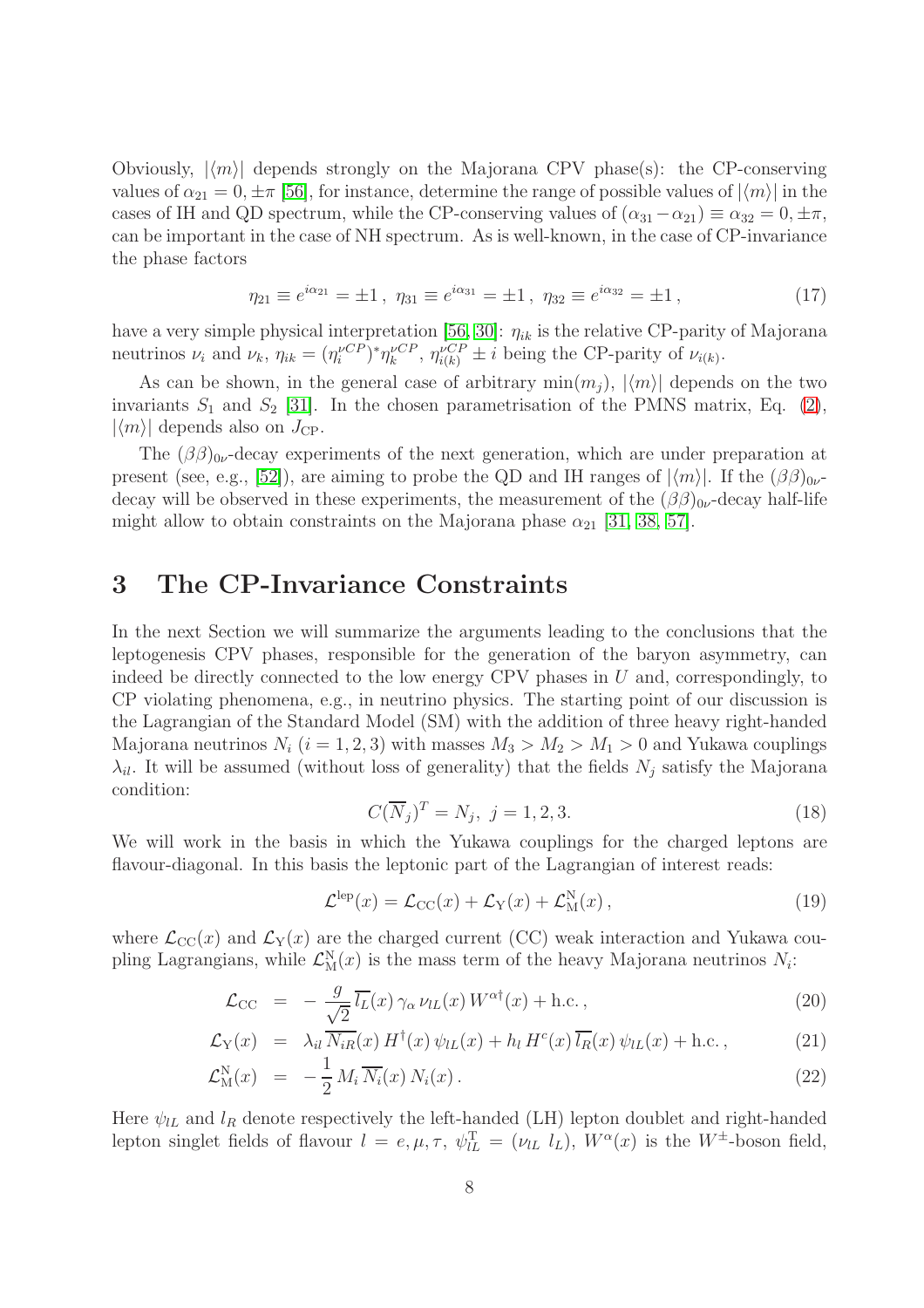and H is the Higgs doublet field whose neutral component has a vacuum expectation value equal to  $v = 174$  GeV. Obviously,  $\mathcal{L}_Y(x) + \mathcal{L}_M^N(x)$  includes all the necessary ingredients of the see-saw mechanism. At energies below the heavy Majorana neutrino mass scale  $M_1$ , the heavy Majorana neutrino fields are integrated out and after the breaking of the electroweak symmetry, a Majorana mass term for the LH flavour neutrinos is generated:

<span id="page-8-0"></span>
$$
m_{\nu} = v^2 \lambda^T M^{-1} \lambda = U^* m U^{\dagger} , \qquad (23)
$$

where M and m are diagonal matrices formed by the masses of  $N_j$  and  $\nu_j$ ,  $M \equiv$  $Diag(M_1, M_2, M_3), m \equiv Diag(m_1, m_2, m_3), M_i > 0, m_k \ge 0$ , and U is the PMNS matrix. The diagonalisation of the Majorana mass matrix  $m^{\nu}$ , Eq. [\(23\)](#page-8-0), leads to the relation [\(1\)](#page-1-1) between the LH flavour neutrino fields  $\nu_{lL}$  and the fields  $\nu_{jL}$  of neutrinos with definite mass and, correspondingly, to the appearance of the PMNS neutrino mixing matrix in the charged current weak interaction Lagrangian  $\mathcal{L}_{CC}(x)$ .

In what follows we will often use the well-known "orthogonal parametrisation" of the matrix of neutrino Yukawa couplings [\[58\]](#page-45-15):

<span id="page-8-3"></span>
$$
\lambda = \frac{1}{v} \sqrt{M} R \sqrt{m} U^{\dagger} , \qquad (24)
$$

where R is, in general, a complex orthogonal matrix,  $R R^T = R^T R = 1$ .

Before discussing the leptogenesis and the violation of CP-symmetry associated with it, it proves useful to analyze the constraints which the requirement CP-invariance imposes on the Yukawa couplings  $\lambda_{jl}$ , on the PMNS matrix U and on the matrix R.

If CP-symmetry is unbroken, the Majorana fields  $N_i$  and  $\nu_k$  have definite CP-parities (see, e.g., [\[30,](#page-44-8) [56\]](#page-45-13))  $\eta_j^{NCP} = \pm i$ ,  $\eta_k^{VCP} = \pm i$ , and transform in the following way under the CP-symmetry transformation:

$$
U_{\rm CP} N_j(x) U_{\rm CP}^{\dagger} = \eta_j^{NCP} \gamma_0 N_j(x') , \quad \eta_j^{NCP} = i \rho_j^N = \pm i , \tag{25}
$$

$$
U_{\rm CP} \nu_k(x) U_{\rm CP}^{\dagger} = \eta_k^{\nu CP} \gamma_0 \nu_k(x'), \quad \eta_k^{\nu CP} = i \rho_k^{\nu} = \pm i. \tag{26}
$$

<span id="page-8-2"></span>The sign factors  $\rho_j^N$  and  $\rho_k^{\nu}$ , and correspondingly, the CP-parities of the heavy and light Majorana neutrinos  $N_i$  and  $\nu_k$ , are determined by the properties of the corresponding RH and LH flavour neutrino Majorana mass matrices [\[30\]](#page-44-8). They will be treated as free discrete parameters in what follows.

Obviously, the mass term  $\mathcal{L}_{M}^{N}(x)$ , Eq. [\(22\)](#page-7-0), is CP-invariant. The requirement of CPinvariance of the Lagrangian  $\mathcal{L}_Y(x)$ , Eq. [\(21\)](#page-7-0), leads, as can be shown, to the following constraint on the neutrino Yukawa couplings:

$$
\lambda_{jl}^* = \lambda_{jl} \, (\eta_j^{NCP})^* \, \eta^l \, \eta^{H*} \,, \quad j = 1, 2, 3, \ l = e, \mu, \tau,
$$
\n(27)

<span id="page-8-1"></span>where  $\eta^l$  and  $\eta^H$  are unphysical phase factors which appear in the CP-transformations of the LH lepton doublet and Higgs doublet fields,  $\psi_{LL}(x)$  and  $H(x)$ , respectively. These phase factors do not affect any of the physical observables and, for convenience, we will set them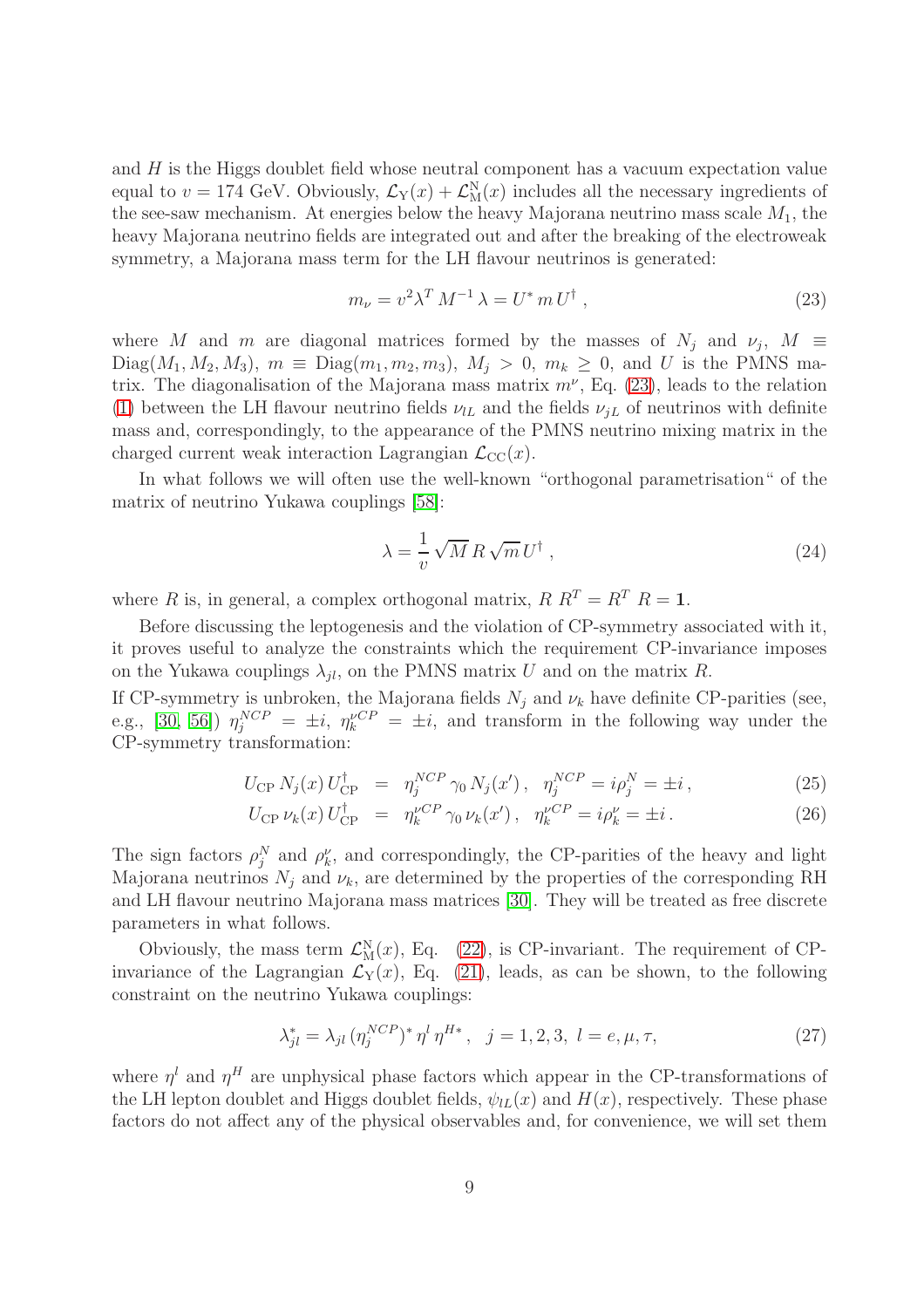to i and 1:  $\eta^l = i$ ,  $\eta^H = 1$ . Thus, in what follows we will work with the constraint [\(27\)](#page-8-1) in the form

$$
\lambda_{jl}^* = \lambda_{jl} \, \rho_j^N \, , \, \rho_j^N = \pm 1 \, , \quad j = 1, 2, 3, \ l = e, \mu, \tau, \tag{28}
$$

<span id="page-9-0"></span>where we have used Eq. [\(25\)](#page-8-2). Note that if the CP-parity of a given heavy Majorana neutrino  $N_j$  is equal to  $(-i)$ , i.e., if  $\rho_j^N = -1$ , the elements  $\lambda_{jl}$ ,  $l = e, \mu, \tau$ , of the matrix of neutrino Yukawa couplings  $\lambda$  will be *purely imaginary*.

It follows from Eqs. [\(23\)](#page-8-0) and [\(28\)](#page-9-0) that if CP-invariance holds, the Majorana mass matrix of the LH flavour neutrinos generated by the see-saw mechanism is real (in the convention for the various unphysical phase factors employed by us):  $m^{\nu*} = m^{\nu}$ . This leads to the following CP-invariance constraint on the PMNS matrix  $U$  [\[30\]](#page-44-8):

$$
U_{ij}^* = U_{lj} \rho_j^{\nu}, \quad j = 1, 2, 3, \ l = e, \mu, \tau. \tag{29}
$$

<span id="page-9-1"></span>In the parametrisation [\(2\)](#page-4-0) we are using these conditions imply that the Dirac phase  $\delta =$  $\pi q$ ,  $q = 0, 1, 2, \dots$ , and that the Majorana phases should satisfy:  $\alpha_{21} = \pi q'$ ,  $\alpha_{31} = \pi q''$ ,  $q', q'' = 0, 1, 2, \dots$ 

Using Eqs. [\(23\)](#page-8-0), [\(28\)](#page-9-0) and [\(29\)](#page-9-1) it is easy to derive the constraints on the matrix R following (in the convention we are using) from the requirement of CP-invariance of the "high-energy" Lagrangian of interest [\(19\)](#page-7-1):

<span id="page-9-2"></span>
$$
R_{jk}^* = R_{jk} \rho_j^N \rho_k^{\nu}, \quad j, k = 1, 2, 3. \tag{30}
$$

Obviously, this would be a condition of reality of the matrix R only if  $\rho_j^N \rho_k^{\nu} = 1$  for any  $j, k = 1, 2, 3$ . However, we can also have  $\rho_j^N \rho_k^{\nu} = -1$  for some j and k and in that case the corresponding elements of R will be *purely imaginary*.

The preceding results lead to the following (perhaps obvious) conclusions.

i) If CP-invariance holds at "high" energy, i.e., if the neutrino Yukawa couplings satisfy (in the convention used) the constraints [\(28\)](#page-9-0), it will also hold at "low" energy in the lepton sector, i.e., the elements of the PMNS matrix will satisfy (in the same convention) Eq. [\(29\)](#page-9-1).

ii) If the CP-symmetry is violated at "low" energy, i.e., if the PMNS matrix does not satisfy conditions [\(29\)](#page-9-1) and the CC weak interaction is not CP-invariant, it will also be violated at "high" energy, i.e., the neutrino Yukawa couplings will not satisfy Eq. [\(28\)](#page-9-0) and the Lagrangian  $\mathcal{L}_Y(x)$  will not be CP-invariant. Obviously, it is not possible to use the matrix R in order to render the Yukawa couplings CP-conserving.

iii) If CP-invariance holds at "low" energy, i.e., if the CC weak interaction [\(20\)](#page-7-0) is CPinvariant and the PMNS matrix satisfy conditions [\(29\)](#page-9-1), it can still be violated at "high" energy, i.e., the neutrino Yukawa couplings will not necessarily satisfy Eq. [\(28\)](#page-9-0) and the Lagrangian  $\mathcal{L}_Y(x)$  will not necessarily be CP-invariant. The CP-violation in this case can be due to the matrix R.

As we will see, of interest for our further analysis is, in particular, the product

$$
P_{jkml} \equiv R_{jk} R_{jm} U_{lk}^* U_{lm}, \ k \neq m. \tag{31}
$$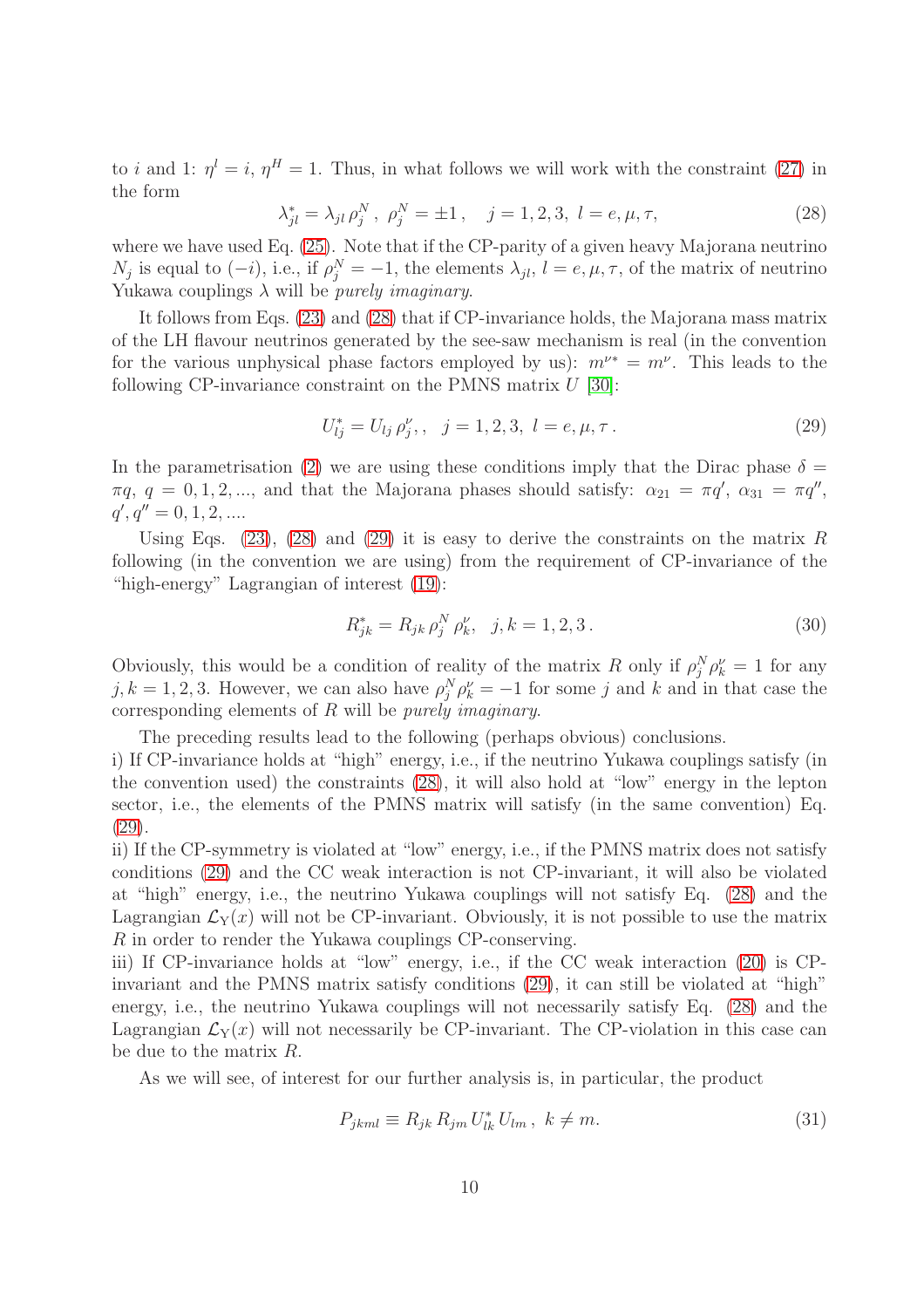If CP-invariance holds, we find from Eqs. [\(29\)](#page-9-1) and [\(30\)](#page-9-2) that  $P_{ikml}$  is real:

$$
P_{jkml}^* = P_{jkml} \left(\rho_j^N\right)^2 \left(\rho_k^{\nu}\right)^2 \left(\rho_m^{\nu}\right)^2 = P_{jkml}, \quad \text{Im}(P_{jkml}) = 0. \tag{32}
$$

Let us consider next the case when conditions [\(29\)](#page-9-1) are satisfied and  $\text{Re}(U_{\tau k}^* U_{\tau m}) = 0$ ,  $k < m$ , i.e.,  $U_{\tau k}^* U_{\tau m}$  is purely imaginary. This can be realised, as Eqs. [\(2\)](#page-4-0) and [\(29\)](#page-9-1) show, for  $\delta = \pi q$ ,  $q = 0, 1, 2, \dots$ , and  $\rho_k^{\nu} \rho_m^{\nu} = -1$ , i.e., if the relative CP-parity of the light Majorana neutrinos  $\nu_k$  and  $\nu_m$  is equal to (-1), or, correspondingly, the Majorana phase  $\alpha_{mk} = \pi(2q'+1), q' = 0, 1, 2, \dots$  If  $J_{\rm CP} = 0$  and both  $\text{Re}(U_{\tau_1}^* U_{\tau_2}) = 0$  and  $\text{Re}(U_{\tau_2}^* U_{\tau_3}) = 0$ , CP-invariance holds in the lepton sector at low energies. In order for CP-invariance to hold at "high" energy, i.e., for  $P_{jkml}$  to be real, the product  $R_{jk}R_{jm}$ , in the case under consideration, has also to be *purely imaginary*,  $\text{Re}(R_{jk}R_{jm}) = 0$ . Thus, *purely imaginary*  $U_{\tau k}^* U_{\tau m} \neq 0$  and purely real  $R_{jk} R_{jm} \neq 0$ , i.e.,  $\text{Re}(U_{\tau k}^* U_{\tau m}) = 0$ ,  $\text{Im}(R_{jk} R_{jm}) = 0$ , in particular, imply violation of the CP-symmetry at "high" energy by the matrix R.

# 4 Leptogenesis and the Baryon Asymmetry

In this Section we will repeat briefly the arguments leading to the conclusion that the connection between leptogenesis CP-violating parameters and the CP-violating phases in the PMNS matrix generically does not hold. We will therefore first restrict our discussion to the "one-flavour" approximation. Then, we will review the recent results on leptogenesis which take into account the lepton flavour effects [\[32,](#page-44-10) [33,](#page-44-11) [34\]](#page-44-12). In this case, the baryon asymmetry depends explicitly on the parameters of the lepton mixing matrix U.

#### 4.1 The One Flavour Case

We assume that the heavy Majorana neutrinos  $N_i$  have a hierarchical mass spectrum,  $M_{2,3} \gg M_1$ , so that studying the evolution of the number density of  $N_1$  suffices. The final amount of  $(B - L)$  asymmetry can be parametrized as  $Y_{B-L} = n_{B-L}/s$ , where s =  $2\pi^2 g_* T^3/45$  is the entropy density and  $g_*$  counts the effective number of spin-degrees of freedom in thermal equilibrium ( $g_* = 217/2$ ) in the SM with a single generation of righthanded neutrinos). After reprocessing by sphaleron transitions, the baryon asymmetry is related to the  $(B - L)$  asymmetry by [\[59\]](#page-45-16)  $Y_B = (12/37) (Y_{B-L})$ .

One defines the CP asymmetry generated by  $N_1$  decays as

$$
\epsilon_1 \equiv \frac{\sum_l [\Gamma(N_1 \to H\ell_l) - \Gamma(N_1 \to \overline{H}\overline{\ell}_l)]}{\sum_l [\Gamma(N_1 \to H\ell_l) + \Gamma(N_1 \to \overline{H}\overline{\ell}_l)]} = \frac{1}{8\pi} \sum_{j \neq 1} \frac{\text{Im}\left[ (\lambda \lambda^{\dagger})^2_{j1} \right]}{\left[ \lambda \lambda^{\dagger} \right]_{11}} g\left( \frac{M_j^2}{M_1^2} \right). \tag{33}
$$

The wavefunction plus vertex contributions are included giving  $g(x) \simeq -\frac{3}{2\sqrt{x}}$  for  $x \gg 1$ . Notice, in particular, that  $\epsilon_1$  denotes the CP asymmetry in the total lepton charge (i.e., trace over the lepton flavour index).

Besides the CP parameter  $\epsilon_1$ , the final baryon asymmetry depends on a single parameter,

$$
\left(\frac{\widetilde{m_1}}{\widetilde{m_*}}\right) \equiv \frac{\sum_l \Gamma(N_1 \to H\ell_l)}{H(M_1)},\tag{34}
$$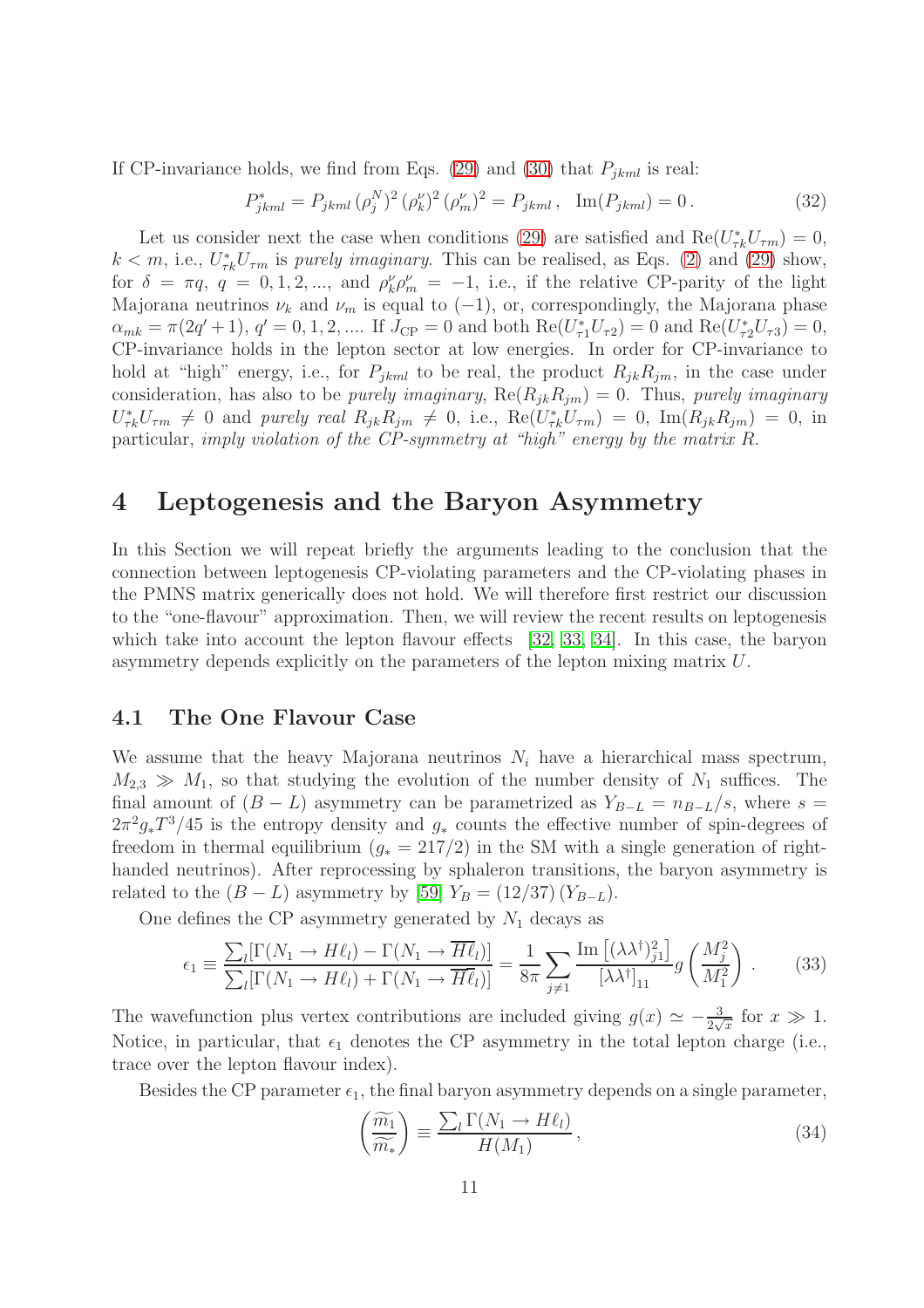where  $H(M_1)$  denotes the value of the Hubble rate evaluated at a temperature  $T = M_1$ ,  $\widetilde{m}_{*} \sim 3 \times 10^{-3} \text{ eV}$  and

$$
\widetilde{m_1} \equiv \frac{(\lambda \lambda^{\dagger})_{11} v^2}{M_1} \tag{35}
$$

is proportional to the total decay rate of the heavy RH Majorana neutrino  $N_1$ . Notice again that  $\widetilde{m_1}$  is obtained by computing the total decay rate of the  $N_1$ , that is by summing over all the flavours.

The asymmetry in the total lepton charge is then given by

$$
Y_L \simeq \frac{\epsilon_1}{g_*} \eta \left( \widetilde{m_1} \right) , \qquad (36)
$$

where  $\eta(\widetilde{m_1})$  accounts for the washing out of the total lepton asymmetry due to inverse decays.

The final baryon asymmetry in the "one flavour approximation" depends always upon the trace of the CP asymmetries over flavours,  $\epsilon_1$ , times a function of the trace over flavours of the decay rate of the RH neutrino  $N_1$ . This is an unexpected result because it suggests, in particular, that the lepton asymmetry, say, in the electron lepton number can be washed out by inverse decays involving the second and/or the third family (which erase only the muon and/or tau lepton charges).

Let us turn now to the issue of the connection between the CP violating parameters in leptogenesis and the low energy CP-violating phases in the lepton sector, i.e., in the PMNS matrix U. The CP asymmetry  $\epsilon_1$  can be written in terms of the diagonal light and heavy Majorana neutrino mass matrices introduced earlier,  $m = \text{Diag}(m_1, m_2, m_3)$  and  $M = \text{Diag}(M_1, M_2, M_3)$ , and the orthogonal complex matrix R:

$$
\epsilon_{1} = -\frac{3M_{1}}{16\pi v^{2}} \frac{\operatorname{Im} \left( \sum_{l\beta\rho} m_{\beta}^{1/2} m_{\rho}^{3/2} U_{l\beta}^{*} U_{l\rho} R_{1\beta} R_{1\rho} \right)}{\sum_{\beta} m_{\beta} |R_{1\beta}|^{2}}
$$
\n
$$
= -\frac{3M_{1}}{16\pi v^{2}} \frac{\operatorname{Im} \left( \sum_{\rho} m_{\rho}^{2} R_{1\rho}^{2} \right)}{\sum_{\beta} m_{\beta} |R_{1\beta}|^{2}}, \tag{37}
$$

where we have summed over all lepton flavours  $l = e, \mu, \tau$ . In particular, if the elements of the matrix R satisfy CP-invariance condition [\(30\)](#page-9-2), i.e., if  $R_{1\rho}$ ,  $\rho = 1, 2, 3$ , is real or purely imaginary, the leptogenesis CP-asymmetry  $\epsilon_1 = 0$ . In the top-down approach, working in the basis in which the matrix of charged lepton Yukawa couplings and the RH neutrino Majorana mass matrix are diagonal, the matrix of neutrino Yukawa couplings can be written as  $\lambda = V_R^{\dagger} \text{Diag}(\lambda_1, \lambda_2, \lambda_3) V_L$  and the low energy leptonic phases can arise from the phases in  $V_L$ , i.e. in the left-handed (LH) sector, in  $V_R$ , i.e. in the RH sector, or from both  $V_L$  and  $V_R$ . However, from  $\lambda \lambda^{\dagger} = V_R^{\dagger} \text{Diag}(\lambda_1^2, \lambda_2^2, \lambda_3^2) V_R = M^{1/2} Rm R^{\dagger} M^{1/2} / v^2$ , one sees that the phases of R are related to those of  $V_R$ . This means that in the "one-flavour" approximation a future possible observation of CP-violating phases at low energies in the neutrino sector does not imply the existence of a baryon asymmetry. Indeed, low energy CP-violating phases might stem entirely from the LH sector, i.e.  $V_L$ , and hence be irrelevant for leptogenesis which would be driven by the phases in  $R$ , i.e. of the RH sector.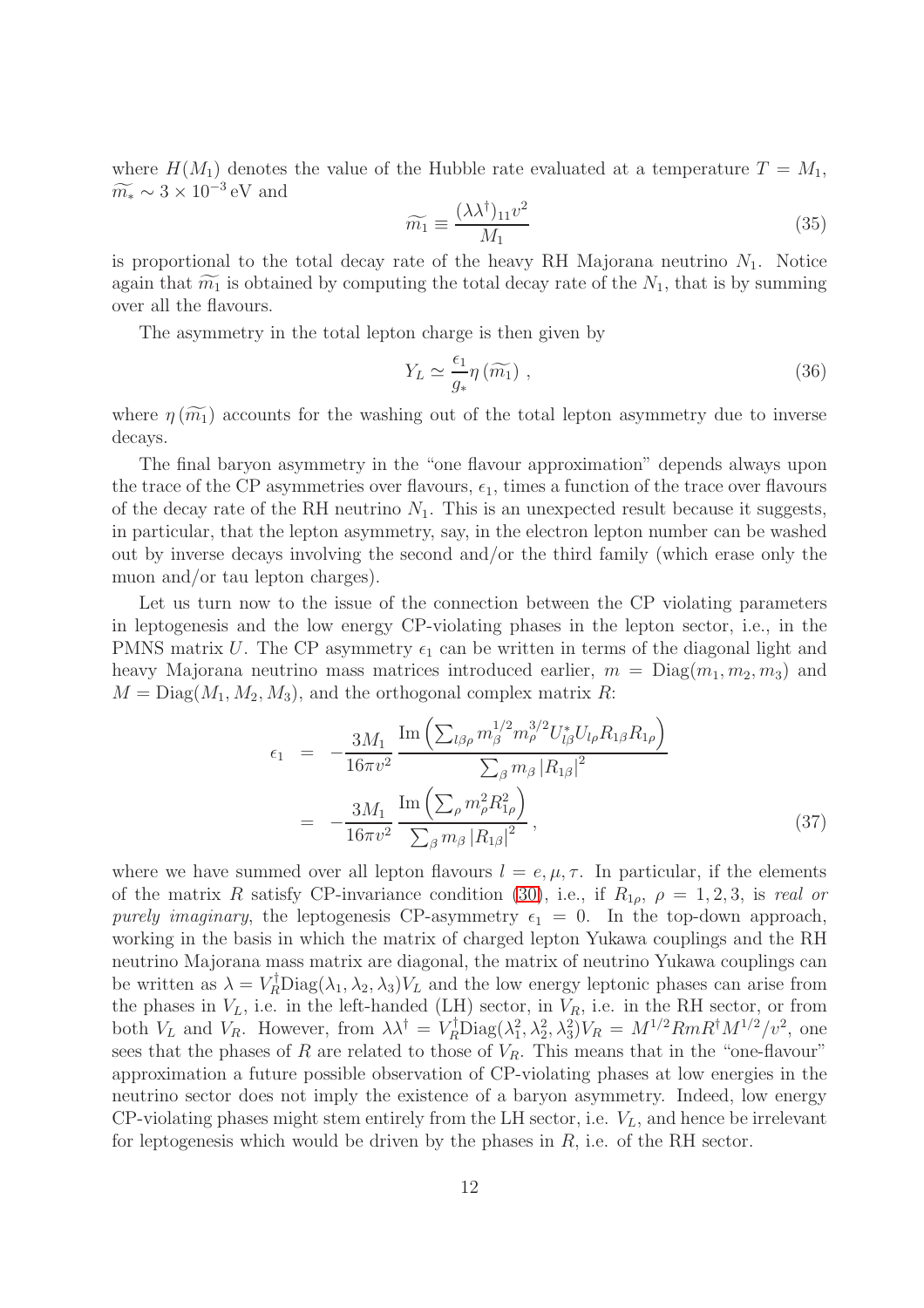#### 4.2 Taking the Flavour Effects into Account

As we mentioned in the Introduction, the 'one-flavour' approximation rigorously holds only when the interactions mediated by the charged lepton Yukawas are out of equilibrium, that is at  $T \sim M_1 \gtrsim 10^{12}$  GeV. In this regime, flavours are indistinguishable and one may indeed perform a retation is flavour grass to stare all the examinative in a single flavour indeed perform a rotation is flavour space to store all the asymmetry in a single flavour. At smaller temperatures, though, this operation is not possible. The  $\tau$  ( $\mu$ ) lepton doublet is a distinguishable mass eigenstate for  $T \sim M_1 \lesssim 10^{12} (10^9)$  GeV. Flavoured Boltzmann equations may be written down for the asymmetry  $Y_{\Delta_l}$  in each flavour  $\Delta_l = B/3 - L_l$ [\[32,](#page-44-10) [33,](#page-44-11) [34\]](#page-44-12). For the case of hierarchical RH neutrinos, they read<sup>[5](#page-12-0)</sup>

<span id="page-12-1"></span>
$$
\frac{dY_{N_1}}{dz} = \frac{-z}{sH(M_1)} (\gamma_D + \gamma_{S,\Delta L=1}) \left( \frac{Y_{N_1}}{Y_{N_1}^{eq}} - 1 \right),\tag{38}
$$

$$
\frac{\mathrm{d}Y_{\Delta_l}}{\mathrm{d}z} = \frac{-z}{sH(M_1)} \bigg[ \epsilon_l (\gamma_D + \gamma_{\text{S},\Delta L=1}) \left( \frac{Y_{N_1}}{Y_{N_1}^{\text{eq}}} - 1 \right) - \left( \frac{\gamma_D^l}{2} + \gamma_{\text{W},\Delta L=1}^l \right) \frac{\sum_{\beta} A_{lm} Y_{\Delta_m}}{Y_{\ell}^{\text{eq}}} \bigg], \tag{39}
$$

where  $z = M_1/T$ , T being the temperature, and there is no sum over l in the last term in the right-side of Eq. [\(39\)](#page-12-1). In the above equation  $Y_{N_1}$  is the density of the lightest right-handed neutrino  $N_1$  with mass  $M_1$ .  $Y_{\Delta_l}$  are defined as  $Y_{\Delta_l} \equiv Y_B/3 - Y_{L_l}$ , where  $Y_{L_l}$  are the total lepton number densities for the flavours  $l = e, \mu, \tau$  and  $Y_B$  is the total baryon density. One has to solve the Boltzmann equations for  $Y_{\Delta_l}$  instead of for the number densities  $Y_l$  of the lepton doublets  $\ell_l$ , since  $(\Delta_l \equiv B/3 - L_l)$  is conserved by sphalerons and by the other SM interactions. Furthermore, all number densities  $Y$ , normalization to the entropy density  $s$ is understood and  $Y_{N_1}^{\text{eq}}$  $Y_{N_1}^{\text{eq}}$  and  $Y_{\ell}^{\text{eq}}$  $\ell^{\text{eq}}$  stand for the corresponding equilibrium number densities;  $\gamma_D$  is the thermally averaged total decay rate of  $N_1$  and  $\gamma_{S,\Delta L=1}$  represents the rates for the  $\Delta L = 1$  scattering processes in the thermal bath. Notice, in particular, that  $\gamma_{S,\Delta L=1}$ contributes to the asymmetry, as was recently pointed out in [\[34\]](#page-44-12). The corresponding flavour-dependent rates for wash-out processes involving the lepton flavour l are  $\gamma_D^l$  (from inverse decays involving leptons  $\ell_l$ ) and  $\gamma_{W,\Delta L=1}^l$ , while  $\Delta L = 2$  scatterings may be safely neglected. The matrix  $A$ , which appears in the wash-out term connects the asymmetries in the lepton doublets to the asymmetries in the charges  $\Delta_l$  by  $Y_l = \sum_m A_{lm} Y_{\Delta_m}$ . The values of its elements depend on which interactions, in addition to the weak and strong sphalerons, are in thermal equilibrium at the temperatures where leptogenesis takes place. Below  $10^9$  GeV in the SM, A is given by [\[34\]](#page-44-12)

$$
A = \begin{pmatrix} -151/179 & 20/179 & 20/179 \\ 25/358 & -344/537 & 14/537 \\ 25/358 & 14/537 & -344/537 \end{pmatrix} . \tag{40}
$$

Between  $10^9$  and  $10^{12}$  GeV in the SM, regarding the leptons only the interaction mediated by the  $\tau$  Yukawa coupling is in equilibrium, and the lepton asymmetries and  $B/3 - L_l$ 

<span id="page-12-0"></span><sup>&</sup>lt;sup>5</sup>The equations of motion should include the terms accounting for the quantum oscillations among the different flavours [\[32\]](#page-44-10). They become relevant only in the proximity of the transition between the one-single flavour and the two-flavour state when the  $\tau$  flavour becomes distinguishable.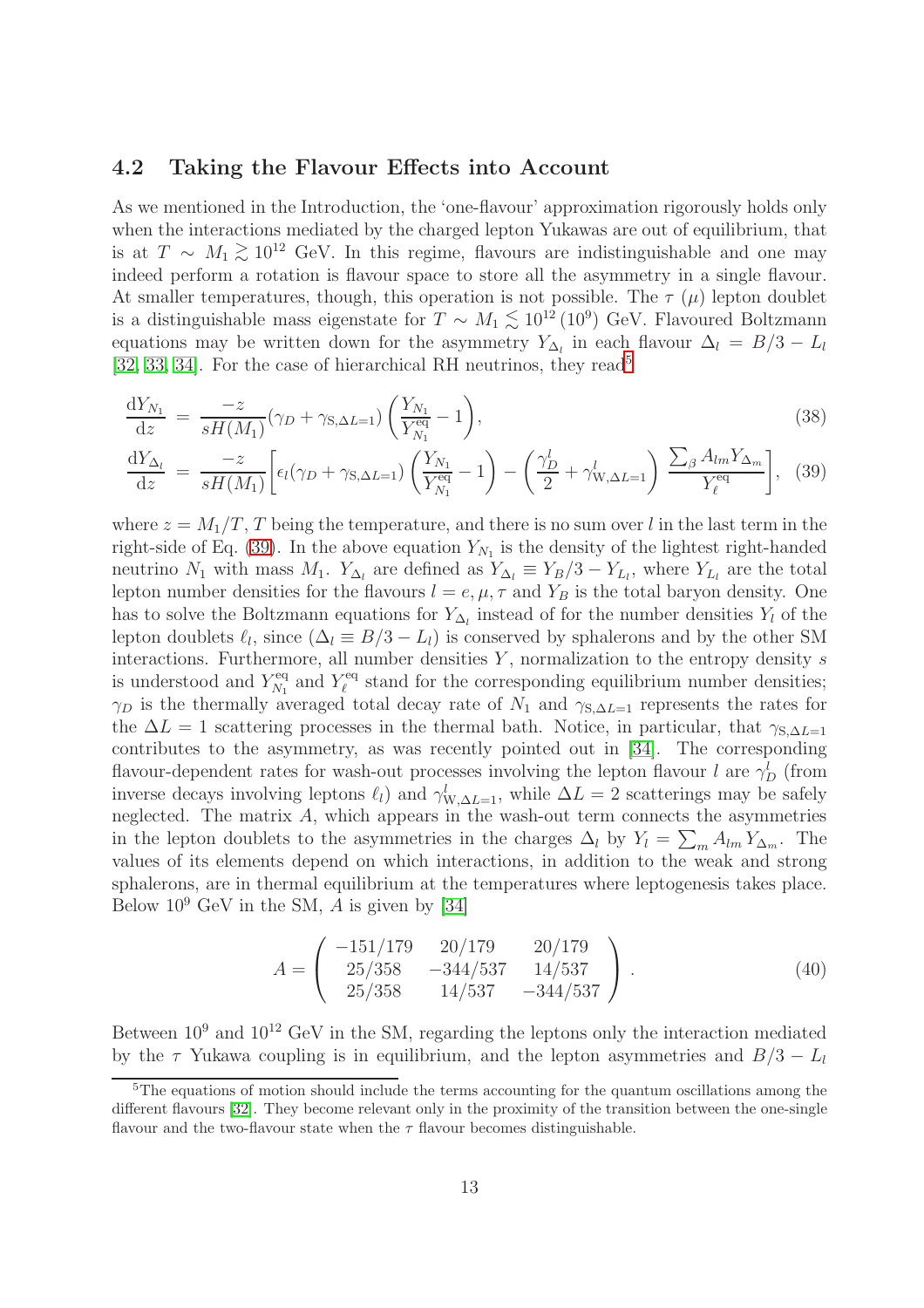asymmetries in the e and  $\mu$  flavour can be combined to  $Y_2 \equiv Y_{e+\mu}$  and  $Y_{\Delta_2} \equiv Y_{\Delta_e+\Delta_\mu}$ . In this temperature range,  $A$  is given by [\[34\]](#page-44-12)

$$
A = \begin{pmatrix} -920/589 & 120/589 \\ 30/589 & -390/589 \end{pmatrix}.
$$
 (41)

Above 10<sup>12</sup> GeV, all asymmetries can be combined to  $Y_{B-L}$ , and A is given by  $A = -1$ .

The asymmetry in each flavour is given by

$$
\epsilon_{l} = -\frac{3M_{1}}{16\pi v^{2}} \frac{\operatorname{Im} \left( \sum_{\beta \rho} m_{\beta}^{1/2} m_{\rho}^{3/2} U_{l\beta}^{*} U_{l\rho} R_{1\beta} R_{1\rho} \right)}{\sum_{\beta} m_{\beta} |R_{1\beta}|^{2}}, \quad l = e, \mu, \tau. \tag{42}
$$

<span id="page-13-0"></span>Obviously, the trace over the flavours of  $\epsilon_l$  coincides with  $\epsilon_1$ . It should be clear from Eq. [\(42\)](#page-13-0) that we can have  $\epsilon_l \neq 0$  even if, e.g., R is a real matrix and  $R \neq 1$ . If, however, R is a diagonal matrix, e.g., if  $R = 1$ , all three lepton number asymmetries vanish:  $\epsilon_l = 0$ ,  $l = e, \mu, \tau.$ 

<span id="page-13-2"></span>Similarly, one has to define a "wash-out mass parameter" for each flavour  $l$  [\[32,](#page-44-10) [34\]](#page-44-12):

$$
\left(\frac{\widetilde{m_l}}{3 \times 10^{-3} \text{ eV}}\right) \equiv \frac{\Gamma(N_1 \to H \, l)}{H(M_1)},
$$
\n
$$
\widetilde{m_l} \equiv \frac{|\lambda_{1l}|^2 v^2}{M_1} = \left|\sum_k R_{1k} m_k^{1/2} U_{lk}^*\right|^2, \quad l = e, \mu, \tau.
$$
\n(43)

 $\sum_l \widetilde{m_l}$  coincides with the  $\widetilde{m_1}$  parameter defined in the previous section. The quantity  $\widetilde{m_l}$  parametrizes the decay rate of  $N_1$  to the leptons of flavour l. The trace

What is more relevant is that the total baryon asymmetry is the sum of each individual lepton asymmetry. In the rest of the paper we will be concerned with temperatures  $(10^9 \lesssim T \sim M_1 \lesssim 10^{12})$  GeV. In this range only the interactions mediated by the  $\tau$  Yukawa coupling are in equilibrium and the final baryon asymmetry is well approximated by [\[34\]](#page-44-12)

$$
Y_B \simeq -\frac{12}{37g_*} \left( \epsilon_2 \eta \left( \frac{417}{589} \widetilde{m_2} \right) + \epsilon_\tau \eta \left( \frac{390}{589} \widetilde{m_\tau} \right) \right) , \qquad (44)
$$

<span id="page-13-1"></span>where  $\epsilon_2 = \epsilon_e + \epsilon_\mu$ ,  $\widetilde{m_2} = \widetilde{m_e} + \widetilde{m_\mu}$  and

$$
\eta\left(\widetilde{m_l}\right) \simeq \left( \left(\frac{\widetilde{m_l}}{8.25 \times 10^{-3} \,\mathrm{eV}}\right)^{-1} + \left(\frac{0.2 \times 10^{-3} \,\mathrm{eV}}{\widetilde{m_l}}\right)^{-1.16}\right)^{-1}.\tag{45}
$$

<span id="page-13-3"></span>Notice that the wash-out masses  $\widetilde{m}_2$  and  $\widetilde{m}_{\tau}$  in Eq. [\(44\)](#page-13-1) are multiplied by some numerical coefficients which account for the dynamics involving the lepton doublet asymmetries and the asymmetries stored in the charges  $\Delta_l = (1/3)B - L_l$  [\[34\]](#page-44-12).

From the generic expression for the baryon asymmetry, we deduce that the CP asymmetry in each flavour is weighted by the corresponding wash-out parameter. Therefore, the total baryon number is generically not proportional to  $\epsilon_1$ .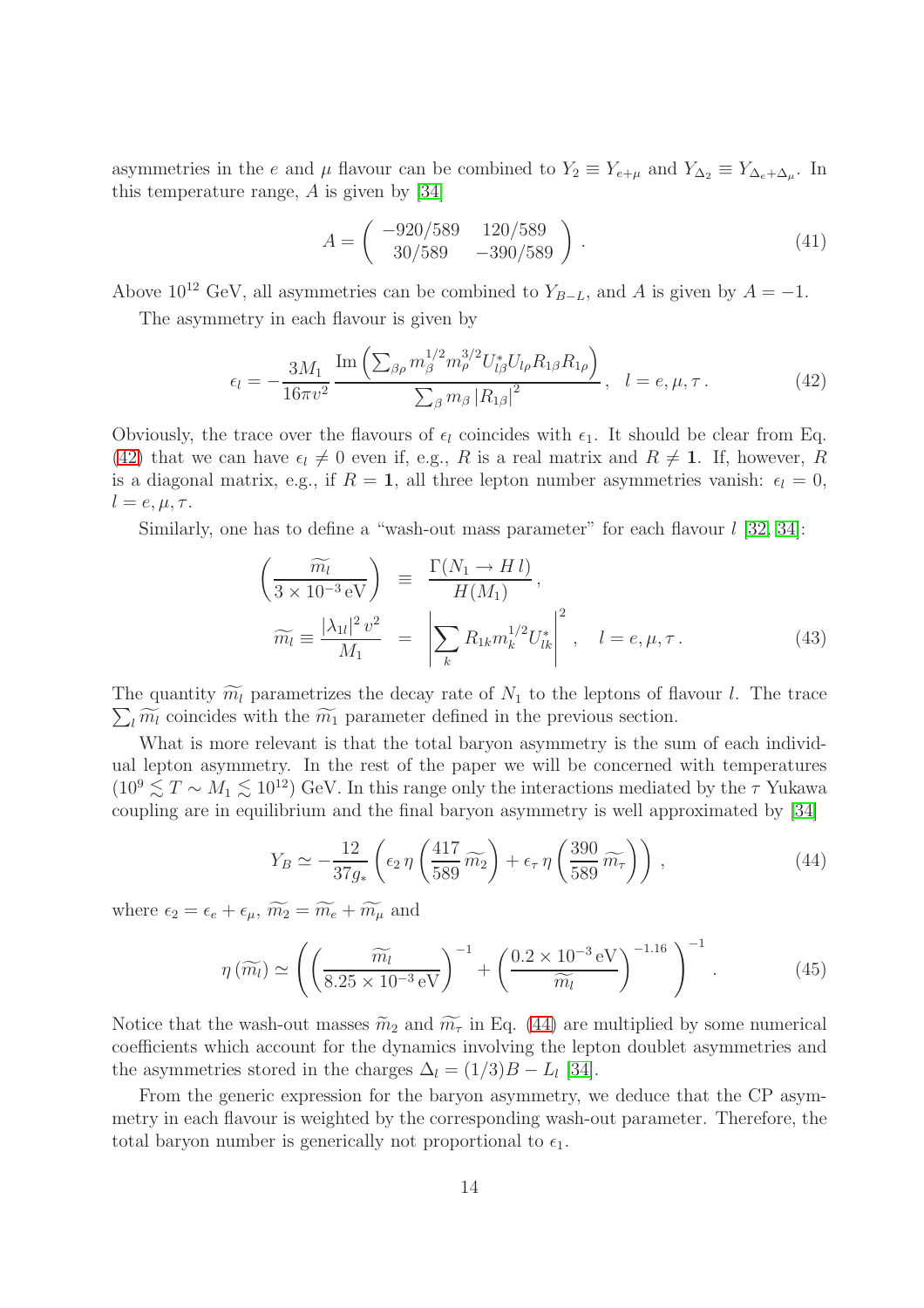The dependence of  $\epsilon_l$  on the PMNS matrix elements is such that nonvanishing low energy leptonic CP-violating phases imply, in the context of leptogenesis and barring accidental cancellations, a nonvanishing baryon asymmetry. In the general case of complex matrix R, the low energy phases in the neutrino mixing matrix  $U$  could stem from the phases in the left-handed sector, in the RH sector, or in both sectors. This result only follows when the lepton flavour effects are correctly taken into account in the Boltzmann equations. In previous analyses of leptogenesis ignoring the flavour effects, the observation of low energy CP violation did not automatically imply the existence of a baryon asymmetry, since the possibility existed that the low energy phases could stem exclusively from the left-handed sector and hence be irrelevant for leptogenesis.

This conclusion is by itself already quite interesting. However, we can go even further. Let us consider, for instance, the case in which the CP parities of the heavy and light Majorana neutrinos are such that  $\rho_i^N = \rho_j^{\nu} = 1$  for all  $i, j = 1, 2, 3$ . In such a case, CP invariance corresponds to having all the elements of the matrix  $R$  real, see Eq. [\(30\)](#page-9-2) and  $\delta = \alpha_{21} = \alpha_{31} = 0 \pmod{2\pi}^6$  $\delta = \alpha_{21} = \alpha_{31} = 0 \pmod{2\pi}^6$ . In the top-down approach, a real matrix R would correspond to the class of models where CP is an exact symmetry in the RH neutrino sector. The reason for this can be more easily understood working in the basis where the charged lepton Yukawa coupling and the RH mass matrix are diagonal, so that the neutrino Yukawa matrix is the only coupling in the leptonic Lagrangian that violates CP. More specifically, since the neutrino Yukawa coupling can be written in its singular value decomposition,  $\lambda = V_R^{\dagger}$ Diag $(\lambda_1, \lambda_2, \lambda_3) V_L$ , CP violation in the RH neutrino sector is encoded in the phases in  $V_R$ , that can be extracted from diagonalizing the combination  $\lambda \lambda^{\dagger} = V_R^{\dagger} \text{Diag}(\lambda_1^2, \lambda_2^2, \lambda_3^2) V_R$ . On the other hand, as we have seen, using the parametrization of the Yukawa coupling [\(24\)](#page-8-3), this same combination of matrices can be written as  $\lambda \lambda^{\dagger} = M^{1/2} Rm R^{\dagger} M^{1/2} / v^2$ . Comparing the two expressions it is apparent that R is real if and only if  $V_R$  is real, i.e. when there is no CP violation in the RH sector. It has been recently pointed out the case of a real R matrix is naturally realized within the class of models based on sequential dominance [\[60\]](#page-45-17). In the case of  $R$  real, the flavour CP asymmetries and the baryon asymmetry depend exclusively on the phases of the left-handed sector, that are in turn uniquely determined by the low energy phases. Consequently, for real matrix  $R \neq 1$ , the leptogenesis mechanism is directly connected to the low energy CP-violating phases in  $U_{PMNS}$ . This connection is more apparent from the expression of the flavour CP asymmetries in the parametrization [\(24\)](#page-8-3):

$$
\epsilon_{l} = -\frac{3M_{1}}{16\pi v^{2}} \frac{\operatorname{Im}\left(\sum_{\beta} \sqrt{m_{\beta}} R_{1\beta} U_{l\beta}^{*} \sum_{\rho} \sqrt{m_{\rho}^{3}} R_{1\rho} U_{l\rho}\right)}{\sum_{\gamma} m_{\gamma} |R_{1\gamma}|^{2}} = -\frac{3M_{1}}{16\pi v^{2}} \frac{\sum_{\beta} \sum_{\rho > \beta} \sqrt{m_{\beta} m_{\rho}} (m_{\rho} - m_{\beta}) R_{1\beta} R_{1\rho} \operatorname{Im}\left(U_{l\beta}^{*} U_{l\rho}\right)}{\sum_{\gamma} m_{\gamma} |R_{1\gamma}|^{2}}.
$$
\n(46)

<span id="page-14-1"></span>If  $R_{1\beta}R_{1\rho}$  is purely imaginary,  $R_{1\beta}R_{1\rho} = \pm i |R_{1\beta}R_{1\rho}|$ , we would get  $\pm (m_{\rho} +$  $(m_\beta)|R_{1\beta}R_{1\rho}|\text{Re}(U_{l\beta}^*U_{l\rho})$  instead of  $(m_\rho - m_\beta)R_{1\beta}R_{1\rho} \text{Im}(U_{l\beta}^*U_{l\rho})$  in Eq. [\(46\)](#page-14-1). Purely

<span id="page-14-0"></span><sup>&</sup>lt;sup>6</sup>Alternatively, one may consider the case in which the CP parities of the heavy and light neutrinos are such that CP invariance is realized for the elements of the matrix R purely imaginary and  $\delta = 0$ ,  $\alpha_{21} = \alpha_{31} = \pi \pmod{2\pi}.$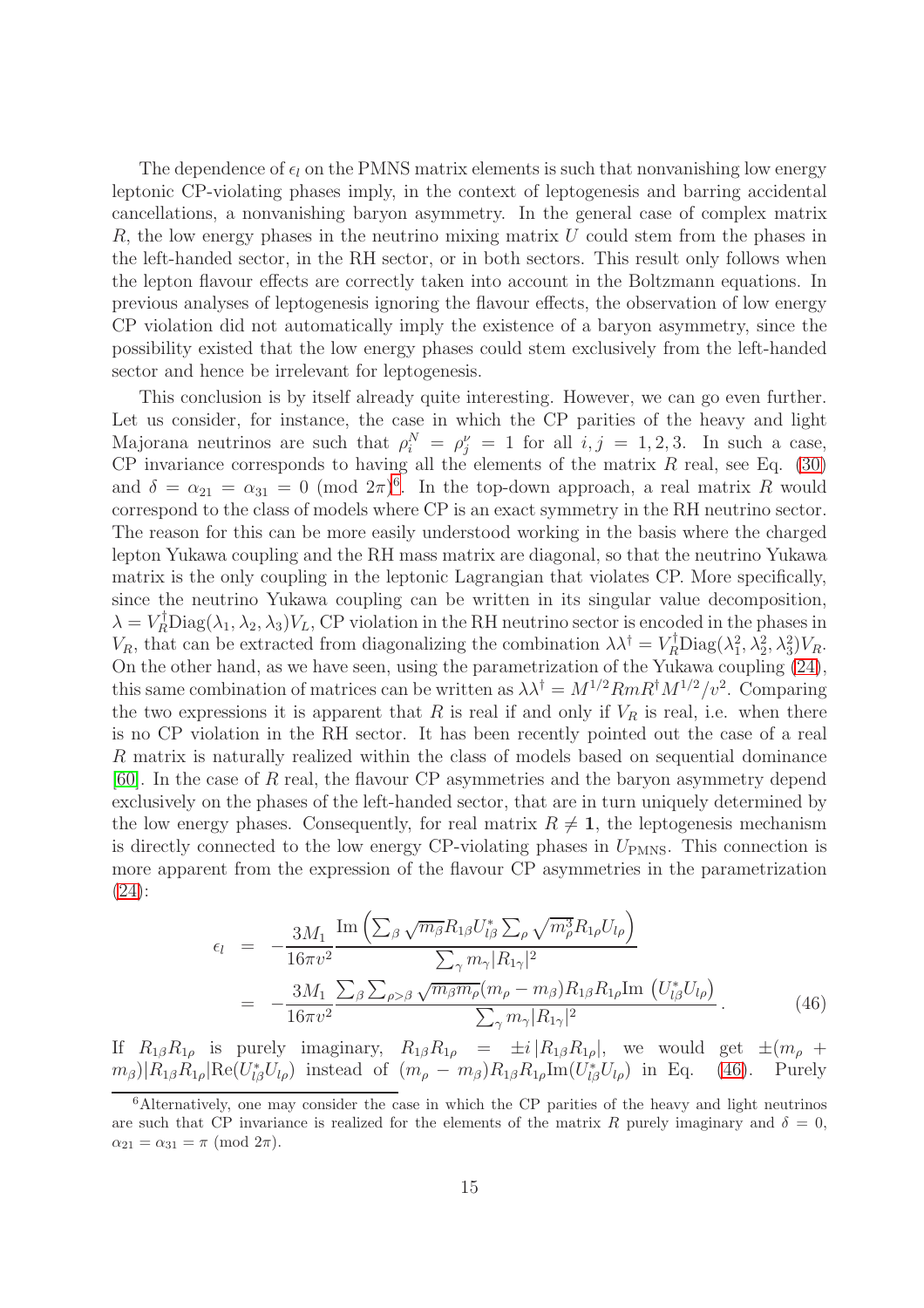imaginary  $R_{1\beta}R_{1\rho}$  and real  $(U_{l\beta}^*U_{l\rho})$  implies violation of CP-invariance. In order for the CP-symmetry to be broken at low energies, we should have both  $\text{Re}(U_{l\beta}^*U_{l\rho}) \neq 0$  and  $\text{Im}(U_{l\beta}^*U_{l\rho})\neq 0.$ 

In the next Section we will study in greater detail the possibility that the baryon asymmetry stems only from the low energy measurable CP violating phases in the neutrino mixing matrix U.

# 5 Baryon Asymmetry from Low Energy CP-Violating Dirac and Majorana Phases in  $U_{PMNS}$ : RH Neutrinos with Hierarchical Mass Spectrum

In what follows we shall assume that the matrix  $R$  has real and/or purely imaginary elements and that the heavy Majorana neutrinos possess a hierarchical mass spectrum,  $M_1 \ll M_2 \ll M_3$ , with  $M_1$  having a value in the interval of interest,  $10^9 \text{ GeV} \lesssim M_1 \lesssim 10^{12}$ GeV. We will investigate the case when the RG running of  $m_j$  and of the parameters in U from  $M_Z$  to  $M_1$  is relatively small and can be neglected. This possibility is realised (in the class of theories under discussion) for sufficiently small values of the lightest neutrino mass min $(m_i)$  [\[61\]](#page-45-18), e.g., for min $(m_i) \lesssim 0.05$  eV. The latter condition is fulfilled for the normal hierarchical (NH) and inverted hierarchical (IH) light neutrino mass spectrum. Under the indicated condition  $m_j$ , and correspondingly  $\Delta m_{\rm A}^2$  and  $\Delta m_{\rm \odot}^2$ , and U in Eqs. [\(46\)](#page-14-1) and Eqs. [\(43\)](#page-13-2) can be taken at the scale  $\sim M_Z$ , at which the neutrino mixing parameters are measured.

Taking into account that in the case under discussion  $\epsilon_2 = \epsilon_e + \epsilon_\mu = -\epsilon_\tau$ , we can cast Eq. [\(44\)](#page-13-1) in a somewhat more convenient form:

$$
Y_B = -\frac{12}{37} \frac{\epsilon_\tau}{g_*} \left( \eta \left( \frac{390}{589} \widetilde{m_\tau} \right) - \eta \left( \frac{417}{589} \widetilde{m_2} \right) \right) ,\qquad (47)
$$

<span id="page-15-2"></span><span id="page-15-1"></span>where  $\widetilde{m_2} = \widetilde{m_e} + \widetilde{m_\mu}$  and  $\widetilde{m_l}$  and  $\eta(\widetilde{m_l})$  are given in Eqs. [\(43\)](#page-13-2) and [\(45\)](#page-13-3).

### 5.1 Normal Hierarchical Light Neutrino Mass Spectrum

Given the inequalities  $m_1 \ll m_2 \ll m_3$ , we will assume that the terms  $\propto \sqrt{m_1}$  give subleading contributions to the lepton flavour asymmetries  $\epsilon_l$ , Eq. [\(46\)](#page-14-1), and to the mass parameters  $m_l$  related to the wash-out effects, and we neglect them with respect to those  $\propto \sqrt{m_{2,3}}$ giving the dominant contribution. This requires that  $\sqrt{m_1}|R_{11}| \ll \sqrt{m_2}|R_{12}|, \sqrt{m_3}|R_{13}|.$ In the indicated approximation we find using Eq. [\(46\)](#page-14-1) and the fact that  $m_2 \cong \sqrt{\Delta m^2_{\odot}}$ ,  $m_3 \cong \sqrt{\Delta m_{\rm A}^2}$ :

<span id="page-15-0"></span>
$$
\epsilon_{l} \simeq -\frac{3M_{1}\sqrt{\Delta m_{\rm A}^{2}}}{16\pi v^{2}} \left(1 - \frac{\sqrt{\Delta m_{\odot}^{2}}}{\sqrt{\Delta m_{\rm A}^{2}}}\right) \left(\frac{\Delta m_{\odot}^{2}}{\Delta m_{\rm A}^{2}}\right)^{\frac{1}{4}} \frac{|R_{12}R_{13}|}{\left(\frac{\Delta m_{\odot}^{2}}{\Delta m_{\rm A}^{2}}\right)^{\frac{1}{2}}|R_{12}|^{2} + |R_{13}|^{2}}
$$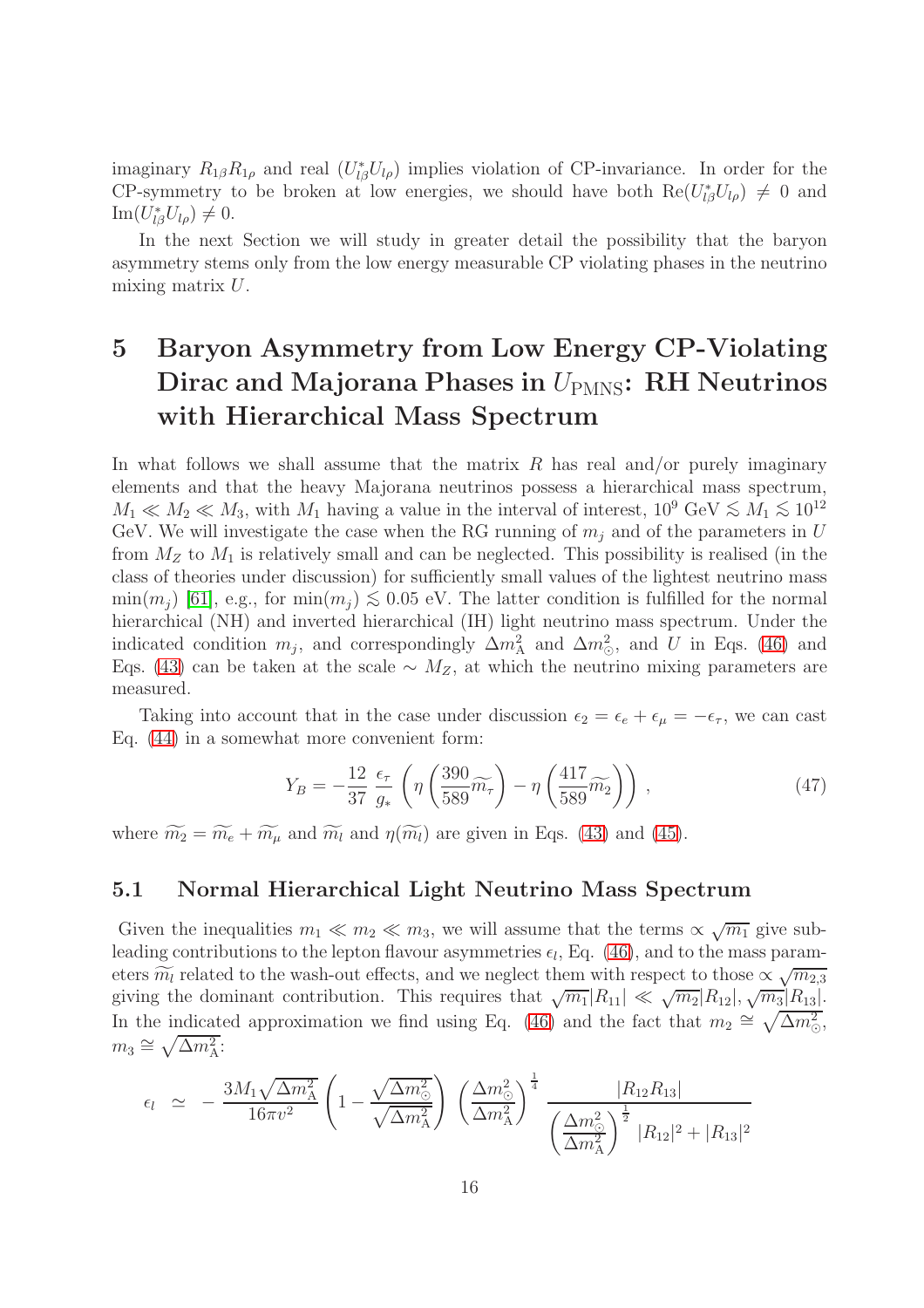$$
\times \left[ \text{Im} \, \left( e^{i \beta_{23}} \, U_{l2}^* U_{l3} \right) + \frac{2 \sqrt{\Delta m_{\odot}^2}}{\sqrt{\Delta m_{\rm A}^2} - \sqrt{\Delta m_{\odot}^2}} \, \text{Im} \, \left( e^{i \beta_{23}} \, \text{Re} \left( U_{l2}^* U_{l3} \right) \right) \right], \tag{48}
$$

$$
= -\frac{3M_1\sqrt{\Delta m_{\rm A}^2}}{16\pi v^2} \left(\frac{\Delta m_{\rm O}^2}{\Delta m_{\rm A}^2}\right)^{\frac{1}{4}} \frac{|R_{12}R_{13}|}{\left(\frac{\Delta m_{\rm O}^2}{\Delta m_{\rm A}^2}\right)^{\frac{1}{2}}|R_{12}|^2 + |R_{13}|^2}
$$

$$
\times \text{Im}\left[\left(1 - \frac{\sqrt{\Delta m_{\rm O}^2}}{\sqrt{\Delta m_{\rm A}^2}}\right) e^{i(\beta_{23} + \frac{\pi}{2})} \text{Im}\left(U_{l2}^* U_{l3}\right) + \left(1 + \frac{\sqrt{\Delta m_{\rm O}^2}}{\sqrt{\Delta m_{\rm A}^2}}\right) e^{i\beta_{23}} \text{Re}\left(U_{l2}^* U_{l3}\right)\right], (49)
$$

where  $\beta_{23} \equiv \beta_{12} + \beta_{13} \equiv \arg(R_{12}R_{13}), \beta_{1j} \equiv \arg(R_{1j}).$  The phase  $\beta_{23}$  parametrises the effect of CP-violation due to the matrix R in the asymmetry  $\epsilon_l$ . In the case of CP-invariance,  $\beta_{23} = 0$  or  $\pi/2$ <sup>[7](#page-16-0)</sup> depending on whether  $\text{Im}(U_{l2}^*U_{l3}) = 0$  or  $\text{Re}(U_{l2}^*U_{l3}) = 0$ , respectively, and  $\epsilon_l = 0, l = e, \mu, \tau.$ 

From Eq. [\(2\)](#page-4-0), it is straightforward to obtain  $\text{Im}(e^{i\beta_{23}}U_{l2}^*U_{l3})$  and  $\text{Im}(e^{i\beta_{23}}\text{Re}(U_{l2}^*U_{l3}))$ . The expressions, e.g., for  $\text{Im}(e^{i\beta_{23}}U_{l2}^*U_{l3})$  read:

<span id="page-16-1"></span>Im 
$$
(e^{i\beta_{23}} U_{e2}^* U_{e3}) = -s_{12} c_{13} s_{13} \sin \left(\delta - \left(\frac{\alpha_{32}}{2} + \beta_{23}\right)\right)
$$
,  
\nIm  $(e^{i\beta_{23}} U_{\mu 2}^* U_{\mu 3}) = -c_{13} \left[ -c_{23} s_{23} c_{12} \sin \left(\frac{\alpha_{32}}{2} + \beta_{23}\right) - s_{23}^2 s_{12} s_{13} \sin \left(\delta - \left(\frac{\alpha_{32}}{2} + \beta_{23}\right)\right) \right]$ , (51)

Im 
$$
(e^{i\beta_{23}} U_{\tau 2}^* U_{\tau 3}) = -c_{13} \left[ c_{23} s_{23} c_{12} \sin \left( \frac{\alpha_{32}}{2} + \beta_{23} \right) - c_{23}^2 s_{12} s_{13} \sin \left( \delta - \left( \frac{\alpha_{32}}{2} + \beta_{23} \right) \right) \right],
$$
 (52)

where  $\alpha_{32} \equiv \alpha_{31} - \alpha_{21}$ . Thus,  $\epsilon_l$  depend on the same Majorana phase difference (or phase) on which the effective Majorana mass in  $(\beta\beta)_{0\nu}$ -decay,  $|\langle m \rangle|$ , depends (see Eq. [\(15\)](#page-6-1)). It follows from Eq. [\(49\)](#page-15-0) that, as could be expected, for real or purely imaginary  $R_{12}$  and  $R_{13}$ we have  $\epsilon_e + \epsilon_{\mu} + \epsilon_{\tau} = 0$ .

We are interested in the case in which the CP-violating phases in  $U$  play the role of leptogenesis CP-violating parameters. It follows from the preceding discussions that one has to consider two cases: i)  $\beta_{23} = 0$  (or more generally,  $\beta_{23} = \pi q$ ,  $q = 0, 1, 2, ...$ ), and ii)  $\beta_{23} = \pi/2$  (or more generally,  $\beta_{23} = (2q+1)\pi/2$ ,  $q = 0, 1, 2, ...$ ). We have to remember that if  $\text{Im}(U_{12}^*U_{13}) \neq 0$  ( $\text{Re}(U_{12}^*U_{13}) \neq 0$ ) but  $\text{Re}(U_{12}^*U_{13}) = 0$  ( $\text{Im}(U_{12}^*U_{13}) = 0$ ), the case of  $\beta_{23} = 0, \pi \ (\beta_{23} = \pi/2, 3\pi/2)$  corresponds to violation of the CP-symmetry by the matrix R.

Consider first the possibility of  $\beta_{23} = 0 \ (\pi)$ . It is quite remarkable that, as it follows from Eqs. [\(49\)](#page-15-0) and [\(52\)](#page-16-1), for  $\beta_{23} = 0 \ (\pi)$  the asymmetry  $\epsilon_{\tau}$  depends on the rephasing invariant  $S_2$ , Eq. [\(13\)](#page-6-2): we have  $\epsilon_{\tau} \propto \text{Im}(U_{\tau 2}^* U_{\tau 3}) \equiv S_2$ . The requirement of a nonzero asymmetry,  $\epsilon_{\tau} \neq 0$ , implies  $S_2 \neq 0$ , and correspondingly  $\alpha_{32} \neq 2\pi k$  and/or  $(\delta - \alpha_{32}/2) \neq \pi k'$ ,  $k, k' = 0, 1, ...$ In order to reproduce the observed value of the baryon asymmetry,  $|\sin(\alpha_{32}/2)|$  and/or  $|\sin \theta_{13} \sin(\delta - \alpha_{32}/2)|$  have to be sufficiently large (see further). Since in the case under study  $\beta_{23} = 0$  or  $\pi$ , the sign of  $\epsilon_{\tau}$  is not uniquely determined by the sign of Im  $(U_{\tau 2}^* U_{\tau 3})$ .

<span id="page-16-0"></span><sup>&</sup>lt;sup>7</sup>More precisely, in the case of CP-invariance we have  $\beta_{23} = \pi q$  or  $(2q + 1)\pi/2$ ,  $q = 0, 1, 2, ...$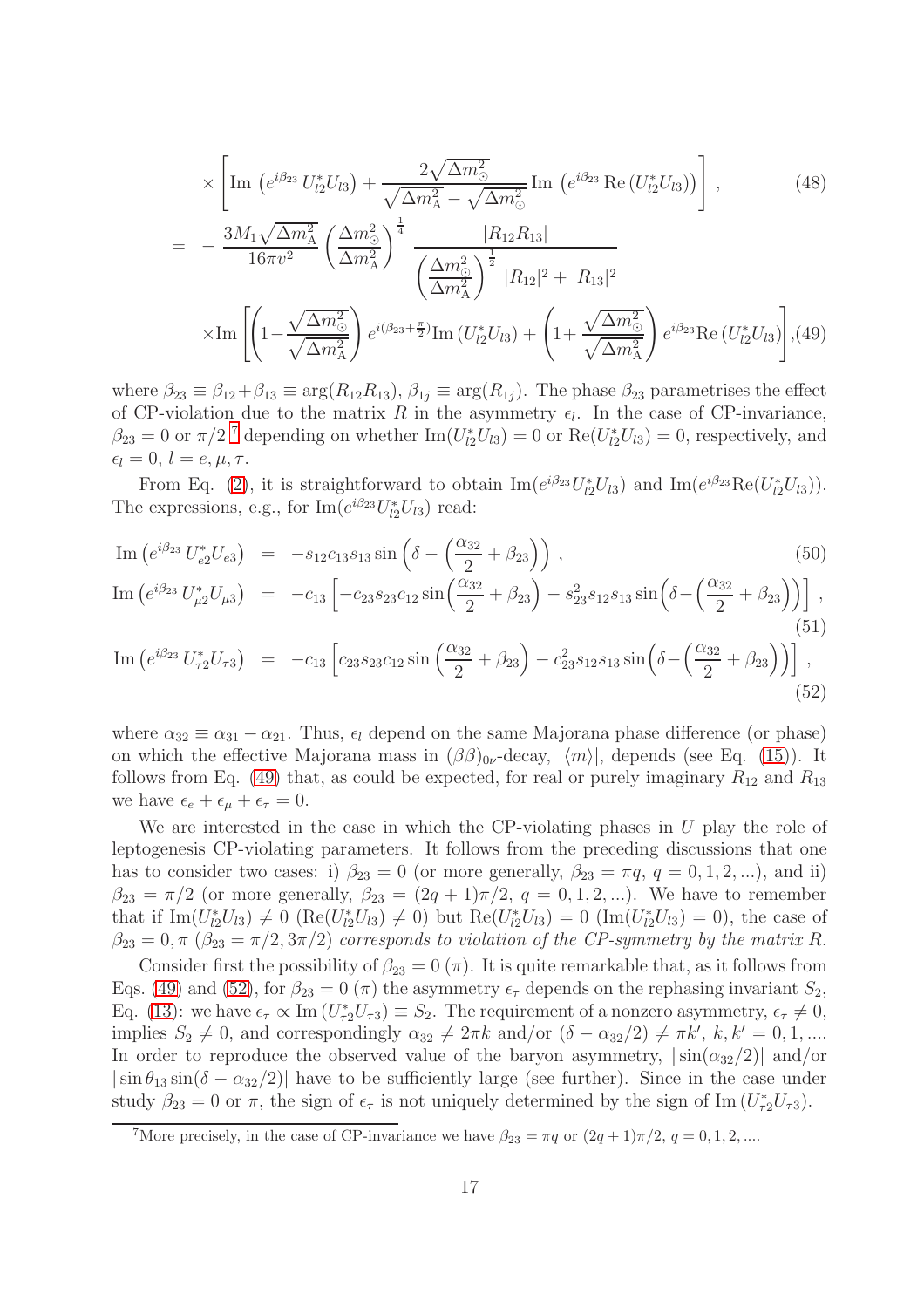In the alternative possibility of  $\beta_{23} = \pi/2 \left(3\pi/2\right)$  we have  $|\epsilon_{\tau}| \propto |\text{Re}(U_{\tau 2}^* U_{\tau 3})|$ . Now  $\epsilon_{\tau} \neq 0$  provided  $\alpha_{32} \neq \pi(2k+1)$  and/or  $(\delta - \alpha_{32}/2) \neq (\pi/2)(2k'+1)$ ,  $k, k' = 0, 1, \dots$  In this case  $|\cos(\alpha_{32}/2)|$  and/or  $|\cos\theta_{13}\cos(\delta-\alpha_{32}/2)|$  have to be sufficiently large in order for leptogenesis to be successful. The sign of  $\epsilon_{\tau}$  is again not uniquely determined by the sign of Re $(U_{\tau 2}^*U_{\tau 3})$ .

The maximal value of  $|\text{Im}(e^{i\beta_{23}}U_{\tau_2}^*U_{\tau_3})|$  and of  $|\epsilon_{\tau}|$ , is reached for  $\beta_{23} = 0$ ;  $\pi$  ( $\beta_{23} = 0$ )  $\pi/2$ ;  $3\pi/2$ ) at <sup>[8](#page-17-0)</sup>  $\alpha_{32} = \pi(2k+1)$  and  $\delta = 2\pi k$   $(\alpha_{32} = 2\pi k$  and  $\delta = \pi(2k+1)$ ,  $k = 0, 1, ...$ 

$$
\max |\text{Im} \left( e^{i\beta_{23}} U_{\tau 2}^* U_{\tau 3} \right)| = c_{23} c_{13} \left( s_{23} c_{12} + c_{23} s_{12} s_{13} \right) \lesssim 0.47, \ \ \beta_{23} = \frac{\pi}{2} q, q = 0, 1, 2, \dots, \tag{53}
$$

where we have used the best fit values of  $\sin^2 2\theta_{23}$  and  $\sin^2 \theta_{12}$  given in Eq. [\(5\)](#page-4-1) and the upper limit  $s_{13} \leq 0.2$  (see Eq. [\(7\)](#page-4-2)). For  $s_{13} = 0$  we get  $|\text{Im}(e^{i\beta_{23}}U_{72}^*U_{73})| \lesssim 0.42 |\sin(\alpha_{32}/2)| \le$ 0.42 while if  $\alpha_{32} = 0$ , one obtains  $|\text{Im}(e^{i\beta_{23}}U_{\tau_2}^*U_{\tau_3})| \approx 0.27 |\tilde{s}_{13} \sin \delta| \lesssim 0.054$ . Thus, the effect of the term  $\propto$   $|s_{13} \sin \delta|$  in  $|S_2|$ , and correspondingly in  $|\epsilon_{\tau}|$ , can be significant only if  $|\sin(\alpha_{32}/2)| \lesssim 0.20$ . Note that for  $\beta_{23} = 0$ ;  $\pi (\beta_{23} = \pi/2; 3\pi/2)$  max  $(|Im(e^{i\beta_{23}}U_{\tau2}^*U_{\tau3})|)$ corresponds to  $\text{Re}(U_{l2}^*U_{l3})=0$   $(\text{Im}(U_{l2}^*U_{l3})=0), l=e,\mu,\tau$ , i.e., to CP-conserving values of  $\alpha_{32}$  and  $\delta$ . Nevertheless, in this case we still have  $|\epsilon_{\tau}| \neq 0$  as a consequence of the violation of the CP-symmetry by the matrix R.

We turn next to the dependence on the parameters in  $R$ . Taking into account that  $R$ is, in general, complex orthogonal matrix, we get for the elements of  $R$  of interest,  $R_{1j}$ ,  $j = 1, 2, 3$ , obeying the CP-invariance constraints:

<span id="page-17-3"></span>
$$
(|R_{11}|^2 \rho_1^{\nu} + |R_{12}|^2 \rho_2^{\nu} + |R_{13}|^2 \rho_3^{\nu}) \rho_1^N = 1.
$$
 (54)

The CP-asymmetry  $|\epsilon_{\tau}|$  is proportional to the factor r:

$$
r \equiv \frac{|R_{12}R_{13}|}{\left(\frac{\Delta m_{\odot}^2}{\Delta m_{\rm A}^2}\right)^{\frac{1}{2}}|R_{12}|^2 + |R_{13}|^2}.
$$
\n(55)

It is clear that as long as  $|R_{12}| \sim |R_{13}|$ , r will not act as a suppression factor for the asymmetry  $|\epsilon_{\tau}|$ ; the latter can be suppressed if, for instance,  $|R_{12}| \ll |R_{13}|$  or  $|R_{13}| \ll$  $(\Delta m_{\odot}^2 / \Delta m_{\rm A}^2)^{\frac{1}{4}} |R_{12}|.$ 

We now focus on the wash-out effects. The mass parameters  $\widetilde{m}_l$  related to the wash-out effects for the three lepton number asymmetries read:

$$
\widetilde{m_l} \cong \sqrt{\Delta m_{\rm A}^2} \left| \left( \frac{\Delta m_{\odot}^2}{\Delta m_{\rm A}^2} \right)^{\frac{1}{4}} R_{12} U_{l2}^* + R_{13} U_{l3}^* \right|^2, \quad l = e, \mu, \tau \; . \tag{56}
$$

<span id="page-17-2"></span><span id="page-17-1"></span>Using the unitarity of the PMNS matrix  $U$  we obtain:

$$
\widetilde{m_e} + \widetilde{m_\mu} + \widetilde{m_\tau} = \sqrt{\Delta m_\text{A}^2} \left[ \left( \frac{\Delta m_\odot^2}{\Delta m_\text{A}^2} \right)^{\frac{1}{2}} |R_{12}|^2 + |R_{13}|^2 \right]. \tag{57}
$$

<span id="page-17-0"></span><sup>8</sup>Note that for  $\beta_{23} = \pi/2$ ;  $3\pi/2$  we have  $|\text{Im}(e^{i\beta_{23}}U_{\tau_2}^*U_{\tau_3})| = |\text{Re}(U_{\tau_2}^*U_{\tau_3})|$ , and the maximum of  $|\text{Im}(e^{i\beta_{23}}U_{\tau 2}^*U_{\tau 3})|$  coincides with the maximum of  $|\text{Re}(U_{\tau 2}^*U_{\tau 3})|$ .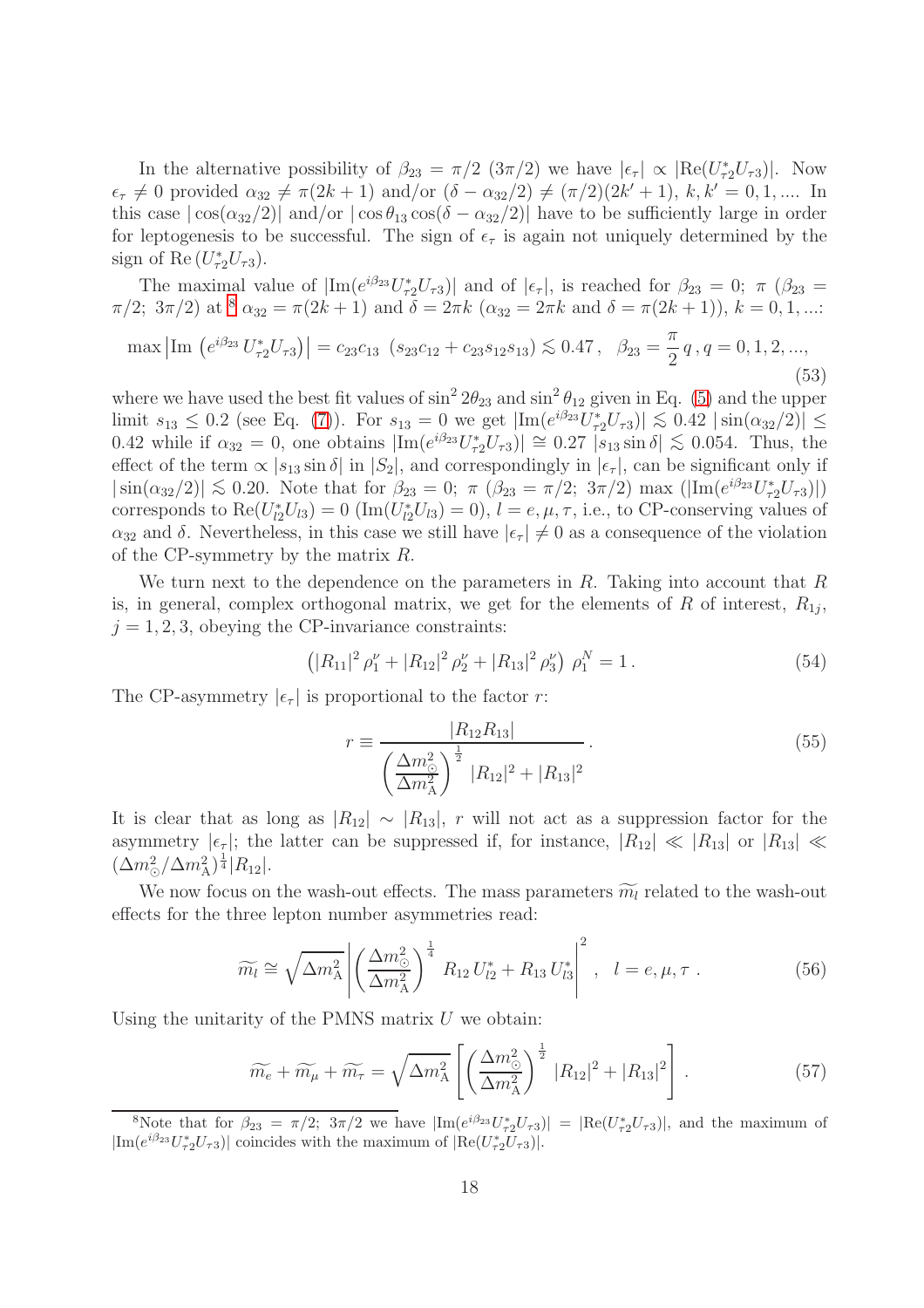Since  $\widetilde{m_l} \geq 0$ ,  $l = e, \mu, \tau$ , each of the individual wash-out mass parameters is limited from above by the expression in the right-hand side of Eq. [\(57\)](#page-17-1).

Except for strong fine tuning, the contribution due to  $\sin \theta_{13}$  is subdominant and can be neglected at first order. Therefore, for simplicity, we take  $\sin \theta_{13} = 0$  in the following analysis and we get:

$$
\widetilde{m_2} \simeq \sqrt{\Delta m_A^2} \left( \left( \frac{\Delta m_\odot^2}{\Delta m_A^2} \right)^{\frac{1}{2}} |R_{12}|^2 (1 - c_{12}^2 s_{23}^2) + |R_{13}|^2 s_{23}^2 \right)
$$
\n
$$
+ 2 \left( \frac{\Delta m_\odot^2}{\Delta m_A^2} \right)^{\frac{1}{4}} |R_{12} R_{13}| s_{23} c_{23} c_{12} \cos((\beta_{13} - \beta_{12} - \frac{\alpha_{32}}{2})) \right),
$$
\n
$$
\widetilde{m_\tau} \simeq \sqrt{\Delta m_A^2} \left( \left( \frac{\Delta m_\odot^2}{\Delta m_A^2} \right)^{\frac{1}{2}} |R_{12}|^2 c_{12}^2 s_{23}^2 + |R_{13}|^2 c_{23}^2 \right)
$$
\n
$$
-2 \left( \frac{\Delta m_\odot^2}{\Delta m_A^2} \right)^{\frac{1}{4}} |R_{12} R_{13}| s_{23} c_{23} c_{12} \cos((\beta_{13} - \beta_{12} - \frac{\alpha_{32}}{2})) \right).
$$
\n(59)

It follows from Eq. [\(44\)](#page-13-1) that the baryon asymmetry  $|Y_B|$  can be zero if  $|\eta(0.66\widetilde{m_{\tau}})$  –  $\eta(0.71\widetilde{m_2})|=0$ , although  $|\epsilon_{\tau}| \neq 0$  and  $|\epsilon_{\epsilon}+\epsilon_{\mu}| \neq 0$ . This corresponds to the physical case when the asymmetries generated in the lepton doublet charges  $\tau$  and  $(e + \mu)$  are equal in magnitude, but have opposite signs. Such a possibility can occur if the following relation holds:

<span id="page-18-2"></span>
$$
\eta\left(\frac{390}{589}\widetilde{m}_{\tau}\right) = \eta\left(\frac{417}{589}\widetilde{m}_{2}\right) \tag{60}
$$

One solution is given by:

$$
\widetilde{m_2} = \frac{390}{417} \widetilde{m_\tau} \cong 0.935 \widetilde{m_\tau} \,. \tag{61}
$$

For fixed  $|R_{12}|^2$  and  $|R_{13}|^2$ , Eqs. [\(57\)](#page-17-1) and [\(61\)](#page-18-0) determine the value of  $\widetilde{m}_{\tau}$  for which we can have  $|Y_B| = 0$ :

<span id="page-18-0"></span>
$$
\widetilde{m_{\tau}} = \frac{\sqrt{\Delta m_{\rm A}^2}}{1 + 0.935} \left[ \left( \frac{\Delta m_{\odot}^2}{\Delta m_{\rm A}^2} \right)^{\frac{1}{2}} |R_{12}|^2 + |R_{13}|^2 \right]. \tag{62}
$$

<span id="page-18-1"></span>Since  $\widetilde{m_{\tau}}$  is calculated from Eq. [\(56\)](#page-17-2), given the neutrino oscillation parameters and  $|R_{12}|$ and  $|R_{13}|$ , the requirement that the value of  $\widetilde{m}_{\tau}$  obtained from Eq. [\(56\)](#page-17-2) coincides with that determined by Eq. [\(62\)](#page-18-1) leads to a combined constraint on the quantities  $|U_{\tau2}|^2$  and  $2 \text{Re}(R_{12} U_{\tau_2}^* R_{13}^* U_{\tau_3})$  which depend on the phases  $\delta$  and  $\alpha_{32}$ . The phase factors associated with the latter vary only between  $(-1)$  and 1. Therefore it is not guaranteed that condition [\(61\)](#page-18-0) can be satisfied and we can have  $|Y_B| = 0$  with  $|\epsilon_{\tau}| \neq 0$  and  $|\epsilon_{e} + \epsilon_{\mu}| \neq 0$  for any possible values of  $R_{12}$  and  $R_{13}$ . Taking for simplicity  $(\beta_{13} - \beta_{12} - \alpha_{32}/2) = \pi/2$ , a solution is given by:

$$
|R_{12}|^2 = 0.94|R_{13}|^2 \frac{\cos 2\theta_{23} - 0.069s_{23}^2}{1 - 2.069c_{12}^2 s_{23}^2},
$$
\n(63)

which holds for  $2.069c_{12}^2s_{23}^2 \neq 1$  and  $(\cos 2\theta_{23}-0.069s_{23}^2)/(1-2.069c_{12}^2s_{23}^2) \geq 0$ . For example, if  $c_{12}^2 = 0.69$ , it is satisfied for  $s_{23}^2 \le 0.48$ .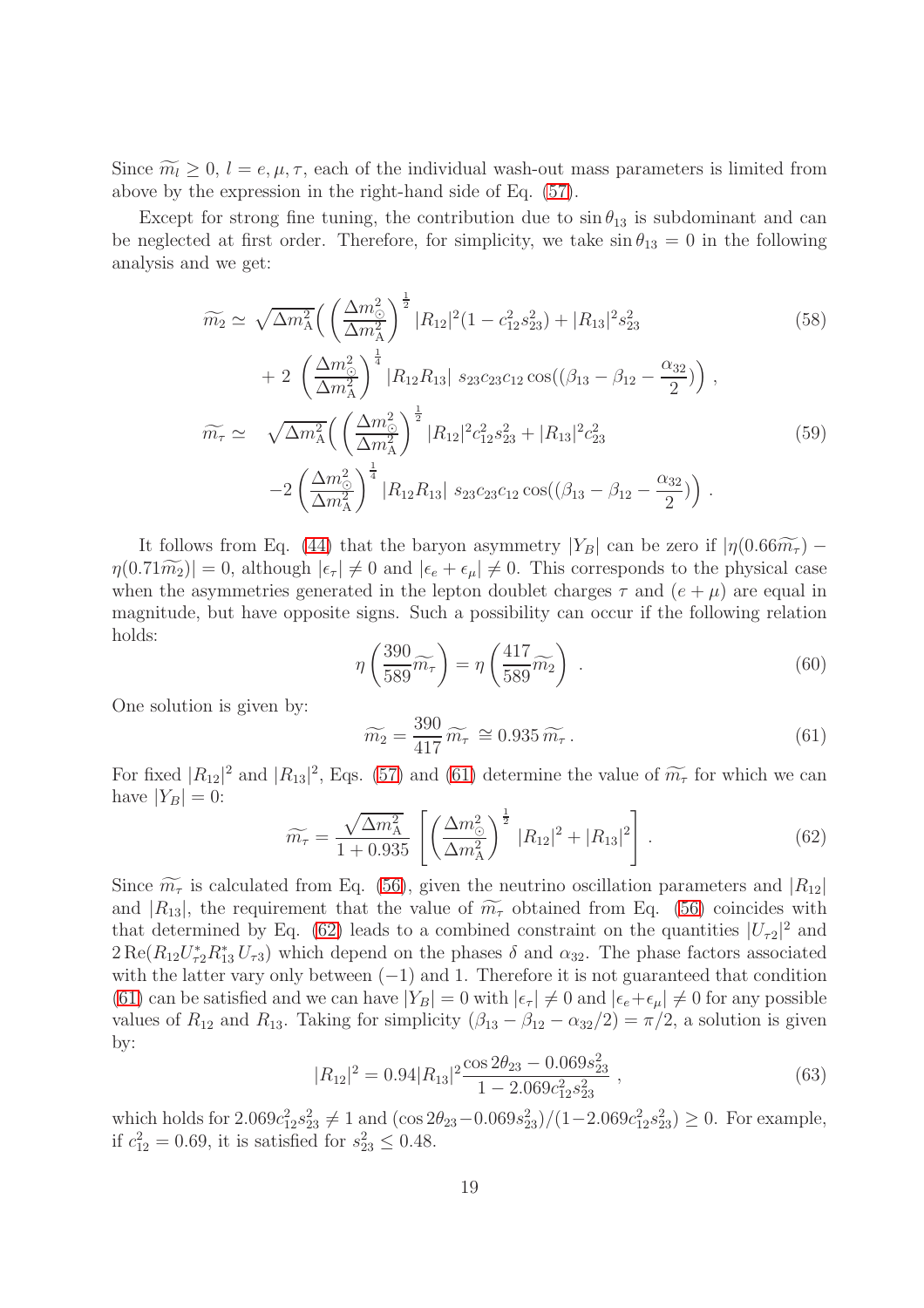<span id="page-19-0"></span>A general solution of Eq. [\(60\)](#page-18-2) can also be found and is given by:

$$
\widetilde{m_2}\,\widetilde{m_\tau} \simeq \frac{589^2}{390\ 417}\,10^{-6}\,\mathrm{eV}^2 \left(\frac{y-1}{y^{1.16}-1}y^{0.08}\right)^{\frac{2}{2.16}}\tag{64}
$$

where  $y \equiv (417/390)\widetilde{m}_2/\widetilde{m}_{\tau}$ . If, for instance,  $\beta_{13} - \beta_{12} - \alpha_{32}/2 = \pi/2$  and  $|R_{13}|^2$  dominates in  $\widetilde{m_{\tau}}$  and  $\widetilde{m_2}$ , y does no depend on the parameters in R and we can solve Eq. [\(64\)](#page-19-0):

$$
|R_{13}| \simeq \left(\frac{10^{-6} \text{ eV}^2}{\Delta m_{\text{A}}^2} \frac{1}{c_{23}^2 s_{23}^2} \frac{589^2}{390 \cdot 417} \left(\frac{y-1}{y^{1.16}-1} y^{0.08}\right)^{\frac{2}{2.26}}\right)^{\frac{1}{4}} \simeq 0.25 \ . \tag{65}
$$

We analyse the dependence of the baryon asymmetry on the parameters in  $R$ . For simplicity, we take the values of  $\alpha_{32}$  and of  $\beta_{12,13} = 0, \pi/2$  which maximize the CP-asymmetry in Eq. [\(49\)](#page-15-0). The wash-out parameters read:

$$
\widetilde{m_2} \simeq \sqrt{\Delta m_A^2} \left( \sqrt{\frac{\Delta m_\odot^2}{\Delta m_A^2}} |R_{12}|^2 (1 - c_{12}^2 s_{23}^2) + |R_{13}|^2 s_{23}^2 \right), \tag{66}
$$

$$
\widetilde{m}_{\tau} \simeq \sqrt{\Delta m_{\rm A}^2} \left( \sqrt{\frac{\Delta m_{\odot}^2}{\Delta m_{\rm A}^2}} |R_{12}|^2 c_{12}^2 s_{23}^2 + |R_{13}|^2 c_{23}^2 \right) . \tag{67}
$$

Case A: Strong wash-out. This case is realized if  $\widetilde{m_{2,7}} \gg 2 \times 10^{-3}$  eV. The latter condition is satisfied for  $|R_{12}|^2 \gg 2 \times 10^{-3} \text{eV}/(\sqrt{\Delta m^2_{\odot}} c_{12}^2 s_{23}^2) \approx 0.64$ , and/or for  $|R_{13}|^2 \gg$  $2 \times 10^{-3} \text{ eV}/(\sqrt{\Delta m_{\text{A}}^2 c_{23}^2}) \approx 0.08$ . The baryon asymmetry can be approximated as:

$$
|Y_B| \sim C \frac{|R_{12}| |R_{13}|}{\left(\frac{\Delta m_{\odot}^2}{\Delta m_{\rm A}^2}\right)^{\frac{1}{2}} |R_{12}|^2 + |R_{13}|^2} \left| \left(\frac{589 \ 2 \times 10^{-4} \ \text{eV}}{390} \frac{1.16}{\widetilde{m}_{\tau}} - \left(\frac{589}{417} \frac{2 \times 10^{-4} \ \text{eV}}{\widetilde{m}_{2}}\right)^{1.16} \right| \ . \tag{68}
$$

The constant  $\mathcal C$  is defined as

$$
\mathcal{C} \equiv \frac{9M_1}{148\pi g_* v^2} \sqrt{\Delta m_A^2} \left(\frac{\Delta m_\odot^2}{\Delta m_A^2}\right)^{\frac{1}{4}} \sin 2\theta_{23} c_{12} ,\qquad (69)
$$

and is given by  $C \sim 1.1 \times 10^{-8} (M_1/10^{11} \text{ GeV})$  for the present best fit values of the oscillation parameters.

If the  $|R_{13}|^2$  term in the wash-out factors dominates, i.e. if  $|R_{12}|^2/|R_{13}|^2 \ll$  $\left(\Delta m_{\rm A}^2/\Delta m_{\odot}^2\right)$  $\int_{0}^{1/2} s_{23}^2/(1 - c_{12}^2 s_{23}^2) \approx 4.3$ , the dependence on the R parameters becomes:

$$
|Y_B| \sim 2.7 \times 10^{-3} \mathcal{C} \frac{|R_{12}|}{|R_{13}|^{3.32} c_{23}^{2.32}} \left| 1 - \left( \frac{390}{417} \frac{c_{23}^2}{s_{23}^2} \right)^{1.16} \right| \,. \tag{70}
$$

For maximal atmospheric neutrino mixing there is a strong cancellation and the resulting baryon asymmetry has an additional suppression factor  $\sim 0.075$ :

$$
|Y_B| \sim 4.5 \times 10^{-4} \mathcal{C} \frac{|R_{12}|}{|R_{13}|^{3.32}}.
$$
 (71)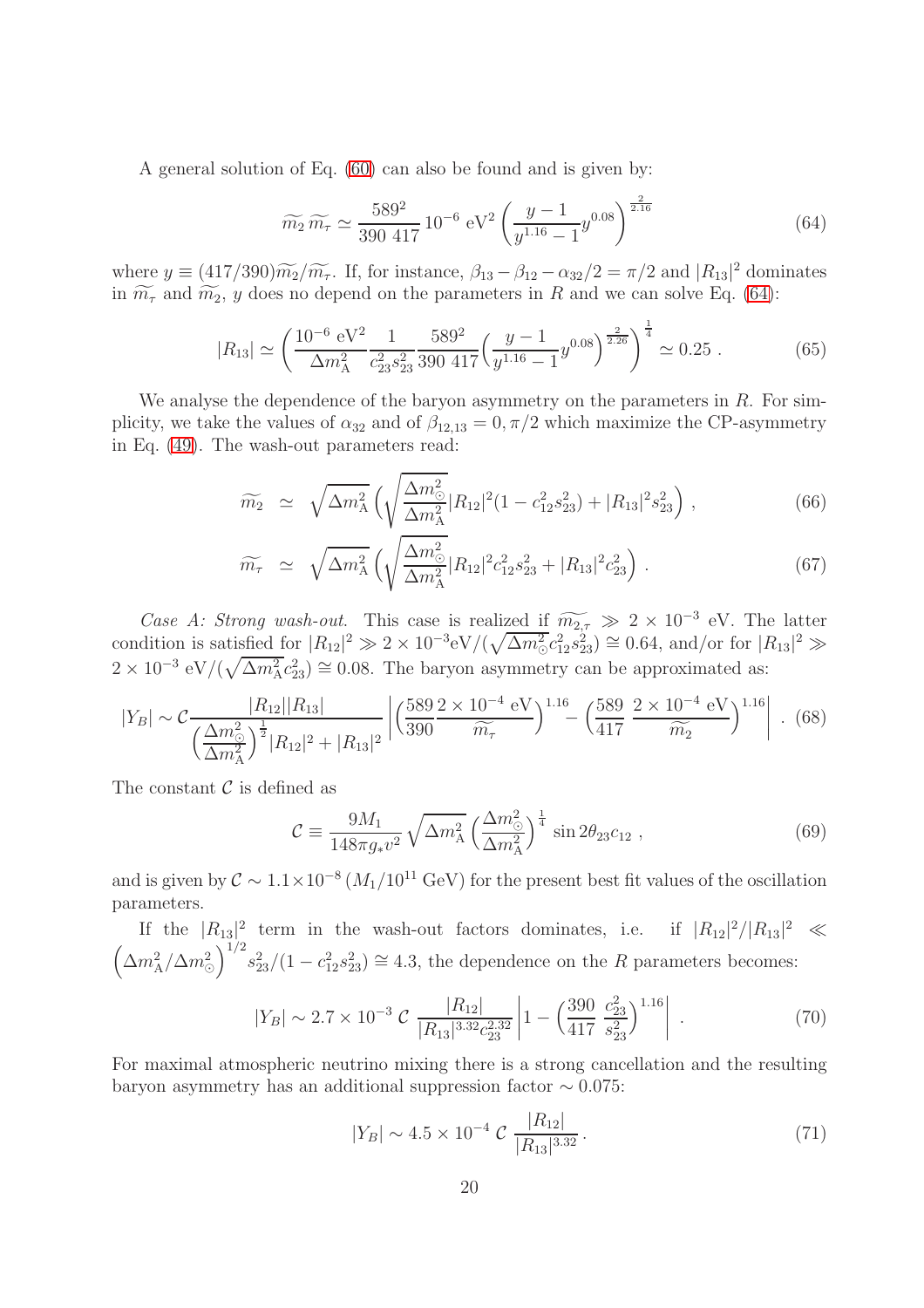Taking into account the dependence of  $\epsilon_{\tau}$  on  $\sin 2\theta_{23}$ , we find that for  $\sin^2 \theta_{23} = 0.34$  (0.66)  $|Y_B|$  is larger by a factor of 9 (11). Notice that the asymmetry changes sign when  $\sin^2 \theta_{23}$  increases from 0.34 to 0.66. Thus, there is also a value of  $\sin^2 \theta_{23}$  from the interval [0.34,0.66], for which  $Y_B = 0$  (up to corrections ~  $s_{13}$ ). The asymmetry decreases very rapidly with  $|R_{13}|$  and therefore the maximal asymmetry should correspond to relatively small  $|R_{13}|$ .

In the alternative case when  $|R_{12}|^2$  dominates in  $\widetilde{m_{\tau,2}}$ , which is realised for  $|R_{12}|^2 \gg |R_{\tau}|^2$ 7.9  $|R_{13}|^2$ , the asymmetry  $|Y_B|$  is proportional to:

$$
|Y_B| \sim 2.7 \times 10^{-3} \mathcal{C} \left(\frac{\Delta m_A^2}{\Delta m_\odot^2}\right)^{1.08} \frac{|R_{13}|}{|R_{12}|^{3.32}} \left| \left(c_{12}^2 s_{23}^2\right)^{-1.16} - \left(\frac{417}{390} (1 - c_{12}^2 s_{23}^2)\right)^{-1.16} \right| \ . \tag{72}
$$

In this case,  $|Y_B|$  is not suppressed for maximal atmospheric neutrino mixing. Varying the solar and atmospheric angles within their 95% C.L. ranges induces a factor of a few in the predicted baryon asymmetry. Also in this case the baryon asymmetry is a decreasing function of  $|R_{12}|$ .

Case B: weak wash-out. For sufficiently small values of  $|R_{12}|$  and  $|R_{13}|$ , one enters the weak wash-out regime. The asymmetry is given approximately by:

$$
|Y_B| \sim C \frac{|R_{12}| |R_{13}|}{\left(\frac{\Delta m_{\odot}^2}{\Delta m_{\rm A}^2}\right)^{\frac{1}{2}} |R_{12}|^2 + |R_{13}|^2} \left| \frac{390}{589} \frac{\widetilde{m_{\tau}}}{8.25 \times 10^{-3} \text{ eV}} - \frac{417}{589} \frac{\widetilde{m_{2}}}{8.25 \times 10^{-3} \text{ eV}} \right| \ . \tag{73}
$$

If the term  $\propto |R_{13}|^2$  dominates in  $\widetilde{m_{7,2}}$ , we can have again a partial cancellation between the two leading terms in  $|Y_B|$  for maximal atmospheric neutrino mixing,  $\theta_{23} = \pi/4$ :

$$
|Y_B| \simeq 4.0 \ \mathcal{C} \ |R_{12}||R_{13}| \left| \cos 2\theta_{23} - \frac{27}{390} s_{23}^2 \right| \simeq 0.12 \ \mathcal{C} \ |R_{12}||R_{13}| \ . \tag{74}
$$

The asymmetry  $|Y_B|$  is bigger by approximately a factor of 10 if the atmospheric mixing angle assumes the values  $\sin^2 \theta_{23} = 0.34$ , 0.66. The asymmetry has opposite sign for these two values, indicating that  $|Y_B|$  goes through zero (up to corrections  $\sim s_{13}$ ) when  $\sin^2 \theta_{23}$ is varied from 0.34 to 0.66.

If the term  $\propto |R_{12}|^2$  is the dominant one in  $\widetilde{m_{\tau,2}}$ , one finds:

$$
|Y_B| \sim 4.0 \mathcal{C} \frac{\Delta m_{\odot}^2}{\Delta m_{\rm A}^2} |R_{12}| |R_{13}| \left( \frac{417}{390} + \frac{27}{390} c_{12}^2 s_{23}^2 \right) \simeq 0.14 \mathcal{C} |R_{12}| |R_{13}| \,. \tag{75}
$$

We notice that in the case of weak wash-out one finds that the asymmetry increases with the values of  $|R_{12}|$  or  $|R_{13}|$ .

On the basis of the above discussion, we can conclude that more than one local maximum of  $|Y_B|$  is present and that the absolute one is found, in general, in a regime which interpolates between the weak and strong wash-out regimes. However, it is possible to show that in this region  $Y_B$  can be even zero if Eq. [\(60\)](#page-18-2) is satisfied.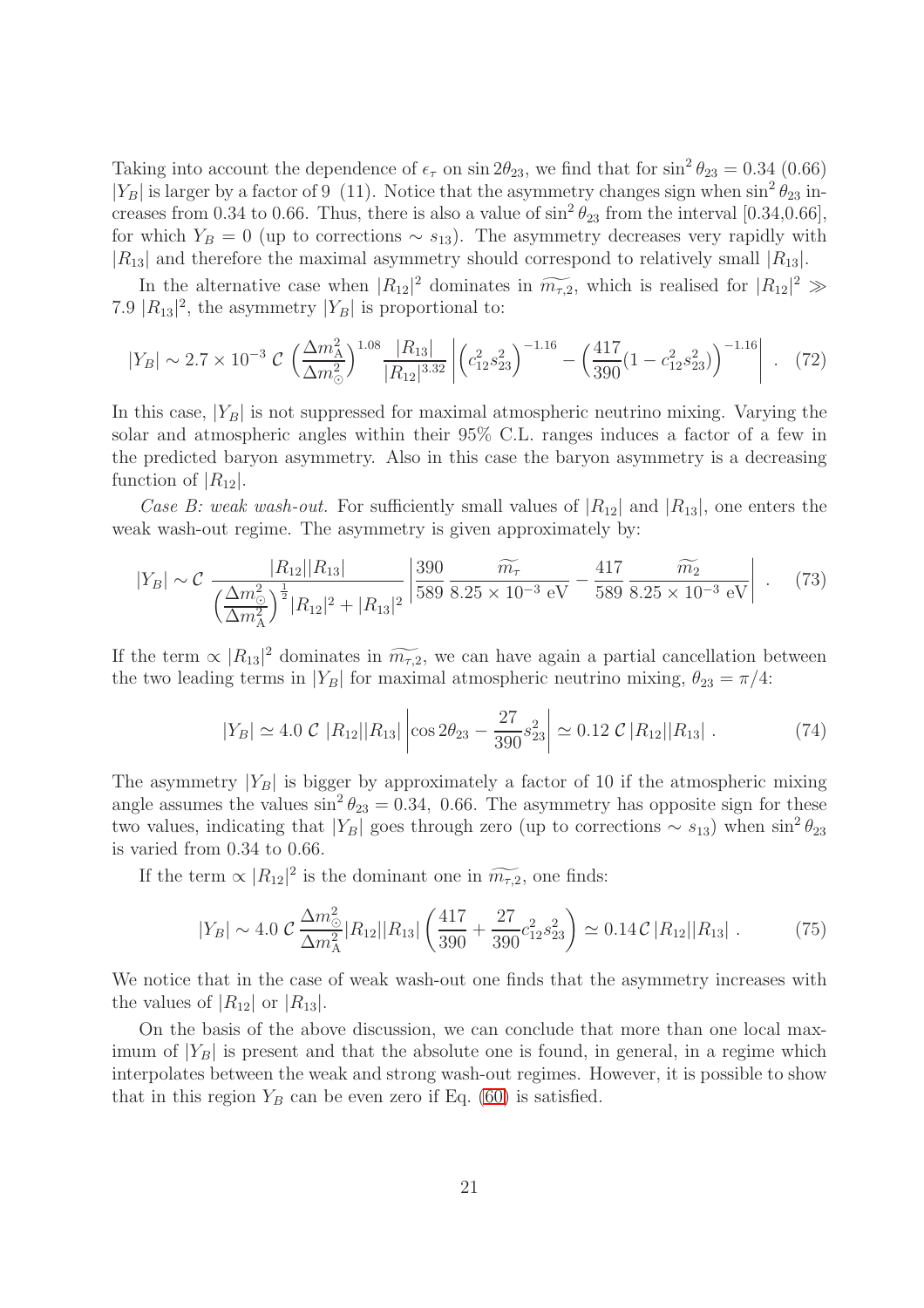#### 5.2 The case of  $N_3$  decoupling

We will assume further for simplicity that  $|R_{11}|^2 \ll ||R_{12}|^2 \pm |R_{13}|^2$ . This corresponds to the case of "decoupling" of the heaviest Majorana neutrino  $N_3$  [\[62,](#page-45-19) [63,](#page-46-0) [28\]](#page-44-6). For  $\beta_{23} = 0$ ;  $\pi$  $(\beta_{23} = \pi/2; 3\pi/2)$ , which implies  $\rho_2^{\nu} \rho_3^{\nu} = 1$  (-1), we get:

$$
|R_{12}|^2 \underset{(-)}{+} |R_{13}|^2 = \rho_2^{\nu} \rho_1^N. \tag{76}
$$

Obviously, if  $\beta_{23} = 0$ ;  $\pi$  we have  $|R_{12}|^2 + |R_{13}|^2 = 1$ , while for  $\beta_{23} = \pi/2$ ;  $3\pi/2$ , one finds  $|R_{12}|^2 - |R_{13}|^2 = \pm 1$ . It is not difficult to find the maximal value of r for  $\rho_2^{\nu} \rho_1^N = 1$ :

$$
\max r = \frac{1}{2} \left( \frac{\Delta m_A^2}{\Delta m_{\odot}^2} \right)^{\frac{1}{4}} \cong 1.2 \,, \quad \rho_2^{\nu} \, \rho_1^N = 1 \,, \quad \beta_{23} = \frac{\pi}{2} k \,, k = 0, 1, 2, \dots \tag{77}
$$

<span id="page-21-1"></span>The maximum is reached when  $\beta_{23} = 0$ ;  $\pi$  at  $|R_{12}|^2 = \left(1 + \sqrt{\Delta m_{\odot}^2}/\sqrt{\Delta m_{\rm A}^2}\right)^{-1} \cong 0.85$ , while for  $\beta_{23} = \pi/2$ ;  $3\pi/2$  it corresponds to  $|R_{12}|^2 = (1 - \sqrt{\Delta m_{\odot}^2}/\sqrt{\Delta m_{\rm A}^2})^{-1} \approx 1.22$ . In the latter case  $|R_{12}|^2 - |R_{13}|^2 = 1$  and  $|R_{12}|$ ,  $|R_{13}|$ , in general, are not limited from above <sup>[9](#page-21-0)</sup>. However, it is not difficult to convince oneself that we can have successful leptogenesis only if  $|R_{12}|$  and  $|R_{13}|$  are not exceedingly large, namely for  $|R_{12}|, |R_{13}| \lesssim 10$ . Indeed, barring accidental cancellations, the wash-out mass parameters  $\widetilde{m}_l$ ,  $l = e, \mu, \tau$ , increase with the increasing of  $|R_{12}| (|R_{13}|^2 = |R_{12}|^2 - 1)$ , and for  $|R_{12}| \sim |R_{13}| \sim 10$ , one would typically have  $\widetilde{m_l} \sim 1$  eV. The corresponding efficiency factors would be exceedingly small and  $|\eta(\frac{390}{589}\widetilde{m}_7) - \eta(\frac{417}{589}\widetilde{m}_2)| \sim 10^{-4}$  (extremely strong wash-out regime), which makes it impossible to reproduce the observed value of the baryon asymmetry for  $M_1 \lesssim 10^{12}$  GeV. The preceding rather qualitative analysis can obviously be refined to obtain more precise upper limits on  $|R_{12}|$  and  $|R_{13}|$  satisfying  $|R_{12}|^2 - |R_{13}|^2 = 1$ .

If  $\beta_{23} = \pi/2$ ;  $3\pi/2$  and  $\rho_2^{\nu} \rho_1^N = -1$ , one always has  $r < 1$ . In this case  $|R_{12}|^2 < |R_{13}|^2$ . For  $|R_{12}| \ll |R_{13}|$  we have  $r \ll 1$  and the asymmetry  $|\epsilon_r|$  will be suppressed by the r-factor, Eq. [\(55\)](#page-17-3). We will not analise this case further.

Given the fact that  $\sqrt{\Delta m_{\rm A}^2} \cong 0.05$  eV,  $\sqrt{\Delta m_{\odot}^2}/\sqrt{\Delta m_{\rm A}^2} \cong 0.18$ ,  $r \lesssim 1.2$ , Eq. [\(77\)](#page-21-1), and  $|\text{Im}(U_{\tau2}^*U_{\tau3})| \lesssim 0.47$ , we obtain for the maximal value of the asymmetry  $|\epsilon_{\tau}|$  in the cases of interest  $(|R_{12}|^2 \underset{(-)}{+}$  $\binom{+}{-} |R_{13}|^2 = 1, \ \beta_{23} = (\pi/2)k, \ k = 0, 1, 2, \ldots$ :

<span id="page-21-2"></span>
$$
|\epsilon_{\tau}| \leq \frac{3M_1\sqrt{\Delta m_{\rm A}^2}}{32\pi v^2} \left(1_{(+)} \frac{\sqrt{\Delta m_{\rm \odot}^2}}{\sqrt{\Delta m_{\rm A}^2}}\right) \left|\text{Im}\left(e^{i\beta_{23}} U_{l2}^* U_{l3}\right)\right| \tag{78}
$$

$$
\lesssim 0.19 (0.27) \frac{3M_1 \sqrt{\Delta m_{\rm A}^2}}{16\pi v^2} \simeq 1.9 (2.7) \times 10^{-8} \left(\frac{\sqrt{\Delta m_{\rm A}^2}}{0.05 \text{ eV}}\right) \left(\frac{M_1}{10^9 \text{ GeV}}\right), (79)
$$

where the minus (plus) sign and the value 0.19 (0.27) correspond to  $\beta_{23} = \pi k, k = 0, 1, 2, ...$  $(\beta_{23} = (\pi/2)(2k+1), k = 0, 1, 2, ...).$ 

<span id="page-21-0"></span><sup>&</sup>lt;sup>9</sup>Note that if  $|R_{12}|^2 + |R_{13}|^2 = 1$ , one can obviously use the parametrisation  $R_{12} = \cos \omega$ ,  $R_{13} = \sin \omega$ , while in the case of  $|R_{12}|^2 - |R_{13}|^2 = 1$ , we have  $R_{12} = \cos(i\omega) = \cosh \omega$ ,  $R_{13} = \sin(i\omega) = i \sinh \omega$ ,  $\omega$  being a real parameter.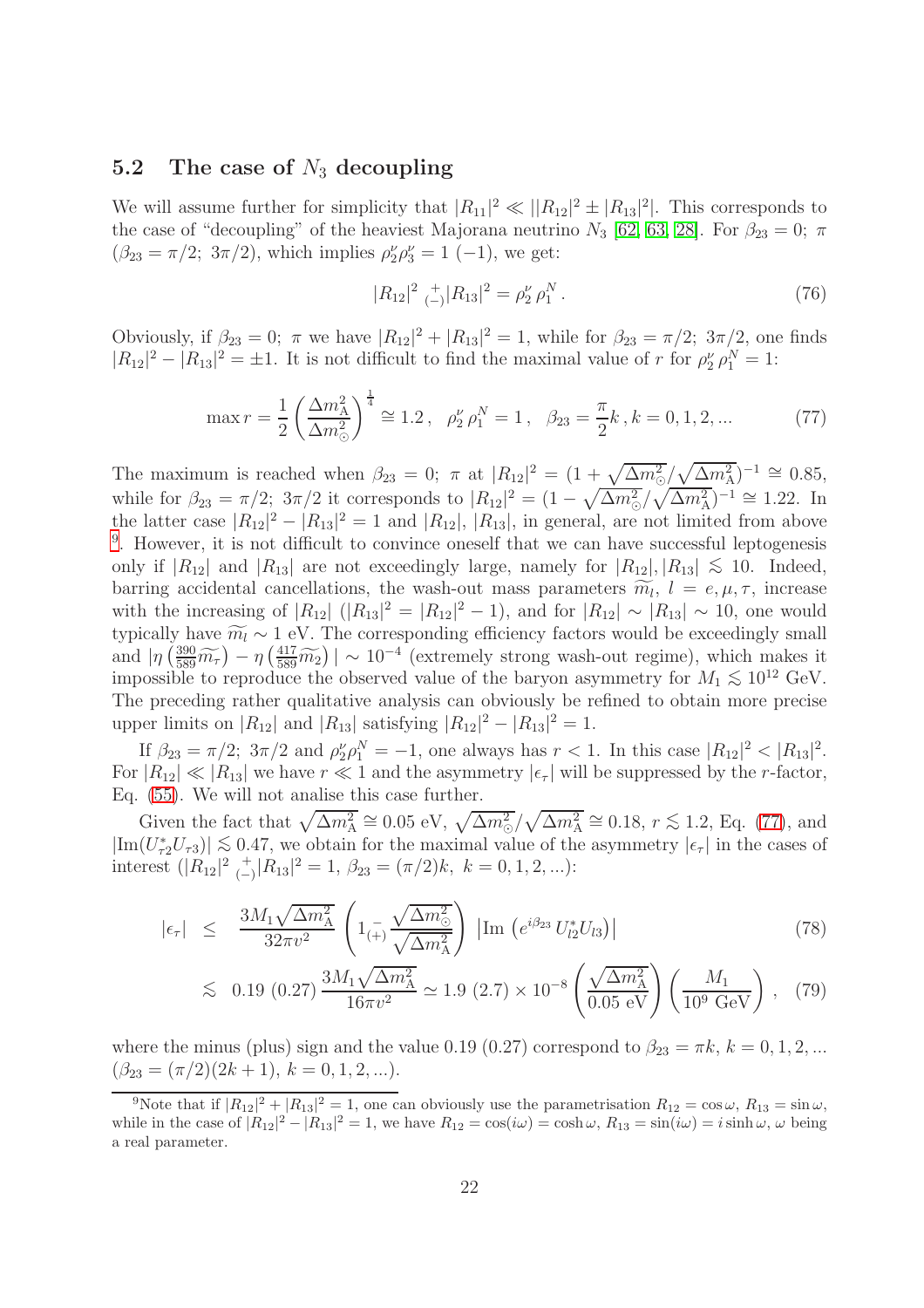Let us note that although for the values of the parameters we have used the asymmetry  $|\epsilon_{\tau}|$  has a maximal value, the baryon asymmetry  $|Y_B|$  does not necessarily has a maximum since the maximum of  $|\epsilon_{\tau}|$  does not correspond, in general, to a maximum of the effective wash-out factor  $|\eta(0.66\widetilde{m}_{\tau}) - \eta(0.71\widetilde{m}_2)|$  in the expression for  $|Y_B|$  (see Eq. [\(44\)](#page-13-1)). As can be shown and Figs. [1](#page-47-0) and [2](#page-47-1) illustrate, however, for real  $R_{12}$  and  $R_{13}$  ( $\beta_{23} = 0$ ;  $\pi$ ) satisfying  $|R_{12}|^2 + |R_{13}|^2 = 1$ , the maximum of  $|\epsilon_\tau|$  with respect to the parameter  $R_{12}$  practically coincides for  $\delta = 0$  ( $\delta = \pi k$ ,  $k = 0, 1, ...$ ) and CP-violation due only to the Majorana phase  $\alpha_{32}$ , with the maximum of  $|Y_B|$ . In the case of CP-violation generated only by the Dirac phase  $\delta (\alpha_{32} = 0)$ , the maximum of  $|Y_B|$  occurs for  $\beta_{23} = 0$  at slightly smaller value of  $|R_{12}|$ , namely at  $|R_{12}| \cong 0.86$ , compared to the value of  $|R_{12}| \cong 0.92$  at which the maximum of  $|\epsilon_{\tau}|$  takes place. We will work for convenience with  $R_{12}$  and  $R_{13}$  maximising  $|\epsilon_{\tau}|$ , for which we have simple analytic expressions in terms of the ratio  $\Delta m^2 \Delta m^2$ . In most of the cases we will discuss these values of  $R_{12}$  and  $R_{13}$  maximise also  $|Y_B|$ .

Consider next the wash-out parameters  $\widetilde{m}_l$ ,  $l = e, \mu, \tau$ . In the case of real  $R_{12}$  and  $R_{13}$ we have  $\beta_{23} = 0$ ;  $\pi$  and  $|R_{12}|^2 + |R_{13}|^2 = 1$ . Taking into account this constraint we get from Eq. [\(57\)](#page-17-1) [\[28,](#page-44-6) [62\]](#page-45-19):

$$
\sqrt{\Delta m_{\odot}^2} \le \widetilde{m_e} + \widetilde{m_\mu} + \widetilde{m_\tau} \le \sqrt{\Delta m_{\rm A}^2} \,. \tag{80}
$$

<span id="page-22-0"></span>The maximum and the minimum are reached respectively for  $|R_{12}|^2 = 0$  and  $|R_{13}|^2 = 0$ , and in both cases  $|\epsilon_{\tau}| = 0$ . If  $\beta_{23} = \pi/2$ ;  $3\pi/2$ , we have  $|R_{12}|^2 - |R_{13}|^2 = 1$  and for  $\widetilde{m_e} + \widetilde{m_\mu} + \widetilde{m_\tau}$ we get the same lower bound as in Eq. [\(80\)](#page-22-0), but no upper bound, in general, since  $|R_{12}|^2$ is not limited from above. The requirement of successful leptogenesis leads to an upper bound roughly of the order of 1 eV. For  $|R_{12}|^2 = (1 \frac{1}{(-)})$  $\sqrt{\Delta m_{\odot}^2}/\sqrt{\Delta m_{\rm A}^2}$ <sup>-1</sup>, corresponding to the maximum of r and of  $|\epsilon_{\tau}|$ , we find

$$
\widetilde{m_e} + \widetilde{m_\mu} + \widetilde{m_\tau} = 2\sqrt{\Delta m_\odot^2} \left[ 1 \underset{(-)}{+} \left( \frac{\Delta m_\odot^2}{\Delta m_\mathrm{A}^2} \right)^{\frac{1}{2}} \right]^{-1} \cong 0.30 \,(0.44) \sqrt{\Delta m_\mathrm{A}^2} \,. \tag{81}
$$

In what follows we will analyse the case of real  $R_{12}$  and  $R_{13}$ . For real  $R_{12}$  and  $R_{13}$  we have  $\beta_{23} = 0$ ;  $\pi$  corresponding to  $sgn(R_{12}R_{13}) = +1$ ; (-1).

#### 5.2.1 Leptogenesis due to Majorana CP-Violation in  $U_{\text{PMNS}}$

We shall consider first the interesting possibility of CP-symmetry being violated by the Majorana phase  $\alpha_{32}$  in U, and not by the Dirac phase  $\delta$ . To be concrete, we choose  $\delta = 0$  and real  $R_{12}$  and  $R_{13}$  ( $\beta_{23} = 0$ ;  $\pi$ ) which maximise r,  $|\epsilon_{\tau}|$  and  $|Y_B|$ , i.e.,  $|R_{12}|^2 =$  $(1 + \sqrt{\Delta m_{\odot}^2}/\sqrt{\Delta m_{\rm A}^2})^{-1} \cong 0.85$ ,  $|R_{13}|^2 = 1 - |R_{12}|^2 \cong 0.15$ . For  $\alpha_{32} = 0$ ;  $2\pi$ , the CPsymmetry is not violated. If  $\alpha_{32}$  takes the CP-conserving value of  $\alpha_{32} = \pi$ , CP-symmetry is violated by R and  $|\epsilon_{\tau}| \neq 0$ . It should also be noted that the terms  $\propto \sin \theta_{13}$  in the expressions for  $\epsilon_{\tau}$  and the wash-out mass parameters  $\widetilde{m_l}$  are sub-dominant in the case being studied.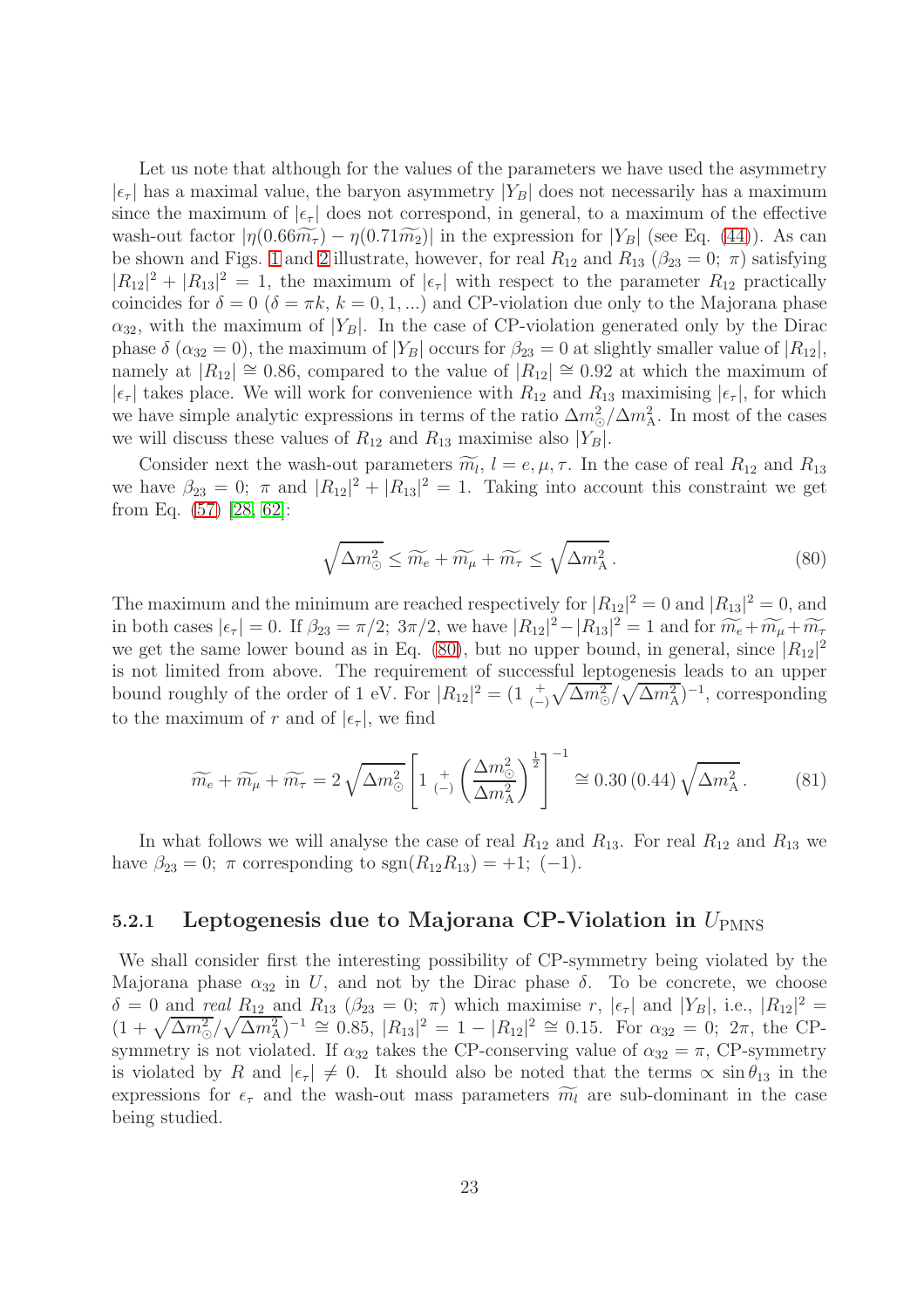With the choices for  $\delta$ ,  $R_{12}$  and  $R_{13}$  made we get using Eqs. [\(2\)](#page-4-0), [\(52\)](#page-16-1) and [\(56\)](#page-17-2):

<span id="page-23-0"></span>
$$
\left| \text{Im} \left( e^{i\beta_{23}} U_{\tau 2}^* U_{\tau 3} \right) \right| = c_{23} c_{13} \left( s_{23} c_{12} + c_{23} s_{12} s_{13} \right) \left| \sin \frac{\alpha_{32}}{2} \right| \cong \frac{1}{2} \left( c_{12} + s_{12} s_{13} \right) \left| \sin \frac{\alpha_{32}}{2} \right|,
$$
\n(82)

<span id="page-23-1"></span>
$$
\widetilde{m}_{\tau} = \sqrt{\Delta m_{\rm A}^2} \left| \left( \frac{\Delta m_{\odot}^2}{\Delta m_{\rm A}^2} \right)^{\frac{1}{4}} |R_{12}| \left( s_{23} c_{12} + c_{23} s_{12} s_{13} \right) e^{i \frac{\alpha_{32}}{2}} - \kappa |R_{13}| c_{23} \right|^2 \tag{83}
$$

$$
\cong \frac{1}{2} \frac{\sqrt{\Delta m_{\rm A}^2}}{1 + \left(\frac{\Delta m_{\rm A}^2}{\Delta m_{\odot}^2}\right)^{\frac{1}{2}}} \left[1 + (c_{12} + s_{12}s_{13})\left(c_{12} + s_{12}s_{13} - 2\kappa\cos\frac{\alpha_{32}}{2}\right)\right], \quad (84)
$$

$$
\widetilde{m_2} \equiv \widetilde{m_e} + \widetilde{m_\mu} = \frac{2\sqrt{\Delta m_\text{A}^2}}{1 + \left(\frac{\Delta m_\text{A}^2}{\Delta m_\odot^2}\right)^{\frac{1}{2}}} - \widetilde{m_\tau},\tag{85}
$$

where  $\kappa \equiv e^{i\beta_{23}} = \text{sgn}(R_{12}R_{13}) = \pm 1$  and we have set  $s_{23} = c_{23} = 1/\sqrt{2}$ , used  $|R_{12}|$  and  $|R_{13}|$  specified above and neglected the terms  $\propto s_{13}^2$  in Eqs. [\(82\)](#page-23-0) and [\(84\)](#page-23-1).

It follows from Eqs. [\(49\)](#page-15-0), [\(82\)](#page-23-0) and [\(83\)](#page-23-1) that in the case under discussion the following relations hold:  $|\epsilon_{\tau}(\alpha_{32})| = |\epsilon_{\tau}(2\pi - \alpha_{32})|$ , and  $\widetilde{m}_{\tau}(\alpha_{32}, \beta_{23} = 0) = \widetilde{m}_{\tau}(2\pi - \alpha_{32}, \beta_{23} = \pi)$ . As a consequence we have from Eq. [\(44\)](#page-13-1):  $|Y_B(\alpha_{32}, \beta_{23} = 0)| = |Y_B(2\pi - \alpha_{32}, \beta_{23} = \pi)|$ . Thus, we will consider values of  $\alpha_{32}$  in the interval  $[0, 2\pi]$  and limit our discussion to  $\beta_{23} = 0$  (i.e.,  $\kappa \equiv \text{sgn}(R_{12}R_{13}) = 1$ ). After fixing the value of  $\beta_{23}$  the only free parameter left in the problem being studied is the Majorana phase  $\alpha_{32}$ .

For  $\alpha_{32} = 0$ ;  $2\pi$ , obviously  $|\epsilon_{\tau}| = 0$  and therefore  $|Y_B| = 0$ . We can have  $|Y_B| = 0$  also even if  $|\epsilon_{\tau}| \neq 0$ , provided the efficiency factor in the expression for  $|Y_B|$ , Eq. [\(44\)](#page-13-1), is zero, i.e., if he condition given in Eq. [\(61\)](#page-18-0) is fulfilled. For the values of  $|R_{12}|$  and  $|R_{13}|$  considered and  $\alpha_{32}$  having a value in the interval  $[0, 2\pi]$ , this condition is satisfied for  $\alpha_{32} \cong 1.2\pi$ . Thus, in this case we have  $|\epsilon_{\tau}| \neq 0$  but  $|Y_B| = 0$  for  $\alpha_{32} \cong 1.2\pi$ .

<span id="page-23-2"></span>The absolute maximum of the baryon asymmetry  $|Y_B|$  as a function of  $\alpha_{32}$  is reached close to  $\alpha_{32} \cong \pi/2$ . We have at the absolute maximum for  $s_{13} = 0$  (0.2):

$$
|\epsilon_{\tau}| \cong 1.2 \times 10^{-8} \left( \frac{\sqrt{\Delta m_{\rm A}^2}}{0.05 \text{ eV}} \right) \left( \frac{M_1}{10^9 \text{ GeV}} \right) ,\qquad (86)
$$

$$
|Y_B| \cong 2.0 (2.2) \times 10^{-12} \left( \frac{\sqrt{\Delta m_A^2}}{0.05 \text{ eV}} \right) \left( \frac{M_1}{10^9 \text{ GeV}} \right). \tag{87}
$$

As we have already indicated, the values of  $|R_{12}|$  and  $|R_{13}|$  we have chosen in this analysis maximise not only  $\epsilon_{\tau}$ , but also |Y<sub>B</sub>|. Thus, the observed baryon asymmetry having a value in the interval  $8.0 \times 10^{-11} \le |Y_B| \le 9.2 \times 10^{-11}$ , can be reproduced for  $M_1 \ge 3.6 \times 10^{10}$ GeV. A second (local) maximum of  $|Y_B|$  occurs close to  $\alpha_{32} = 3\pi/2$  (at  $\alpha_{32} \approx 1.7\pi$ ). At this maximum the value of  $|Y_B|$  for  $s_{13} = 0$  (0.2) is approximately by a factor of 3 (1.8) smaller than that at the absolute maximum in Eq. [\(87\)](#page-23-2). Given the fact that the flavour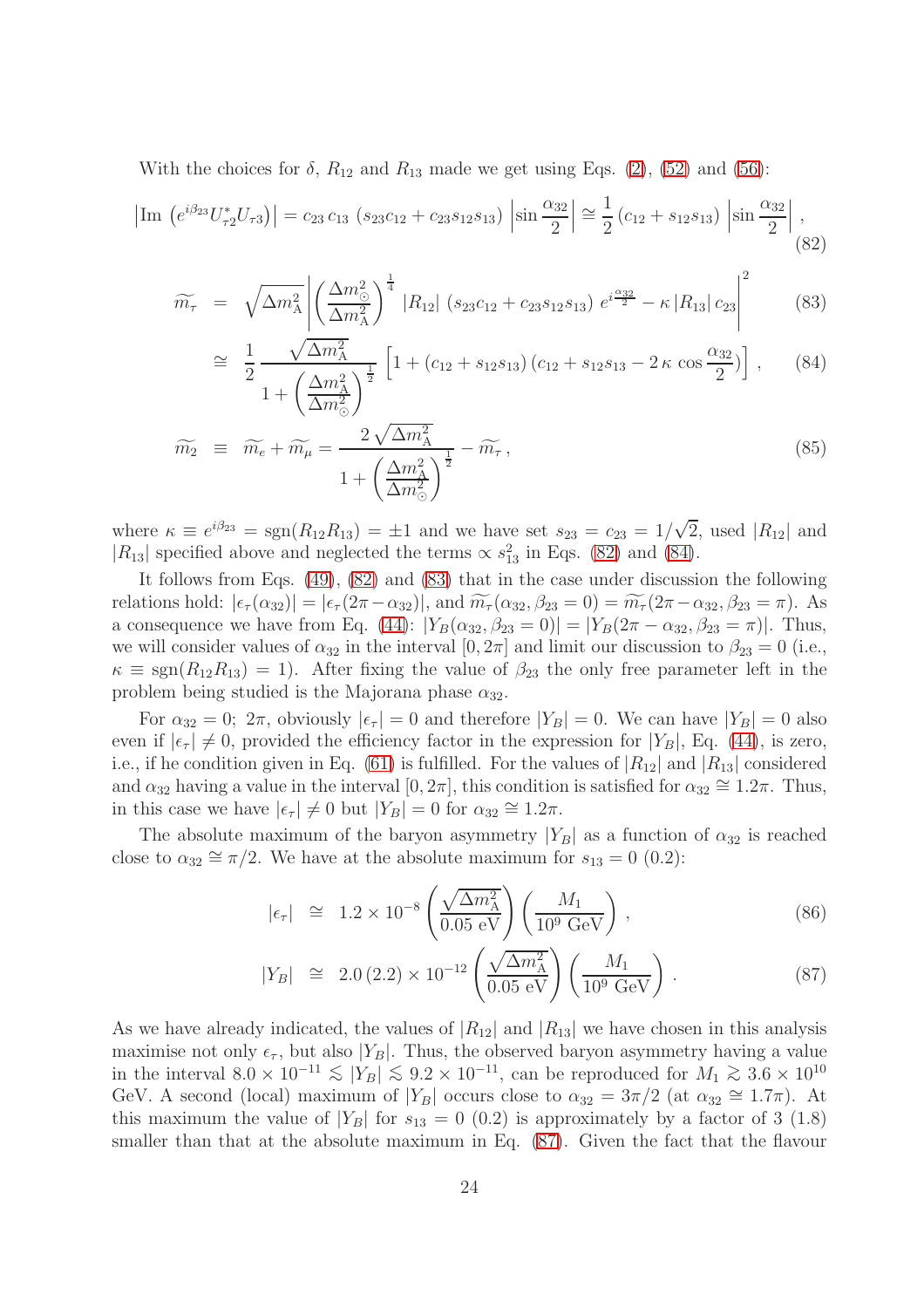effects of interest can be substantial for values of  $M_1$  up to  $M_1 \sim 10^{12}$  GeV, leptogenesis can be successful even for rather small values of the Majorana phase  $\alpha_{32}$ , or more precisely, of  $|\sin(\alpha_{32}/2)|$ . If, for instance,  $M_1 \sim 5 \times 10^{11}$  GeV, the observed baryon asymmetry can be generated for  $|\sin(\alpha_{32}/2)| \approx 0.15$ .

The results obtained in this subsection are illustrated in Figs. [1](#page-47-0) and [2](#page-47-1) we have already discussed, and in Figs. [3](#page-48-0)- [5,](#page-49-0) where the dependence of the baryon asymmetry  $|Y_B|$  on the Majorana phase  $\alpha_{32}$  is shown for  $M_1 \sim 5 \times 10^{10}$  GeV in the case analised above:  $\delta = 0$ , real  $R_{12}$  and  $R_{13}$  which maximise  $|Y_B|$ , i.e.,  $|R_{12}| \cong 0.92$  and  $|R_{13}| \cong 0.39$ , and  $\beta_{23} = 0$ , i.e.,  $\kappa \equiv \text{sgn}(R_{12}R_{13}) = 1$  (Figs. [3](#page-48-0) and [5\)](#page-49-0), and  $\beta_{23} = \pi$ , i.e.,  $\kappa = -1$  (Fig. [4\)](#page-48-1). The figures have been obtained using the best fit values of the oscillation parameters  $\Delta m_A^2$ ,  $\Delta m_\odot^2$ ,  $\sin^2 \theta_{23}$ and  $\sin^2 \theta_{12}$ . Results for two values of  $\sin \theta_{13}$  are presented:  $\sin \theta_{13} = 0$ ; 0.20. Figure [3](#page-48-0) shows, in particular, that in the case being studied, the predicted baryon asymmetry  $|Y_B|$ exhibits very weak dependence on  $\sin \theta_{13}$  for  $\alpha_{32} \leq \pi$ . If  $\sin \theta_{13}$  has a value close to the existing upper limit, the effect of  $\sin \theta_{13} \sim 0.2$  can be noticeable in the region of the local maximum of  $|Y_B|$  at  $\alpha_{32} \cong 1.7\pi$ : it can lead to an increase of  $|Y_B|$  by a factor of 1.7. For  $M_1 = 10^{11}$  GeV, for instance, we can have successful leptogenesis for  $\pi/4 \lesssim \alpha_{32} \lesssim 0.9\pi$ , and, if  $s_{13} \sim 0.2$ , also for  $1.4\pi \lesssim \alpha_{32} \lesssim 1.9\pi$ . In order to illustrate the dependence of  $|Y_B|$ on  $R_{12}$  and  $R_{13}$ , we show in Fig. [5](#page-49-0) the baryon asymmetry  $|Y_B|$  as a function of  $\alpha_{32}$  for  $s_{13} = 0$  and two sets of values  $R_{12,13}$ :  $|R_{12}| \cong 0.92$ ,  $|R_{13}| \cong 0.39$ , and  $|R_{12}| \cong 0.86$  and  $|R_{13}| \approx 0.51$ . Figure [5](#page-49-0) together with Figs. [1](#page-47-0) and [2](#page-47-1) show, in particular, that the predicted value of  $|Y_B|$  exhibits a relatively strong dependence on the elements of the matrix R.

It follows from the results obtained in the present subsection that as long as  $|\sin(\alpha_{32}/2)|$ is not exceedingly small <sup>[10](#page-24-0)</sup> and  $M_1 \gtrsim 3.5 \times 10^{10}$  GeV, we can have successful leptogenesis even if  $|s_{13} \sin \delta| = 0$  ( $J_{CP} = 0$ ) and the only CP-violating parameter is the low energy Majorana phase  $\alpha_{32}$ .

### 5.2.2 Dirac CP-Violation in  $U_{PMNS}$  and Leptogenesis

The next question we would like to address is under what conditions we could have a successful leptogenesis if the only CP-violating parameter is the Dirac phase in  $U$ , i.e., if, e.g.,  $\beta_{23} = 0, \pi$ , the Majorana phase  $\alpha_{32}$  takes a CP-conserving value and  $\sin(\alpha_{32}/2) = 0$ <sup>[11](#page-24-1)</sup>, so that  $\alpha_{32} = 2\pi k$ ,  $k = 0, 1, ...$  We choose for concreteness again *real*  $R_{12}$  and  $R_{13}$ which for  $\alpha_{32} = 0$  (2π) and  $\beta_{23} = \pi$  (0) maximise  $|\epsilon_{\tau}|$  and  $|Y_B|$ , i.e.,  $|R_{12}|^2 = (1 +$  $\sqrt{\Delta m_{\odot}^2}/\sqrt{\Delta m_{\rm A}^2}$ )<sup>-1</sup>  $\cong$  0.85,  $|R_{13}|^2 = 1 - |R_{12}|^2 \cong 0.15$ . We will present results for the baryon asymmetry  $|Y_B|$  also for the values of  $R_{12}$  and  $R_{13}$  which maximise  $|Y_B|$  in the case of  $\alpha_{32} = 0$  (2 $\pi$ ) and  $\beta_{23} = 0$  ( $\pi$ ),  $|R_{12}|^2 = 0.75$  and  $|R_{13}|^2 = 0.25$ . For  $\delta = \pi q$ ,  $q = 0, 1, 2, ...$ , the CP-symmetry is not violated and  $|\epsilon_{\tau}| = 0$ .

<span id="page-24-0"></span><sup>&</sup>lt;sup>10</sup>Obviously,  $\alpha_{32}$  should have a value sufficiently different from the "special" one for which  $|\eta(0.66\widetilde{m_{\tau}}) \eta(0.71\widetilde{m}_2)| = 0.$ 

<span id="page-24-1"></span><sup>&</sup>lt;sup>11</sup> By imposing the condition  $\sin(\alpha_{32}/2) = 0$  we exclude the possibility of  $\alpha_{32}$  taking the CP-conserving values  $\alpha_{32} = \pi, 3\pi$ , in which case the term associated with the violation of CP-symmetry due to the matrix R will dominate in  $|\text{Im}(U_{\tau_2}^*U_{\tau_3})|$ , and correspondingly in  $|\epsilon_{\tau}|$ . If  $\beta_{23} = \pi/2, 3\pi/2$ , the indicated possibility would be avoided if  $\alpha_{32}$  takes a CP-conserving value and  $|\sin(\alpha_{32}/2)| = 1$ .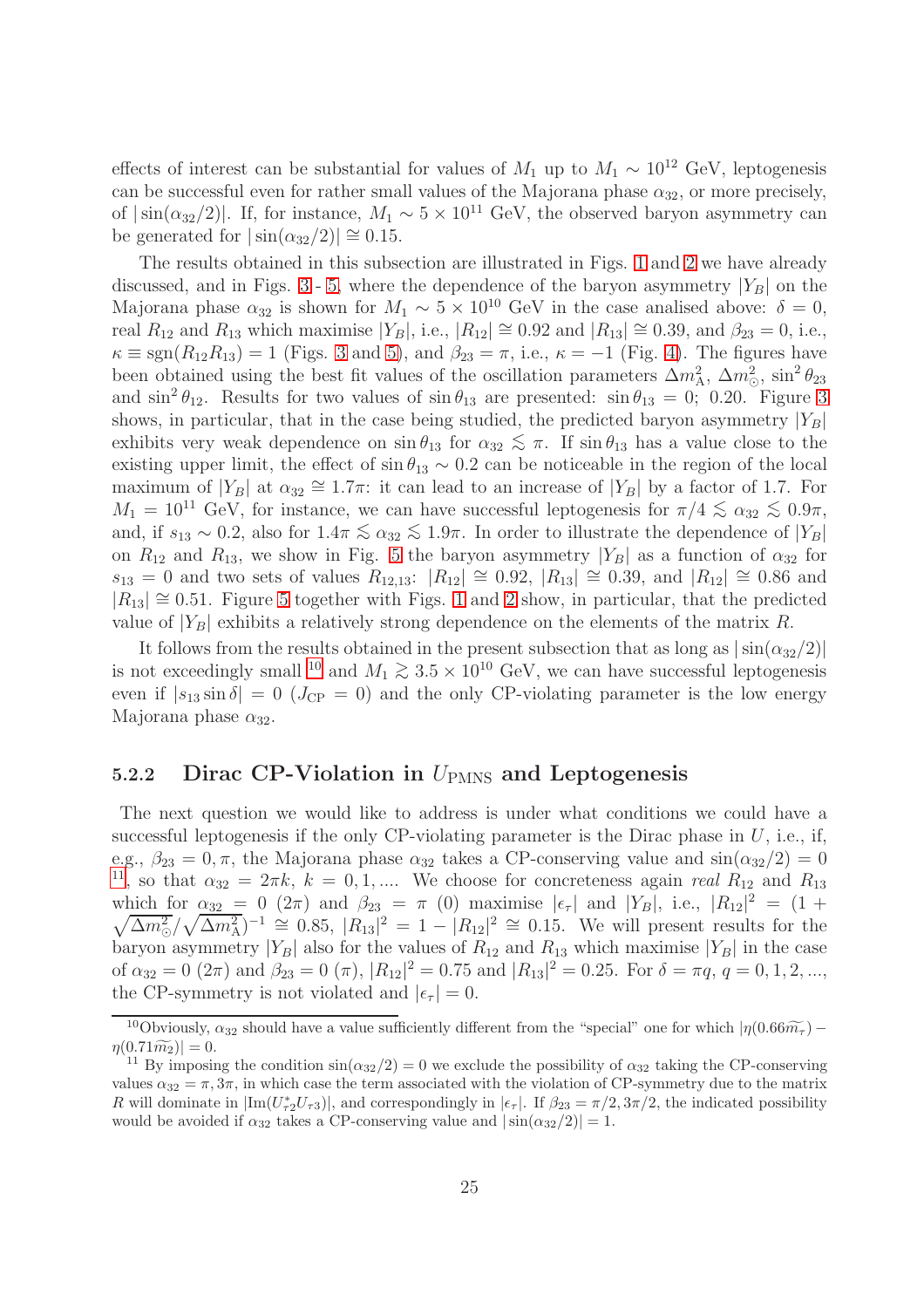For the chosen CP-conserving values of  $\alpha_{23}$  and  $\beta_{23}$  we get from Eqs. [\(2\)](#page-4-0), [\(52\)](#page-16-1) and [\(56\)](#page-17-2):

$$
\left| \text{Im} \left( e^{i\beta_{23}} U_{\tau 2}^* U_{\tau 3} \right) \right| = c_{23}^2 \, s_{12} \, s_{13} \, \left| \sin \delta \right| \,, \tag{88}
$$

<span id="page-25-0"></span>
$$
\widetilde{m_{\tau}} = \sqrt{\Delta m_{\rm A}^2} \left| \left( \frac{\Delta m_{\odot}^2}{\Delta m_{\rm A}^2} \right)^{\frac{1}{4}} |R_{12}| \left( s_{23} c_{12} + c_{23} s_{12} s_{13} e^{i\delta} \right) - \kappa' |R_{13}| \left( c_{23} c_{13} \right)^2 \right|
$$
\n
$$
\approx \frac{\sqrt{\Delta m_{\rm A}^2}}{1 + \left( \frac{\Delta m_{\rm A}^2}{\Delta m_{\odot}^2} \right)^{\frac{1}{2}} \left| \left( c_{23} c_{13} - \kappa' s_{23} c_{12} \right) + c_{23} s_{12} s_{13} e^{i\delta} \right|^2, \ \kappa' \equiv e^{i(\beta_{23} + \frac{\alpha_{32}}{2})} = \pm 1, (89)
$$

where in Eq. [\(89\)](#page-25-0) we have used the values of  $|R_{12}|$  and  $|R_{13}|$  specified earlier. Taking into account that  $|\text{Im}(e^{i\beta_{23}}U_{\tau 2}^*U_{\tau 3})| \cong 0.027|s_{13}\sin\delta|$ , we find from Eq. [\(79\)](#page-21-2):

$$
|\epsilon_{\tau}| \cong 2.2 \times 10^{-9} \left( \frac{|s_{13} \sin \delta|}{0.20} \right) \left( \frac{\sqrt{\Delta m_{\rm A}^2}}{0.05 \text{ eV}} \right) \left( \frac{M_1}{10^9 \text{ GeV}} \right). \tag{90}
$$

<span id="page-25-1"></span>Thus, the maximal asymmetry  $|\epsilon_{\tau}|$  in the case of CP-violation due only to the Dirac phase  $\delta$  in  $U_{\text{PMNS}}$  is approximately by a factor of 6 smaller than the maximal asymmetry due to violation of the CP-symmetry by the Majorana phase  $\alpha_{32}$  of  $U_{PMNS}$ .

Given  $\widetilde{m_{\tau}}$ , one can determine  $\widetilde{m_2}$  from Eq. [\(85\)](#page-23-1). It follows from Eqs. [\(89\)](#page-25-0) and [\(90\)](#page-25-1) that  $|Y_B(\delta)| = |Y_B(2\pi - \delta)|$ . One has to analyze the cases of  $\kappa' \equiv e^{i(\alpha_{32}/2 + \beta_{23})} = +1$ .  $(\alpha_{32}/2 + \beta_{23} = 2\pi k, k = 0, 1, ...)$  and  $\kappa' = -1$   $(\alpha_{32}/2 + \beta_{23} = \pi(2k + 1), k = 0, 1, 2, ...)$ separately.

For  $\kappa' = -1$  we find  $\widetilde{m}_{\tau} \cong 0.25\sqrt{\Delta m_{\rm A}^2} > \widetilde{m}_{2} \cong 0.05\sqrt{\Delta m_{\rm A}^2}$ . For the values of the parameters employed in this analysis (chosen, in particular, to maximise  $|\epsilon_{\tau}|$  and  $|Y_B|$ ),  $\widetilde{m_{\tau}}$ and  $\widetilde{m_2}$  exhibit weak dependence on  $\sin \theta_{13}$  (and therefore on  $\delta$ ), which can be neglected. This implies that the maximum of the baryon asymmetry  $|Y_B|$  as a function of the Dirac phase  $\delta$ , will take place at values of  $\delta = (\pi/2)(2k+1)$ ,  $k = 0, 1, ...$ , for which  $|\epsilon_{\tau}|$  also has a maximum. Using Eq. [\(45\)](#page-13-3) to calculate the relevant efficiency factors  $\eta(0.66\widetilde{m}_{\tau})$  and  $\eta(0.71\widetilde{m_2})$ , we get from Eq. [\(44\)](#page-13-1):

$$
|Y_B| \cong 2.8 \times 10^{-13} \, |\sin \delta| \, \left(\frac{s_{13}}{0.2}\right) \left(\frac{M_1}{10^9 \, \text{GeV}}\right) \,. \tag{91}
$$

The asymmetry of interest is predominantly in the lepton number  $L_e + L_\mu$ . Thus, in order to reproduce the observed baryon asymmetry, taken to lie in the interval  $8.0 \times 10^{-11}$   $\lesssim$  $|Y_B| \lesssim 9.2 \times 10^{-11}$ ,  $s_{13}|\sin \delta|$  and  $M_1$ , in the case analised, should satisfy

$$
2.9 \lesssim |\sin \delta| \left(\frac{s_{13}}{0.2}\right) \left(\frac{M_1}{10^{11} \text{ GeV}}\right) \lesssim 3.3. \tag{92}
$$

Given that  $s_{13}|\sin \delta| \lesssim 0.2$ , the lower bound in this inequality can be satisfied only for  $M_1 \gtrsim 2.9 \times 10^{11}$  GeV. Recalling that the flavour effects in leptogenesis of interest are fully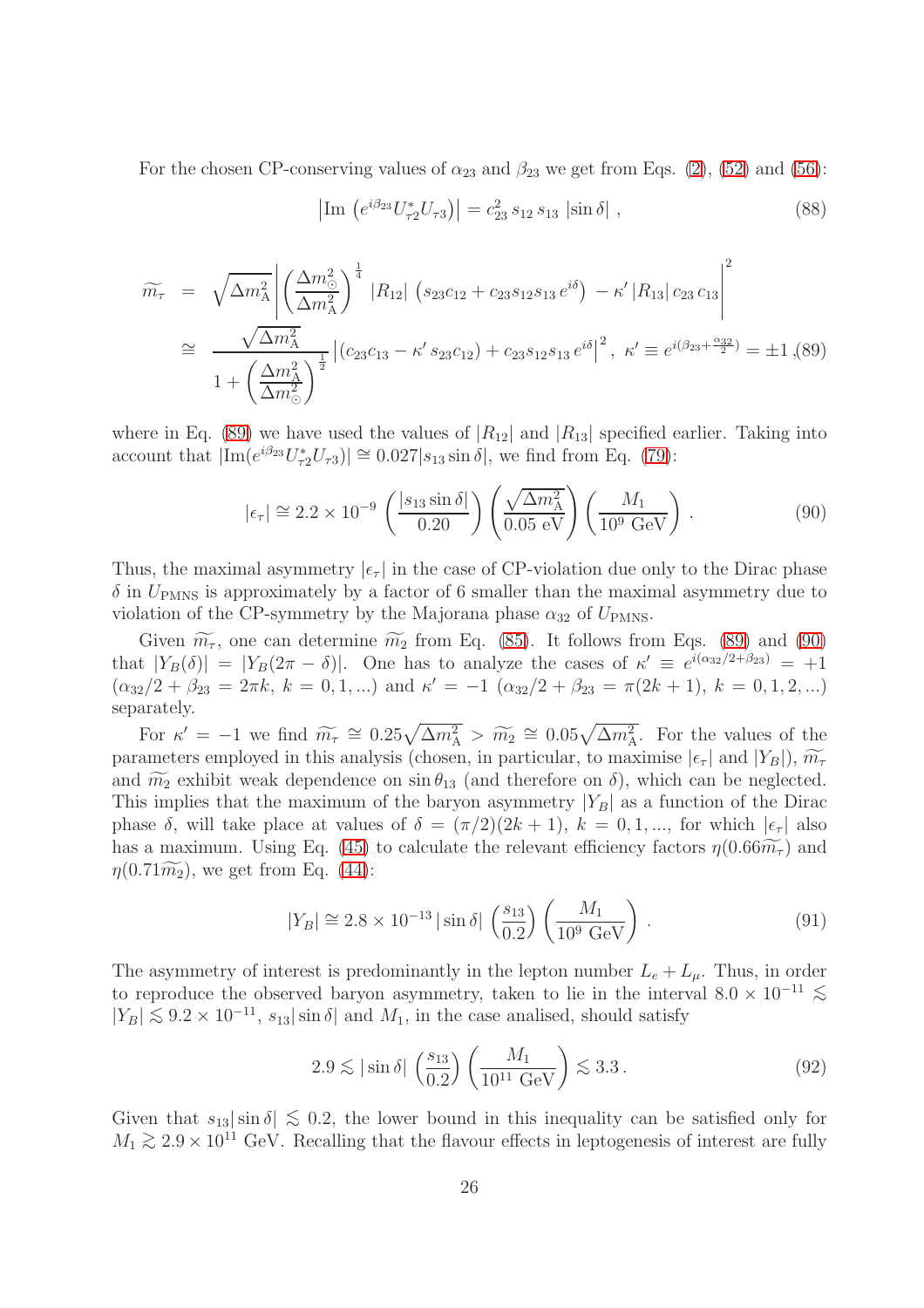developed for  $M_1 \lesssim 5 \times 10^{11}$  GeV, we obtain a *lower bound on the values of*  $|s_{13} \sin \delta|$  and  $s_{13}$  for which we can have successful leptogenesis in the case considered:

<span id="page-26-1"></span>
$$
|\sin \theta_{13} \sin \delta| \gtrsim 0.11, \quad \sin \theta_{13} \gtrsim 0.11. \tag{93}
$$

<span id="page-26-0"></span>The lower limit [\(93\)](#page-26-0) corresponds to

$$
|J_{\rm CP}| \gtrsim 2.4 \times 10^{-2},\tag{94}
$$

where we have used the best fit values of  $\sin 2\theta_{12}$  and  $\sin 2\theta_{23}$ . Values of  $s_{13}$  in the range given in Eq. [\(93\)](#page-26-0) can be probed in the forthcoming Double CHOOZ [\[64\]](#page-46-1) and future reactor neutrino experiments [\[65\]](#page-46-2). CP-violation effects with magnitude determined by  $|J_{\rm CP}|$  satisfying [\(94\)](#page-26-1) are within the sensitivity of the next generation of neutrino oscillation experiments, designed to search for CP- or T- symmetry violations in the oscillations [\[66\]](#page-46-3). Actually, since in the case under discussion the wash-out factor  $|\eta_B| \equiv |\eta(0.66\widetilde{m}_{\tau}) - \eta(0.71\widetilde{m}_2)|$  in the expression for |Y<sub>B</sub>| practically does not depend on  $s_{13}$  and  $\delta$ , while both  $|Y_B| \propto |s_{13} \sin \delta|$ and  $|J_{\text{CP}}| \propto |s_{13} \sin \delta|$ , there is a direct relation between  $|Y_B|$  and  $|J_{\text{CP}}|$  for given neutrino oscillation parameters,  $R_{12}$ ,  $R_{13}$  and  $M_1$ :

$$
\frac{|Y_B|}{M_1/(10^{11} \text{ GeV})} \cong 3.0 \times 10^{-8} |\eta_B| |J_{\text{CP}}| \cong 1.3 \times 10^{-9} |J_{\text{CP}}| ,\tag{95}
$$

where we have used the best fit values of the neutrino oscillation parameters,  $|R_{12}| = 0.92$ ,  $|R_{13}| = 0.39$  and  $\kappa' = -1$ .

For  $\kappa' = +1$ , the maximum of  $|Y_B|$  as a function of  $|R_{12}|$  ( $|R_{13}|$ ) takes place in the case being investigated at  $|R_{12}| = 0.86$  ( $|R_{13}| = 0.51$ ) and we will employ this value of  $|R_{12}|$  ( $|R_{13}|$ ) in the remaining part of the current analysis. If  $\kappa' = +1$ , a strong cancellation between the terms in the round bracket in Eq. [\(89\)](#page-25-0) takes place and we have typically  $\widetilde{m}_{\tau} \ll$  $m_2$ . Indeed, for  $s_{23} = c_{23} = 1/\sqrt{2}$ ,  $s_{12} = 0.2$  and  $\delta = \pi/2$  one finds  $\widetilde{m_{\tau}} \cong 2.5 \times 10^{-2} \sqrt{\Delta m_{\rm A}^2}$ and  $\widetilde{m_2} \cong 0.28\sqrt{\Delta m_{\rm A}^2}$ . Using Eq. [\(45\)](#page-13-3) to calculate the corresponding efficiency factors, we get from Eq. [\(47\)](#page-15-1) for the baryon asymmetry:

$$
|Y_B| \cong 3.6 (0.38) \times 10^{-13} |\sin \delta| \left(\frac{s_{13}}{0.2}\right) \left(\frac{M_1}{10^9 \text{ GeV}}\right). \tag{96}
$$

<span id="page-26-2"></span>The numerical factor in the round brackets corresponds to the value of  $|R_{12}| = 0.92$  ( $|R_{13}| =$ 0.39) which maximises  $|\epsilon_{\tau}|$ , but does not maximise  $|Y_B|$ .

The result we get for the maximal value of  $|Y_B|$ , i.e., for  $|R_{12}| = 0.86$  ( $|R_{13}| = 0.51$ ), are quite similar to those we have obtained in the case of  $\kappa' = -1$ , the only difference being that now the generated lepton asymmetry is predominantly in the tau lepton charge. The observed baryon asymmetry lying in the interval  $8.0 \times 10^{-11} \le |Y_B| \le 9.2 \times 10^{-11}$ , can be reproduced if  $M_1 \gtrsim 2.2 \times 10^{11}$  GeV. For the flavour effects to fully develop one must have  $M_1 \lesssim 5 \times 10^{11}$  GeV, which, together with the requirement of successful leptogenesis, implies  $|s_{13} \sin \delta| \gtrsim 0.09$ ,  $\sin \theta_{13} \gtrsim 0.09$ . This lower limit corresponds to  $|J_{\rm CP}| \gtrsim 2.0 \times 10^{-2}$ , where we have used again the best fit values of  $\sin 2\theta_{12}$  and  $\sin 2\theta_{23}$ . The ranges of values of  $\sin \theta_{13}$  and of  $|J_{\text{CP}}|$  we find in the case being studied are also within the sensitivity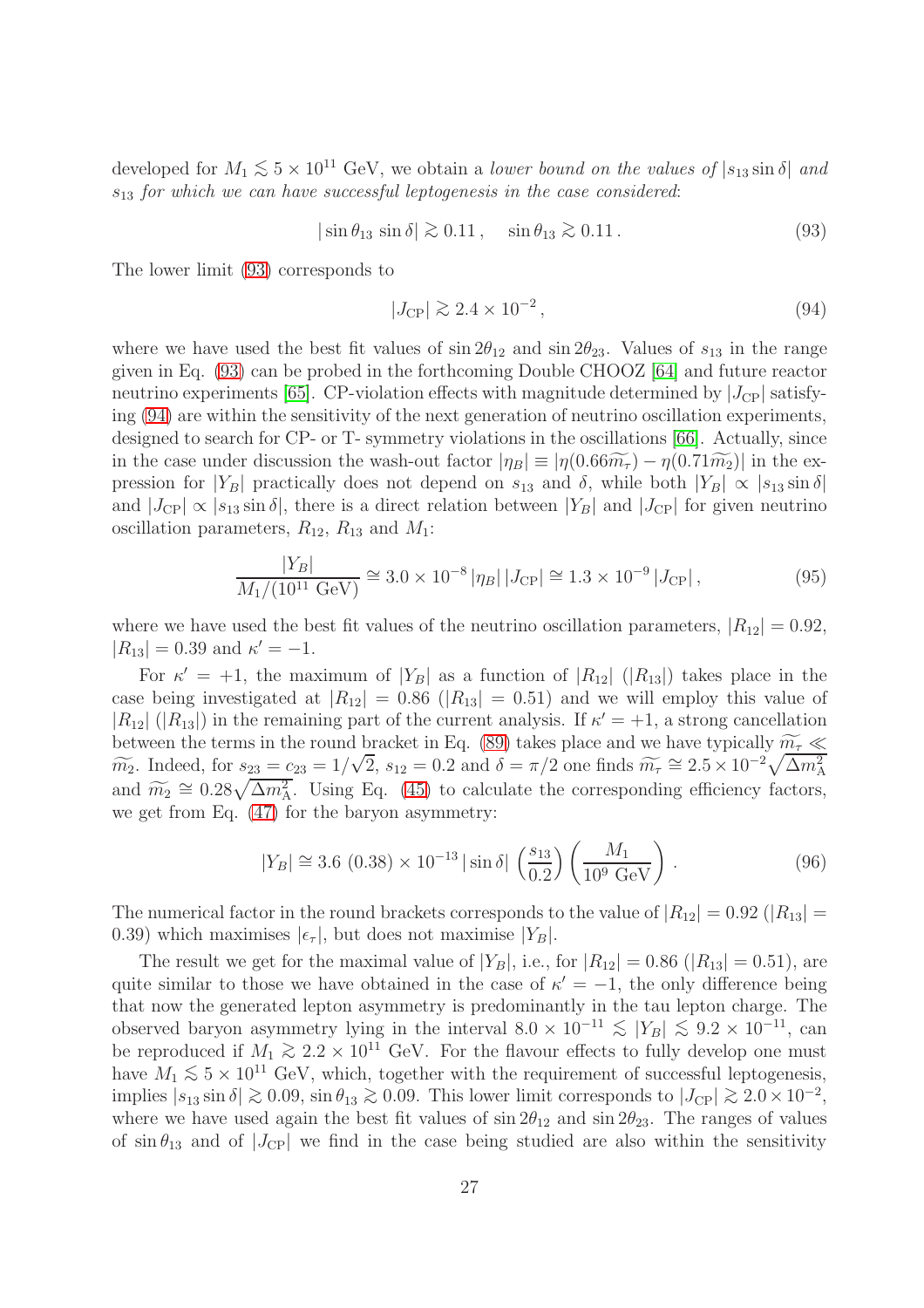respectively of the planned  $\theta_{13}$  reactor neutrino experiments [\[64,](#page-46-1) [65\]](#page-46-2) and of the neutrino oscillation experiments on CP- (T-) violation [\[66\]](#page-46-3).

It is interesting to note that, as it follows from Eq. [\(96\)](#page-26-2), for  $|R_{12}| = 0.92$  and  $|R_{13}| =$ 0.39, which maximise  $|\epsilon_{\tau}|$  but do not maximise  $|Y_B|$ , the predicted baryon asymmetry  $|Y_B|$ is smaller by approximately one order of magnitude in spite of the fact that the indicated values of  $|R_{12}|$  and  $|R_{13}|$  are rather close to the values  $|R_{12}| = 0.86$ ,  $|R_{13}| = 0.51$  which maximise  $|Y_B|$ . As  $|R_{12}|$  increases beyond 0.86,  $|Y_B|$  rapidly decreases, as is also clearly seen in Fig. [1.](#page-47-0) Actually, for  $|R_{12}| = 0.92$  and  $|R_{13}| = 0.39$ , the observed baryon asymmetry cannot be reproduced for  $M_1 \lesssim 10^{12}$  GeV and  $\sin \theta_{13} \leq 0.20$ : we get  $|Y_B| \lesssim 4 \times 10^{-11}$ . Figures [1](#page-47-0) and [2](#page-47-1) show also that for real  $R_{12}$  and  $R_{13}$ , satisfying  $|R_{12}|^2 + |R_{13}|^2 = 1$ , and CPviolation generated only by the Dirac phase in  $U_{PMNS}$ , we can have successful leptogenesis if both  $\sin \theta_{13}$  and  $|R_{12}|$  have relatively large values: the observed baryon asymmetry cannot be reproduced if  $|R_{12}| \lesssim 0.6$  and/or  $\sin \theta_{13} \ll 0.1$ .

The results obtained in the present subsection are illustrated in Figs. [1](#page-47-0) and [2,](#page-47-1) as well in Fig. [6.](#page-49-1) In Fig. [6](#page-49-1) we show the dependence of  $|Y_B|$  on the Dirac phase  $\delta$  which was varied in the interval  $[0, 2\pi]$ , for  $s_{13} = 0.1$ ; 0.2,  $M_1 = 5 \times 10^{11}$  GeV and for  $\kappa' = +1$  and  $\kappa' = -1$ . The correlation between the rephasing invariant  $J_{\rm CP}$  which controls the magnitude of the CP-violation effects in neutrino oscillations and the baryon asymmetry  $Y_B$  is illustrated in Fig. [7](#page-50-0) for  $s_{13} = 0.2$ ,  $M_1 = 5 \times 10^{11}$  GeV and  $\kappa' = +1$ . Both figures are obtained for real  $R_{12}$  and  $R_{13}$  which maximise  $|Y_B|$ .

In conclusion of the present subsection we note that one can treat in a similar way the alternative possibility of  $\beta_{23} = \pi/2 \left(3\pi/2\right)$ . In this case we have  $\epsilon_{\tau} \propto \text{Re}(U_{\tau 2}^* U_{\tau 3})$ . The CP symmetry will be violated at low energies if both  $\text{Re}(U_{\tau 2}^*U_{\tau 3}) \neq 0$ . and  $\text{Im}(U_{\tau 2}^*U_{\tau 3}) \neq 0$ . Maximal asymmetry  $|\epsilon_{\tau}|$  is obtained for  $\cos(\alpha_{32}/2) = \pm 1$ , and, if  $s_{13}$  is non-negligible, for  $\cos(\delta-\alpha_{32}/2) = \pm 1$ . These conditions are satisfied for the CP-conserving values of  $\alpha_{32}$  and δ:  $\alpha_{32} = 0$ ;  $2\pi$ ,  $\delta = 0$ ;  $\pi$ . The CP-symmetry is broken by the matrix  $R$  ( $\beta_{23} = \pi/2$  (3π/2)). It is easy to convince oneself that the expression for the asymmetry  $|\epsilon_l|$ ,  $l = e, \mu, \tau$ , for  $\beta_{23} = \pi/2$  or  $3\pi/2$ ,  $\alpha_{32} = 0$   $(2\pi)$  and  $\delta = 0(\pi)$ , coincides with the expression for the same asymmetry in the case respectively of  $\beta_{23} = 0$  or  $\pi$ ,  $\alpha_{32} = \pi (3\pi/2)$  and  $\delta = 0 (2\pi)$ . Although, for  $\beta_{23} = \pi/2$ ;  $3\pi/2$  we also have max $(r) \approx 1.2$ , the maximum of r corresponds to  $|R_{12}|^2 = (1 - \sqrt{\Delta m_0^2}/\sqrt{\Delta m_A^2})^{-1} \cong 1.22$ ,  $|R_{13}|^2 = |R_{12}|^2 - 1 \cong 0.22$ . Therefore the washout factors  $\widetilde{m_l}$  will differ from those in the case of  $\beta_{23} = 0$ ;  $\pi$  and maximal asymmetry  $|\epsilon_{\tau}|$ . The values of  $|R_{12}|$  and  $|R_{13}|$  which maximise  $|\epsilon_{\tau}|$  are not guaranteed to maximise also the baryon asymmetry  $|Y_B|$ . Further investigation of this case is, however, outside the scope of the present study.

#### 5.3 Inverted Hierarchical Light Neutrino Mass Spectrum

Given the inequalities  $m_3 \ll m_1 < m_2$ , it seems natural to assume that the terms  $\propto \sqrt{m_3}$ are sufficiently small and give negligible contributions to the lepton flavour asymmetries  $\epsilon_l$ and to the wash-out mass parameters  $\widetilde{m_l}$ . In the "one-flavour" approximation this case was studied in [\[28\]](#page-44-6). It was found that the lepton asymmetry is strongly suppressed by the factor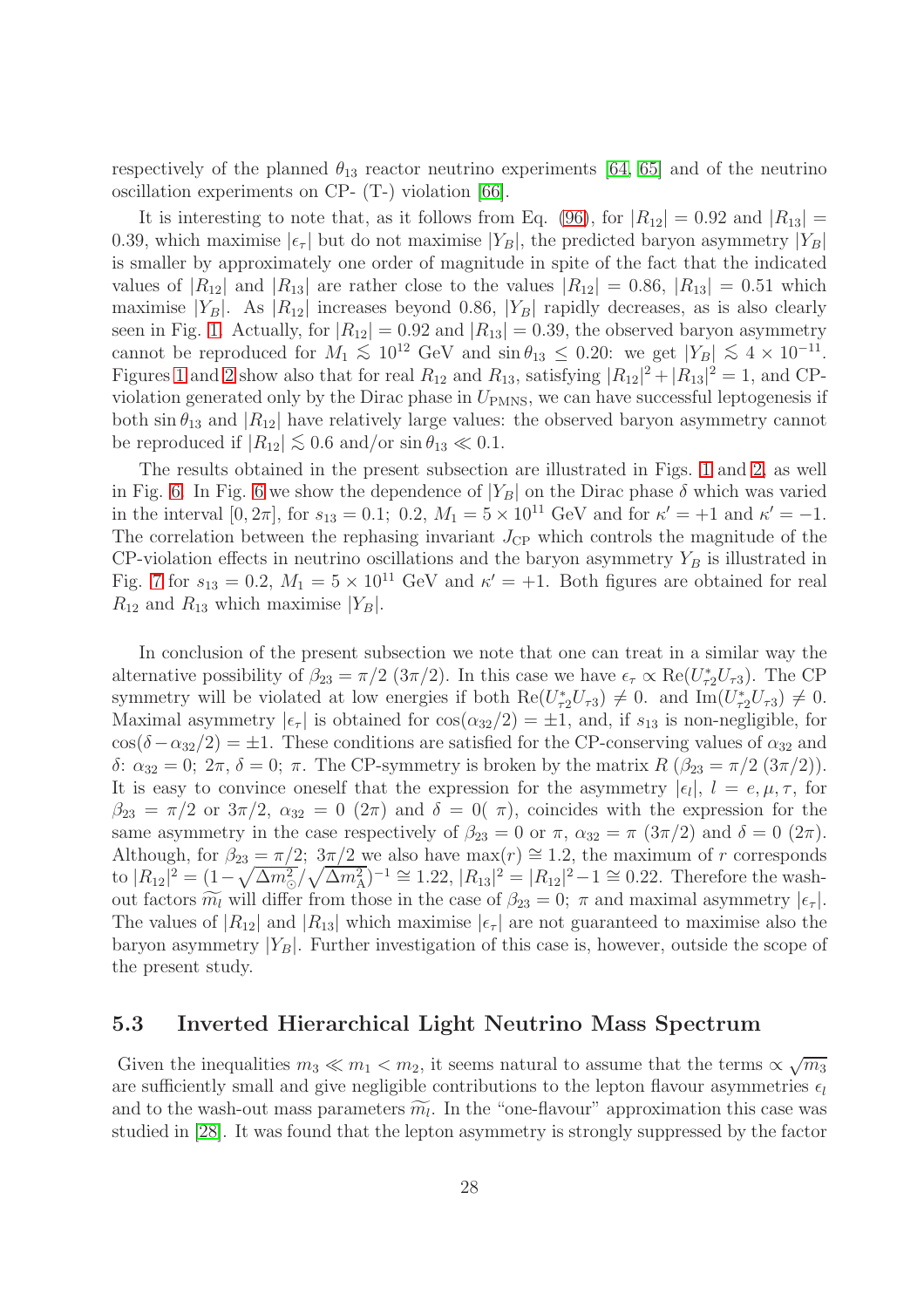$\Delta m_{\odot}^2/\Delta m_{\rm A}^2$  and leptogenesis can produce the observed value of the baryon asymmetry only if the lightest heavy Majorana neutrino  $N_1$  has a relatively large mass:  $M_1 \gtrsim 7 \times 10^{12}$  GeV. Using Eq. [\(46\)](#page-14-1) and the fact that in the case of interest we have  $m_{1,2} \cong \sqrt{\Delta m_A^2}$  and  $(m_2 - m_1) \cong \Delta m_{\odot}^2/(2\sqrt{\Delta m_{\rm A}^2})$ , it is not difficult to obtain the conditions under which the indicated terms  $\propto \sqrt{m_3}$  in  $\epsilon_l$  can be neglected. The latter depend on whether the  $R_{11}R_{12} \equiv e^{i\beta_{12}}|R_{11}R_{12}|$  is real or purely imaginary. In the case of  $\beta_{12} = \pi q$ ,  $q = 0, 1, 2, ...,$ we get:

$$
2\left(\frac{m_3}{\sqrt{\Delta m^2_{\odot}}}\right)^{\frac{1}{2}}\left(\frac{\Delta m^2_{\rm A}}{\Delta m^2_{\rm \odot}}\right)^{\frac{3}{4}}\frac{|R_{13}|}{|R_{12(11)}|} \ll 1, \ \ \beta_{12} = \pi q, \ q = 0, 1, 2, \dots \tag{97}
$$

<span id="page-28-0"></span>Since  $2(\Delta m_A^2/\Delta m_{\odot}^2)^{\frac{3}{4}} \cong 26.4 \gg 1$ , this inequality suggests two possibilities.

i) Equation [\(97\)](#page-28-0) holds and the terms  $\propto \sqrt{m_3}$  in  $\epsilon_l$  and  $\widetilde{m_l}$  are indeed negligible. The simplest realisation of this possibility corresponds to [\[28\]](#page-44-6) setting  $R_{13} = 0$ , which in turn implies the decoupling of the heaviest RH Majorana neutrino  $N_3$ .

ii) The alternative possibility is that terms  $\propto \sqrt{m_3}$  in  $\epsilon_l$  and  $\widetilde{m_l}$  are dominant in spite of the fact that  $m_3 \ll m_1, m_2$ . This would require the ratio in the left-hand side in Eq. [\(97\)](#page-28-0) to be much bigger than 1. A possible simple realisation corresponds to setting  $R_{11} = 0$  or  $R_{12} = 0$ . Since in the latter case  $|\epsilon_l| \propto \sqrt{m_3/m_2}$ , the asymmetry  $|\epsilon_l|$  will not be suppressed only if  $m_3$  is sufficiently large. The latter condition is satisfied for values of  $m_3$  in the interval  $10^{-2}\sqrt{\Delta m_{\odot}^2} \lesssim m_3 \lesssim 0.5\sqrt{\Delta m_{\odot}^2}$ , for which we still have  $m_3 \ll m_{1,2}$ .

If, however,  $\beta_{12} = \pi/2(2q+1), q = 0, 1, 2, \dots$ , i.e., if  $R_{11}R_{12} = \pm i |R_{11}R_{12}|$ , we obtain a very different condition:

$$
\left(\frac{m_3}{\sqrt{\Delta m_{\rm A}^2}}\right)^{\frac{1}{2}} \frac{|R_{13}|}{|R_{12(11)}|} \ll 1, \ \ \beta_{12} = (\pi/2)(2q+1), \ q = 0, 1, 2, \dots \tag{98}
$$

<span id="page-28-1"></span>For  $m_3 \ll m_{1,2}$ , this condition can be naturally satisfied if  $|R_{13}|$  is sufficiently small and, in particular, if  $|R_{13}| = 0$ .

## 5.3.1 The case of Real  $R_{11}R_{12}$  and  $N_3$  Decoupling  $(R_{13}=0)$

The terms  $\propto \sqrt{m_3}$  in  $\epsilon_l$  and  $\widetilde{m_l}$  are negligible and we get:

$$
\epsilon_l \simeq \frac{3M_1\sqrt{\Delta m_{\rm A}^2}}{32\pi v^2} \left(\frac{\Delta m_{\rm O}^2}{\Delta m_{\rm A}^2}\right) \left(\frac{\Delta m_{\rm O}^2}{\Delta m_{\rm A}^2}\right)^{\frac{1}{4}} \frac{|R_{11}R_{12}|}{|R_{11}|^2 + |R_{12}|^2} \text{Im}\left(e^{i\beta_{12}}U_{l1}^*U_{l2}\right), \quad l = e, \mu, \tau,
$$
\n(99)

where  $\beta_{12} \equiv \arg(R_{11}R_{12})$ . The phase  $\beta_{12}$  parametrises the effect of CP-violation due to the matrix R in the asymmetries  $\epsilon_l$ . In the case of CP-invariance,  $\beta_{12} = 0$  or  $\pi/2$  depending on whether  $\text{Im}(U_{l1}^*U_{l2})=0$  or  $\text{Re}(U_{l1}^*U_{l2})=0$ , respectively, and  $\epsilon_l=0$ ,  $l=e,\mu,\tau$ . Note that the asymmetries  $\epsilon_l$  are suppressed by the factor  $\Delta m_\odot^2/(2\Delta m_\text{A}^2) \approx 1.6 \times 10^{-2}$  with respect to the asymmetries  $\epsilon_l$  we have obtained in the case of NH light neutrino mass spectrum.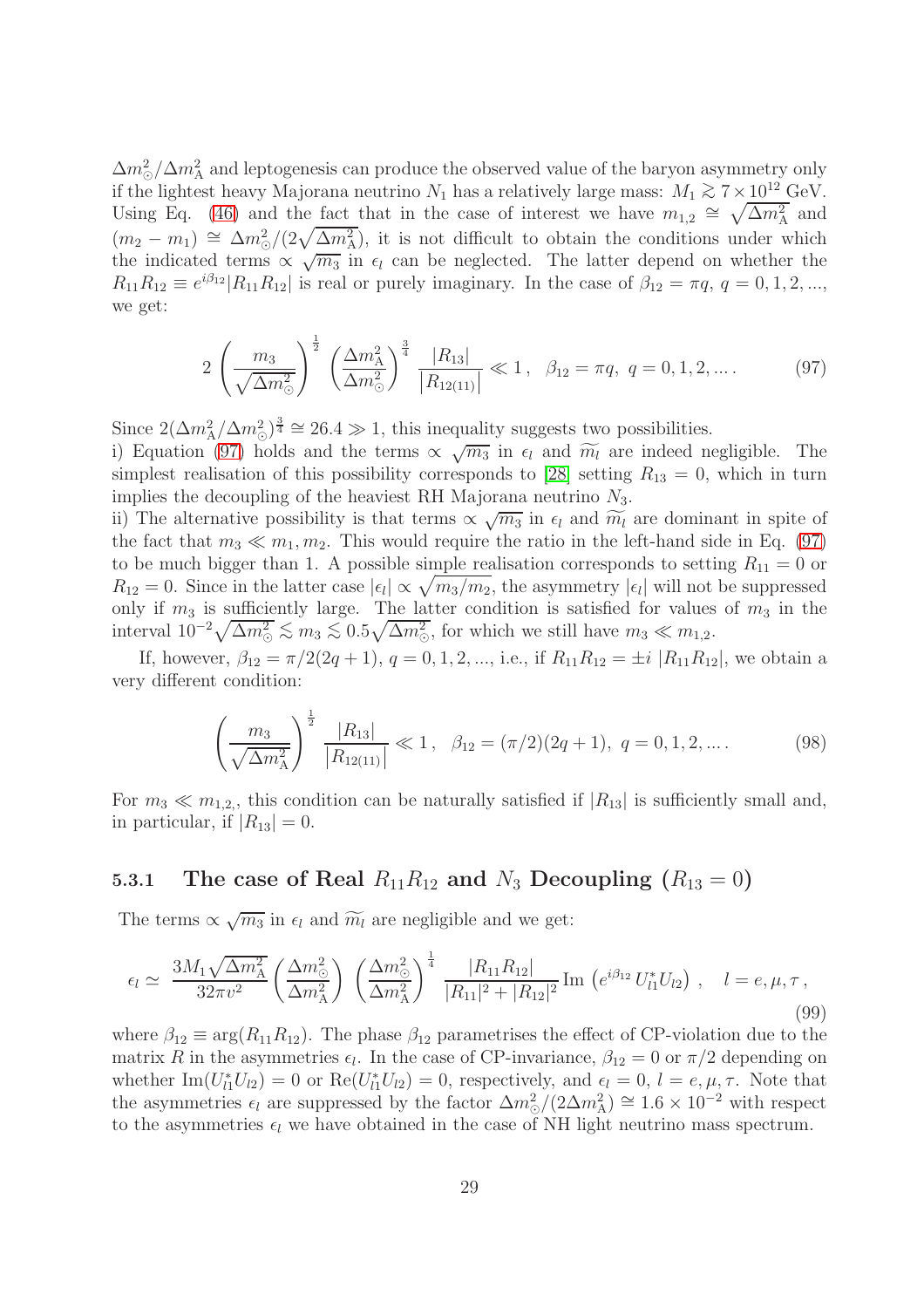From Eq. [\(2\)](#page-4-0) we get for the quantity  $\text{Im}(e^{i\beta_{12}}U_{\tau1}^*U_{\tau2})$  of interest:

$$
\text{Im}\,\left(e^{i\beta_{12}}\,U_{\tau1}^*U_{\tau2}\right) = -\text{Im}\,\left[e^{i\beta_{12}}\,e^{i\frac{\alpha_{21}}{2}}\,\left(c_{12}s_{23} + s_{12}c_{23}s_{13}\,e^{i\delta}\right)\left(s_{12}s_{23} - c_{12}c_{23}s_{13}\,e^{-i\delta}\right)\right],\tag{100}
$$

where  $\alpha_{21}$  is the Majorana phase which enters also into the expression for  $|\langle m \rangle|$  in  $(\beta \beta)_{0\nu}$ decay. The wash-out mass parameters  $\widetilde{m_l}$  for the three lepton asymmetries read:

$$
\widetilde{m_l} \cong \sqrt{\Delta m_A^2} \left| R_{11} U_{l1}^* + R_{12} U_{l2}^* \right|^2, \quad l = e, \mu, \tau \; . \tag{101}
$$

Using the unitarity of the PMNS matrix  $U$  we obtain:

$$
\widetilde{m_e} + \widetilde{m_\mu} + \widetilde{m_\tau} = \sqrt{\Delta m_\text{A}^2} \left( |R_{11}|^2 + |R_{12}|^2 \right) \,. \tag{102}
$$

In what follows we limit our discussion to the case of real  $R_{11}$  and  $R_{12}$ . In this case we have  $|R_{11}|^2 + |R_{12}|^2 = 1$ , and  $\beta_{12} = 0$ ;  $\pi$  which correspond to  $sgn(R_{11}R_{12}) = +1$ ; (-1). Obviously, the values of  $|R_{11}| = |R_{12}| = 1/\sqrt{2}$  maximise the asymmetries  $\epsilon_l$ . As can be shown, for generic values of the phases  $\alpha_{21}$  and  $\delta$ , these values of  $|R_{11}|$  and  $|R_{12}|$  maximise also  $|Y_B|$ . Now we have

<span id="page-29-0"></span>
$$
\widetilde{m_e} + \widetilde{m_\mu} + \widetilde{m_\tau} = \sqrt{\Delta m_\text{A}^2} \,. \tag{103}
$$

Using the best values of the neutrino oscillation parameters  $\sin^2 2\theta_{23}$ ,  $\sin^2 \theta_{12}$ ,  $\Delta m^2_{\odot}$  and  $\Delta m_A^2$ , given in Eq. [\(5\)](#page-4-1) and the upper limit  $s_{13} \leq 0.2$ , we get maximal  $|\epsilon_{\tau}|$  and  $|Y_B|$  as can be shown, for  $\alpha_{21} = \pi/2$ ,  $\delta = \pi$  and  $\beta_{12} = 0$ :

$$
|\epsilon_{\tau}| \cong 1.5 \times 10^{-10} \left( \frac{\sqrt{\Delta m_{\rm A}^2}}{0.05 \text{ eV}} \right) \left( \frac{M_1}{10^9 \text{ GeV}} \right), \tag{104}
$$

$$
|Y_B| \cong 2.2 \times 10^{-14} \left( \frac{\sqrt{\Delta m_A^2}}{0.05 \text{ eV}} \right) \left( \frac{M_1}{10^9 \text{ GeV}} \right). \tag{105}
$$

Clearly, for  $M_1 \lesssim 10^{12}$  GeV for which the flavour effects in leptogenesis can be substantial, it is impossible to reproduce the observed baryon asymmetry in the case of IH light neutrino mass spectrum,  $R_{13} = 0$  and real  $R_{11}$  and  $R_{12}$ ,  $|R_{11}|^2 + |R_{12}|^2 = 1$ . The main reason for this result lies in the fact that the lepton asymmetries  $\epsilon_l$  are suppressed by the factor  $\Delta m_{\odot}^2/(2\Delta m_{\rm A}^2) \approx 1.6 \times 10^{-2}$ , while the wash-out effects are rather large owning to the constraint [\(103\)](#page-29-0).

### 5.3.2 Generating  $Y_B$  Compatible with the Observations

Consider next the case of  $\beta_{12} = (\pi/2)(2q+1), q = 0, 1, 2, ...$  Now the product  $R_{11}R_{12}$ is purely imaginary:  $R_{11}R_{12} = i\kappa |R_{11}R_{12}|$ ,  $i\kappa = e^{i\beta_{12}}$ ,  $\kappa = \pm 1$ . We shall assume further that condition [\(98\)](#page-28-1) holds and thus the terms  $\propto \sqrt{m_3}$  in  $\epsilon_l$  and  $\widetilde{m_l}$  are negligible. A simple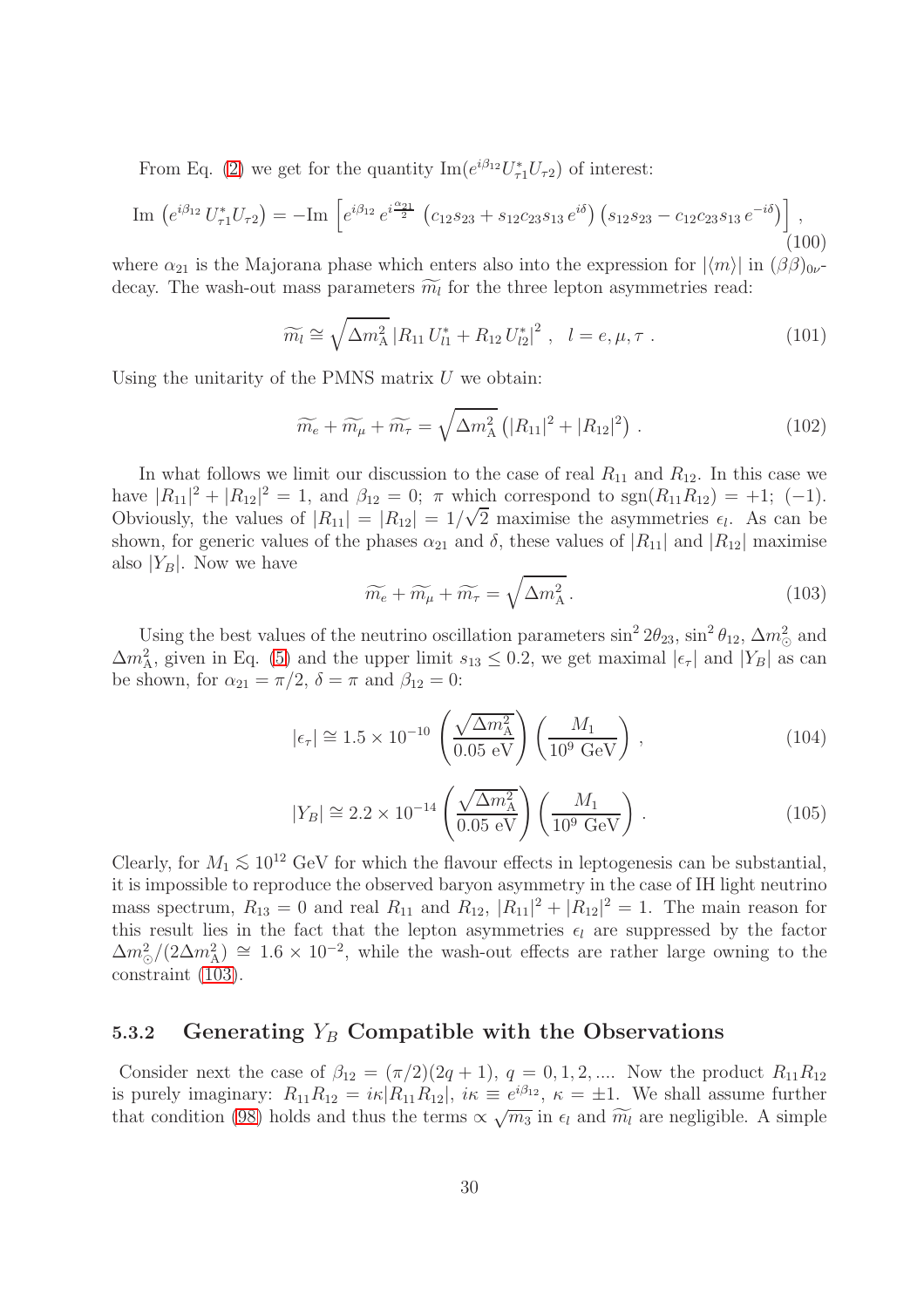realisation of this scenario corresponds to  $R_{13} = 0$  ( $N_3$  decoupling), and to  $|R_{11}|^2 - |R_{12}|^2 =$ 1. Under the indicated conditions we have:

$$
|\epsilon_{\tau}| \simeq \frac{3M_1 \sqrt{\Delta m_{\rm A}^2}}{16\pi v^2} \frac{2\left|R_{11}R_{12}\right|}{|R_{11}|^2 + |R_{12}|^2} \left|\text{Re}\left(U_{\tau 1}^* U_{\tau 2}\right)\right| \,, \quad l = e, \mu, \tau \,, \tag{106}
$$

where

$$
|\text{Re } (U_{\tau 1}^* U_{\tau 2})| \cong \left| c_{12} s_{12} s_{23}^2 \cos \frac{\alpha_{21}}{2} - c_{23} s_{23} s_{13} \left[ c_{12}^2 \cos \left( \frac{\alpha_{21}}{2} - \delta \right) - s_{12}^2 \cos \left( \frac{\alpha_{21}}{2} + \delta \right) \right] \right|,
$$
\n(107)

and we have neglected the term  $\propto s_{13}^2 c_{12} s_{12} c_{23}^2$  in the expression for  $|\text{Re}(U_{\tau_1}^* U_{\tau_2})|$ . The maximal value of the factor  $r' \equiv 2|R_{11}R_{12}|/(|R_{11}|^2 + |R_{12}|^2)$  is  $r' = 1$  and is reached for  $|R_{11}|^2 \gg 1$ . However, even for  $|R_{11}|^2 = 1.5$  and  $|R_{12}|^2 = 0.5$ , r' is rather close to its maximal value:  $r' = \sqrt{3}/2 \approx 0.87$ . Numerical calculations we have performed show that the maximal value of the baryon asymmetry  $|Y_B|$  in the case under discussion corresponds to  $|R_{11}|^2 \cong 1.1-1.4$  (see Fig. [8\)](#page-51-0) and we will use these values of  $|R_{11}|^2$  and the corresponding values of  $|R_{12}|^2 = 0.2 - 0.4$ , in our further analysis.

In the case of purely Majorana or Dirac CP-violation from the PMNS matrix we obtain:

$$
|\text{Re } (U_{\tau 1}^* U_{\tau 2})| \cong s_{23} (c_{12} s_{12} s_{23} \pm s_{13} c_{23} \cos 2\theta_{12}) |\cos \frac{\alpha_{21}}{2}|, \delta = 0, \pi, 2\pi, (108)
$$

$$
|\text{Re } (U_{\tau 1}^* U_{\tau 2})| \cong s_{13} c_{23} s_{23} |\sin \delta|, \cos \frac{\alpha_{21}}{2} = 0.
$$
 (109)

In what follows we first set  $s_{13} = 0$ . The CP-symmetry is violated by the Majorana phase  $\alpha_{21}$  only. Both  $|\epsilon_{\tau}|$  and  $|Y_B|$  vanish for  $\alpha_{21} = \pi(2q + 1), q = 0, 1, \dots$  The wash-out parameters  $\widetilde{m}_{\tau}$  and  $\widetilde{m}_{2}$  are given by

$$
\widetilde{m}_{\tau} \cong \sqrt{\Delta m_{\rm A}^2} \left[ s_{12}^2 s_{23}^2 |R_{11}|^2 + c_{12}^2 s_{23}^2 |R_{12}|^2 + 2 \kappa c_{12} s_{12} s_{23}^2 |R_{11} R_{12}| \sin \frac{\alpha_{21}}{2} \right],\tag{110}
$$

$$
\widetilde{m_2} = \sqrt{\Delta m_{\rm A}^2} \left( |R_{11}|^2 + |R_{12}|^2 \right) - \widetilde{m}_{\tau} \,. \tag{111}
$$

Obviously, we have  $|\epsilon_{\tau}(\alpha_{21})| = |\epsilon_{\tau}(2\pi - \alpha_{21})|$ ,  $\widetilde{m}_{\tau}(\alpha_{21}) = \widetilde{m}_{\tau}(2\pi - \alpha_{21})$ , and therefore  $|Y_B(\alpha_{21})| = |Y_B(2\pi - \alpha_{21})|$ . The results we obtain for  $|Y_B|$  depend strongly on whether  $\kappa = +1$  or  $\kappa = -1$ .

For  $\kappa = +1$  and  $|R_{11}|^2 \cong 1.1 - 1.4$ , one has  $\widetilde{m}_{\tau}, \widetilde{m}_2 \gg 2 \times 10^{-3}$  eV, which corresponds to a strong wash-out regime. The baryon asymmetry is maximal for  $\alpha_{21} = 2\pi q, q = 0, 1, \ldots$ for which both  $|\epsilon_{\tau}|$  and the efficiency factor  $|\eta_B| \equiv |\eta(0.66\widetilde{m}_{\tau}) - \eta(0.71\widetilde{m}_2)|$  are maximal  $(|\cos(\alpha_{21}/2)|=1)$ . Numerical studies show that the absolute maximum of  $|Y_B|$  for  $\kappa=+1$ is reached at  $|R_{11}|^2 \cong 1.1$  (Figs. [8](#page-51-0) and [9\)](#page-52-0).

In the case of  $\kappa = -1$  and values of  $|R_{11}|^2$  indicated above, which maximise  $|Y_B|$ , there is a strong partial compensation between the three terms in  $\widetilde{m_{\tau}}$ . As a consequence, the efficiency factor  $|\eta_B|$  and the asymmetry  $|Y_B|$  are for, e.g.,  $\alpha_{21} = \pi/2$  and the values of  $|R_{11}|^2$  which maximise  $|Y_B|$ , approximately by a factor of 5 bigger than the values they have in the case of  $\kappa = +1$ . Moreover, the maximum of  $|Y_B|$  takes place at  $|R_{11}|^2 \cong 1.4$  and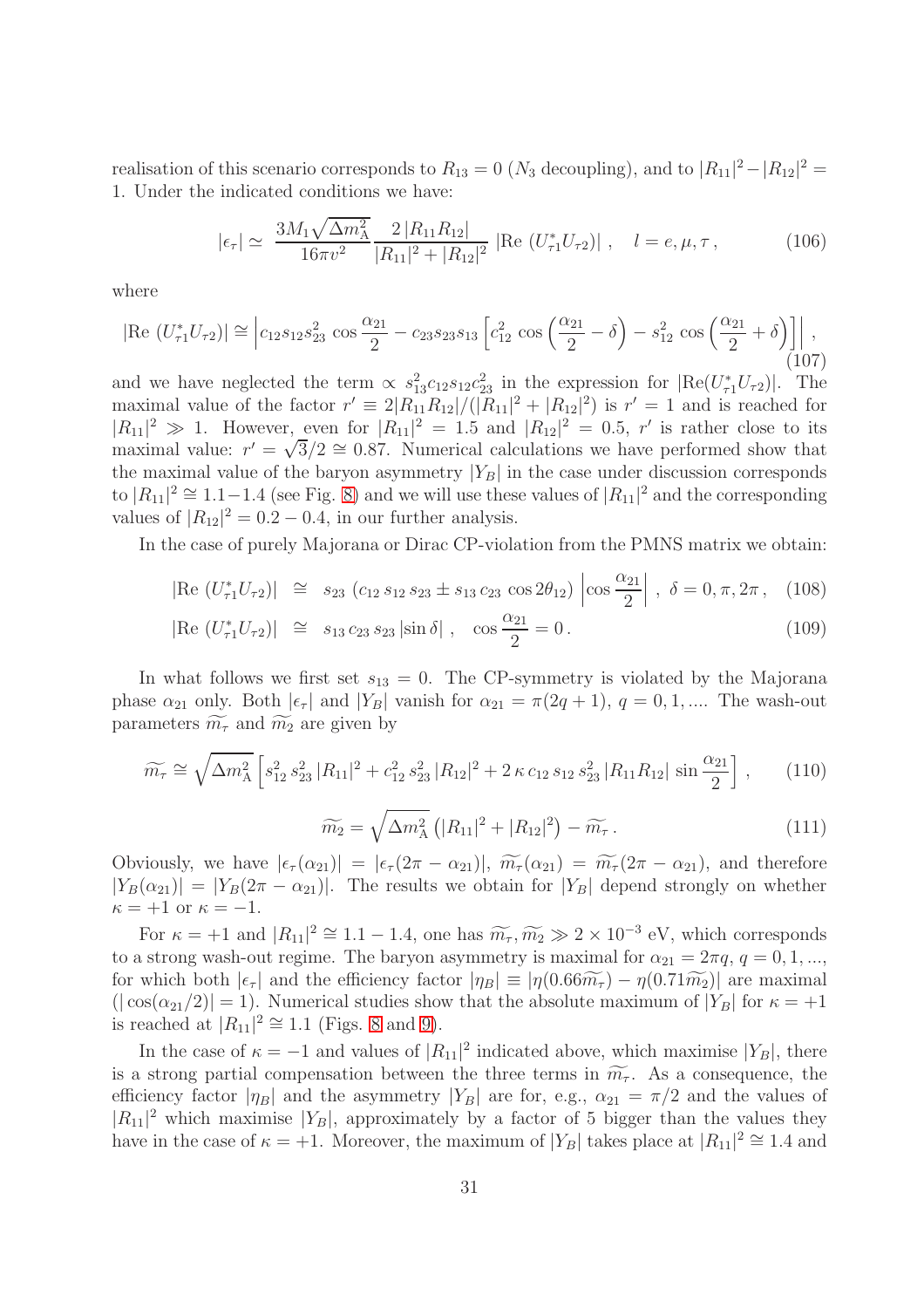$\alpha_{21} \cong 2\pi/3$ ;  $4\pi/3$  (Figs. [8](#page-51-0) and [10\)](#page-52-1), rather than at  $|R_{11}|^2 \cong 1.1$  and  $\alpha_{21} = 2\pi q$ ,  $q = 0, 1, ...$ In both cases of  $\kappa = +1$  and  $\kappa = -1$  we have  $|Y_B| = 0$  for  $\alpha_{21} = \pi(2q + 1)$ .

We get for the maximal baryon asymmetry (i.e., at  $|R_{11}|^2 \cong 1.1$  and  $\alpha_{21} = 0$ ;  $2\pi$  for  $\kappa = +1$ , and at  $|R_{11}|^2 \cong 1.4$  and  $\alpha_{21} \cong 2\pi/3$ ;  $4\pi/3$  for  $\kappa = -1$ , see Figs. 10 - 13):

$$
|Y_B| \cong 1.5 (0.5) \times 10^{-12} \left( \frac{\sqrt{\Delta m_A^2}}{0.05 \text{ eV}} \right) \left( \frac{M_1}{10^9 \text{ GeV}} \right), \quad \kappa = -1 \ (\kappa = +1). \tag{112}
$$

It follows from the preceding analysis that the observed value of the baryon asymmetry  $|Y_B| \gtrsim 8 \times 10^{-11}$  can be reproduced in the case being studied for  $M_1 \gtrsim 5.3 \times 10^{10}$  GeV if  $\kappa = -1$ , and for  $M_1 \gtrsim 1.6 \times 10^{11}$  GeV when  $\kappa = +1$ . Since both the baryon asymmetry |Y<sub>B</sub>| and the effective Majorana mass in  $(\beta\beta)_{0\nu}$ -decay,  $|\langle m \rangle|$  depend on the Majorana phase  $\alpha_{21}$ , for given values of the other parameters there exists a direct correlation between the values of  $|Y_B|$  and  $|\langle m \rangle|$ . The latter is illustrated in Fig. [11.](#page-53-0)

One can treat in a similar manner the case of  $s_{13} \neq 0$  and CP-violation generated only by the Dirac phase  $\delta$  in  $U_{\text{PMNS}}$ ,  $\alpha_{32} = \pi(2k+1)$ ,  $k = 0, 1, \dots$  In this case the asymmetry  $|\epsilon_{\tau}| \propto |s_{13} \sin \delta|$  and is suppresses by  $s_{13}$ . However, the eficiency factor  $|\eta_B|$  is larger than in the case of Majorana CP-violation discussed above and for, e.g.  $s_{13} = 0.1$ ,  $\kappa = +1$  and  $\delta = \pi/3$ , one can reproduce the observed value of  $|Y_B|$  for  $M_1 \gtrsim 1.5 \times 10^{11}$  GeV. The asymmetry satisfies the relation  $|Y_B(\delta, \kappa = +1)| = |Y_B(2\pi - \delta), \kappa = -1|$ . The results in the case under discuission are illustrated in Figs. [12](#page-53-1) and [13.](#page-54-0) In Fig. [12](#page-53-1) we show the baryon asymmetry  $Y_B$  as a function of  $|R_{11}|$  for  $\delta = \pi/2$ , while Fig. [13](#page-54-0) exhibits the dependence of  $|Y_B|$  on the Dirac phase  $\delta$  for the value of  $|R_{11}|$  from the interval  $|R_{11}| \cong (1.05 - 1.1)$ , which maximises |Y<sub>B</sub>|. The results presented in both figures are for  $s_{13} = 0.1$ ; 0.2,  $\alpha_{32} = \pi$ ,  $\kappa = +1, \, \kappa = -1$  and  $M_1 = 2 \times 10^{11}$  GeV.

As we have indicated at the beginning of this subsection, the observed value of the baryon asymmetry can be reproduced in the case of real  $R_{1j}, j = 1, 2, 3$ , if the terms  $\propto \sqrt{m_3}$  in  $\epsilon_l$  and  $\widetilde{m_l}$  are dominant in spite of the fact that  $m_3 \ll m_1, m_2$ . A simple realisation of this possibility corresponds to having  $R_{11} = 0$  or  $R_{12} = 0$ , and sufficiently large  $m_3$  still obeying the inequality  $m_3 \ll m_{1,2}$ . The latter conditions can be satisfied for  $m_3$  possessing a value in the interval  $10^{-2}\sqrt{\Delta m_{\odot}^2} \lesssim m_3 \lesssim 0.5\sqrt{\Delta m_{\odot}^2}$ . A more detailed discussion of this case will be presented elsewhere.

### 5.4 Quasi-Degenerate Light Neutrino Mass Spectrum

We turn now to the QD spectrum, for which  $m_1 \simeq m_2 \simeq m_3 \gg \sqrt{\Delta m^2_{\odot}}, \sqrt{\Delta m^2_{\rm A}}$  and we take as conventional lower limit on the masses  $m_1 \geq 0.1$  eV. In this case the contribution of all the masses to the CP-asymmetry  $\epsilon_{\tau}$  needs to be taken into account. We study the two cases in which the products of the parameters in  $R$  entering in the asymmetry,  $R_{1i}R_{1j}$ , are either real or purely imaginary. This corresponds to having  $B_{ij} \equiv \beta_{1i} + \beta_{1j} =$  $2k\pi/2$ ,  $(2k+1)\pi/2$ ,  $k = 0, 1, \ldots$ , respectively. We consider first the case of  $R_{1i}R_{1j}$  real and equal to  $\pm |R_{1i}R_{1j}|$ . The CP-asymmetry can be written as:

<span id="page-31-0"></span>
$$
|\epsilon_{\tau}| = \frac{3M_1}{16\pi v^2} \frac{1}{\sum_i |R_{1i}|^2} |(m_2 - m_1)| R_{11} R_{12} | e^{iB_{12}} \text{Im}(U_{\tau 1}^* U_{\tau 2})
$$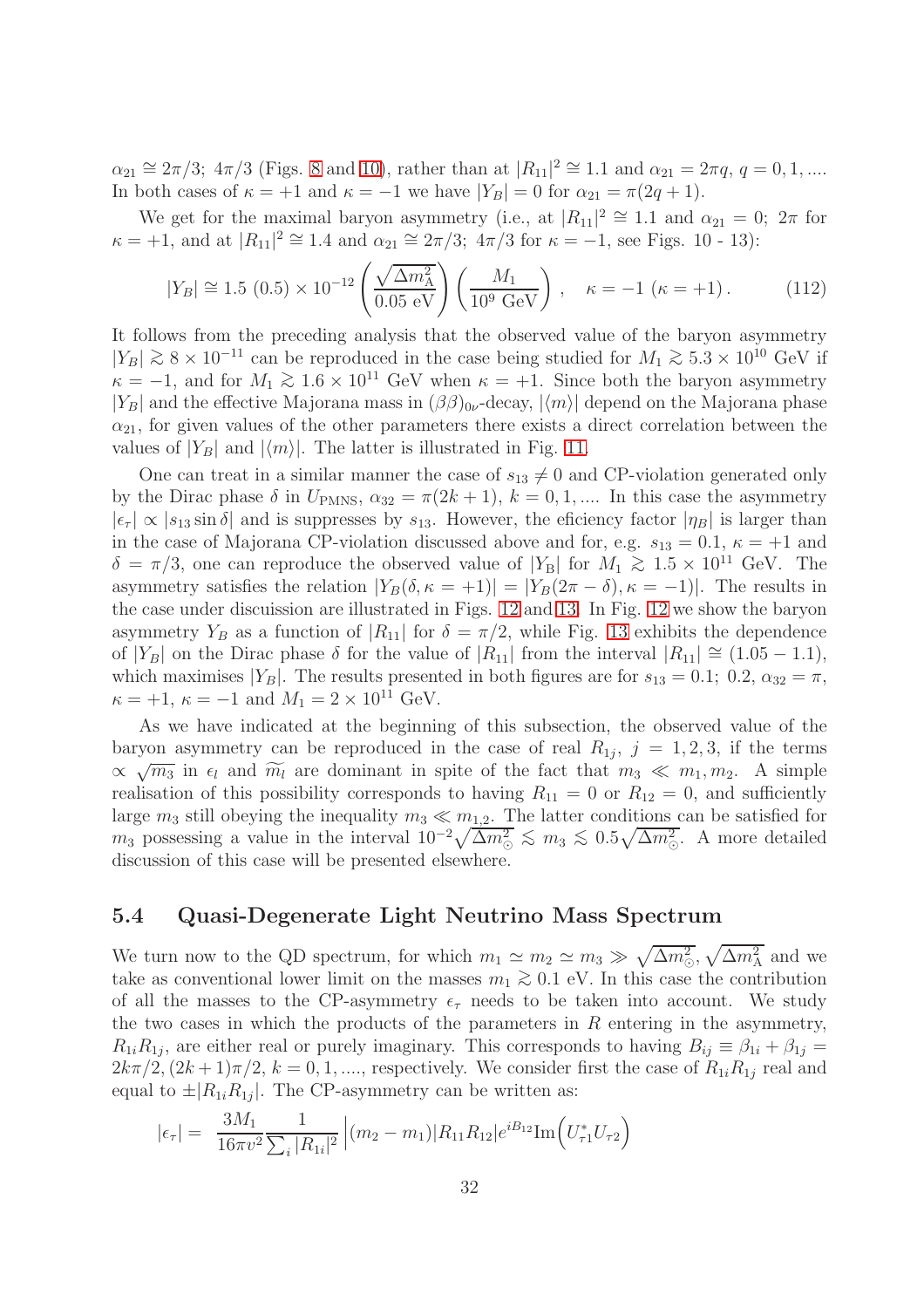$$
+(m_3 - m_1)|R_{11}R_{13}|e^{iB_{13}}\text{Im}\left(U_{\tau1}^*U_{\tau3}\right) + (m_3 - m_2)|R_{12}R_{13}|e^{iB_{23}}\text{Im}\left(U_{\tau2}^*U_{\tau3}\right)|,
$$
(113)  

$$
\simeq \frac{3M_1}{16\pi v^2} \frac{1}{\sum_i |R_{1i}|^2} \left|\frac{\Delta m_{\odot}^2}{2m_1}|R_{11}R_{12}|e^{iB_{12}}\text{Im}\left(U_{\tau1}^*U_{\tau2}\right) + \frac{\Delta m_A^2}{2m_1}|R_{11}R_{13}|e^{iB_{13}}\text{Im}\left(U_{\tau1}^*U_{\tau3}\right) + \frac{\Delta m_A^2}{2m_1}|R_{12}R_{13}|e^{iB_{23}}\text{Im}\left(U_{\tau2}^*U_{\tau3}\right)\right|,
$$
(114)

where we have neglected terms of order  $\Delta m_{\odot}^2/\Delta m_{\rm A}^2$ . The signs  $\pm$  in Eq. [\(114\)](#page-31-0) refer to the quasi-degenerate spectrum with a normal or inverted hierarchy. This information could not be obtained in experiments which are sensitive to the overall neutrino mass scale, as neutrinoless double beta decay or direct neutrino mass searches. However, by exploiting matter effects, long baseline neutrino oscillation and atmospheric neutrino experiments might be able to establish if the spectrum is with normal or inverted hierarchy. Neglecting the terms proportional to  $\Delta m_{\odot}^2$ , we can further simplify the expression in Eq. [\(114\)](#page-31-0):

$$
|\epsilon_{\tau}| \simeq \frac{3M_{1}m_{1}}{16\pi v^{2}} \frac{1}{\sum_{i} |R_{1i}|^{2}} \frac{\Delta m_{A}^{2}}{2m_{1}^{2}} s_{23} c_{23} c_{13} |R_{13}|
$$
  
 
$$
\times \left| |R_{11}| \left( s_{12} \sin \frac{\alpha_{31}}{2} - c_{12} \frac{c_{23}}{s_{23}} s_{13} \sin \left( \frac{\alpha_{31}}{2} - \delta \right) \right) \pm |R_{12}| \left( -c_{12} \sin \frac{\alpha_{32}}{2} - s_{12} \frac{c_{23}}{s_{23}} s_{13} \sin \left( \frac{\alpha_{32}}{2} - \delta \right) \right) \right| (115)
$$

where  $\pm$  refer to the case of  $\beta_{11} = \beta_{12}$  and  $\beta_{12} = k\pi + \beta_{11}$ ,  $k = 0, 1, ...,$  respectively. Notice that, in general, the asymmetry is suppressed by  $\Delta m_A^2/m_1^2$ . For comparison with the NH case studied in Section [5.1,](#page-15-2) we can have a mild suppression of order  $(\Delta m_{\rm A}^2)^{3/4}/(m_1(\Delta m_{\odot}^2)^{1/4}) \sim 0.2$  (1 eV/m<sub>1</sub>) for large values of m<sub>1</sub>. If  $R_{13}$  is negligible (N<sub>3</sub>) decoupling), the dominant contribution is proportional to  $\Delta m_{\odot}^2$  which amounts to an additional suppression factor of  $\Delta m_{\odot}^2/\Delta m_{\rm A}^2 \sim 0.03$  [\[28\]](#page-44-6). Typically, we get a CP-asymmetry of order:

$$
|\epsilon_{\tau}| \sim 1.2 \times 10^{-6} \frac{M_1}{10^{11} \text{ GeV}} \frac{0.1 \text{ eV}}{m_1} |R_{13} R_{11}|
$$
  
 
$$
\times \left| 0.55 \sin \frac{\alpha_{31}}{2} - 0.17 \frac{s_{13}}{0.2} \sin \left( \frac{\alpha_{31}}{2} - \delta \right) - 0.84 \sin \frac{\alpha_{32}}{2} - 0.11 \frac{s_{13}}{0.2} \sin \left( \frac{\alpha_{32}}{2} - \delta \right) \right| (116)
$$

where we have taken for definiteness  $R_{12} = R_{11}$  and  $\sum_i |R_{1i}|^2 = 1$ . The asymmetry decreases linearly with  $m_1$  and we have evaluated it for the minimal value of  $m_1$  which is allowed for the QD spectrum. Notice that, as far as  $\alpha_{31}, \alpha_{32}$  is not too small,  $\sin \frac{\alpha_{31}}{2} \gg$ 0.1 ( $s_{13}/0.2$ ), the contribution of the  $\delta$  phase will be subdominant. The phases  $\alpha_{21}$  and  $\alpha_{31}$ enter in the effective Majorana mass parameter for neutrinoless double beta decay. For the QD light neutrino mass spectrum, we have

$$
|\langle m \rangle| = m_1 \left| c_{12}^2 c_{13}^2 + s_{12}^2 c_{13}^2 e^{i\alpha_{21}} + s_{13}^2 e^{i(\alpha_{31} - 2\delta)} \right| \tag{117}
$$

The dependence on the phase difference  $(\alpha_{31} - 2\delta)$  is suppressed by  $s_{13}^2$  and can be neglected. In principle, the phase  $\alpha_{21}$  can be measured in future neutrinoless double beta decay experiments if a sufficient precision will be achieved in the measurement of  $|\langle m \rangle|$  and of the masses, and if the problem of the computation of nuclear matrix elements will be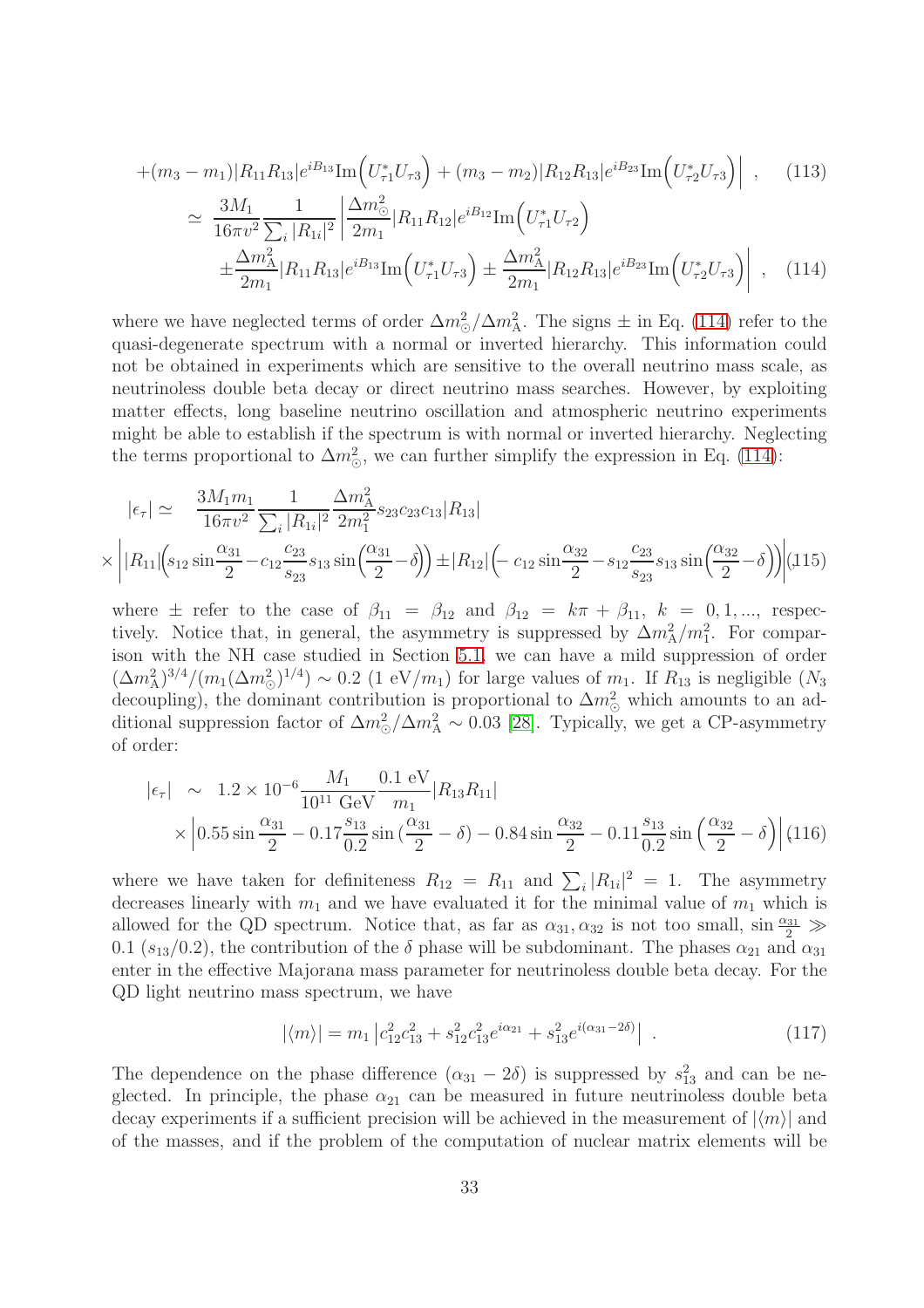solved [\[57\]](#page-45-14). The prospects of measuring the other Majorana phase  $\alpha_{31}$  are far beyond the sensitivities of the present and future planned experiments.

In the case of  $R_{1i}R_{1j}$  purely imaginary, i.e.  $\beta_{1i}+\beta_{1j}=(2k+1)\pi/2$ ,  $k=0,1,...$ , in general, there is no suppression as the masses enter in the CP-asymmetry via the combination  $m_i + m_j$ . We get

<span id="page-33-0"></span>
$$
|\epsilon_{\tau}| = \frac{3M_1m_1}{8\pi v^2} \frac{1}{\sum_{i} |R_{1i}|^2} \times \left| \pm |R_{11}R_{12}|\text{Re}(U_{\tau_1}^*U_{\tau_2}) \pm |R_{11}R_{13}|\text{Re}(U_{\tau_1}^*U_{\tau_3}) \pm |R_{12}R_{13}|\text{Re}(U_{\tau_2}^*U_{\tau_3}) \right|, (118)
$$

where the  $+(-)$  refer to  $\beta_{1i} + \beta_{1j} = \pi/2(3\pi/2)$ . The expression in Eq. [\(118\)](#page-33-0) is rather lengthy but can be simplified if we neglect  $\theta_{13}$ . In this case it reads:

$$
|\epsilon_{\tau}| = \frac{3M_1m_1}{8\pi v^2} \frac{1}{\sum_i |R_{1i}|^2}
$$
  
 
$$
\times |\pm|R_{11}R_{12}|(-s_{12}c_{12}s_{23}^2 \cos \frac{\alpha_{21}}{2}) \pm |R_{11}R_{13}|(s_{12}s_{23}c_{23} \cos \frac{\alpha_{31}}{2}) \pm |R_{12}R_{13}|(-c_{12}s_{23}c_{23} \cos \frac{\alpha_{32}}{2})|19\rangle
$$

As we have neglected the terms  $\propto s_{13}$ , there is no dependence on the phase  $\delta$ . However, both the Majorana phases enter in the expression for  $\epsilon_{\tau}$ .

Let's now turn to the wash-out factors. Using the unitarity condition on  $U$ , we find:

$$
\widetilde{m_2} + \widetilde{m_\tau} = m_1 \sum_k |R_{1k}|^2. \tag{120}
$$

Therefore, we can expect that the wash-out mass parameters will typically be much larger than  $3 \times 10^{-3}$  eV, leading to a strong suppression of the baryon asymmetry. More specifically,  $\widetilde{m_{\tau}}$  is given by:

$$
\widetilde{m_{\tau}} = m_1 |R_{11} U_{\tau 1}^* + R_{12} U_{\tau 2}^* + R_{13} U_{\tau 3}^*|^2 \tag{121}
$$

We will study first the case of real  $R_{ij}$ . Taking, for example,  $R_{11} = R_{12} = R_{13}$ , we obtain  $\widetilde{m_{\tau}} = 0.053$   $m_1$ , for  $\alpha_{21} = \pi$  and  $\alpha_{31} = \pi$ . In this case the strong wash-out regime formulas apply and we have

$$
\eta(390/589 \,\widetilde{m}_{\tau}) = 3.3 \times 10^{-2} \left(\frac{0.1 \text{ eV}}{m_1}\right)^{1.16},\tag{122}
$$

resulting in a baryon asymmetry which substantially smaller than the observed one.

A larger efficiency factor can be achieved in the regime interpolating between the ones of strong and weak wash-out effects. However, it should be notice that  $\eta(\widetilde{m_{\tau}})$  and  $\epsilon_{\tau}$  depend on the same parameters and they cannot be maximized independently. In fact, for real  $R_{ij}$ , we can rewrite the CP-asymmetry as:

$$
|\epsilon_{\tau}| \simeq \frac{3M_{1}m_{1}}{32\pi v^{2}} \frac{\Delta m_{\text{A}}^{2}}{m_{1}^{2} \sum_{i} |R_{1i}|^{2}} \left| \text{Im}(R_{13}U_{\tau 3} \sum_{\beta} R_{1\beta} U_{\tau\beta}^{*}) \right| ,
$$
  
 
$$
\leq \frac{3M_{1}m_{1}}{32\pi v^{2}} \frac{\Delta m_{\text{A}}^{2}}{m_{1}^{2} \sum_{i} |R_{1i}|^{2}} \sqrt{\frac{\widetilde{m}_{\tau}}{m_{1}}} |R_{13}U_{\tau 3}| . \qquad (123)
$$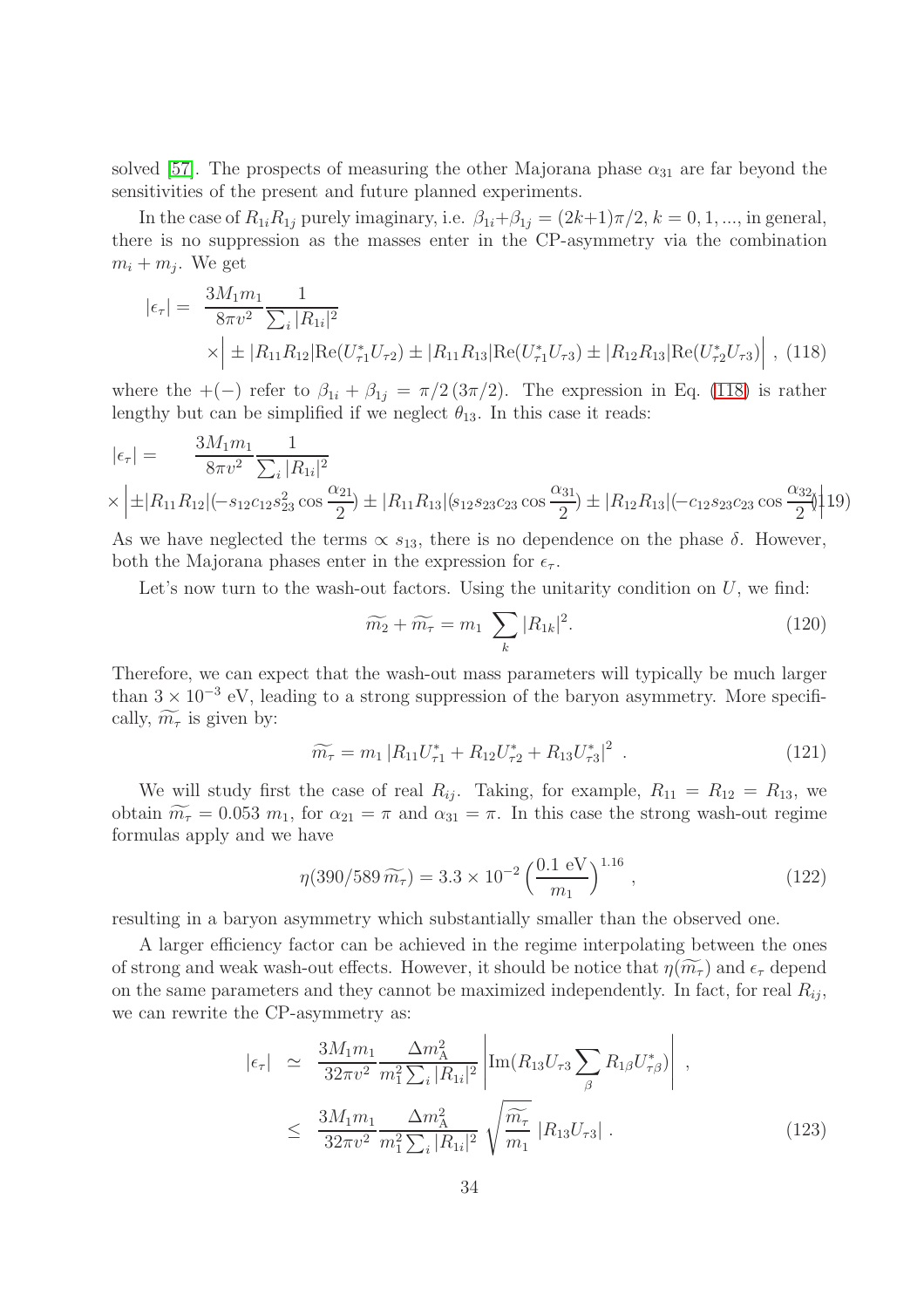Therefore, while the efficiency factor  $\eta(\widetilde{m_{\tau}})$  increases when  $\widetilde{m_{\tau}}$  decreases as the wash-out regime changes from strong to weak,  $|\epsilon_{\tau}|$  decreases accordingly. In the strong wash-out regime in the  $\tau$  flavour and  $\widetilde{m_{\tau}} \ll m_1$ , the baryon asymmetry has an upper bound:

$$
|Y_B| \le \frac{12}{37g_*} \frac{3M_1m_1}{32\pi v^2} \frac{\Delta m_A^2}{m_1^2} |R_{13}| c_{23} \sqrt{\frac{\widetilde{m}_{\tau}}{m_1}} \left(\frac{0.2 \times 10^{-3} \text{ eV } 589}{\widetilde{m}_{\tau}} \frac{589}{390}\right)^{1.16} \tag{124}
$$

Conversely, for weak wash-out in the  $\tau$  flavour, we have

$$
|Y_B| \le \frac{12}{37g_*} \frac{3M_1m_1}{32\pi v^2} \frac{\Delta m_A^2}{m_1^2} |R_{13}| c_{23} \sqrt{\frac{\widetilde{m_\tau}}{m_1}} \left(\frac{\widetilde{m_\tau}}{0.2 \times 10^{-3} \text{ eV}} \frac{390}{589}\right) \,. \tag{125}
$$

Thus, the maximal baryon asymmetry is obtained for intermediate wash-out effect. For definiteness we can estimate the upper bound on  $Y_B$  at  $\widetilde{m_{\tau}} \simeq 3 \times 10^{-3}$  eV. For the smallest allowed value of  $m_1$  for the QD spectrum,  $m_1 = 0.1$  eV, we get:

$$
|Y_B| \lesssim 5 \times 10^{-11} |R_{13}| \frac{M_1}{10^{11} \text{ GeV}} \,. \tag{126}
$$

<span id="page-34-0"></span>Requiring that  $\widetilde{m_{\tau}} \ll m_1$  imposes a fine tuning on the values of the parameters  $R_{1i}$ . For simplicity, we search for the solution of the equation  $\widetilde{m_{\tau}} \sim 3 \times 10^{-3}$  eV  $\simeq 0$ , which corresponds to:

$$
R_{11}|U_{\tau 1}| - R_{12}|U_{\tau 2}| \cos\left(\frac{\alpha_{21}}{2}\right) + R_{13}|U_{\tau 3}| \cos\left(\frac{\alpha_{31}}{2}\right) \simeq 0 ,\qquad (127)
$$

$$
R_{12}|U_{\tau 2}| \sin\left(\frac{\alpha_{21}}{2}\right) - R_{13}|U_{\tau 3}| \sin\left(\frac{\alpha_{31}}{2}\right) \simeq 0. \tag{128}
$$

If  $\alpha_{21}(\alpha_{31}) [\alpha_{32}] = 0$ , we have that  $R_{13}(R_{12}) [R_{11}] = 0$  as well. Otherwise, the solution of Eqs.  $(127)$  and  $(128)$  is given by:

$$
R_{11} = R_{13} \frac{c_{23}}{s_{12} s_{23}} \frac{\sin \alpha_{32}/2}{\sin \alpha_{21}/2} \quad \text{and} \quad R_{12} = R_{13} \frac{c_{23}}{c_{12} s_{23}} \frac{\sin \alpha_{31}/2}{\sin \alpha_{21}/2} \,. \tag{129}
$$

Another possibility consists in having  $\widetilde{m_{\tau}} \simeq m_1$  and small  $\widetilde{m_2}$ . However, also in this case the baryon asymmetry is suppressed due to the values of the CP-violating phases required to have  $\widetilde{m_2} \ll m_1$ , namely,  $\alpha_{21}, \alpha_{31} \sim 0, \pi$ . In conclusion, for real R, it might be possible to reproduce the observed baryon asymmetry, but only for relatively large values of  $M_1 \gg 10^{11}$  GeV and small values of  $m_1$ . A careful and detailed analysis should be performed on a case by case basis. A measurement of  $m_1$  in the upper end of the range of allowed values [0.1 eV, 2.3 eV] in the quasi-degenerate spectrum would strongly disfavour, if not rule out, the possibility of having leptogenesis due uniquely to the low energy CPviolating phases, for hierarchical RH neutrinos and real R.

For  $R_{1i}R_{1j} = \pm i|R_{1i}R_{1j}|$ , the CP-asymmetry is enhanced by a factor  $4m_1^2/\Delta m_A^2$ . Also in this case an upper bound on  $|Y_B|$  can be derived, and it depends on  $\widetilde{m_{\tau}}$ . A sufficiently large baryon asymmetry might be obtained for relatively large values of  $M_1$ . A more detailed analysis of this case is beyond the scope of the present study.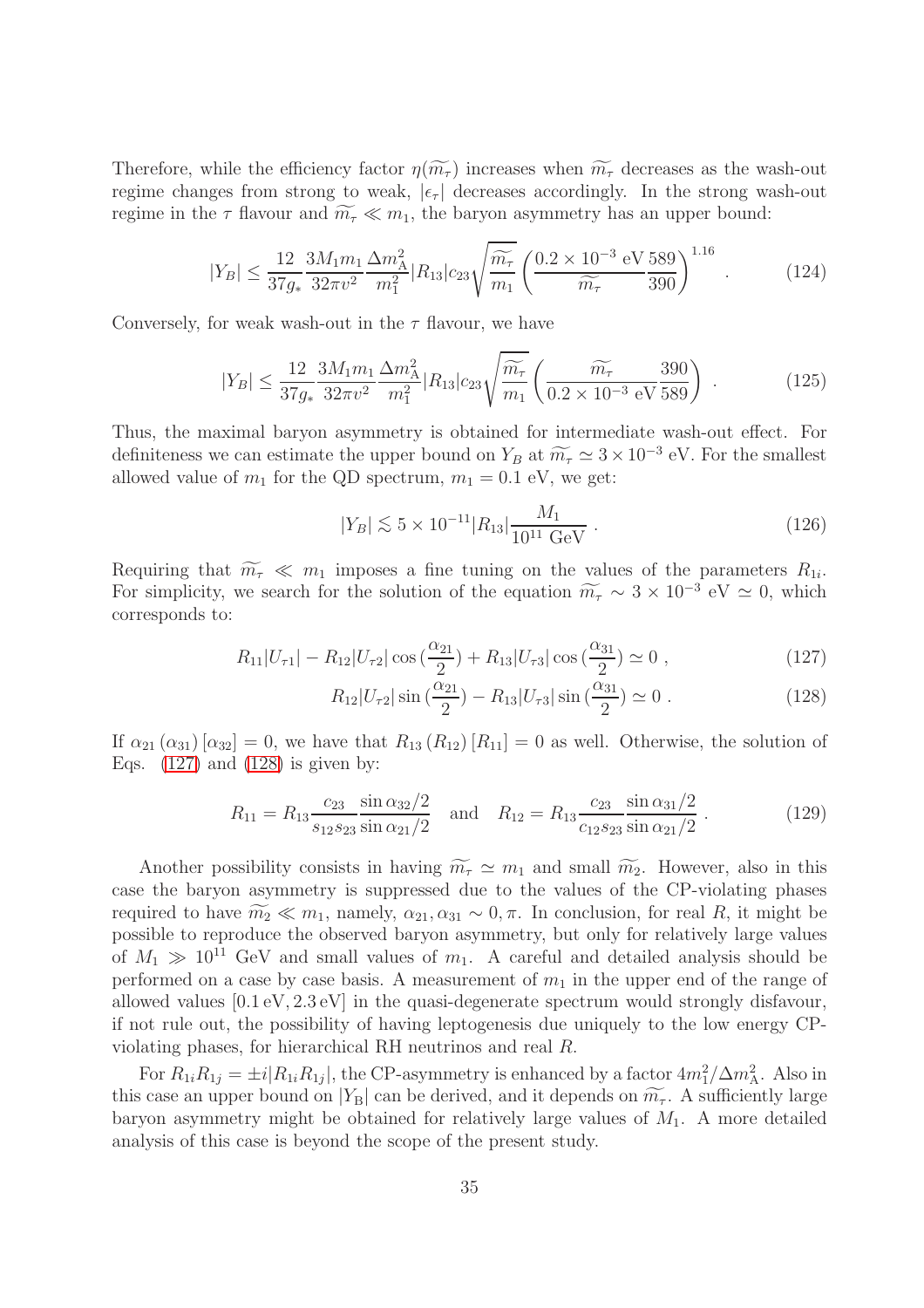# 6 Baryon Asymmetry from Low Energy CP-Violating Dirac and Majorana Phases in U: the Case of Quasi-Degenerate RH Neutrinos

In this Section we extend our previous findings to the case in which the RH neutrinos are quasi-degenerate in mass,  $M_1 \simeq M_2 \simeq M_3$  and the matrix R is real. We therefore consider the case in which the CP parities of the heavy and light Majorana neutrinos are such that  $\rho_i^N = \rho_j^{\nu} = 1$  for all  $i, j = 1, 2, 3$ . In such a case, indeed, CP invariance corresponds to having all the elements of the matrix R real, see Eq. [\(30\)](#page-9-2), and  $\delta = \alpha_{21} = \alpha_{31} = 0$ . The degenerate pattern for the RH neutrino masses may arise if, for instance, there is a slightly broken SO(3) symmetry in the RH sector. The baryon asymmetry receives a contribution from the decay of all three RH neutrinos. The CP asymmetry in a given flavour l generated by the decay of the RH neutrino  $N_i$   $(i = 1, 2, 3)$  is dominated by the one-loop self energy contribution [\[67\]](#page-46-4) and reads

<span id="page-35-0"></span>
$$
\epsilon_{i}^{l} = -\sum_{j \neq i} \frac{M_{i}}{M_{j}} \frac{\Gamma_{j}}{M_{j}} S_{ij} I_{ij}^{l}, \ \Gamma_{j} = \frac{\lambda \lambda_{jj}^{\dagger} M_{j}}{8\pi}, \ (\lambda \lambda^{\dagger})_{ii} = \frac{M_{i}}{v^{2}} \sum_{\ell} m_{\ell} R_{i\ell}^{2},
$$
\n
$$
S_{ij} = \frac{M_{j}^{2} \Delta M_{ij}^{2}}{(\Delta M_{ij}^{2})^{2} + M_{i}^{2} \Gamma_{j}^{2}}, \ \Delta M_{ij}^{2} = M_{j}^{2} - M_{i}^{2},
$$
\n
$$
I_{ij}^{l} = \frac{1}{(\lambda \lambda^{\dagger})_{ii}} \frac{1}{(\lambda \lambda^{\dagger})_{jj}} \frac{M_{i} M_{j}}{v^{4}} \sum_{\ell} (R_{i\ell} R_{j\ell} m_{\ell}) \sum_{ts} \sqrt{m_{t} m_{s}} R_{it} R_{js} \text{Im} (U_{ls} U_{lt}^{*}). \tag{130}
$$

Notice, in particular, that  $I_{ij}^l = -I_{ji}^l$  and  $S_{ij} = -S_{ji}$ . The CP asymmetry  $\epsilon_i^l$  is resonantly enhanced when  $\Gamma_j = \Delta M_{ij}^2 / M_i$ . At the resonance

$$
S_{ij} \simeq \frac{M_i}{2\,\Gamma_j} \simeq \frac{M_j}{2\,\Gamma_j}, \ \epsilon_{ij}^l \simeq -\frac{1}{2} \sum_{j \neq i} I_{ij}^l. \tag{131}
$$

The washing out of a given flavour l is now operated by the  $\Delta L = 1$  scatterings involving all three RH neutrinos. Therefore, the parameter  $\widetilde{m_l}$  is given by

$$
\widetilde{m_l} \simeq \sum_j \frac{|\lambda_{jl}|^2 v}{M_j} \simeq \frac{(\lambda^\dagger \lambda)_{ll} v}{M_1} = \sum_\ell m_\ell |U_{l\ell}|^2 , \qquad (132)
$$

where we have set the nearly equal masses of the RH neutrinos approximately equal to  $M_1$ . If the resonance operates for all three RH neutrinos, the CP asymmetry in the flavour  $l$  is

$$
\epsilon_{l} = 2 \sum_{i < j} \epsilon_{ij}^{l} = - \sum_{i < j} I_{ij}^{l} = 2 \frac{\sum_{i < j} \sum_{\ell t s} R_{i\ell} R_{j\ell} R_{i\ell} R_{j s} m_{\ell} \sqrt{m_{s} m_{t}} \text{Im} (U_{ls} U_{lt}^{*})}{\left(\sum_{p} m_{p} R_{ip}^{2}\right) \left(\sum_{q} m_{q} R_{jq}^{2}\right)}.
$$
\n(133)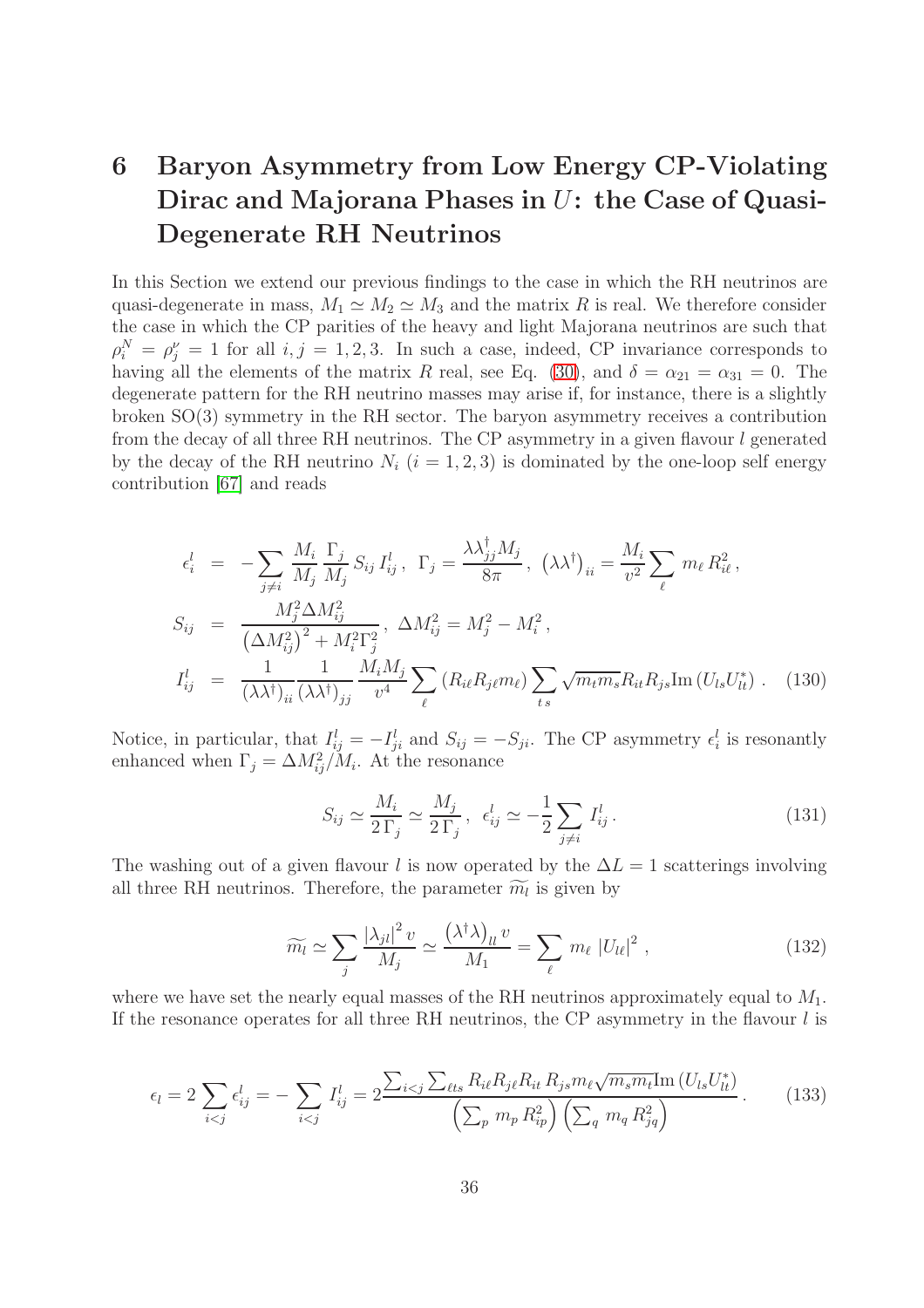It does not depend upon the mass of the RH neutrinos (if the running of the parameters is neglected). The elements of the matrix  $R$  can be parametrized by introducing a real antisymmetric matrix A [\[53\]](#page-45-10)

$$
R \equiv e^{A} = 1 + \frac{1 - \cos r}{r^2} A^2 + \frac{\sin r}{r} A, \quad r = \sqrt{A_{12}^2 + A_{23}^2 + A_{13}^2}, \tag{134}
$$

where 1 is the  $3 \times 3$  unity matrix and  $A_{ij} = -A_{ji}$  are the elements of the matrix A. In the limiting case where the RH neutrinos are exactly degenerate, one can perform an orthogonal rotation on the RH neutrino states which leaves the mass matrix of the RH neutrinos proportional to the unity matrix and defines a physically equivalent reparametrization of the RH neutrinos. This amounts to saying that for  $M_1 = M_2 = M_3$ , the real matrix R can be set equal to the unity matrix (or  $A_{12} = A_{23} = A_{13} = 0$ ). The flavour asymmetries in Eq. [\(130\)](#page-35-0) vanish if  $R = 1$  which reflects the fact that no baryon asymmetry can be obtained in the exactly degenerate case. On the other hand, if the degeneracy is slightly broken, the elements of the matrix  $A$  are expected to be tiny, but not all vanishing and the baryon asymmetry is typically different from zero. We are now ready to study all three possible cases for the spectrum of the light neutrinos. We will restrict ourselves to the case in which the resonant condition is not satisfied for all couples of RH neutrinos and work under the condition that  $M_1 \simeq M_2 \lesssim M_3$ ; the flavour asymmetries are generated resonantly only by the decays of N, and N, and we will set  $I_1 \simeq I_2 \simeq 0$ . the decays of  $N_1$  and  $N_2$  and we will set  $I_{13} \simeq I_{23} \simeq 0$ .

We find

$$
\epsilon_{l} \simeq -\sum_{I < j} \left[ R_{i3} R_{j3} \left( \Delta m_{\rm A}^{2} \right)^{1/2} - R_{i1} R_{j1} \left( \Delta m_{\odot}^{2} \right)^{1/2} \right]
$$
\n
$$
\times \left[ \left( R_{i3} R_{j2} - R_{i2} R_{j3} \right) \left( \Delta m_{\odot}^{2} \right)^{1/4} \left( \Delta m_{\rm A}^{2} \right)^{1/4} \text{Im} \left( U_{l2} U_{l3}^{*} \right) \right]
$$
\n
$$
\times \left[ \left( \Delta m_{\odot}^{2} \right)^{1/2} R_{i2}^{2} + \left( \Delta m_{\rm A}^{2} \right)^{1/2} R_{i3}^{2} \right]^{-1}
$$
\n
$$
\times \left[ \left( \Delta m_{\odot}^{2} \right)^{1/2} R_{j2}^{2} + \left( \Delta m_{\rm A}^{2} \right)^{1/2} R_{j3}^{2} \right]^{-1},
$$
\n
$$
\widetilde{m}_{l} \simeq \left( \Delta m_{\odot}^{2} \right)^{1/2} |U_{l2}|^{2} + \left( \Delta m_{\rm A}^{2} \right)^{1/2} |U_{l3}|^{2} \qquad (135)
$$

in the normal hierarchical case;

$$
\epsilon_{l} \simeq -\sum_{i < j} \left[ -R_{i3}R_{j3} \left( \Delta m_{\rm A}^{2} \right)^{1/2} - R_{i1}R_{j1} \frac{\left( \Delta m_{\odot}^{2} \right)}{2 \left( \Delta m_{\rm A}^{2} \right)^{1/2}} \right] \times \left[ \left( R_{i2}R_{j1} - R_{i1}R_{j2} \right) \left( \Delta m_{\rm A}^{2} \right)^{1/2} \text{Im} \left( U_{l1}U_{l2}^{*} \right) \right] \times \left[ \left( \Delta m_{\rm A}^{2} \right)^{1/2} R_{i1}^{2} + \left( \Delta m_{\rm A}^{2} \right)^{1/2} R_{i2}^{2} \right]^{-1},
$$
\n
$$
\times \left[ \left( \Delta m_{\rm A}^{2} \right)^{1/2} R_{j1}^{2} + \left( \Delta m_{\rm A}^{2} \right)^{1/2} R_{j2}^{2} \right]^{-1},
$$
\n
$$
\widetilde{m}_{l} = \left( \Delta m_{\rm A}^{2} \right)^{1/2} |U_{l1}|^{2} + \left( \Delta m_{\rm A}^{2} \right)^{1/2} |U_{l2}|^{2} \qquad (136)
$$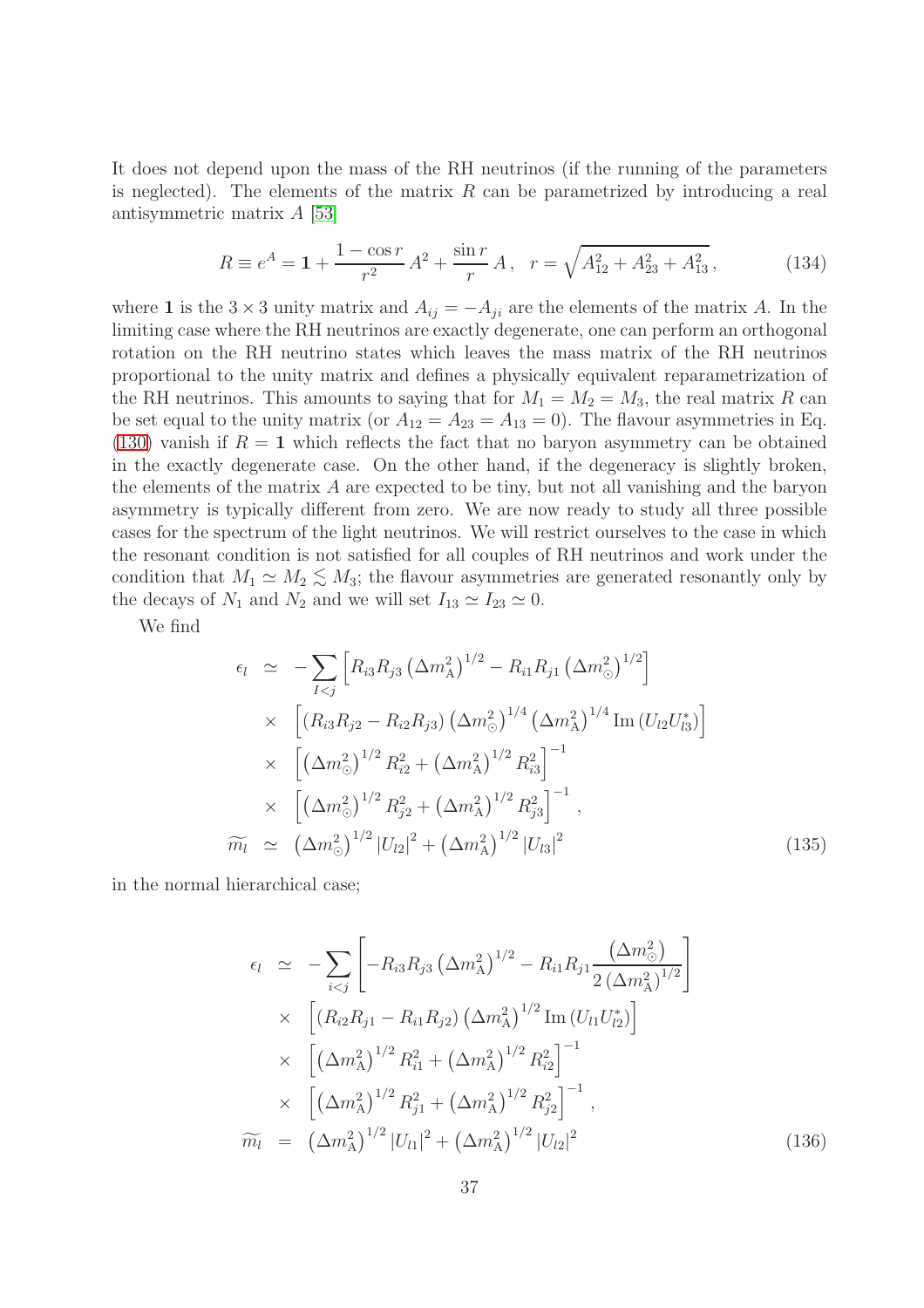in the inverted hierarchical case and, finally,

$$
\epsilon_{l} \simeq -\frac{1}{2m^{2}} \sum_{i < j} \frac{1}{2m^{2}} \left[ -R_{i3} R_{j3} \left( \Delta m_{\rm A}^{2} \right) - R_{i1} R_{j1} \left( \Delta m_{\odot}^{2} \right) \right]
$$
\n
$$
\times \left[ \left( R_{i2} R_{j1} - R_{i1} R_{j2} \right) \text{Im} \left( U_{l1} U_{l2}^{*} \right) \right]
$$
\n
$$
+ \left( R_{i3} R_{j2} - R_{i2} R_{j3} \right) \text{Im} \left( U_{l2} U_{l3}^{*} \right)
$$
\n
$$
+ \left( R_{i3} R_{j1} - R_{i1} R_{j3} \right) \text{Im} \left( U_{l1} U_{l3}^{*} \right) \right],
$$
\n
$$
\widetilde{m}_{l} \simeq m \tag{137}
$$

in the degenerate case. In this latter case, since the washing-out factors are approximately same, the expressions for the baryon asymmetries may be simplified if  $R$  is real. Indeed, the total asymmetry  $\epsilon_1$  vanishes and, if  $(10^9 \lesssim M_1 \lesssim 10^{12})$  GeV, the flavour asymmetry  $\epsilon_2 = -\epsilon_\tau$  while  $\widetilde{m_2} \simeq 2m \simeq 2\widetilde{m_\tau}$ . One finds

$$
Y_B \simeq -\frac{12}{37} \frac{222}{417} Y_\tau \,. \tag{138}
$$

In Fig. [14,](#page-54-1) we show the correlation of the baryon asymmetry with the effective Majorana mass in neutrinoless double beta decay for the case of quasi-degenerate RH neutrinos and QD spectrum of light neutrinos. A number of projects aim to reach a sensitivity to  $|\langle m_\nu \rangle| \sim (0.01 - 0.05)$  eV [\[68\]](#page-46-5) and can certainly probe the region of values of  $|\langle m_\nu \rangle|$ for successfull baryon asymmetry from the PMNS phases only. In particular, a direct information on the Majorana phase  $\alpha_{21}$  may come from the measurement of  $\langle m_{\nu} \rangle$ , m, and  $\sin^2 2\theta_{12}$ ,

$$
\sin^2 \frac{\alpha_{21}}{2} \simeq \left(1 - \frac{|\langle m_\nu \rangle|^2}{m^2}\right) \frac{1}{\sin^2 2\theta_{12}},\tag{139}
$$

and might tell us if enough baryon asymmetry may be generated uniquely from the PMNS Majorana phases.

## 7 Extension to the MSSM

The extension to our findings to the supersymmetric version of the SM, the so-called Minimal Supersymmetric Standard Model (MSSM) is rather straightforward [\[29\]](#page-44-7). One has to consider the presence of the supersymmetric partners of the RH heavy neutrinos, the socalled sneutrinos  $N_i$  ( $i = 1, 2, 3$ ), which also give a contribution to the flavour asymmetries, and of the supersymmetric partners of the lepton doublets, the so-called slepton doublets. Since the effects of supersymmetry breaking may be safely neglected, the flavour CP asymmetries in the MSSM are twice those in the SM and double is also the possible channels by which a lepton flavour asymmetry is reproduced. However, the  $\Delta L = 1$  scatterings washing out the asymmetries are also doubled and the number of relativistic degrees of freedom is almost twice the one for the SM case. As a result, introducing new degrees of freedom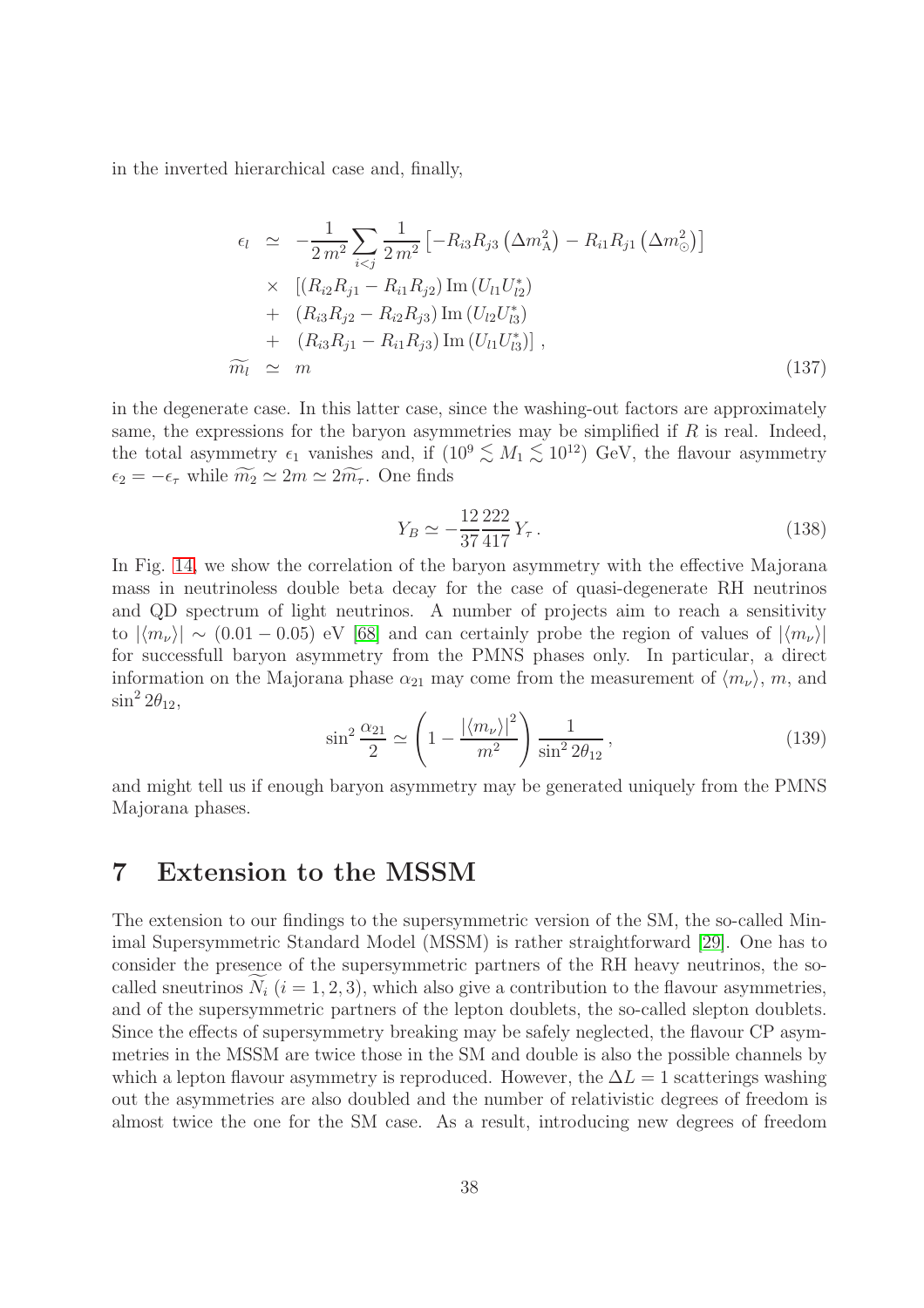and interactions does not appreciably change the flavour asymmetries with respect to the values obtained within the SM.

There are however two other and important differences with respect to the SM case. First, in the MSSM, the flavour-independent formulae can only be applied for temperatures larger than  $(1 + \tan^2 \beta) \times 10^{12}$  GeV, where  $\tan \beta$  indicates the ratio of the vacuum expectation values of the two Higgs fields of the MSSM. Indeed, the squared charged lepton Yukawa couplings in the MSSM are multiplied by  $(1 + \tan^2 \beta)$ . Consequently, charged  $\mu$ and  $\tau$  lepton Yukawa couplings are in thermal equilibrium for  $(1 + \tan^2 \beta) \times 10^5$  GeV  $\ll$  $T \ll (1 + \tan^2 \beta) \times 10^9$  GeV and all flavours in the Boltzmann equations are to be treated separately. For  $(1 + \tan^2 \beta) \times 10^9$  GeV  $\ll T \ll (1 + \tan^2 \beta) \times 10^{12}$  GeV, only the  $\tau$  Yukawa coupling is in equilibrium and only the  $\tau$  flavour is treated separately in the Boltzmann equations, while the e and  $\mu$  flavours are indistinguishable. This implies that the range of the RH (s)neutrino masses where flavour is relevant in leptogenesis is greater than the one in the SM by the factor  $(1 + \tan^2 \beta)$  which is large even for moderate values of tan  $\beta$ . This is crucial, for instance, if the spectrum of the RH (s)neutrinos is hierarchical and the spectrum of light neutrinos respects the inverted hierarchy. This is well illustrated in Fig. [15,](#page-55-0) where we plot the baryon asymmetry versus the quantity  $J_{\rm CP}$  for the IH spectrum of light neutrinos in the supersymmetric case for a given set of parameters. The reader should be also warned that, for values of  $\tan \beta \gtrsim 30$ , radiative corrections to the physical neutrino parameters should be accounted for [\[61\]](#page-45-18).

Secondly, the relation between the baryon asymmetry and the lepton flavour asymmetries has to be modified to account for the presence of two Higgs fields. Between  $(1 + \tan^2 \beta) \times 10^9$  and  $(1 + \tan^2 \beta) \times 10^{12}$  GeV, the relation is

$$
Y_B^{\text{MSSM}} \simeq -\frac{10}{31g_*} \left( \hat{\epsilon}_2 \eta \left( \frac{541}{761} \widetilde{m_2} \right) + \hat{\epsilon}_\tau \eta \left( \frac{494}{761} \widetilde{m_\tau} \right) \right), \tag{140}
$$

where the hat superscripts indicates that the flavour lepton asymmetries are computed including leptons and sleptons. Notice that if the spectrum of RH (s)neutrinos is quasidegenerate as well as that of the light neutrinos, the wash-out factor are also the approximately same and the expressions for the baryon asymmetries may be simpliflied if  $R$  is real. Indeed, the total asymmetry  $\epsilon_1$  vanishes and one of the flavour asymmetries may be expressed in terms of the others. Other these circumstances, one finds

$$
Y_B^{\text{MSSM}} \simeq -\frac{10}{31} \frac{447}{988} Y_\tau^{\text{MSSM}}.
$$
\n(141)

Finally, in the case of supersymmetric leptogenesis one should also face the problem arising from the so-called gravitino bound. The latter is posed by the possible overproduction of gravitinos during the reheating stage after inflation. Being only gravitationally coupled to the SM particles, gravitinos may decay very late jeopardising the successfull predictions of Big Bang nucleosynthesis. This does not happen, however, if gravitinos are not efficiently generated during reheating, that is if the reheating temperature  $T_{RH}$  is bounded from above,  $T_{RH} \lesssim 10^{10} \text{ GeV}$  [\[69\]](#page-46-6). The severe bound on the reheating temperature makes the generation of the RH neutrinos problematic (for a complete study in the one-flavour case see [\[4\]](#page-42-3)), if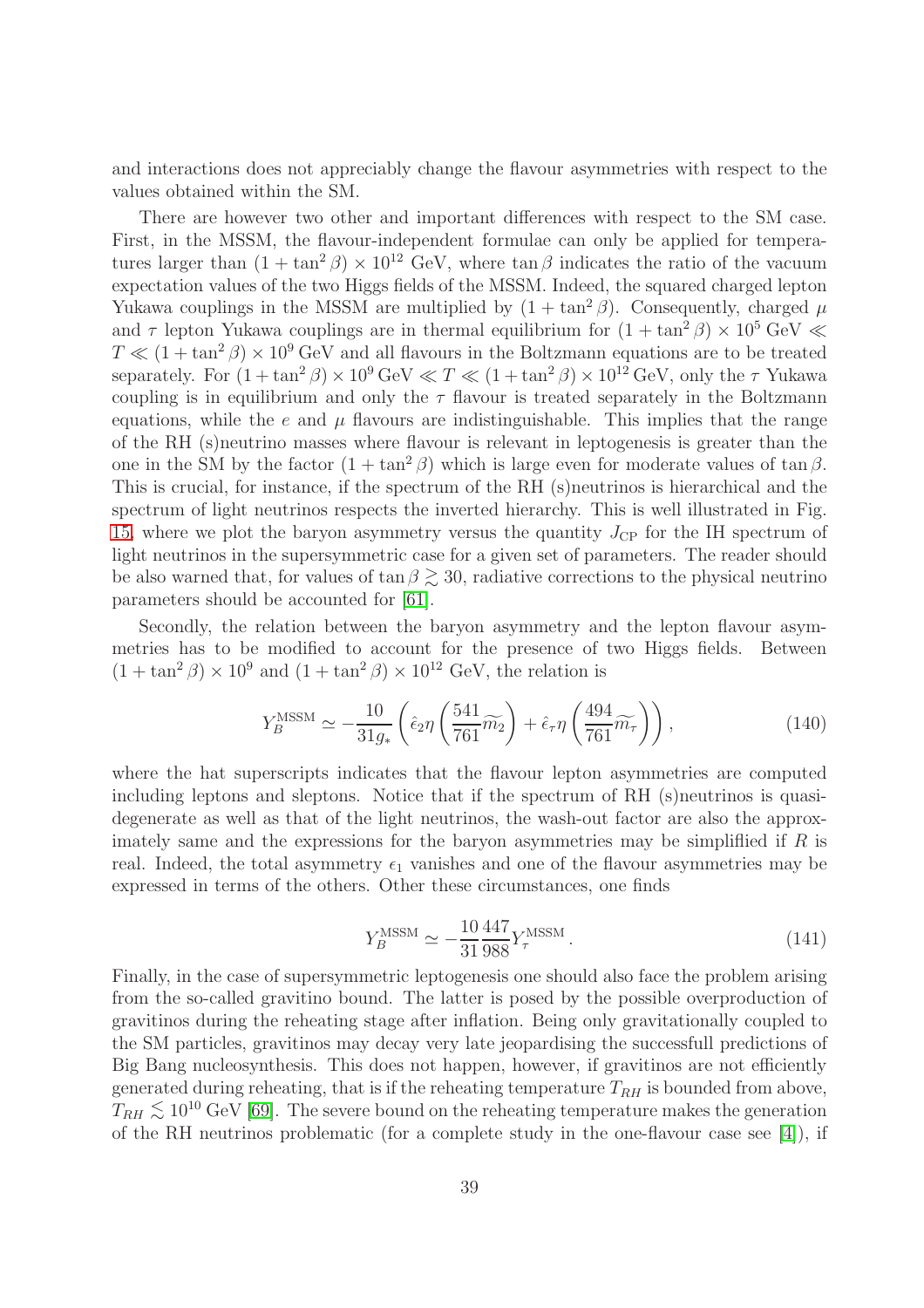the latter are a few times heavier than the reheating temperature, rendering the thermal leptogenesis scenario difficult. There are, though, two possible ways out to this problem. First, leptogenesis might occur in a non-thermal way, that is the RH neutrinos might be generated not through thermal scatterings, but by other mechanisms, e.g. at the preheating stage [\[70\]](#page-46-7). Alternatively, and maybe more interestingly, as we have previously seen if the two lightest RH neutrinos are quasi-degenerate in mass, the final baryon asymmetry does not depend upon their common mass. The latter, therefore, might be smaller than the largest possible reheating temperature and thermal leptogenesis might take place without any limitation from the gravitino bound.

## 8 Conclusions

In this paper we have systematically investigated the connection between the leptogenesis and the low energy CP-violation in the lepton (neutrino) sector. Our study was stimulated by the recent progress in the understanding of the imporatnce of lepton flavour effects in leptogenesis. It lead to the realization that these effects can play a crucial role in the leptogenesis scenario, both from the quantitative and the qualitative point of view. When the lepton flavour effects are taken into account, the final baryon asymmetry is the sum of three different contributions given by the CP asymmetries generated in each flavour (lepton charge), properly weighted by the corresponding wash-out factor. In the oneflavour approximation, which holds only if leptogenesis is taking place at a temperature higher than about  $10^{12}$  GeV, the final baryon asymmetry is proportional to the total baryon CP asymmetry (summed over the three flavours) and weighted by a single wash-out factor (obtained by summing the wash-out factor of the three lepton flavours).

There are many differences between the predictions for the baryon asymmetry  $Y_B$  obtained in the one-flavour approximation and in the case when the flavour effects are accounted for. The baryon asymmetry  $Y_{\text{B}}$ , derived in the one-flavour approximation, vanishes if the light neutrinos are degenerate in mass. Correspondingly,  $Y_B$  has to be proportional to a difference of masses of the light neutrinos. In the "flavour" case this suppression can be absent even when the leptogenesis CP violation is due entirely to the low energy phases in the PMNS matrix. Furthermore, in the one flavour approximation, there is no direct connection between the leptogenesis CP-violating parameters and the CP-violating parameters - Dirac and Majorana phases, present in the lepton (neutrino) sector. In particular, a possible future observation of CP violation in neutrino oscillations would not automatically imply, within the "one-flavour" leptogenesis scenario, the existence of a baryon asymmetry. In the "flavoured" treatment of leptogenesis, however, this conclusion does not universally hold and the observation of CP violation in the lepton (neutrino) sector would generically imply a nonvanishing baryon asymmetry. Including the effects of lepton flavour, therefore, allows to build a new bridge between the CP violation in leptogenesis and the observables depending on the CP-violating Dirac and Majorana phases in the PMNS neutrino mixing matrix, such as the CP violating rephasing invariant  $J_{\rm CP}$  which controls the magnitude of CP-violation effects in neutrino oscillations, the effective Majorana mass  $|\langle m \rangle|$  in neutrinoless double beta decay, etc. The study of such a connection has been the main subject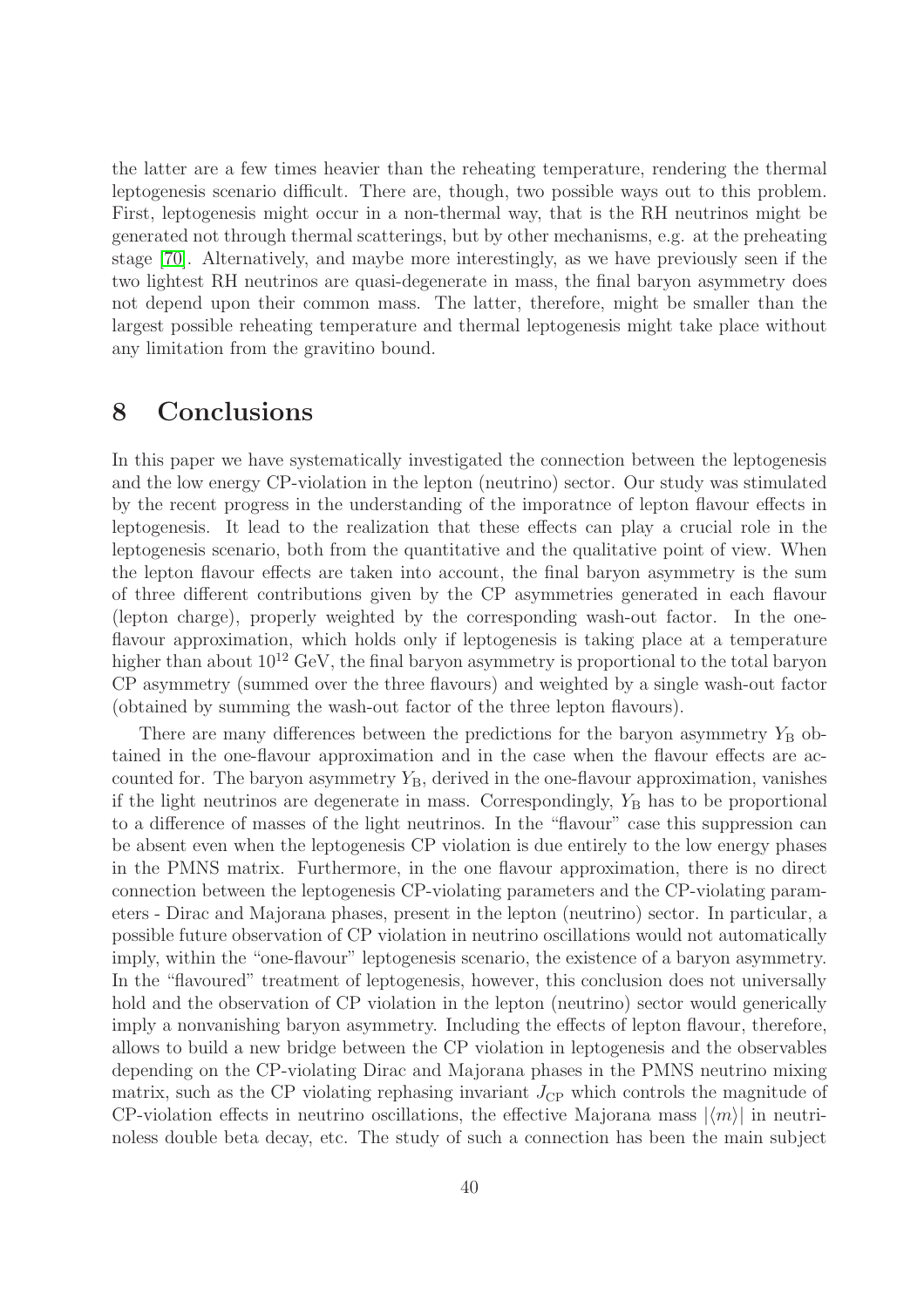of our paper.

We have first derived the constraints the requirement of CP-invariance imposes on the neutrino Yukawa couplings  $\lambda$  and on the elements of the complex orthogonal matrix R appearing in the "orthogonal" parametrisation of  $\lambda$ . The CP-parities of the light and heavy Majorana neutrinos, which take the values  $\pm i$ , play a special role in these constarints. The CP-invariance constraints are useful for understanding the source of CP violation generating the CP asymmetries in the heavy Majorana neutrino decays. One example is the case of real matrix R and specific CP-conserving values of the Majorana and Dirac phases in the PMNS neutrino mixing matrix, which corresponds to violation of CP-symmetry at high energy in leptogenesis, leading to the generation of non-zero baryon asymmetry. The indicated constraints help to clarify also under which conditions the leptogenesis CP-asymmetries are due entirely to the low energy CP-violating phases of the PMNS matrix.

Taking into account the lepton flavour effects in leptogenesis, we have subsequently investigated in detail the possibility that the CP-violation necessary for the generation of the baryon asymmetry of the Universe is due exclusively to the Dirac and/or Majorana CP-violating phases in the PMNS matrix, and thus is directly related to the low energy CP-violation in the lepton sector (e.g., in neutrino oscillations, etc.). We have derived results for two types of spectrum of the heavy RH Majorana neutrinos: i) hierarchical, in which the lightest RH neutrino  $N_1$  is much lighter than the other two RH neutrinos, and ii) quasi-degenerate, in which the two lightest RH neutrinos  $N_{1,2}$  are almost degenerate in mass and have masses which are smaller than the mass of the third one. For each of the two cases, we have presented predictions for the baryon asymmetry for three types of spectra of the light Majorana neutrinos: normal hierarchical (NH), inverted hierarchical (IH) and quasi-degenerate (QD). In all numerical calculations we have used the best fit values of the solar and atmospheric neutrino oscillation parameters,  $\Delta m_A^2$ ,  $\Delta m_{\odot}^2$ ,  $\sin^2 \theta_{23}$  and  $\sin^2 \theta_{12}$ , given in Section 2.

For hierarchical RH neutrino mass spectrum, the lepton flavour effects are relevant in leptogenesis for  $M_1 \lesssim \times 10^{12}$  GeV. The predicted baryon asymmetry Y<sub>B</sub> depends linearly on  $M_1$ . In order to reproduce the observed baryon asymmetry, generically values of  $M_1 \gtrsim$  $3 \times 10^{10}$  GeV are required. We have shown that if the light neutrinos have a NH spectrum, the requisite baryon asymmetry can be produced if the only source of CP violation is either theMajorana phases or the Dirac phase in the PMNS matrix,  $U_{PMNS}$  (Figs. [1](#page-47-0) - [7\)](#page-50-0). When the only CP-violating parameter is the low energy Majorana phase  $\alpha_{32} \equiv \alpha_{31} - \alpha_{21}$ , we can have successful leptogenesis as long as  $|\sin(\alpha_{32}/2)|$  is not exceedingly small and  $M_1 \gtrsim 3.5 \times 10^{10}$ GeV. If the only source of CP violation is the Dirac phase  $\delta$  in  $U_{PMNS}$ , he observed baryon asymmetry can be reproduced provided  $M_1 \gtrsim 2 \times 10^{11}$  GeV and  $|\sin \theta_{13} \sin \delta| \gtrsim 0.1$ ,  $\theta_{13}$ being the CHOOZ angle. This condition leads to the inequality  $\sin \theta_{13} \gtrsim 0.1$  and to the following lower bound on the CP-violating rephasing invariant  $J_{\rm CP}$ , associated with the Dirac phase in the PMNS matrix:  $|J_{\text{CP}}| \gtrsim 2.0 \times 10^{-2}$ . Values of sin  $\theta_{13} \gtrsim 0.1$  can be probed in the forthcoming Double CHOOZ and Daya Bay reactor neutrino experiments. CP-violation effects with magnitude determined by  $|J_{\text{CP}}| \ge 2.0 \times 10^{-2}$  are within the sensitivity of the next generation of neutrino oscillation experiments, designed to search for CP- or T- symmetry violation in the oscillations. Moreover, since in this case both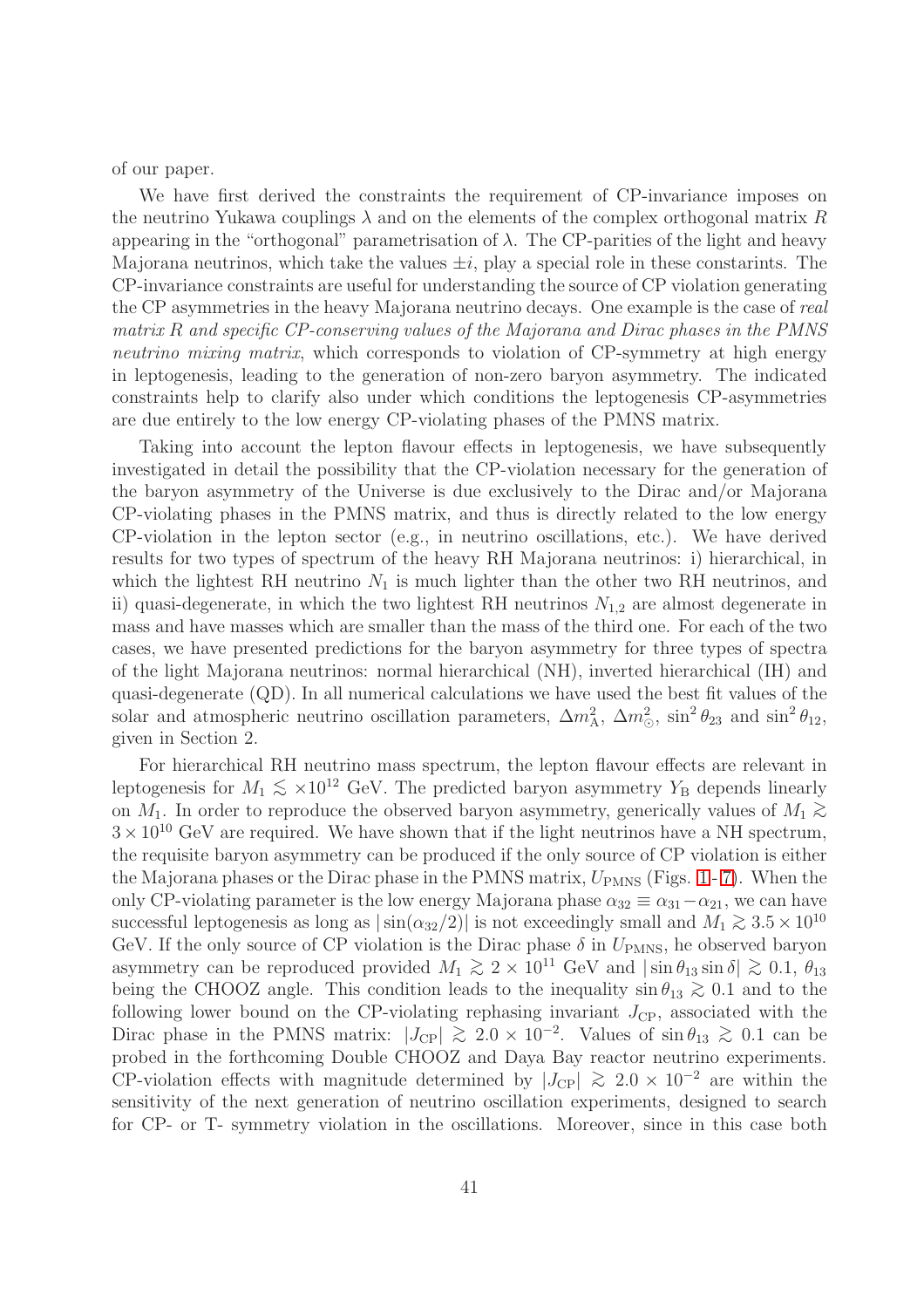$|Y_{\rm B}| \propto |\sin \theta_{13} \sin \delta|$  and  $|J_{\rm CP}| \propto |\sin \theta_{13} \sin \delta|$ , given the other parameters on which  $|Y_{\rm B}|$ and  $|J_{\text{CP}}|$  depend, there exists a correlation between the rephasing invariant  $J_{\text{CP}}$ , which controls the magnitude of the CP-violation effects in neutrino oscillations, and the baryon asymmetry  $Y_B$  (Fig. [7\)](#page-50-0).

In the case of IH light neutrino mass spectrum and negligible lightest neutrino mass  $m<sub>3</sub>$ , the observed baryon asymmetry cannot be reproduced if the product of the elements of the matrix  $R$ ,  $R_{11}R_{12}$ , is purely real: the generated baryon asymmetry is generically small, being suppressed by the additional factor  $\Delta m_{\odot}^2/\Delta m_{\rm A}^2$ . However, if  $R_{11}R_{12}$  is purely imaginary (and CP-conserving), a sufficiently large baryon asymmetry compatible with the observations can be obtained both when the only source of CP-violation is the Majorana phase  $\alpha_{21}$ , or the Dirac phase  $\delta$ , in  $U_{\rm PMNS}$  (Figs. [8](#page-51-0) - [13\)](#page-54-0). In the case of Majorana CPviolation, depending on the sgn(Im( $R_{11}R_{12}$ )), values of  $M_1 \geq 5 \times 10^{10}$  GeV or somewhat larger (e.g.,  $M_1 \gtrsim 1.6 \times 10^{11}$  GeV) are required. Since both the baryon asymmetry  $|Y_B|$  and the effective Majorana mass in  $(\beta\beta)_{0\nu}$ -decay,  $|\langle m \rangle|$ , depend on the Majorana phase  $\alpha_{21}$ , for given values of the other parameters there exists a direct correlation between the values of  $|Y_B|$  and  $|\langle m \rangle|$  (Fig. [11\)](#page-53-0). We have shown that one can have successful leptogensis in the case under discussion also if  $s_{13} \neq 0$  and the CP-violation is generated only by the Dirac phase  $\delta$  in  $U_{\rm PMNS}$  (Figs. [12](#page-53-1) and [13\)](#page-54-0). The anslysis we have performed showed that if the light neutrinos have QD spectrum, the baryon asymmetry is generically too small mainly due to the large wash-out suppression factor.

For heavy RH Majorana neutrinos with QD spectrum, leptogenesis takes place through a resonance effect. The main new feature is that the final baryon asymmetry does not depend on the mass of the RH neutrinos. This property is crucial, allowing the generation of a sufficiently large baryon asymmetry even in the case of QD light neutrino mass spectrum. In the latter case the predicted baryon asymmetry is correlated with the effective Majorana mass in the neutrinoless double beta decay (Fig. [14\)](#page-54-1).

Finally, we have discussed how the results on leptogenesis we have obtained will be modified in the minimal supersymmetric extension of the Standard Theory (MSSM) with right-handed Majorana neutrinos and see-saw mechanism of neutrino mass generation. We have noticed, in particular, that for hierarchical heavy Majorana neutrino mass spectrum, the range of the lightest RH neutrino mass  $M_1$  for which the lepton flavour effects are relevant in leptogenesis is greater than the one in the non-supersymmetric case by the factor  $(1+\tan^2\beta)$ ,  $M_1 \lesssim (1+\tan^2\beta) \times 10^{12}$  GeV, tan  $\beta$  being the ratio of the vacuum expectation values of the two Higgs fields of the MSSM. This can have important implications especially in the cases when the generation of the baryon asymmetry in the non-supersymmetric case is strongly suppressed. We have also stressed that a quasi-degenerate spectrum of the heavy RH Majorana neutrinos is welcome in the case of supersymmetric leptogenesis since it renders the gravitino bound harmless.

The results obtained in the present article underline the importance of understanding the status of the CP-symmetry in the lepton sector and, correspondingly, of the experiments aiming to measure the CHOOZ angle  $\theta_{13}$  and of the experimental searches for Dirac and/or Majorana leptonic CP-violation at low energies.

Acknowledgements. It is a pleasure to thank P. Di Bari for useful discussions. This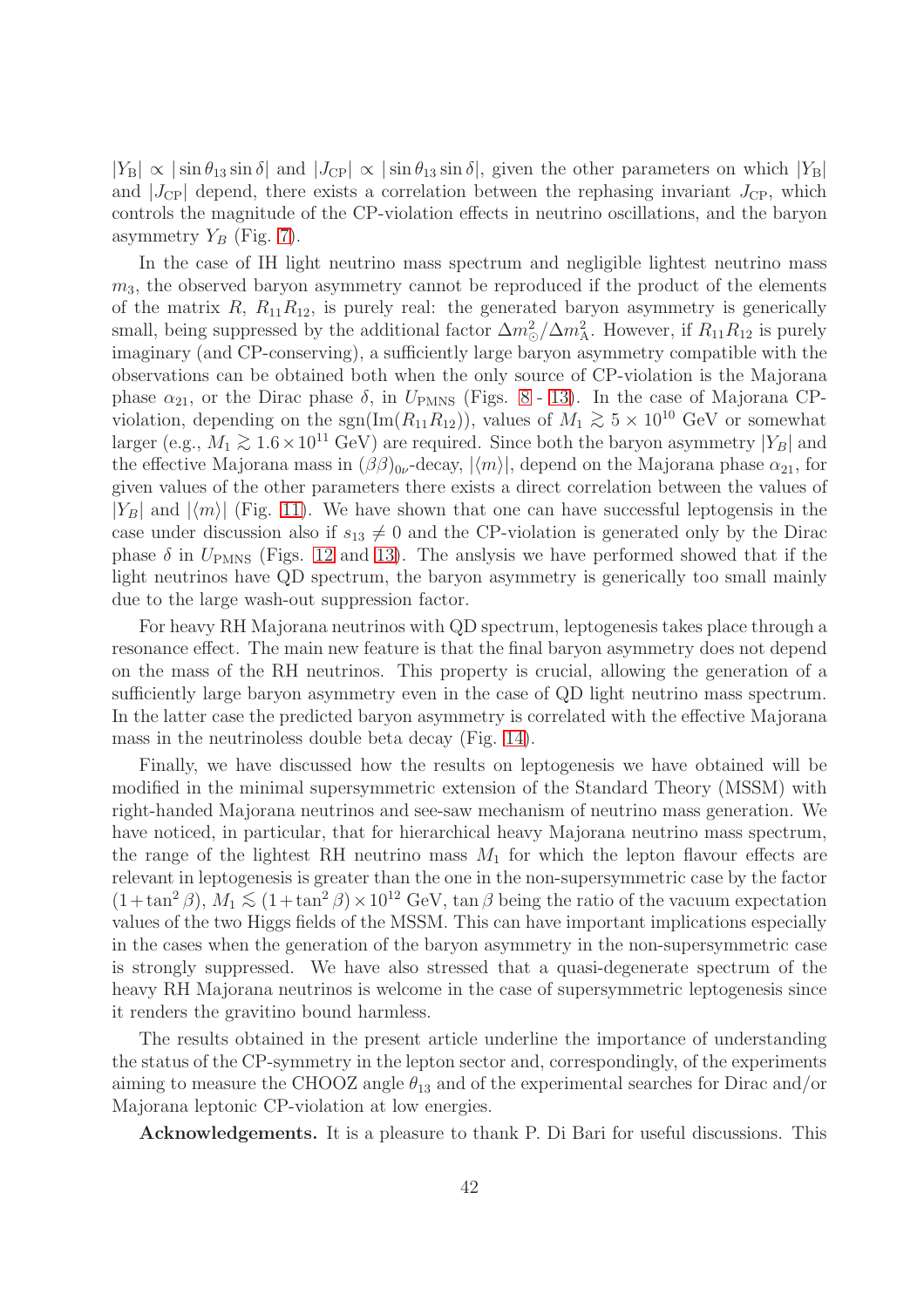work was supported in part by the Italian MIUR and INFN programs on "Fisica Astroparticellare" (S.T.P.) and by the the European Network of Theoretical Astroparticle Physics ILIAS/N6 under the contract RII3-CT-2004-506222 (S.P. and S.T.P.). S.P. would like to thank the PH-TH Unit at CERN where this work was started.

# <span id="page-42-0"></span>References

- <span id="page-42-1"></span>[1] M. Fukugita and T. Yanagida, Phys. Lett. B 174 (1986) 45.
- <span id="page-42-2"></span>[2] V.A. Kuzmin, V.A. Rubakov, and M.E. Shaposhnikov. Phys. Lett. B 155 (1985) 36.
- [3] P. Minkowski, Phys. Lett. B 67 (1977) 421; M. Gell-Mann, P. Ramond and R. Slansky, Proceedings of the Supergravity Stony Brook Workshop, New York 1979, eds. P. Van Nieuwenhuizen and D. Freedman; T. Yanagida, Proceedinds of the Workshop on Unified Theories and Baryon Number in the Universe, Tsukuba, Japan 1979, ed.s A. Sawada and A. Sugamoto; R. N. Mohapatra, G. Senjanovic, Phys. Rev. Lett. 44 (1980) 912.
- <span id="page-42-4"></span><span id="page-42-3"></span>[4] See, e.g. G. F. Giudice, A. Notari, M. Raidal, A. Riotto and A. Strumia, Nucl. Phys. B 685, 89 (2004) [arXiv[:hep-ph/0310123\]](http://it.arXiv.org/abs/hep-ph/0310123).
- <span id="page-42-5"></span>[5] W. Buchmuller, P. Di Bari and M. Plumacher, Annals Phys. 315 (2005) 305  $\arXiv:hep-ph/0401240$ .
- [6] A partial list: W. Buchmuller, P. Di Bari and M. Plumacher, Nucl. Phys. B 643 (2002) 367 [arXiv[:hep-ph/0205349\]](http://it.arXiv.org/abs/hep-ph/0205349); J. R. Ellis, M. Raidal and T. Yanagida, Phys. Lett. B 546 (2002) 228 [arXiv[:hep-ph/0206300\]](http://it.arXiv.org/abs/hep-ph/0206300); G. C. Branco, R. Gonzalez Felipe, F. R. Joaquim and M. N. Rebelo, Nucl. Phys. B 640 (2002) 202 [arXiv[:hep-ph/0202030\]](http://it.arXiv.org/abs/hep-ph/0202030); R. N. Mohapatra, S. Nasri and H. B. Yu, Phys. Lett. B 615 (2005) 231 [arXiv[:hep-ph/0502026\]](http://it.arXiv.org/abs/hep-ph/0502026); A. Broncano, M. B. Gavela and E. Jenkins, Nucl. Phys. B 672 (2003) 163 [arXiv[:hep-ph/0307058\]](http://it.arXiv.org/abs/hep-ph/0307058); A. Pilaftsis, Phys. Rev. D 56 (1997) 5431 [arXiv[:hep-ph/9707235\]](http://it.arXiv.org/abs/hep-ph/9707235); E. Nezri and J. Orloff, JHEP 0304 (2003) 020 [arXiv[:hep-ph/0004227\]](http://it.arXiv.org/abs/hep-ph/0004227); S. Davidson and A. Ibarra, Nucl. Phys. B 648, 345 (2003) [arXiv[:hep-ph/0206304\]](http://it.arXiv.org/abs/hep-ph/0206304); S. Davidson, JHEP 0303 (2003) 037 [arXiv[:hep-ph/0302075\]](http://it.arXiv.org/abs/hep-ph/0302075); S. T. Petcov, W. Rodejohann, T. Shindou and Y. Takanishi, Nucl. Phys. B 739 (2006) 208 [arXiv[:hep-ph/0510404\]](http://it.arXiv.org/abs/hep-ph/0510404).
- <span id="page-42-7"></span><span id="page-42-6"></span>[7] A.D. Sakharov. JETP Lett. 5 (1967) 24. For a review, see A. Riotto and M. Trodden, Ann. Rev. Nucl. Part. Sci. 49, 35 (1999) [arXiv[:hep-ph/9901362\]](http://it.arXiv.org/abs/hep-ph/9901362).
- [8] B. T. Cleveland et al., Astrophys. J. 496 (1998) 505; Y. Fukuda et al. [Kamiokande Collaboration], Phys. Rev. Lett. 77 (1996) 1683; J. N. Abdurashitov et al. [SAGE Collaboration], J. Exp. Theor. Phys. 95 (2002) 181; T. Kirsten et al. [GALLEX and GNO Collaborations], Nucl. Phys. B (Proc. Suppl.) 118 (2003) 33; C. Cattadori et al., Nucl. Phys. B (Proc. Suppl.) 143 (2005) 3.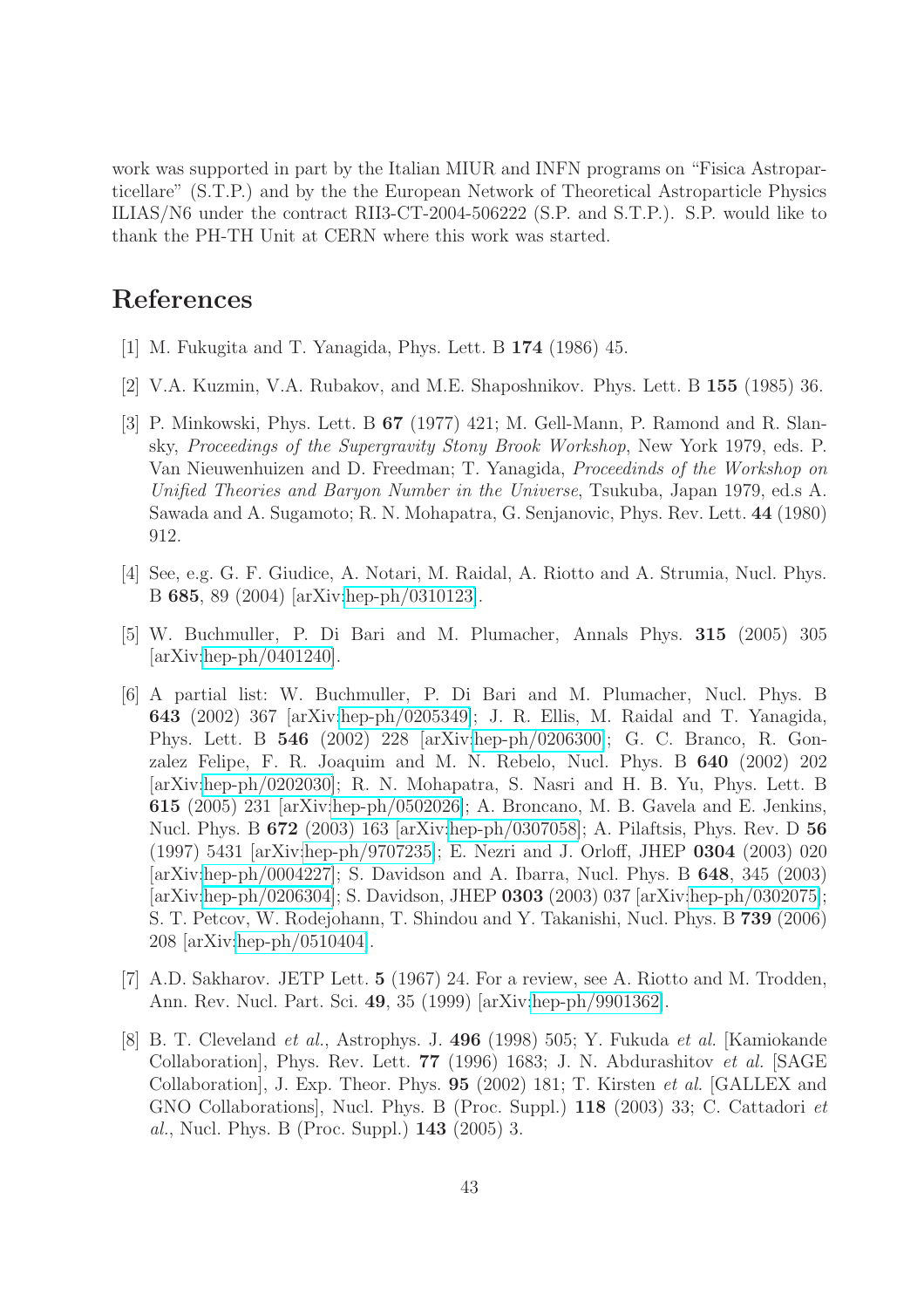- <span id="page-43-0"></span>[9] S. Fukuda et al. [Super-Kamiokande Collaboration], Phys. Lett. B 539 (2002) 179; Y. Fukuda *et al.* Phys. Rev. Lett. **81** (1998) 1562; Y. Ashie *et al.*, Phys. Rev. Lett. **93** (2004) 101801.
- <span id="page-43-1"></span>[10] Q. R. Ahmad et al. [SNO Collaboration], Phys. Rev. Lett. 87 (2001) 071301; ibid. 89 (2002) 011301 and 011302; S. N. Ahmed et al., Phys. Rev. Lett. 92 (2004) 181301; B. Aharmim et al., [nucl-ex/0502021.](http://it.arXiv.org/abs/nucl-ex/0502021)
- <span id="page-43-3"></span><span id="page-43-2"></span>[11] K. Eguchi et al. [KamLAND Collaboration], Phys. Rev. Lett. 90 (2003) 021802; T. Araki et al., [hep-ex/0406035.](http://it.arXiv.org/abs/hep-ex/0406035)
- <span id="page-43-4"></span>[12] E. Aliu et al. [K2K Collaboration], [hep-ex/0411038.](http://it.arXiv.org/abs/hep-ex/0411038)
- <span id="page-43-5"></span>[13] S. T. Petcov, Nucl. Phys. B (Proc. Suppl.) **143** (2005) 159.
- [14] B. Pontecorvo, Zh. Eksp. Teor. Fiz. (JETP) 33 (1957) 549; ibid. 34 (1958) 247; ibid. 53 (1967) 1717; Z. Maki, M. Nakagawa and S. Sakata, Prog. Theor. Phys. 28 (1962) 870.
- <span id="page-43-11"></span><span id="page-43-6"></span>[15] V. Lobashev et al., Nucl. Phys. A  $719(2003)$  153c; K. Eitel et al., Nucl. Phys. B (Proc. Suppl.) 143 (2005) 197.
- [16] D.N. Spergel et al. [WMAP Collaboration], Astrophys. J. Suppl. 148 (2003) 175; [astro-ph/0603449.](http://it.arXiv.org/abs/astro-ph/0603449)
- <span id="page-43-12"></span><span id="page-43-7"></span>[17] M. Tegmark, [hep-ph/0503257;](http://it.arXiv.org/abs/hep-ph/0503257) O. Elgaroy and O. Lahav, New J. Phys. 7 (2005) 61; S. Hannestad, H. Tu and Y.T.T. Wong, [astro-ph/0603019.](http://it.arXiv.org/abs/astro-ph/0603019)
- [18] M.S. Berger and B. Brahmachari, Phys. Rev. D 60, 073009 (2000); M.S. Berger, Phys. Rev. D 62, 013007 (2000); A.S. Joshipura, E.A. Paschos, [hep-ph/9906498;](http://it.arXiv.org/abs/hep-ph/9906498) H. Goldberg, Phys. Lett. B 474, 389 (2000); E. Nezri, J. Orloff, [hep-ph/0004227;](http://it.arXiv.org/abs/hep-ph/0004227) D. Falcone, F. Tramontano, Phys. Rev. D 63, 073007 (2001); Phys. Lett. B 506, 1 (2001); and F. Bucella, Phys. Lett. B 524, 241 (2002); D. Falcone, Phys. Rev. D 65, 077301 (2002); Phys. Rev. D 66, 053001 (2002); A.S. Joshipura, E.A. Paschos, and W. Rodejohann, Nucl. Phys. B 611, 227 (2001).
- <span id="page-43-8"></span>[19] A.S. Joshipura, E.A. Paschos and W. Rodejohann, JHEP 08, 029 (2001); W. Rodejohann, Phys. Lett. B 542, 100 (2002).
- <span id="page-43-9"></span>[20] H.B. Nielsen, Y. Takanishi, Phys. Lett. B 507, 241 (2001); Nucl. Phys. B 636, 305 (2002); W. Buchmüller, D. Wyler, Phys. Lett. B 521, 291 (2001); Z.Z. Xing, Phys. Lett. B 545, 352 (2002); J. Ellis, M. Raidal, and T. Yanagida, Phys. Lett. B 546, 228 (2002); S. Davidson, A. Ibarra, Nucl. Phys. B 648, 345 (2003); S.F. King, [hep-ph/0211228;](http://it.arXiv.org/abs/hep-ph/0211228) J.I. Silvia-Marcos, [hep-ph/0212089.](http://it.arXiv.org/abs/hep-ph/0212089)
- <span id="page-43-10"></span>[21] M. Hirsch, S.F. King, Phys. Rev. D 64, 113005 (2001); G.C. Branco et al., Nucl. Phys. B 640, 202 (2002); J. Ellis, M. Raidal, Nucl. Phys. B 643, 229 (2002).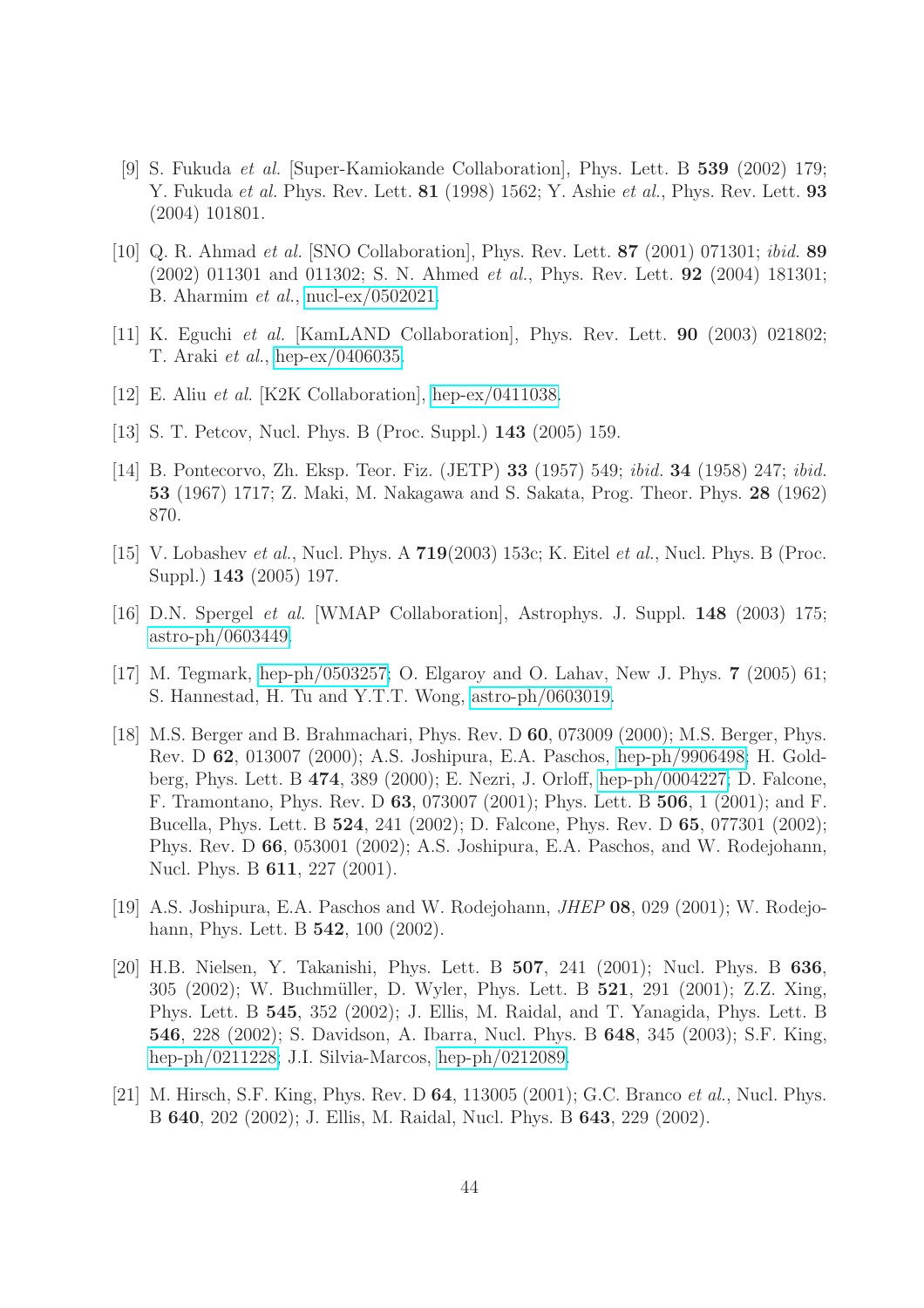- <span id="page-44-1"></span><span id="page-44-0"></span>[22] M.N. Rebelo, Phys. Rev. D **67**, 013008 (2003).
- <span id="page-44-2"></span>[23] P.H. Frampton, S.L. Glashow, and T. Yanagida, Phys. Lett. B 548, 119 (2002); M. Raidal, A. Strumia, Phys. Lett. B 553, 72 (2003).
- <span id="page-44-3"></span>[24] T. Endoh *et al.*, Phys. Rev. Lett. **89**, 231601 (2002).
- <span id="page-44-4"></span>[25] T. Endoh *et al.*, Phys. Rev. D **64**, 013006 (2001); *ibid* **64**, 059904 (2001) (E).
- <span id="page-44-5"></span>[26] G.C. Branco *et al.*, [hep-ph/0211001.](http://it.arXiv.org/abs/hep-ph/0211001)
- <span id="page-44-6"></span>[27] S. Pascoli, S.T. Petcov and W. Rodejohann, Phys. Rev. D 68, 093007 (2003);
- <span id="page-44-7"></span>[28] S. T. Petcov, W. Rodejohann, T. Shindou and Y. Takanishi, Nucl. Phys. B 739 (2006) 208 [arXiv[:hep-ph/0510404\]](http://it.arXiv.org/abs/hep-ph/0510404).
- <span id="page-44-8"></span>[29] S. Antusch, S. F. King and A. Riotto, [hep-ph/0609038.](http://it.arXiv.org/abs/hep-ph/0609038)
- <span id="page-44-9"></span>[30] S.M. Bilenky and S.T. Petcov, Rev. Mod. Phys. 59 (1987) 671.
- <span id="page-44-10"></span>[31] S.M. Bilenky, S. Pascoli and S.T. Petcov, Phys. Rev. D 64 (2001) 053010.
- <span id="page-44-11"></span>[32] A. Abada, S. Davidson, F. X. Josse-Michaux, M. Losada and A. Riotto, JCAP 0604 (2006) 004 [arXiv[:hep-ph/0601083\]](http://it.arXiv.org/abs/hep-ph/0601083).
- [33] E. Nardi, Y. Nir, E. Roulet and J. Racker, JHEP 0601, 164 (2006) [arXiv[:hep-ph/0601084\]](http://it.arXiv.org/abs/hep-ph/0601084).
- <span id="page-44-12"></span>[34] A. Abada, S. Davidson, A. Ibarra, F. X. Josse-Michaux, M. Losada and A. Riotto, arXiv[:hep-ph/0605281.](http://it.arXiv.org/abs/hep-ph/0605281)
- <span id="page-44-14"></span><span id="page-44-13"></span>[35] S. Pascoli, S.T. Petcov and A. Riotto, [hep-ph/0609125.](http://it.arXiv.org/abs/hep-ph/0609125)
- <span id="page-44-15"></span>[36] G. C. Branco, R. G. Felipe and F. R. Joaquim, [hep-ph/0609297.](http://it.arXiv.org/abs/hep-ph/0609297)
- <span id="page-44-16"></span>[37] P. I. Krastev and S. T. Petcov, Phys. Lett. B 205, 84 (1988).
- <span id="page-44-17"></span>[38] S.M. Bilenky *et al.*, Phys. Rev. D **56** (1996) 4432.
- [39] S.T. Petcov, New J. Phys. 6 (2004) 109 (<http://stacks.iop.org/1367-2630/6/109>); Talk given at the Nobel Symposium (N 129) on Neutrino Physics, August 19 - 24, 2004, Haga Slot, Enköping, Sweden, [hep-ph/0504110;](http://it.arXiv.org/abs/hep-ph/0504110) S. Pascoli and S.T. Petcov, [hep-ph/0308034.](http://it.arXiv.org/abs/hep-ph/0308034)
- <span id="page-44-18"></span>[40] R. Barbieri, P. Creminelli, A. Strumia and N. Tetradis, Nucl. Phys. B 575 (2000) 61; T. Endoh, T. Morozumi and Z. h. Xiong, Prog. Theor. Phys. 111 (2004) 123.
- <span id="page-44-20"></span><span id="page-44-19"></span>[41] S.M. Bilenky *et al.*, Phys. Lett. B **94** (1980) 495.
- [42] J. Schechter and J.W.F. Valle, Phys. Rev. D 22 (1980) 2227; M. Doi et al., Phys. Lett. B 102 (1981) 323.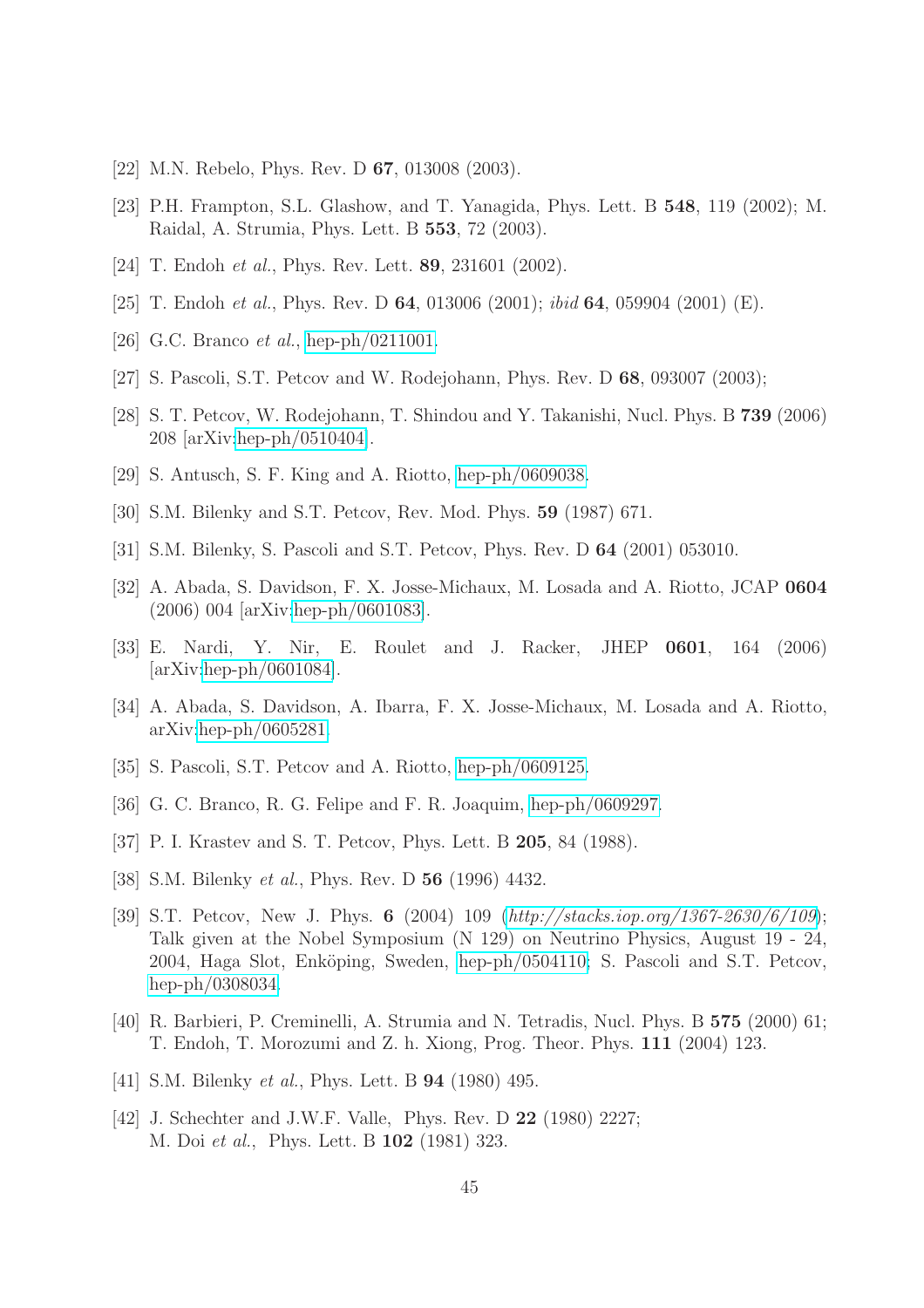- <span id="page-45-1"></span><span id="page-45-0"></span>[43] M. Apollonio *et al.*, Phys. Lett. B **466** (1999) 415.
- <span id="page-45-2"></span>[44] D.G. Michael et al. (MINOS Collaboration), [hep-ex/0607088.](http://it.arXiv.org/abs/hep-ex/0607088)
- <span id="page-45-3"></span>[45] A. Bandyopadhyay *et al.*, Phys. Lett. B **608** (2005) 115, and 2005 (unpublished).
- <span id="page-45-4"></span>[46] T. Schwetz, [hep-ph/0606060.](http://it.arXiv.org/abs/hep-ph/0606060)
- <span id="page-45-5"></span>[47] G.L. Fogli *et al.*, Prog. Part. Nucl. Phys. **57** (2006) 71.
- <span id="page-45-6"></span>[48] N. Cabibbo, Phys. Lett. B 72 (1978) 333.
- <span id="page-45-8"></span>[49] V. D. Barger *et al.*, Phys. Rev. Lett. **45** (1980) 2084.
- <span id="page-45-7"></span>[50] P. Langacker *et al.*, Nucl. Phys. B **282** (1987) 589.
- [51] C. Albright *et al.*, [physics/0411123;](http://it.arXiv.org/abs/physics/0411123) Y. Itow *et al.*, [hep-ex/0106019;](http://it.arXiv.org/abs/hep-ex/0106019) D.S. Ayres *et al.*, [hep-ex/0503053;](http://it.arXiv.org/abs/hep-ex/0503053)
- <span id="page-45-9"></span>[52] C. Aalseth *et al.*, [hep-ph/0412300;](http://it.arXiv.org/abs/hep-ph/0412300) A. Morales and J. Morales, Nucl. Phys. B (Proc. Suppl.) 114 (2003) 141.
- <span id="page-45-10"></span>[53] S. Pascoli *et al.*, Phys. Lett. B **564** (2003) 241. S.T. Petcov *et al.*, Nucl. Phys. B **738** (2006) 219; S.T. Petcov and T. Shindou, [hep-ph/0605151.](http://it.arXiv.org/abs/hep-ph/0605151)
- <span id="page-45-12"></span><span id="page-45-11"></span>[54] J. F. Nieves and P. B. Pal, Phys. Rev. D 36, 315 (1987); Phys. Rev. D 64, 076005  $(2001)$ .
- <span id="page-45-13"></span>[55] J. A. Aguilar-Saavedra and G. C. Branco, Phys. Rev. D 62, 096009 (2000).
- [56] L. Wolfenstein, Phys. Lett. B 107 (1981) 77; S.M. Bilenky, N.P. Nedelcheva and S.T. Petcov, Nucl. Phys. B 247 (1984) 61; B. Kayser, Phys. Rev. D 30 (1984) 1023.
- <span id="page-45-14"></span>[57] S. Pascoli, S.T. Petcov and L. Wolfenstein, Phys. Lett. B 524 (2002) 319; W. Rodejohann, Nucl. Phys. B 597 (2001) 110; S. Pascoli, S.T. Petcov and W. Rodejohann, Phys. Lett. B 549 (2002) 177; S. Pascoli, S.T. Petcov and T. Schwetz, Nucl. Phys. B 734 (2006) 24.
- <span id="page-45-16"></span><span id="page-45-15"></span>[58] J. A. Casas and A. Ibarra, Nucl. Phys. B 618 (2001) 171 [arXiv[:hep-ph/0103065\]](http://it.arXiv.org/abs/hep-ph/0103065).
- <span id="page-45-17"></span>[59] J. A. Harvey and M. S. Turner, Phys. Rev. D 42 (1990) 3344.
- <span id="page-45-18"></span>[60] S. F. King, [hep-ph/0610239.](http://it.arXiv.org/abs/hep-ph/0610239)
- [61] J. A. Casas, J. R. Espinosa, A. Ibarra and I. Navarro, Nucl. Phys. B 573, 652 (2000); S. Antusch, M. Drees, J. Kersten, M. Lindner and M. Ratz, Phys. Lett. B 519, 238 (2001); T. Miura, T. Shindou and E. Takasugi, Phys. Rev. D 66, 093002 (2002); S. T. Petcov, T. Shindou and Y. Takanishi, Nucl. Phys. B 738, 219 (2006).
- <span id="page-45-19"></span>[62] A. Ibarra and G. G. Ross, Phys. Lett. B 591 (2004) 285.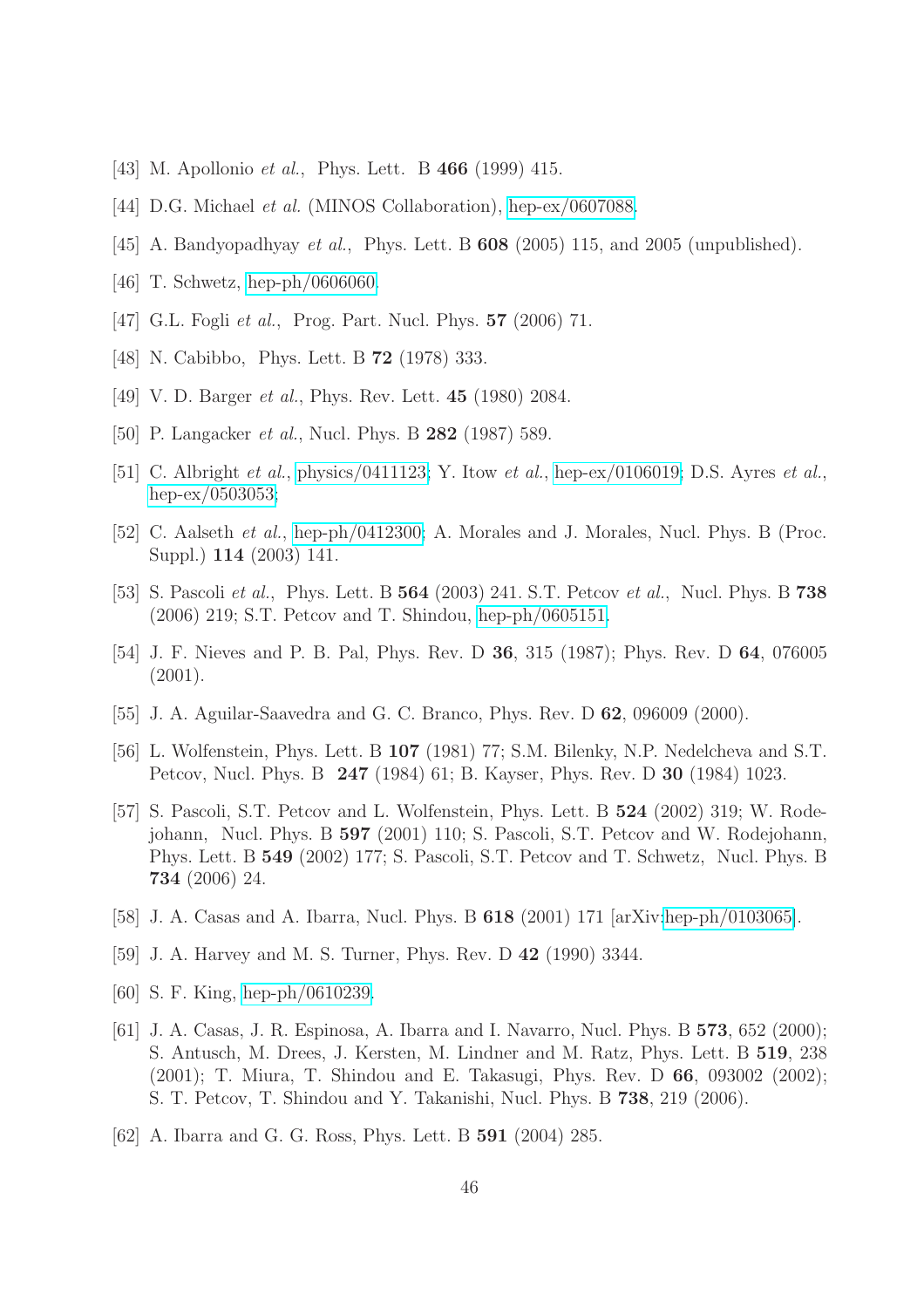- <span id="page-46-1"></span><span id="page-46-0"></span>[63] P.H. Chankowski *et al.*, Nucl. Phys. B **690** (2004) 279.
- <span id="page-46-2"></span>[64] F. Ardellier et al. [Double Chooz Collaboration], [hep-ex/0606025.](http://it.arXiv.org/abs/hep-ex/0606025)
- <span id="page-46-3"></span>[65] See, e.g., K. M. Heeger, talk given at Neutrino'06 International Conference, June 13 - 19, 2006, Sant Fe, U.S.A.
- <span id="page-46-4"></span>[66] See, for instance, G. De Lellis *et al.*, "Neutrino factories and superbeams, Proceedings, 7th International Workshop, NuFact05, Frascati, Italy, June 21-26, 2005".
- [67] M. Flanz, E. A. Paschos and U. Sarkar, Phys. Lett. B 345, 248 (1995) [Erratum-ibid. B 382, 447 (1996); L. Covi, E. Roulet and F. Vissani, Phys. Lett. B 384, 169 (1996); M. Flanz, E. A. Paschos, U. Sarkar and J. Weiss, Phys. Lett. B 389, 693 (1996).
- <span id="page-46-6"></span><span id="page-46-5"></span>[68] C. Aalseth et al., arXiv[:hep-ph/0412300.](http://it.arXiv.org/abs/hep-ph/0412300)
- [69] For a review, see T. Moroi, particle AIP Conf. Proc. 805, 37 (2006) [arXiv[:hep-ph/0509121\]](http://it.arXiv.org/abs/hep-ph/0509121).
- <span id="page-46-7"></span>[70] G. F. Giudice, M. Peloso, A. Riotto and I. Tkachev, JHEP 9908, 014 (1999) [arXiv[:hep-ph/9905242\]](http://it.arXiv.org/abs/hep-ph/9905242).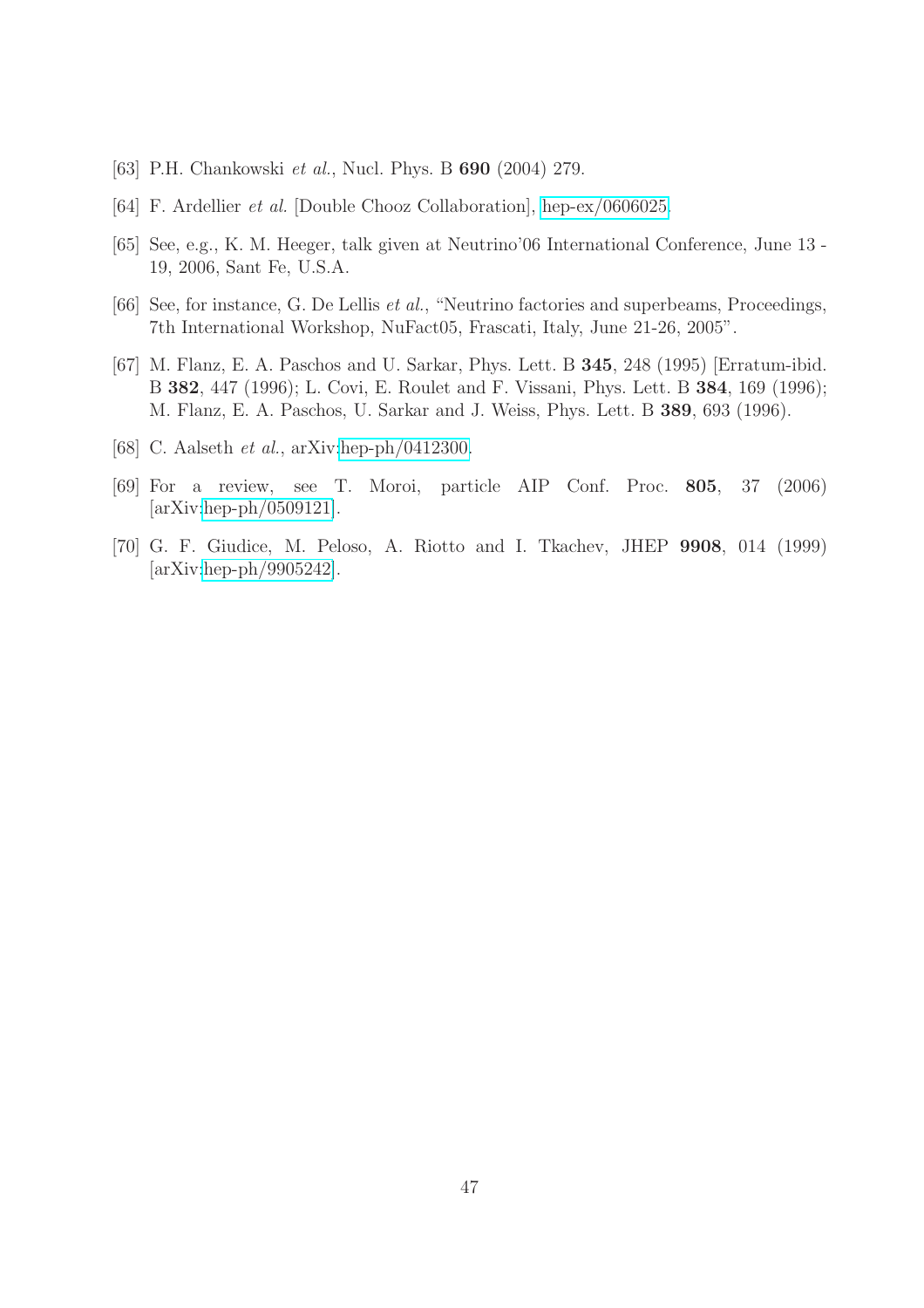

<span id="page-47-0"></span>Figure 1: The baryon asymmetry  $Y_B$  as a function of  $R_{12}$  in the case of real  $R_{12}$  and  $R_{13}$ ,  $sign(R_{12}R_{13}) = +1$  ( $\beta_{23} = 0$ ),  $R_{12}^2 + R_{13}^2 = 1$ ,  $s_{13} = 0.20$ , hierarchical RH neutrinos and NH light neutrino mass spectrum and a) Majorana CP-violation (blue line),  $\delta = 0$  and  $\alpha_{32} = \pi/2 \; (\kappa = +1)$ , and b) Dirac CP-violation (red line),  $\delta = \pi/2$  and  $\alpha_{32} = 0 \; (\kappa' = +1)$ , for  $M_1 = 5 \times 10^{11}$  GeV. The neutrino oscillation parameters  $\Delta m_{\odot}^2$ ,  $\sin^2 \theta_{12}$ ,  $\Delta m_A^2$  and  $\sin^2 2\theta_{23}$  are fixed at their best fit values.



<span id="page-47-1"></span>Figure 2: The same as in Fig. [1](#page-47-0) but for sign  $(R_{12}R_{13}) = -1$   $(\beta_{23} = \pi)$  and a) Majorana CP-violation (blue line),  $\delta = 0$  and  $\alpha_{32} = \pi/2$  ( $\kappa = -1$ ), and b) Dirac CP-violation (red line),  $\delta = \pi/2$  and  $\alpha_{32} = 0$  ( $\kappa' = -1$ ).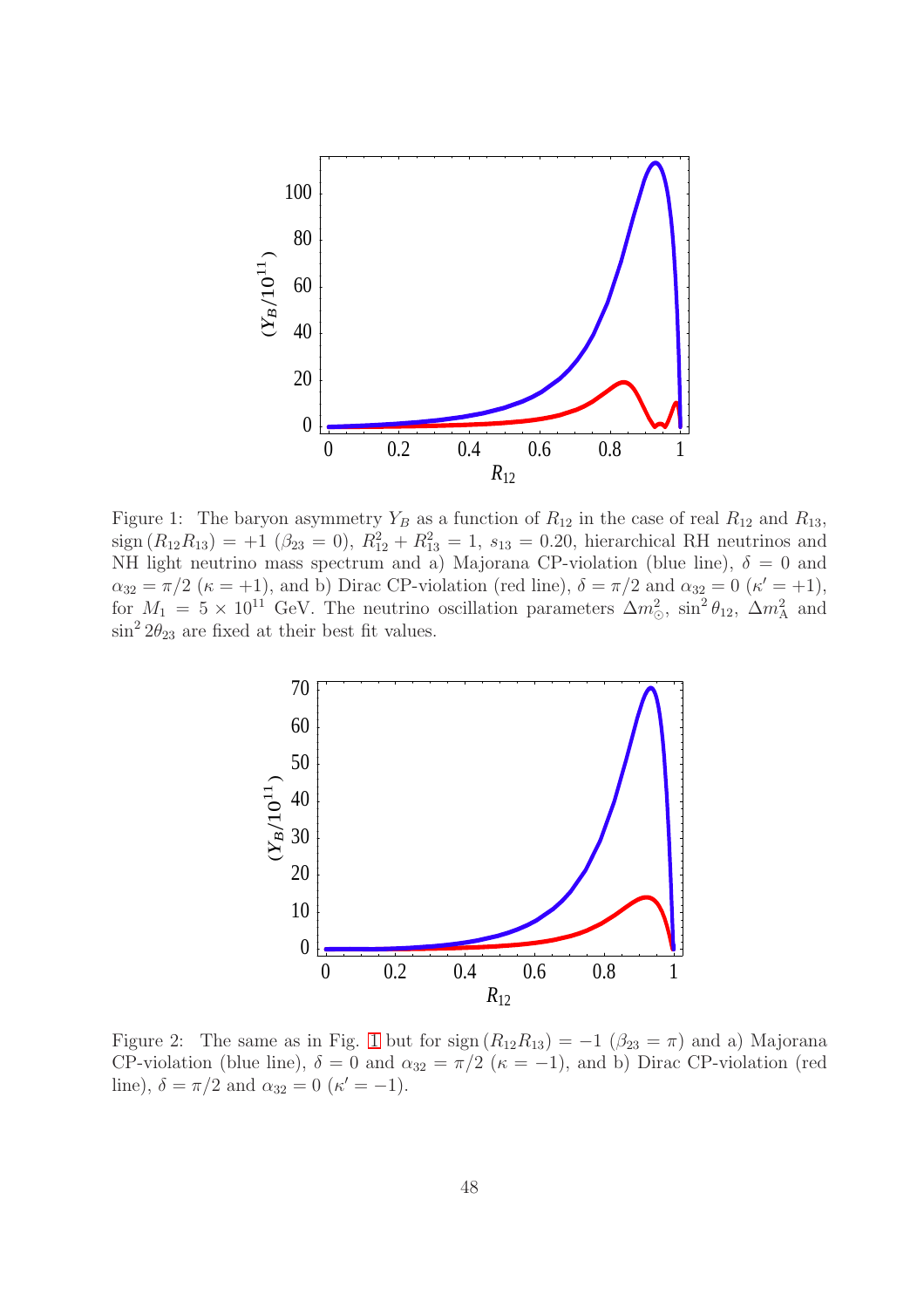

<span id="page-48-0"></span>Figure 3: The baryon asymmetry as a function of the Majorana phase  $\alpha_{32}$  varying in the interval  $\alpha_{32} = [0, 2\pi]$  in the case of Majorana CP-violation, hierarchical RH neutrinos and NH light neutrino mass spectrum, for  $\delta = 0$ , real  $R_{12}$  and  $R_{13}$ ,  $|R_{12}| = 0.92$ ,  $|R_{13}| = 0.39$ ,  $\text{sgn}(R_{12}R_{13}) = +1$   $(\beta_{23} = 0, \kappa = +1), M_1 = 5 \times 10^{10}$  GeV, and two values of  $s_{13}$ :  $s_{13} = 0$ (blue line) and 0.2 (red line).



<span id="page-48-1"></span>Figure 4: The same as in Fig. [3](#page-48-0) but for real  $R_{12}$  and  $R_{13}$  having opposite signes, sgn( $R_{12}R_{13}$ ) = −1 ( $\beta_{23} = \pi$ ,  $\kappa = -1$ ),  $|R_{12}| = 0.92$ ,  $|R_{13}| = 0.39$ , and two values of  $s_{13}: s_{13} = 0$  (red line) and  $s_{13} = 0.1$  (blue line).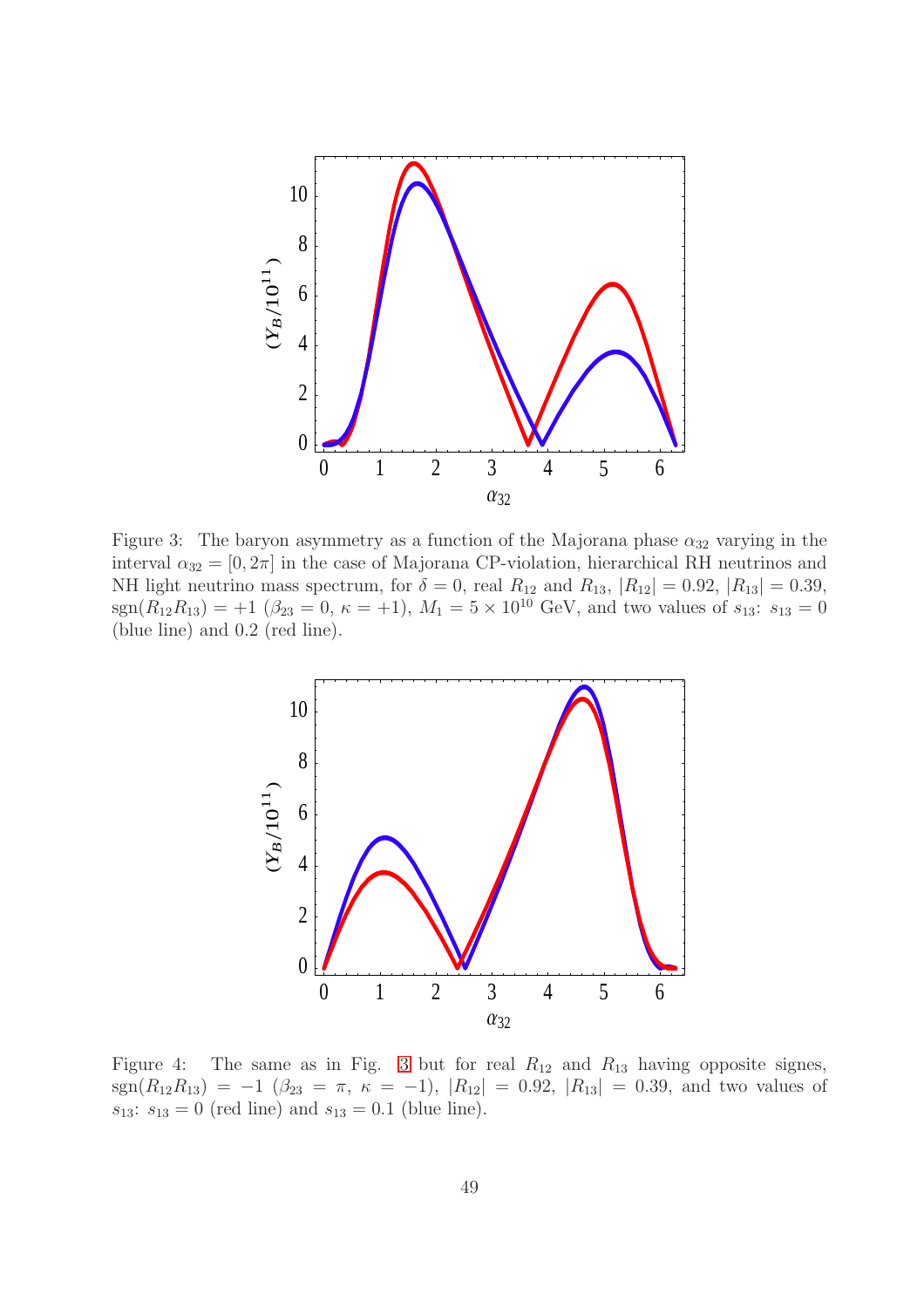

<span id="page-49-0"></span>Figure 5: The same as in Fig. [3,](#page-48-0) but for  $s_{13} = 0$  and two sets of values of  $R_{12}$  and  $R_{13}$  $(\text{sgn}(R_{12}R_{13}) = +1, \ \kappa = +1)$  satisfying  $R_{12}^2 + R_{13}^2 = 1$ :  $|R_{12}| = 0.92, |R_{13}| = 0.39$  (blue line) and  $|R_{12}| = 0.86$ ,  $|R_{13}| = 0.51$  (red line).



<span id="page-49-1"></span>Figure 6: The baryon asymmetry  $|Y_B|$  as a function of the Dirac phase  $\delta$  varying in the interval  $\delta = [0, 2\pi]$  in the case of Dirac CP-violation,  $\alpha_{32} = 0$ ;  $2\pi$ , hierarchical RH neutrinos and NH light neutrino mass spectrum, for  $M_1 = 5 \times 10^{11}$  GeV, real  $R_{12}$  and  $R_{13}$  satisfying  $|R_{12}|^2 + |R_{13}|^2 = 1$ ,  $|R_{12}| = 0.86$ ,  $|R_{13}| = 0.51$ ,  $sign(R_{12}R_{13}) = +1$ , and for i)  $\alpha_{32} = 0$  $(\kappa' = +1), s_{13} = 0.2$  (red line) and  $s_{13} = 0.1$  (dark blue line), ii)  $\alpha_{32} = 2\pi$  ( $\kappa' = -1$ ),  $s_{13} = 0.2$  (light blue line).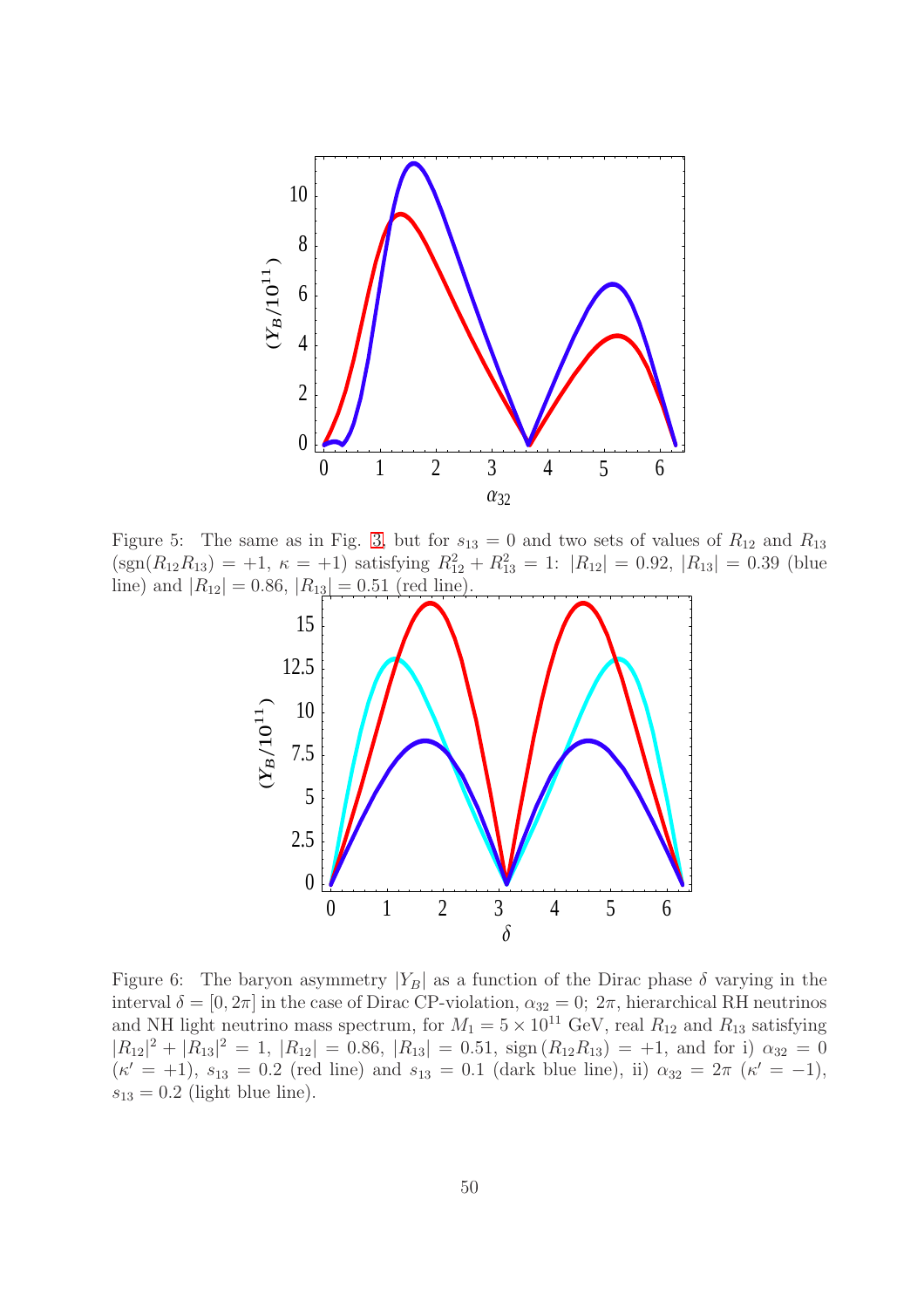

<span id="page-50-0"></span>Figure 7: The correlation between the rephasing invariant  $J_{\rm CP}$  (in blue) and the baryon asymmetry Y<sub>B</sub> when varying the Dirac phase  $\delta = [0, 2\pi]$ , in the case of hierarchical RH neutrinos and NH light neutrino mass spectrum and for  $s_{13} = 0.2$ ,  $\alpha_{32} = 0$   $(2\pi)$ ,  $|R_{12}| =$ 0.86,  $|R_{13}| = 0.51$ ,  $\text{sign}(R_{12}R_{13}) = +1$  (-1)  $(\beta_{23} = 0 \ (\pi), \ \kappa' = +1), M_1 = 5 \times 10^{11} \text{ GeV}.$ The red region denotes the  $2\sigma$  allowed range of  $Y_B$ .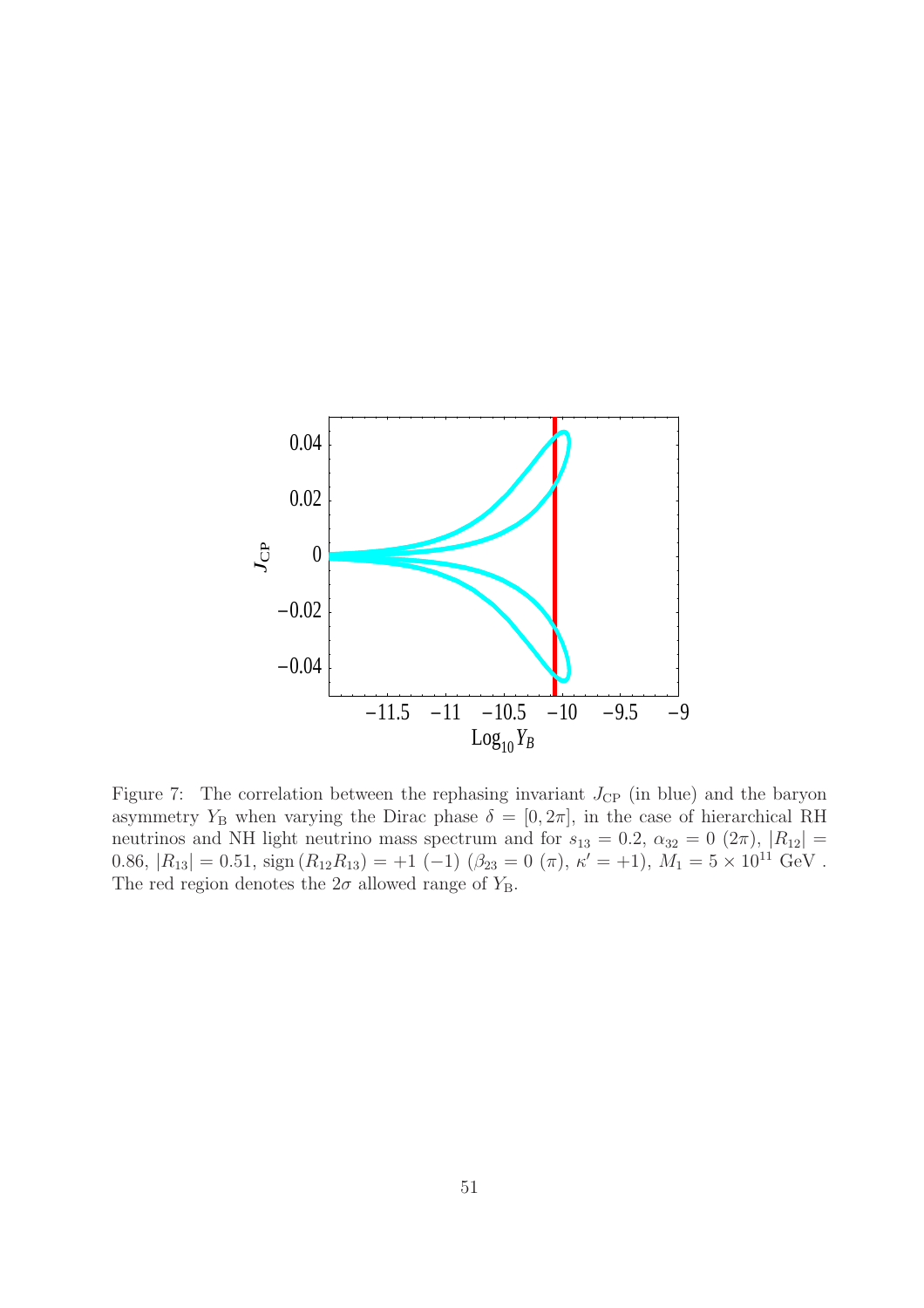

<span id="page-51-0"></span>Figure 8: The baryon asymmetry  $Y_B$  as a function of  $|R_{11}|$  in the case of hierarchical RH neutrinos and IH light neutrino mass spectrum, Majorana CP-violation,  $\delta = 0$  and  $\alpha_{32} = \pi/2$ , purely imaginary  $R_{11}R_{12} = i\kappa |R_{11}R_{12}|$  and  $\kappa = +1$   $(\beta_{23} = \pi/2$ , dark blue and red lines),  $\kappa = -1$  ( $\beta_{23} = 3\pi/2$ , light blue and green lines),  $|R_{12}|^2 - |R_{13}|^2 = 1$ , and for  $M_1 = 2 \times 10^{11}$  GeV and two values of  $s_{13}$ :  $s_{13} = 0.2$  (green and red lines) and  $s_{13} = 0$  (light and dark blue lines).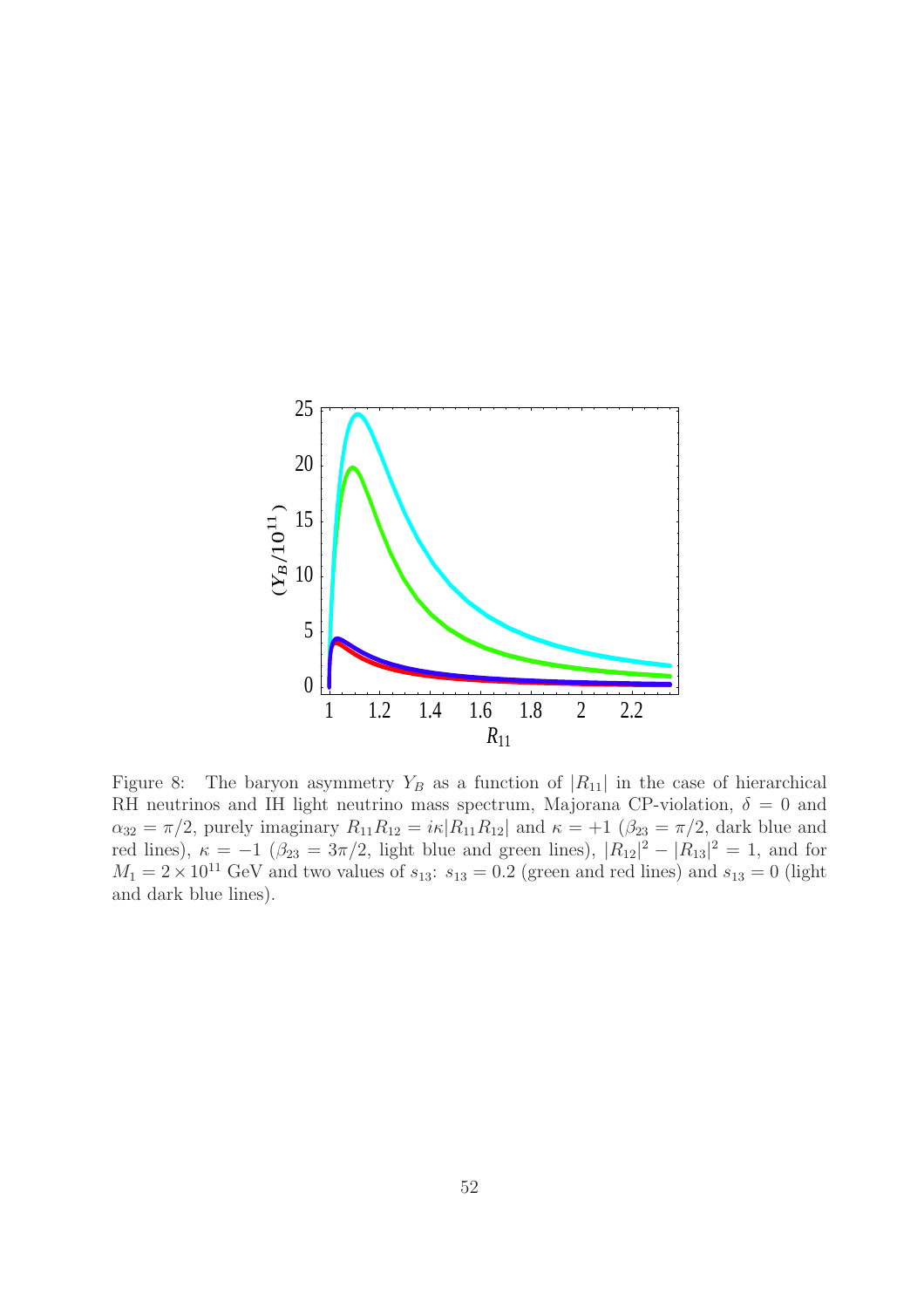

<span id="page-52-0"></span>Figure 9: The baryon asymmetry as a function of the Majorana phase  $\alpha_{32}$  varying in the interval  $\alpha_{32} = [0, 2\pi]$  in the case of Majorana CP-violation, hierarchical RH neutrinos and IH light neutrino mass spectrum, for  $\delta = 0$ , purely imaginary  $R_{11}R_{12} = i\kappa |R_{11}R_{12}|$ ,  $\kappa = +1$  $(\beta_{12} = \pi/2), |R_{11}|^2 - |R_{12}|^2 = 1, |R_{11}| = 1.05, M_1 = 2 \times 10^{11}$  GeV, and two values of  $s_{13}$ :  $s_{13} = 0$  (blue line) and 0.2 (red line).



<span id="page-52-1"></span>Figure 10: The same as in Fig. [9,](#page-52-0) but for  $\kappa = -1$  ( $\beta_{12} = 3\pi/2$ ) and  $|R_{11}| = 1.2$ .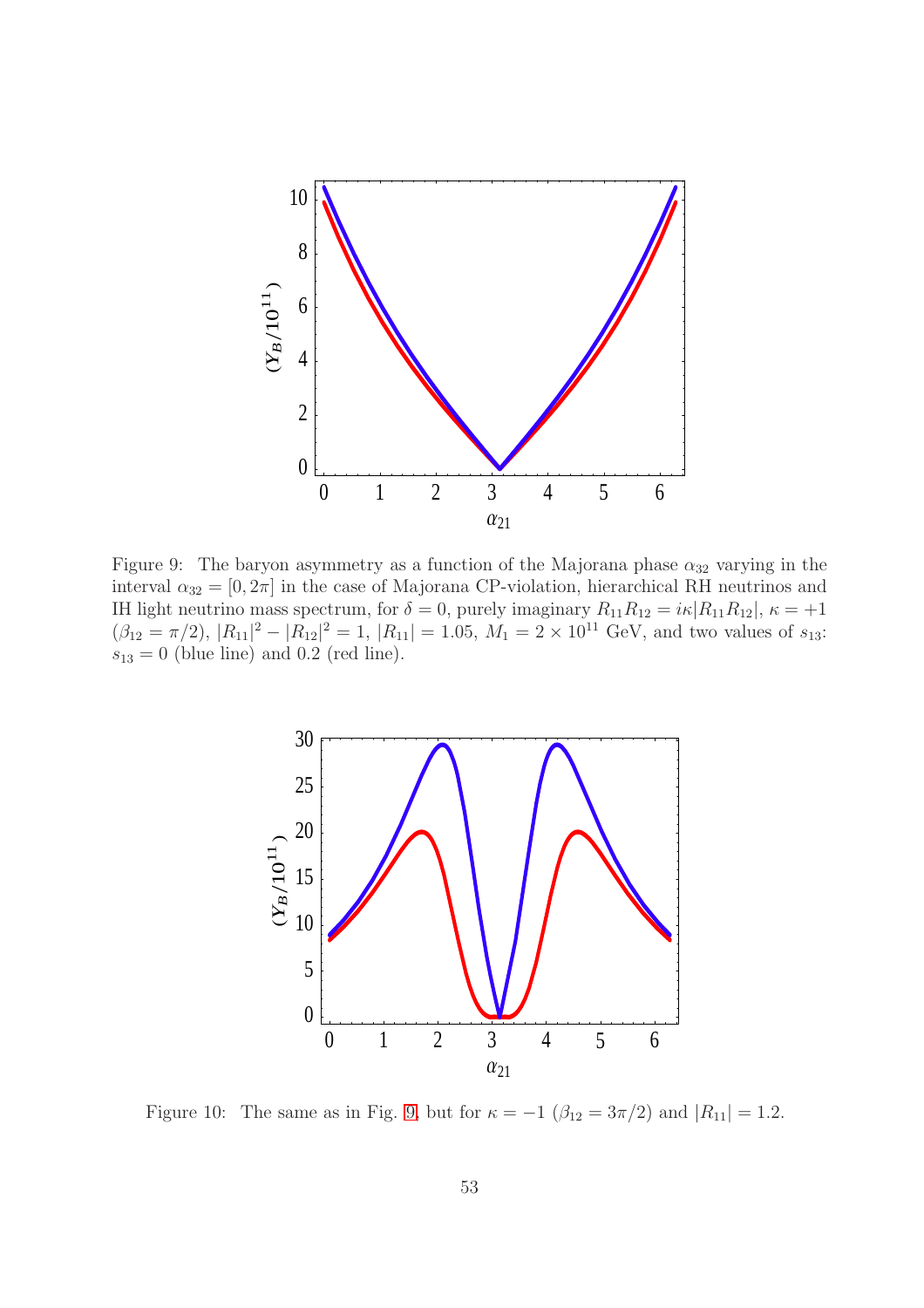

<span id="page-53-0"></span>Figure 11: The baryon asymmetry  $|Y_B|$  versus the effective Majorana mass in neutrinoless double beta decay,  $|\langle m \rangle|$ , in the case of Majorana CP-violation, hierarchical RH neutrinos and IH light neutrino mass spectrum, for  $\delta = 0$ ,  $s_{13} = 0$ , purely imaginary  $R_{11}R_{12} =$  $i\kappa |R_{11}R_{12}|$ ,  $\kappa = +1$  ( $\beta_{12} = \pi/2$ ),  $|R_{11}|^2 - |R_{12}|^2 = 1$ ,  $|R_{11}| = 1.05$  and  $M_1 = 2 \times 10^{11}$  GeV. The Majorana phase  $\alpha_{21}$  is varied in the interval  $[-\pi/2, \pi/2]$ .



<span id="page-53-1"></span>Figure 12: The baryon asymmetry  $Y_B$  as a function of  $|R_{11}|$  in the case of hierarchical RH neutrinos and IH light neutrino mass spectrum, Dirac CP-violation,  $\delta = \pi/2$ ,  $\alpha_{32} = \pi$ , and purely imaginary  $R_{11}R_{12} = i\kappa |R_{11}R_{12}|$  satisfying  $|R_{12}|^2 - |R_{13}|^2 = 1$ , for  $\kappa = +1$  (red and dark blue lines),  $\kappa = -1$  (light blue and green lines),  $M_1 = 2 \times 10^{11}$  GeV and two values of  $s_{13}$ :  $s_{13} = 0.2$  (red and light blue lines) and  $s_{13} = 0$  (dark blue and green lines).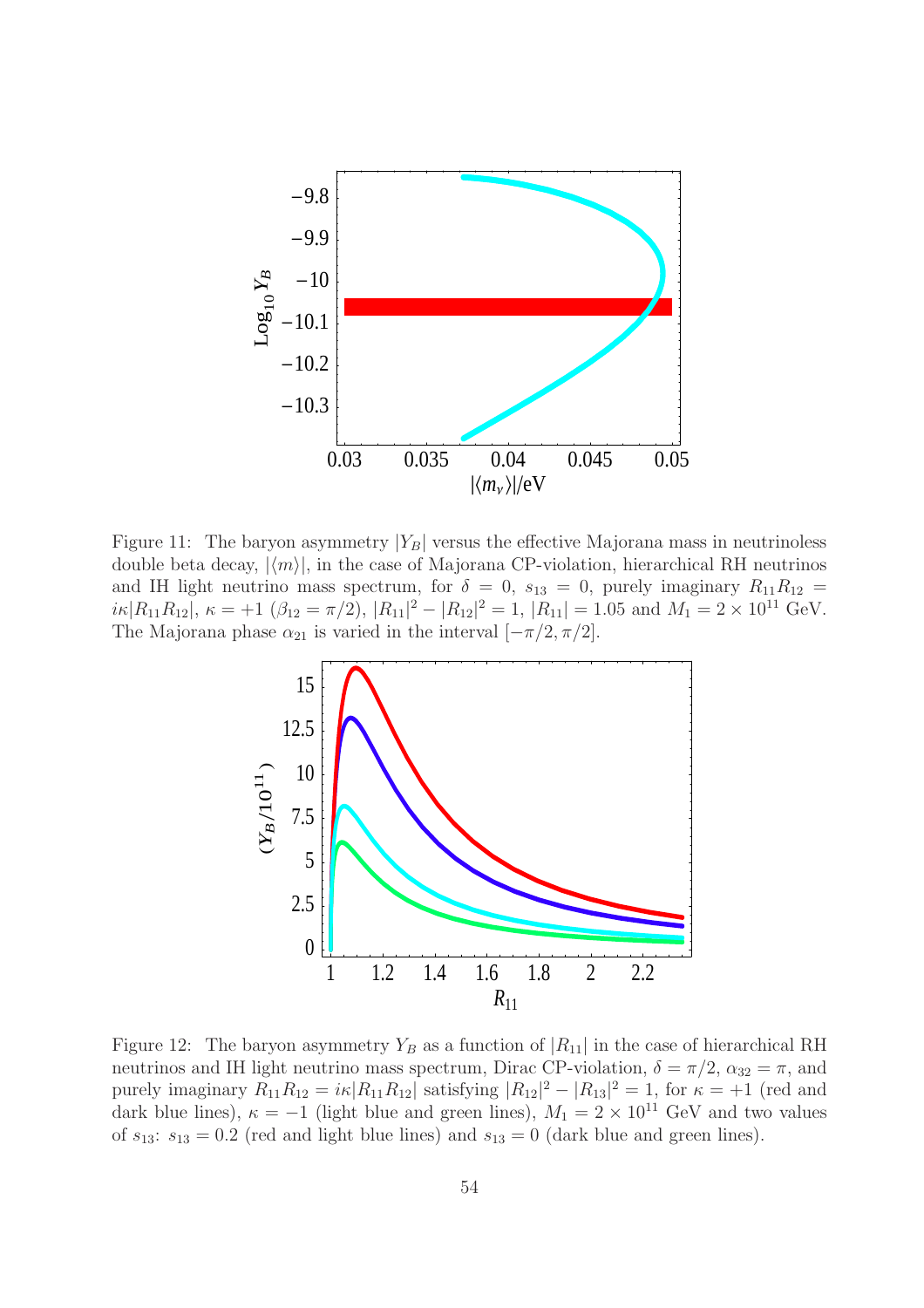

<span id="page-54-0"></span>Figure 13: The baryon asymmetry as a function of the Dirac phase  $\delta$  in the case of hierarchical RH neutrinos and IH light neutrino mass spectrum for  $\alpha_{21} = \pi$ ,  $M_1 = 2 \times 10^{11}$ GeV, purely imaginary  $R_{11}R_{12} = i \kappa |R_{11}R_{12}|$  satisfying  $|R_{11}|^2 - |R_{12}|^2 = 1$  with  $\kappa = +1$ (green and light blue lines) and  $\kappa = -1$  (red and dark blue lines), and two values of  $s_{13}$ :  $s_{13} = 0.1$  (light and dark blue lines),  $s_{13} = 0.2$  (red and green lines).



<span id="page-54-1"></span>Figure 14: The baryon asymmetry versus the  $(\beta\beta)_{0\nu}$ -decay effective Majorana mass  $|\langle m_{\nu}\rangle|$ in the case of QD RH neutrinos and QD light neutrino mass spectrum, and for  $\delta = \pi/3$ ,  $s_{13} = 0.01, M_1 = 10^{10}$  GeV and  $m = 0.1$  eV. The Majorana phase  $\alpha_{32}$  is varied in the interval  $[0, \pi/3]$ .